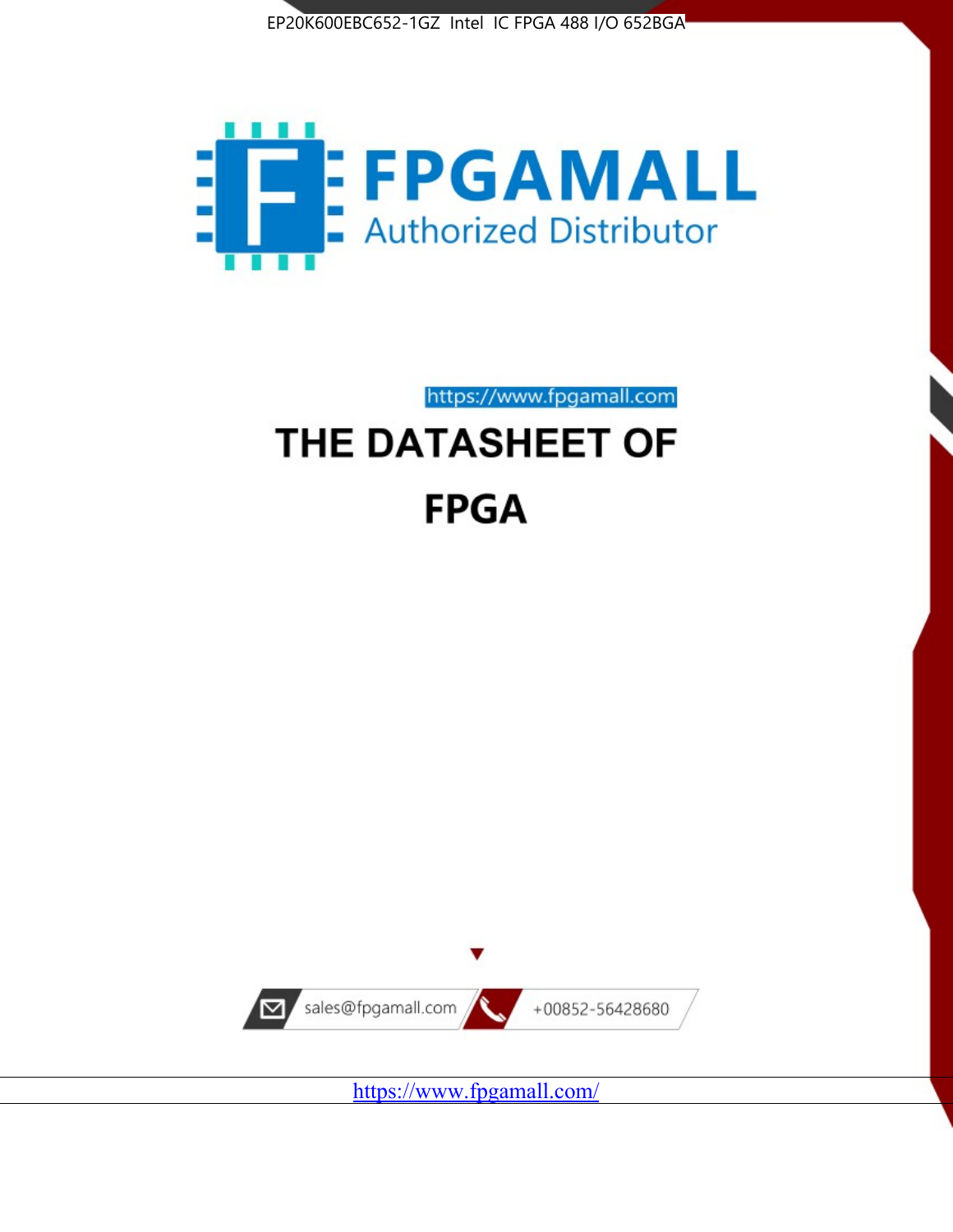#### EP20K600EBC652-1GZ Intel IC FPGA 488 I/O 652BGA



## **APEX 20K**

**Programmable Logic Device Family**

#### **March 2004, ver. 5.1 Data Sheet**

- **Features ■** Industry's first programmable logic device (PLD) incorporating system-on-a-programmable-chip (SOPC) integration
	- MultiCore™ architecture integrating look-up table (LUT) logic, product-term logic, and embedded memory
	- LUT logic used for register-intensive functions
	- Embedded system block (ESB) used to implement memory functions, including first-in first-out (FIFO) buffers, dual-port RAM, and content-addressable memory (CAM)
	- ESB implementation of product-term logic used for combinatorial-intensive functions
	- High density
		- 30,000 to 1.5 million typical gates (see Tables 1 and 2)
		- Up to 51,840 logic elements (LEs)
		- Up to 442,368 RAM bits that can be used without reducing available logic
		- Up to 3,456 product-term-based macrocells

| Table 1. APEX 20K Device Features<br>Note $(1)$ |                   |                 |                 |                  |                  |                 |                  |
|-------------------------------------------------|-------------------|-----------------|-----------------|------------------|------------------|-----------------|------------------|
| <b>Feature</b>                                  | <b>EP20K30E</b>   | <b>EP20K60E</b> | <b>EP20K100</b> | <b>EP20K100E</b> | <b>EP20K160E</b> | <b>EP20K200</b> | <b>EP20K200E</b> |
| Maximum<br>system<br>gates                      | 113,000           | 162,000         | 263.000         | 263,000          | 404.000          | 526,000         | 526,000          |
| Typical<br>gates                                | 30,000            | 60,000          | 100,000         | 100,000          | 160,000          | 200,000         | 200,000          |
| <b>LEs</b>                                      | 1,200             | 2,560           | 4,160           | 4,160            | 6.400            | 8,320           | 8,320            |
| <b>ESBs</b>                                     | $12 \overline{ }$ | 16              | 26              | 26               | 40               | 52              | 52               |
| Maximum<br><b>RAM</b> bits                      | 24,576            | 32,768          | 53,248          | 53,248           | 81,920           | 106,496         | 106,496          |
| Maximum<br>macrocells                           | 192               | 256             | 416             | 416              | 640              | 832             | 832              |
| Maximum<br>user I/O<br>pins                     | 128               | 196             | 252             | 246              | 316              | 382             | 376              |

#### **Altera Corporation 1**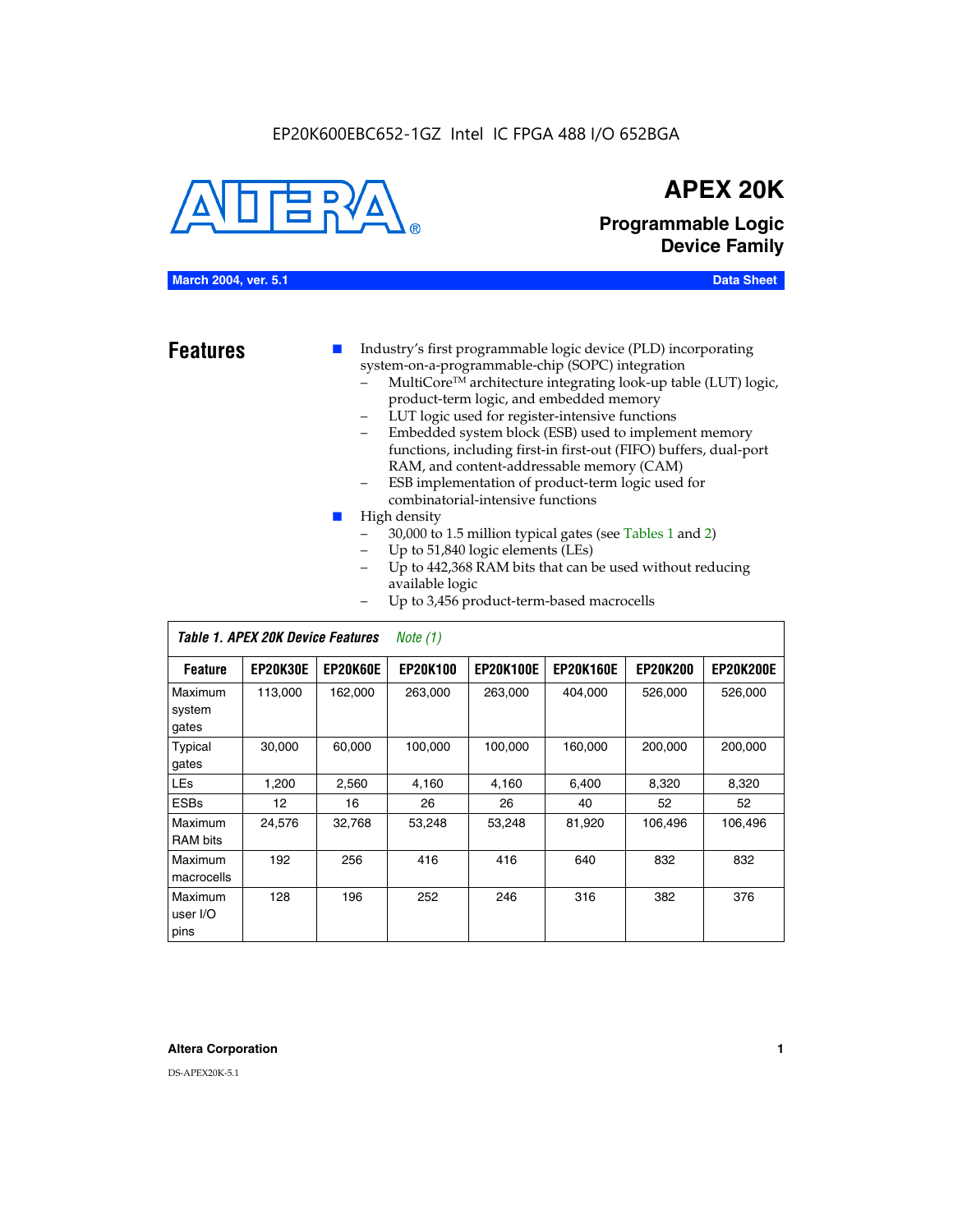| Table 2. Additional APEX 20K Device Features |                  |                 | <i>Note</i> $(1)$ |                  |                   |                   |
|----------------------------------------------|------------------|-----------------|-------------------|------------------|-------------------|-------------------|
| <b>Feature</b>                               | <b>EP20K300E</b> | <b>EP20K400</b> | <b>EP20K400E</b>  | <b>EP20K600E</b> | <b>EP20K1000E</b> | <b>EP20K1500E</b> |
| Maximum system<br>gates                      | 728,000          | 1,052,000       | 1,052,000         | 1,537,000        | 1,772,000         | 2,392,000         |
| <b>Typical gates</b>                         | 300,000          | 400,000         | 400,000           | 600,000          | 1,000,000         | 1,500,000         |
| <b>LEs</b>                                   | 11,520           | 16.640          | 16,640            | 24,320           | 38,400            | 51,840            |
| <b>ESBs</b>                                  | 72               | 104             | 104               | 152              | 160               | 216               |
| Maximum<br><b>RAM bits</b>                   | 147,456          | 212,992         | 212.992           | 311,296          | 327,680           | 442.368           |
| Maximum<br>macrocells                        | 1,152            | 1,664           | 1,664             | 2.432            | 2,560             | 3,456             |
| Maximum user I/O<br>pins                     | 408              | 502             | 488               | 588              | 708               | 808               |

#### *Note to Tables 1 and 2:*

(1) The embedded IEEE Std. 1149.1 Joint Test Action Group (JTAG) boundary-scan circuitry contributes up to 57,000 additional gates.

**Additional Features**

- Designed for low-power operation
	- 1.8-V and 2.5-V supply voltage (see Table 3)
	- $-$  MultiVolt<sup>TM</sup> I/O interface support to interface with 1.8-V, 2.5-V, 3.3-V, and 5.0-V devices (see Table 3)
	- ESB offering programmable power-saving mode

| <b>Table 3. APEX 20K Supply Voltages</b>                                       |                                                       |                                                                                                                                                                          |  |  |  |  |  |
|--------------------------------------------------------------------------------|-------------------------------------------------------|--------------------------------------------------------------------------------------------------------------------------------------------------------------------------|--|--|--|--|--|
| <b>Feature</b>                                                                 |                                                       | <b>Device</b>                                                                                                                                                            |  |  |  |  |  |
|                                                                                | <b>EP20K100</b><br><b>EP20K200</b><br><b>EP20K400</b> | EP20K30E<br>EP20K60E<br><b>EP20K100E</b><br><b>EP20K160E</b><br>EP20K200E<br><b>EP20K300E</b><br><b>EP20K400E</b><br>EP20K600E<br><b>EP20K1000E</b><br><b>EP20K1500E</b> |  |  |  |  |  |
| Internal supply voltage (V <sub>CCINT</sub> )                                  | 2.5V                                                  | 1.8V                                                                                                                                                                     |  |  |  |  |  |
| MultiVolt I/O interface voltage levels $(V_{\text{CCIO}})$ 2.5 V, 3.3 V, 5.0 V |                                                       | 1.8 V, 2.5 V, 3.3 V, 5.0 V $(1)$                                                                                                                                         |  |  |  |  |  |

#### *Note to Table 3:*

(1) APEX 20KE devices can be 5.0-V tolerant by using an external resistor.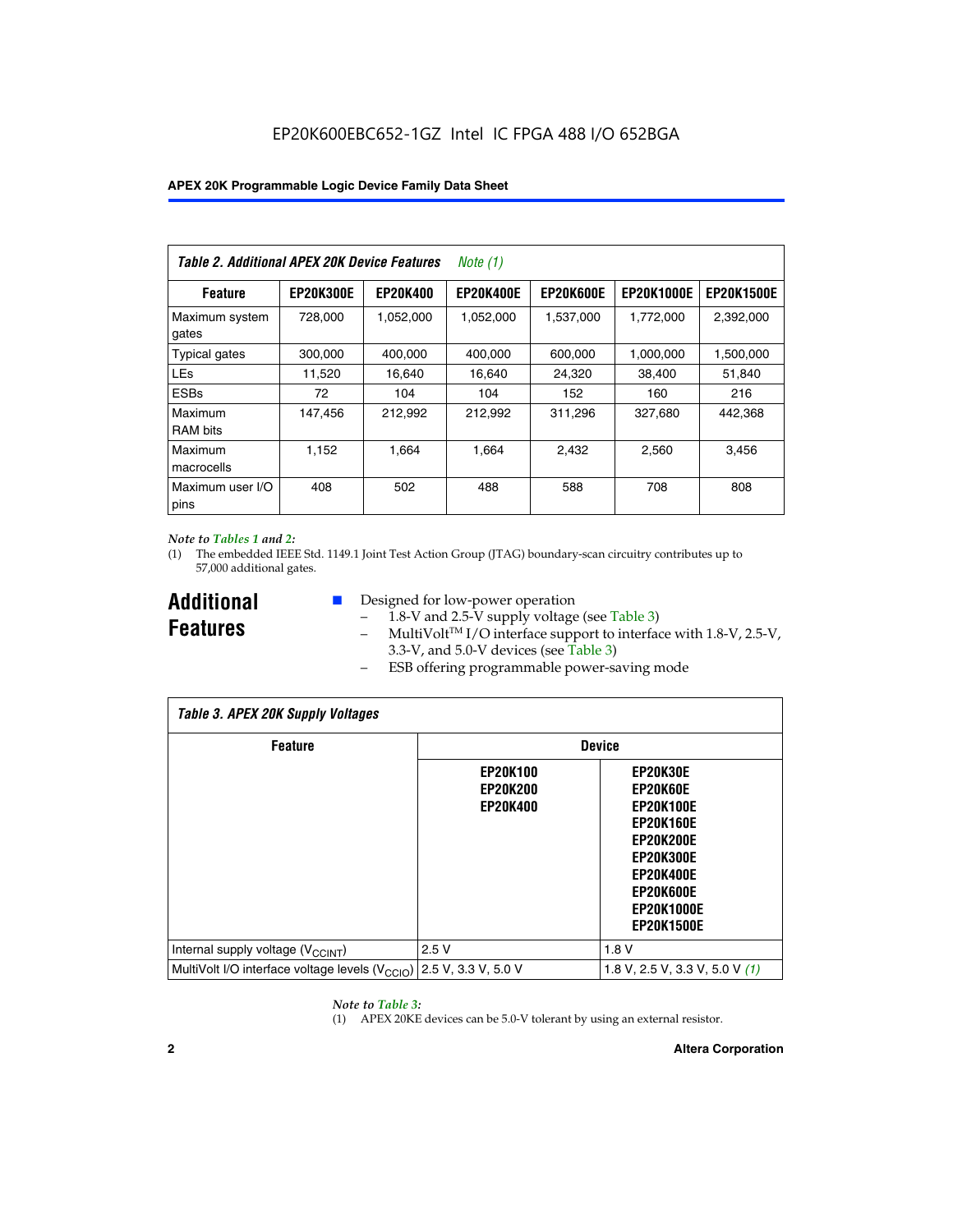### EP20K600EBC652-1GZ Intel IC FPGA 488 I/O 652BGA

#### **APEX 20K Programmable Logic Device Family Data Sheet**

- Flexible clock management circuitry with up to four phase-locked loops (PLLs)
	- Built-in low-skew clock tree
	- Up to eight global clock signals
	- $ClockLock^{\circledR}$  feature reducing clock delay and skew
	- $ClockBoost^{\circledR}$  feature providing clock multiplication and division
	- ClockShiftTM programmable clock phase and delay shifting
- Powerful I/O features
	- Compliant with peripheral component interconnect Special Interest Group (PCI SIG) *PCI Local Bus Specification, Revision 2.2* for 3.3-V operation at 33 or 66 MHz and 32 or 64 bits
	- Support for high-speed external memories, including DDR SDRAM and ZBT SRAM (ZBT is a trademark of Integrated Device Technology, Inc.)
	- Bidirectional I/O performance  $(t_{CO} + t_{SU})$  up to 250 MHz
	- LVDS performance up to 840 Mbits per channel
	- Direct connection from I/O pins to local interconnect providing fast  $t_{CO}$  and  $t_{SU}$  times for complex logic
	- MultiVolt I/O interface support to interface with 1.8-V, 2.5-V, 3.3-V, and 5.0-V devices (see Table 3)
	- Programmable clamp to  $V_{\text{C}CD}$
	- Individual tri-state output enable control for each pin
	- Programmable output slew-rate control to reduce switching noise
	- Support for advanced I/O standards, including low-voltage differential signaling (LVDS), LVPECL, PCI-X, AGP, CTT, stubseries terminated logic (SSTL-3 and SSTL-2), Gunning transceiver logic plus (GTL+), and high-speed terminated logic (HSTL Class I)
	- Pull-up on I/O pins before and during configuration
- Advanced interconnect structure
	- Four-level hierarchical FastTrack® Interconnect structure providing fast, predictable interconnect delays
	- Dedicated carry chain that implements arithmetic functions such as fast adders, counters, and comparators (automatically used by software tools and megafunctions)
	- Dedicated cascade chain that implements high-speed, high-fan-in logic functions (automatically used by software tools and megafunctions)
	- Interleaved local interconnect allows one LE to drive 29 other LEs through the fast local interconnect
- Advanced packaging options
	- Available in a variety of packages with 144 to 1,020 pins (see Tables 4 through 7)
	- FineLine BGA® packages maximize board space efficiency
- Advanced software support
	- Software design support and automatic place-and-route provided by the Altera® Quartus® II development system for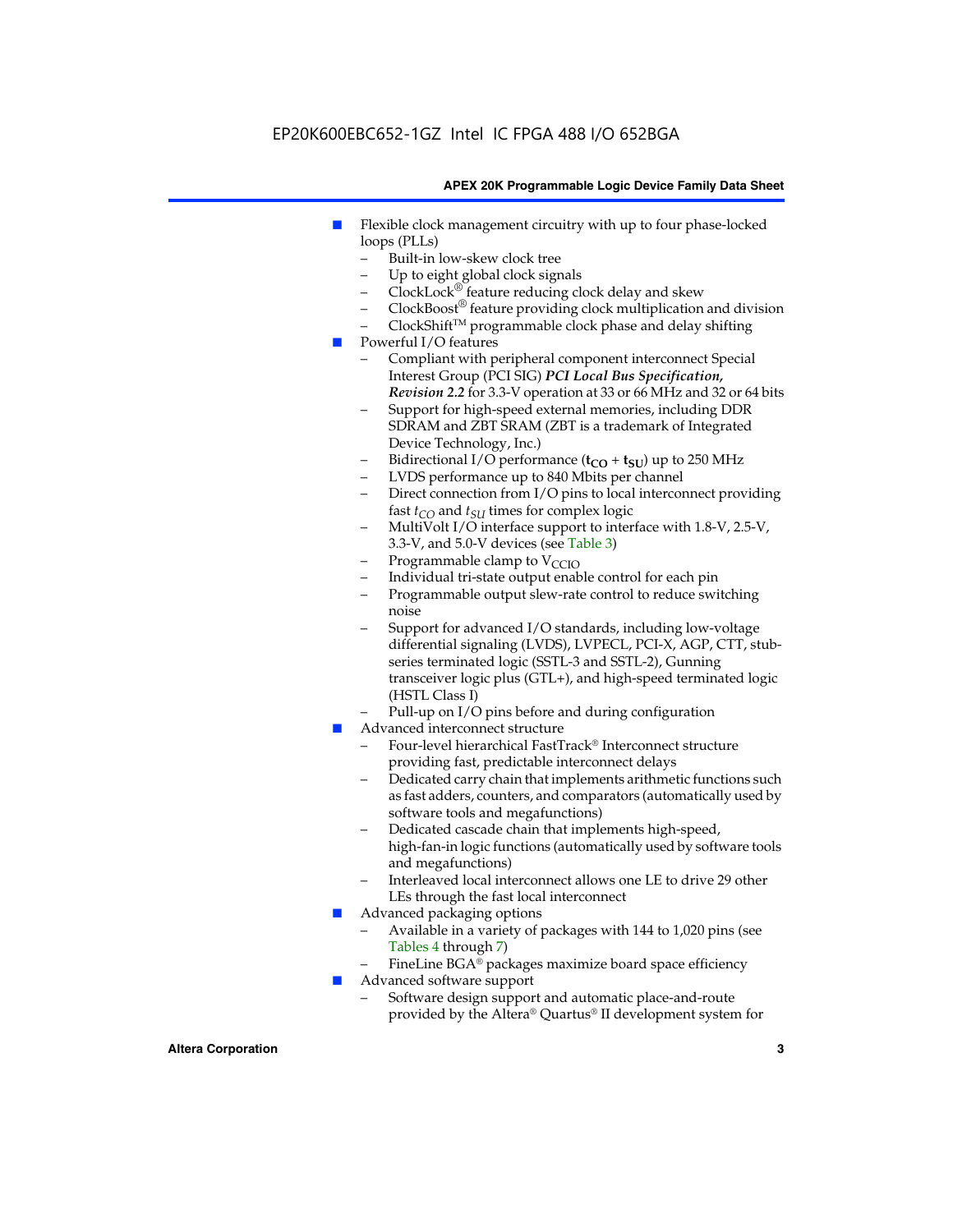Windows-based PCs, Sun SPARCstations, and HP 9000 Series 700/800 workstations

- Altera MegaCore® functions and Altera Megafunction Partners Program (AMPP<sup>SM</sup>) megafunctions
- NativeLink<sup>™</sup> integration with popular synthesis, simulation, and timing analysis tools
- Quartus II SignalTap® embedded logic analyzer simplifies in-system design evaluation by giving access to internal nodes during device operation
- Supports popular revision-control software packages including PVCS, Revision Control System (RCS), and Source Code Control System (SCCS )

#### *Table 4. APEX 20K QFP, BGA & PGA Package Options & I/O Count Notes (1), (2)*

| <b>Device</b>   | 144-Pin<br><b>TOFP</b> | <b>208-Pin</b><br><b>PQFP</b><br><b>ROFP</b> | 240-Pin<br><b>PQFP</b><br><b>ROFP</b> |     | 356-Pin BGA   652-Pin BGA   655-Pin PGA |     |
|-----------------|------------------------|----------------------------------------------|---------------------------------------|-----|-----------------------------------------|-----|
| EP20K30E        | 92                     | 125                                          |                                       |     |                                         |     |
| <b>EP20K60E</b> | 92                     | 148                                          | 151                                   | 196 |                                         |     |
| EP20K100        | 101                    | 159                                          | 189                                   | 252 |                                         |     |
| EP20K100E       | 92                     | 151                                          | 183                                   | 246 |                                         |     |
| EP20K160E       | 88                     | 143                                          | 175                                   | 271 |                                         |     |
| EP20K200        |                        | 144                                          | 174                                   | 277 |                                         |     |
| EP20K200E       |                        | 136                                          | 168                                   | 271 | 376                                     |     |
| EP20K300E       |                        |                                              | 152                                   |     | 408                                     |     |
| EP20K400        |                        |                                              |                                       |     | 502                                     | 502 |
| EP20K400E       |                        |                                              |                                       |     | 488                                     |     |
| EP20K600E       |                        |                                              |                                       |     | 488                                     |     |
| EP20K1000E      |                        |                                              |                                       |     | 488                                     |     |
| EP20K1500E      |                        |                                              |                                       |     | 488                                     |     |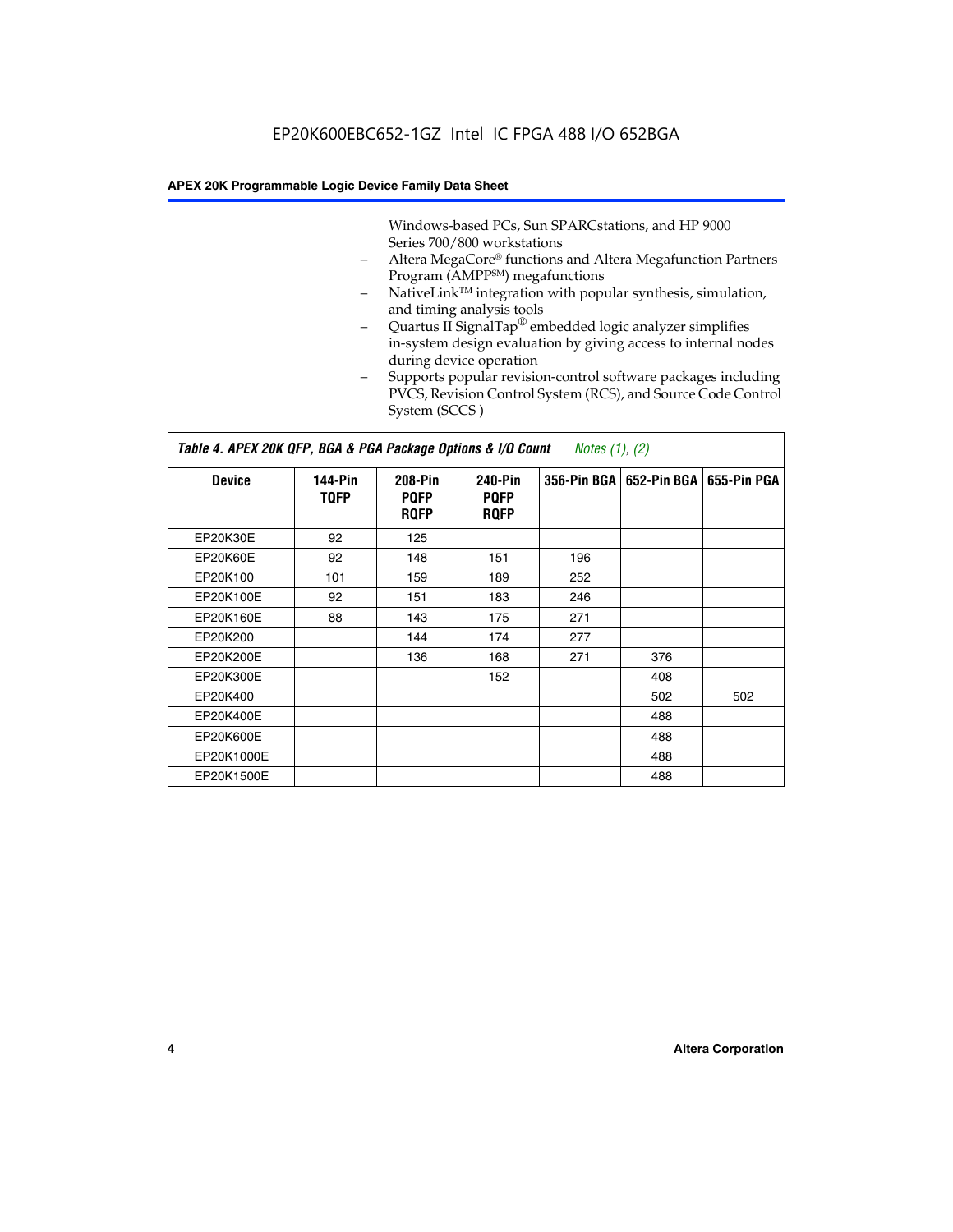| APEX 20K Programmable Logic Device Family Data Sheet |  |  |  |
|------------------------------------------------------|--|--|--|
|------------------------------------------------------|--|--|--|

| Table 5. APEX 20K FineLine BGA Package Options & I/O Count<br>Notes $(1)$ , $(2)$ |                |                |                |           |           |  |  |
|-----------------------------------------------------------------------------------|----------------|----------------|----------------|-----------|-----------|--|--|
| <b>Device</b>                                                                     | <b>144 Pin</b> | <b>324 Pin</b> | <b>484 Pin</b> | 672 Pin   | 1,020 Pin |  |  |
| EP20K30E                                                                          | 93             | 128            |                |           |           |  |  |
| <b>EP20K60E</b>                                                                   | 93             | 196            |                |           |           |  |  |
| EP20K100                                                                          |                | 252            |                |           |           |  |  |
| EP20K100E                                                                         | 93             | 246            |                |           |           |  |  |
| EP20K160E                                                                         |                |                | 316            |           |           |  |  |
| EP20K200                                                                          |                |                | 382            |           |           |  |  |
| EP20K200E                                                                         |                |                | 376            | 376       |           |  |  |
| EP20K300E                                                                         |                |                |                | 408       |           |  |  |
| EP20K400                                                                          |                |                |                | 502 $(3)$ |           |  |  |
| EP20K400E                                                                         |                |                |                | 488 $(3)$ |           |  |  |
| EP20K600E                                                                         |                |                |                | 508 $(3)$ | 588       |  |  |
| EP20K1000E                                                                        |                |                |                | 508 $(3)$ | 708       |  |  |
| EP20K1500E                                                                        |                |                |                |           | 808       |  |  |

#### *Notes to Tables 4 and 5:*

(1) I/O counts include dedicated input and clock pins.

(2) APEX 20K device package types include thin quad flat pack (TQFP), plastic quad flat pack (PQFP), power quad flat pack (RQFP), 1.27-mm pitch ball-grid array (BGA), 1.00-mm pitch FineLine BGA, and pin-grid array (PGA) packages.

(3) This device uses a thermally enhanced package, which is taller than the regular package. Consult the *Altera Device Package Information Data Sheet* for detailed package size information.

| Table 6. APEX 20K QFP, BGA & PGA Package Sizes |                |                    |                    |                |                |                    |  |  |
|------------------------------------------------|----------------|--------------------|--------------------|----------------|----------------|--------------------|--|--|
| <b>Feature</b>                                 | 144-Pin TQFP   | 208-Pin QFP        | 240-Pin QFP        | 356-Pin BGA    | 652-Pin BGA    | 655-Pin PGA        |  |  |
| Pitch (mm)                                     | 0.50           | 0.50               | 0.50               | 1.27           | 1.27           |                    |  |  |
| Area ( $mm2$ )                                 | 484            | 924                | 1.218              | 1.225          | 2.025          | 3,906              |  |  |
| Length $\times$ Width<br>$(mm \times mm)$      | $22 \times 22$ | $30.4 \times 30.4$ | $34.9 \times 34.9$ | $35 \times 35$ | $45 \times 45$ | $62.5 \times 62.5$ |  |  |

| Table 7. APEX 20K FineLine BGA Package Sizes |                |                |                |                |                  |  |  |  |
|----------------------------------------------|----------------|----------------|----------------|----------------|------------------|--|--|--|
| <b>Feature</b>                               | 144 Pin        | <b>324 Pin</b> | 484 Pin        | 672 Pin        | <b>1,020 Pin</b> |  |  |  |
| Pitch (mm)                                   | 1.00           | 1.00           | 1.00           | 1.00           | 1.00             |  |  |  |
| Area ( $mm2$ )                               | 169            | 361            | 529            | 729            | 1,089            |  |  |  |
| Length $\times$ Width (mm $\times$ mm)       | $13 \times 13$ | $19 \times 19$ | $23 \times 23$ | $27 \times 27$ | $33 \times 33$   |  |  |  |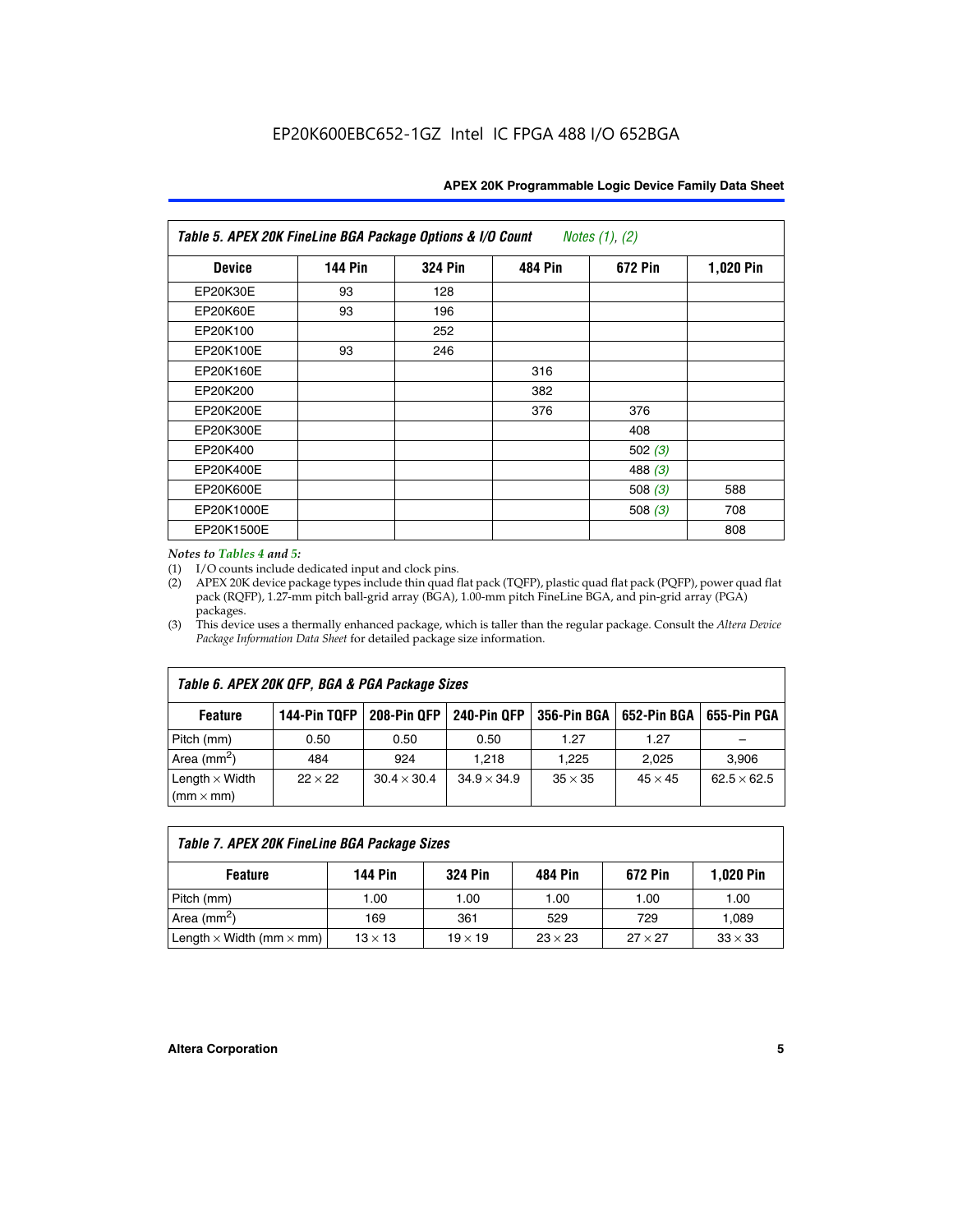## **General Description**

APEXTM 20K devices are the first PLDs designed with the MultiCore architecture, which combines the strengths of LUT-based and productterm-based devices with an enhanced memory structure. LUT-based logic provides optimized performance and efficiency for data-path, registerintensive, mathematical, or digital signal processing (DSP) designs. Product-term-based logic is optimized for complex combinatorial paths, such as complex state machines. LUT- and product-term-based logic combined with memory functions and a wide variety of MegaCore and AMPP functions make the APEX 20K device architecture uniquely suited for system-on-a-programmable-chip designs. Applications historically requiring a combination of LUT-, product-term-, and memory-based devices can now be integrated into one APEX 20K device.

APEX 20KE devices are a superset of APEX 20K devices and include additional features such as advanced I/O standard support, CAM, additional global clocks, and enhanced ClockLock clock circuitry. In addition, APEX 20KE devices extend the APEX 20K family to 1.5 million gates. APEX 20KE devices are denoted with an "E" suffix in the device name (e.g., the EP20K1000E device is an APEX 20KE device). Table 8 compares the features included in APEX 20K and APEX 20KE devices.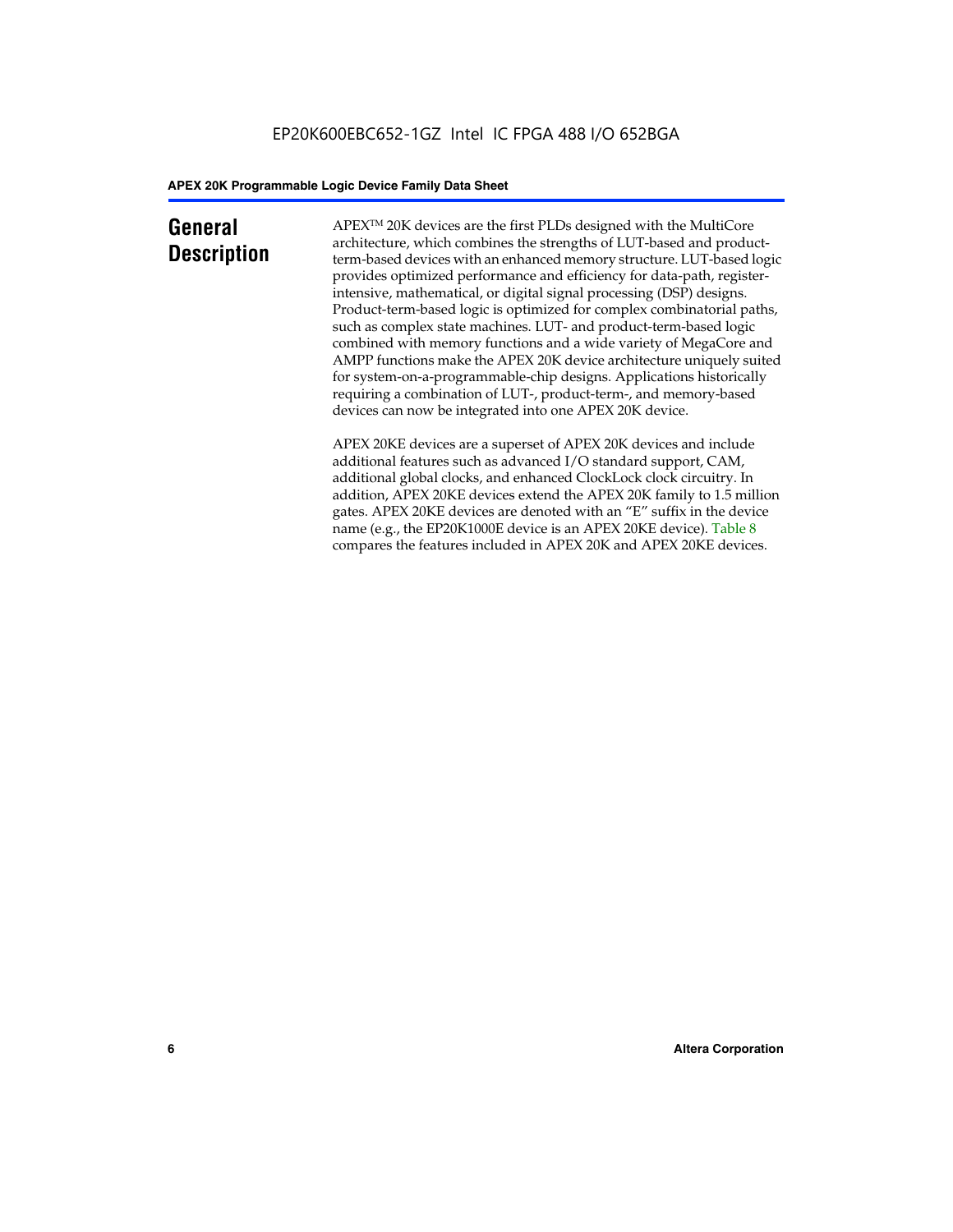| Table 8. Comparison of APEX 20K & APEX 20KE Features |                                                                                                                                                                     |                                                                                                                                                                                                                                                                                                                                                                                                                                                                                       |  |  |  |  |
|------------------------------------------------------|---------------------------------------------------------------------------------------------------------------------------------------------------------------------|---------------------------------------------------------------------------------------------------------------------------------------------------------------------------------------------------------------------------------------------------------------------------------------------------------------------------------------------------------------------------------------------------------------------------------------------------------------------------------------|--|--|--|--|
| <b>Feature</b>                                       | <b>APEX 20K Devices</b>                                                                                                                                             | <b>APEX 20KE Devices</b>                                                                                                                                                                                                                                                                                                                                                                                                                                                              |  |  |  |  |
| MultiCore system integration                         | Full support                                                                                                                                                        | Full support                                                                                                                                                                                                                                                                                                                                                                                                                                                                          |  |  |  |  |
| SignalTap logic analysis                             | Full support                                                                                                                                                        | Full support                                                                                                                                                                                                                                                                                                                                                                                                                                                                          |  |  |  |  |
| 32/64-Bit, 33-MHz PCI                                | Full compliance in -1, -2 speed<br>grades                                                                                                                           | Full compliance in -1, -2 speed grades                                                                                                                                                                                                                                                                                                                                                                                                                                                |  |  |  |  |
| 32/64-Bit, 66-MHz PCI                                |                                                                                                                                                                     | Full compliance in -1 speed grade                                                                                                                                                                                                                                                                                                                                                                                                                                                     |  |  |  |  |
| MultiVolt I/O                                        | 2.5-V or 3.3-V V <sub>CCIO</sub><br>V <sub>CCIO</sub> selected for device<br>Certain devices are 5.0-V tolerant                                                     | 1.8-V, 2.5-V, or 3.3-V V <sub>CCIO</sub><br>V <sub>CCIO</sub> selected block-by-block<br>5.0-V tolerant with use of external resistor                                                                                                                                                                                                                                                                                                                                                 |  |  |  |  |
| ClockLock support                                    | Clock delay reduction<br>$2\times$ and $4\times$ clock multiplication                                                                                               | Clock delay reduction<br>$m/(n \times v)$ or $m/(n \times k)$ clock multiplication<br>Drive ClockLock output off-chip<br>External clock feedback<br><b>ClockShift</b><br>LVDS support<br>Up to four PLLs<br>ClockShift, clock phase adjustment                                                                                                                                                                                                                                        |  |  |  |  |
| Dedicated clock and input pins                       | <b>Six</b>                                                                                                                                                          | Eight                                                                                                                                                                                                                                                                                                                                                                                                                                                                                 |  |  |  |  |
| I/O standard support                                 | 2.5-V, 3.3-V, 5.0-V I/O<br>3.3-V PCI<br>Low-voltage complementary<br>metal-oxide semiconductor<br>(LVCMOS)<br>Low-voltage transistor-to-transistor<br>logic (LVTTL) | 1.8-V, 2.5-V, 3.3-V, 5.0-V I/O<br>2.5-V I/O<br>3.3-V PCI and PCI-X<br>3.3-V Advanced Graphics Port (AGP)<br>Center tap terminated (CTT)<br>$GTL+$<br><b>LVCMOS</b><br>LVTTL<br>True-LVDS and LVPECL data pins<br>(in EP20K300E and larger devices)<br>LVDS and LVPECL signaling (in all BGA<br>and FineLine BGA devices)<br>LVDS and LVPECL data pins up to<br>156 Mbps (in -1 speed grade devices)<br><b>HSTL Class I</b><br>PCI-X<br>SSTL-2 Class I and II<br>SSTL-3 Class I and II |  |  |  |  |
| Memory support                                       | Dual-port RAM<br><b>FIFO</b><br><b>RAM</b><br><b>ROM</b>                                                                                                            | CAM<br>Dual-port RAM<br><b>FIFO</b><br>RAM<br><b>ROM</b>                                                                                                                                                                                                                                                                                                                                                                                                                              |  |  |  |  |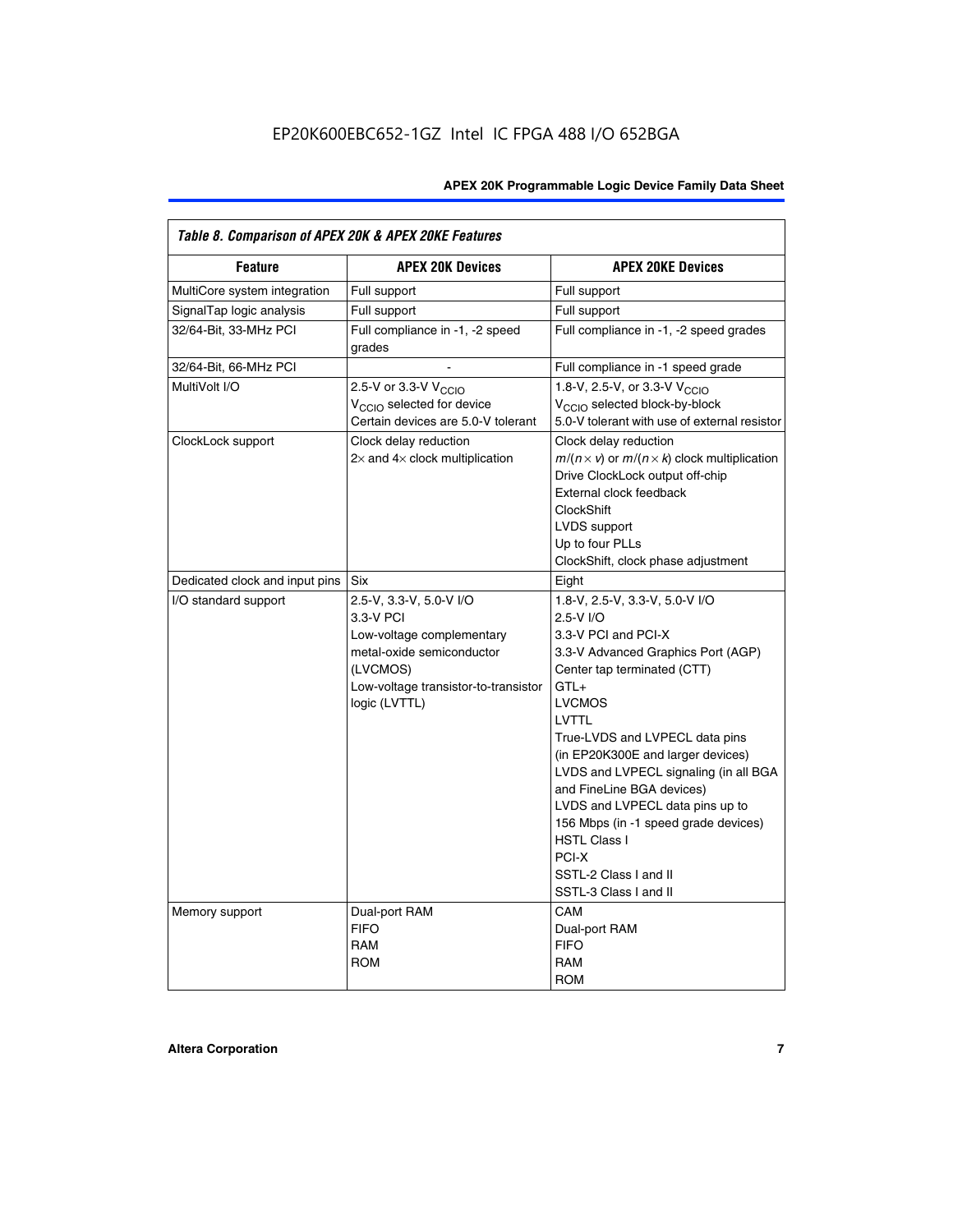All APEX 20K devices are reconfigurable and are 100% tested prior to shipment. As a result, test vectors do not have to be generated for fault coverage purposes. Instead, the designer can focus on simulation and design verification. In addition, the designer does not need to manage inventories of different application-specific integrated circuit (ASIC) designs; APEX 20K devices can be configured on the board for the specific functionality required.

APEX 20K devices are configured at system power-up with data stored in an Altera serial configuration device or provided by a system controller. Altera offers in-system programmability (ISP)-capable EPC1, EPC2, and EPC16 configuration devices, which configure APEX 20K devices via a serial data stream. Moreover, APEX 20K devices contain an optimized interface that permits microprocessors to configure APEX 20K devices serially or in parallel, and synchronously or asynchronously. The interface also enables microprocessors to treat APEX 20K devices as memory and configure the device by writing to a virtual memory location, making reconfiguration easy.

After an APEX 20K device has been configured, it can be reconfigured in-circuit by resetting the device and loading new data. Real-time changes can be made during system operation, enabling innovative reconfigurable computing applications.

APEX 20K devices are supported by the Altera Quartus II development system, a single, integrated package that offers HDL and schematic design entry, compilation and logic synthesis, full simulation and worst-case timing analysis, SignalTap logic analysis, and device configuration. The Quartus II software runs on Windows-based PCs, Sun SPARCstations, and HP 9000 Series 700/800 workstations.

The Quartus II software provides NativeLink interfaces to other industrystandard PC- and UNIX workstation-based EDA tools. For example, designers can invoke the Quartus II software from within third-party design tools. Further, the Quartus II software contains built-in optimized synthesis libraries; synthesis tools can use these libraries to optimize designs for APEX 20K devices. For example, the Synopsys Design Compiler library, supplied with the Quartus II development system, includes DesignWare functions optimized for the APEX 20K architecture.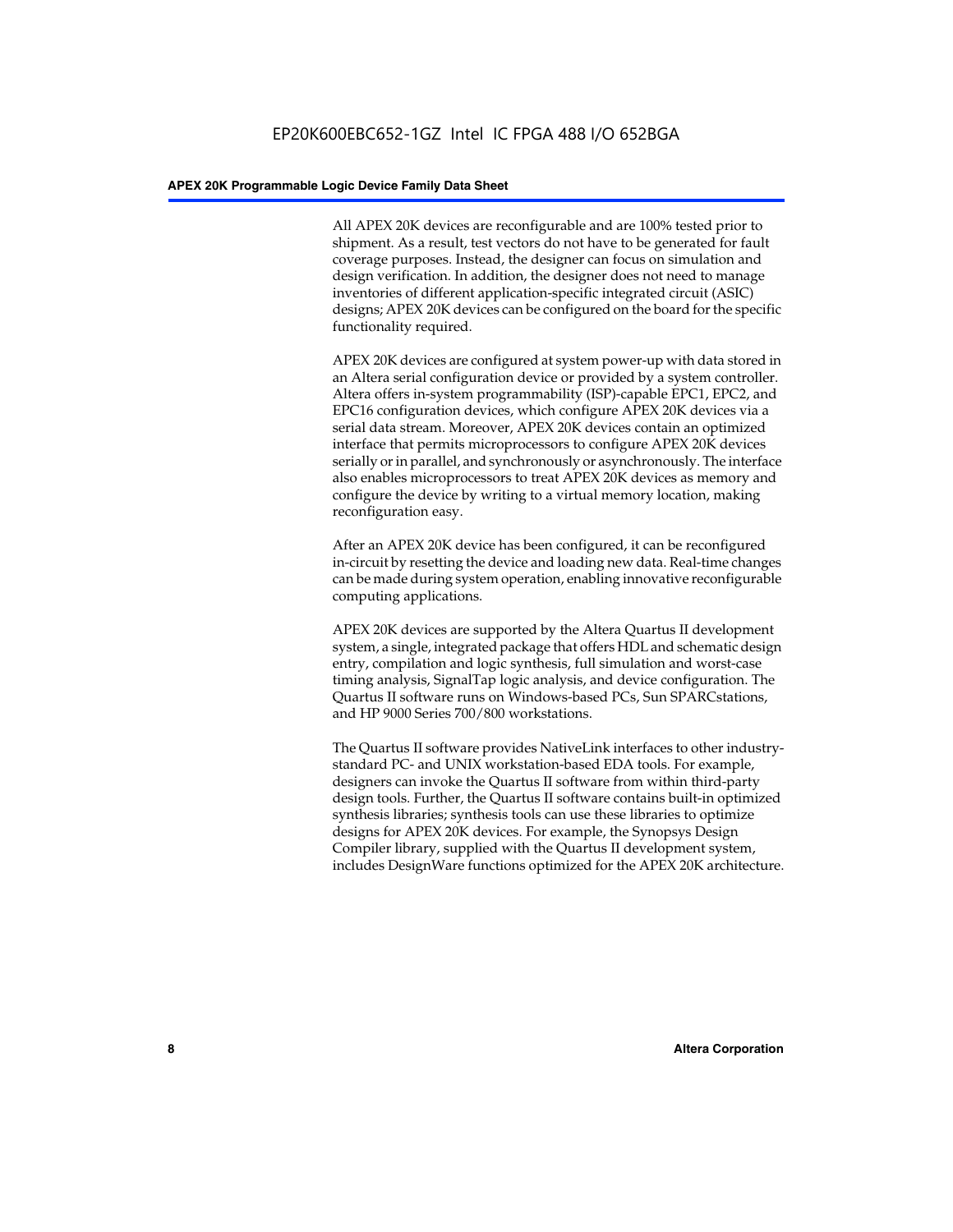| <b>Functional</b><br><b>Description</b> | APEX 20K devices incorporate LUT-based logic, product-term-based<br>logic, and memory into one device. Signal interconnections within<br>APEX 20K devices (as well as to and from device pins) are provided by the<br>FastTrack <sup>®</sup> Interconnect—a series of fast, continuous row and column<br>channels that run the entire length and width of the device.                                                                                                                                                                                                                                                                                                                                                                                              |
|-----------------------------------------|--------------------------------------------------------------------------------------------------------------------------------------------------------------------------------------------------------------------------------------------------------------------------------------------------------------------------------------------------------------------------------------------------------------------------------------------------------------------------------------------------------------------------------------------------------------------------------------------------------------------------------------------------------------------------------------------------------------------------------------------------------------------|
|                                         | Each I/O pin is fed by an I/O element (IOE) located at the end of each row<br>and column of the FastTrack Interconnect. Each IOE contains a<br>bidirectional I/O buffer and a register that can be used as either an input<br>or output register to feed input, output, or bidirectional signals. When<br>used with a dedicated clock pin, these registers provide exceptional<br>performance. IOEs provide a variety of features, such as 3.3-V, 64-bit,<br>66-MHz PCI compliance; JTAG BST support; slew-rate control; and<br>tri-state buffers. APEX 20KE devices offer enhanced I/O support,<br>including support for 1.8-V I/O, 2.5-V I/O, LVCMOS, LVTTL, LVPECL,<br>3.3-V PCI, PCI-X, LVDS, GTL+, SSTL-2, SSTL-3, HSTL, CTT, and 3.3-V<br>AGP I/O standards. |
|                                         | The ESB can implement a variety of memory functions, including CAM,<br>RAM, dual-port RAM, ROM, and FIFO functions. Embedding the<br>memory directly into the die improves performance and reduces die area<br>compared to distributed-RAM implementations. Moreover, the<br>abundance of cascadable ESBs ensures that the APEX 20K device can<br>implement multiple wide memory blocks for high-density designs. The<br>ESB's high speed ensures it can implement small memory blocks without<br>any speed penalty. The abundance of ESBs ensures that designers can                                                                                                                                                                                              |



create as many different-sized memory blocks as the system requires.

Figure 1 shows an overview of the APEX 20K device.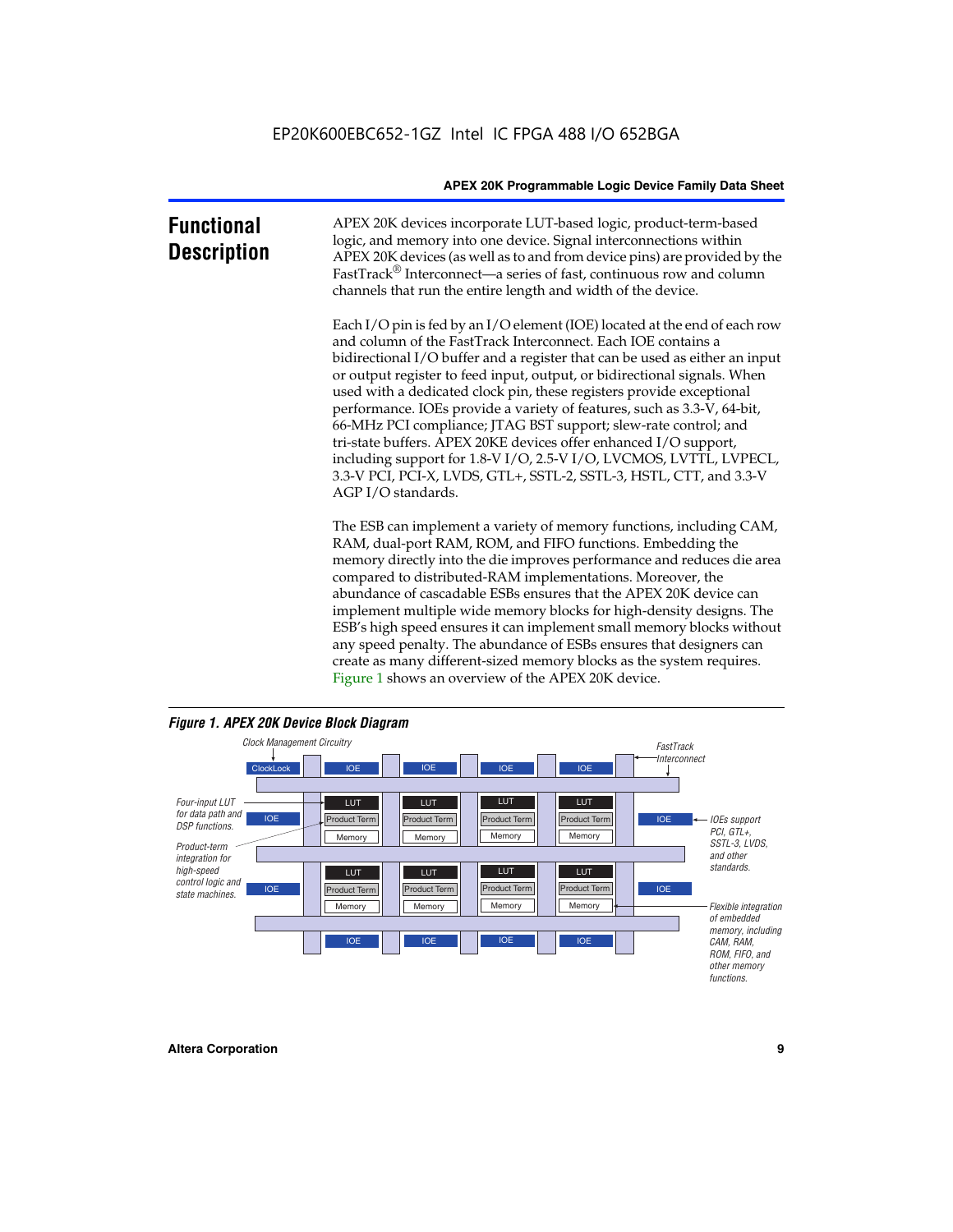APEX 20K devices provide two dedicated clock pins and four dedicated input pins that drive register control inputs. These signals ensure efficient distribution of high-speed, low-skew control signals. These signals use dedicated routing channels to provide short delays and low skews. Four of the dedicated inputs drive four global signals. These four global signals can also be driven by internal logic, providing an ideal solution for a clock divider or internally generated asynchronous clear signals with high fan-out. The dedicated clock pins featured on the APEX 20K devices can also feed logic. The devices also feature ClockLock and ClockBoost clock management circuitry. APEX 20KE devices provide two additional dedicated clock pins, for a total of four dedicated clock pins.

#### **MegaLAB Structure**

APEX 20K devices are constructed from a series of MegaLAB<sup>™</sup> structures. Each MegaLAB structure contains a group of logic array blocks (LABs), one ESB, and a MegaLAB interconnect, which routes signals within the MegaLAB structure. The EP20K30E device has 10 LABs, EP20K60E through EP20K600E devices have 16 LABs, and the EP20K1000E and EP20K1500E devices have 24 LABs. Signals are routed between MegaLAB structures and I/O pins via the FastTrack Interconnect. In addition, edge LABs can be driven by I/O pins through the local interconnect. Figure 2 shows the MegaLAB structure.



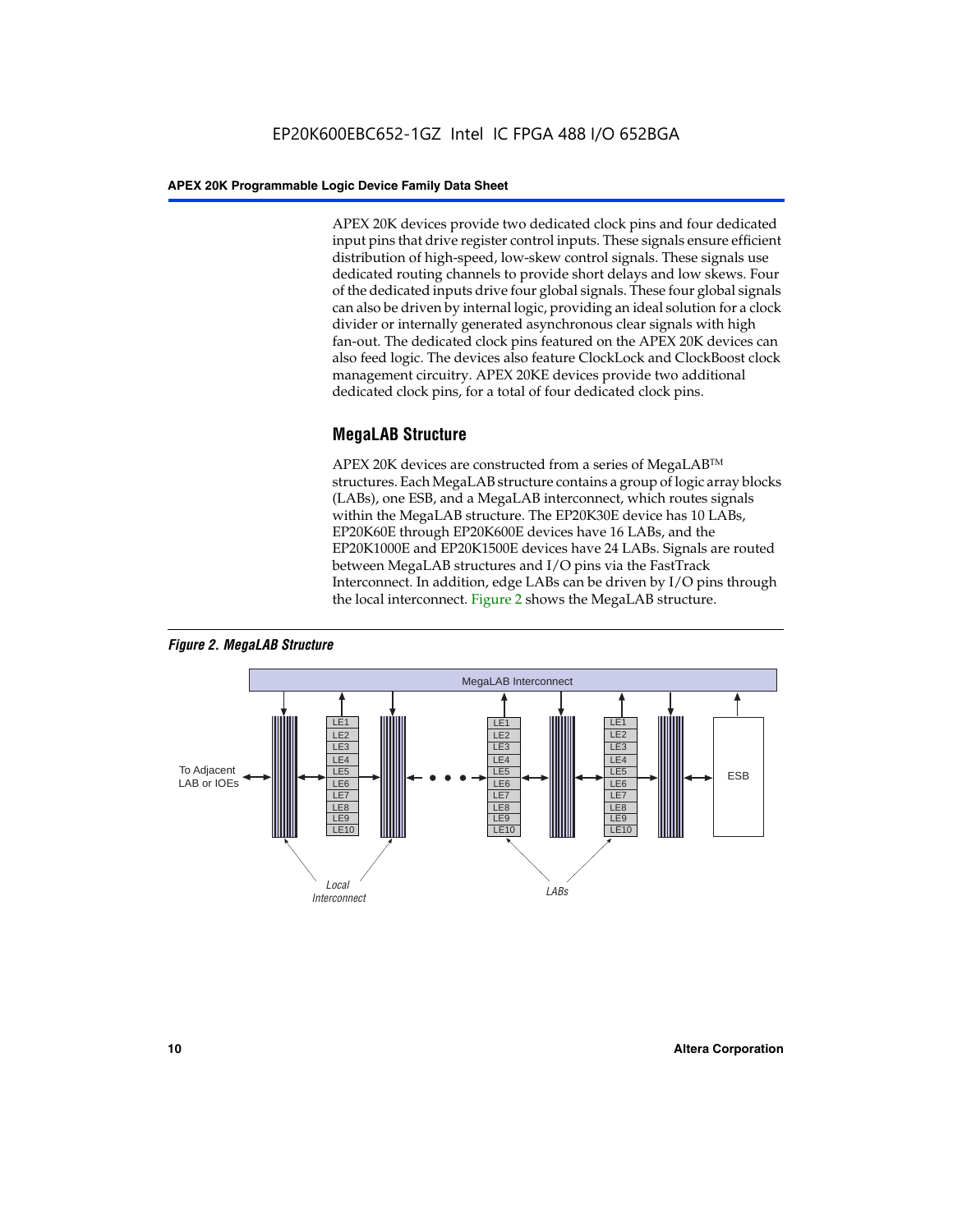#### **Logic Array Block**

Each LAB consists of 10 LEs, the LEs' associated carry and cascade chains, LAB control signals, and the local interconnect. The local interconnect transfers signals between LEs in the same or adjacent LABs, IOEs, or ESBs. The Quartus II Compiler places associated logic within an LAB or adjacent LABs, allowing the use of a fast local interconnect for high performance. Figure 3 shows the APEX 20K LAB.

APEX 20K devices use an interleaved LAB structure. This structure allows each LE to drive two local interconnect areas. This feature minimizes use of the MegaLAB and FastTrack interconnect, providing higher performance and flexibility. Each LE can drive 29 other LEs through the fast local interconnect.

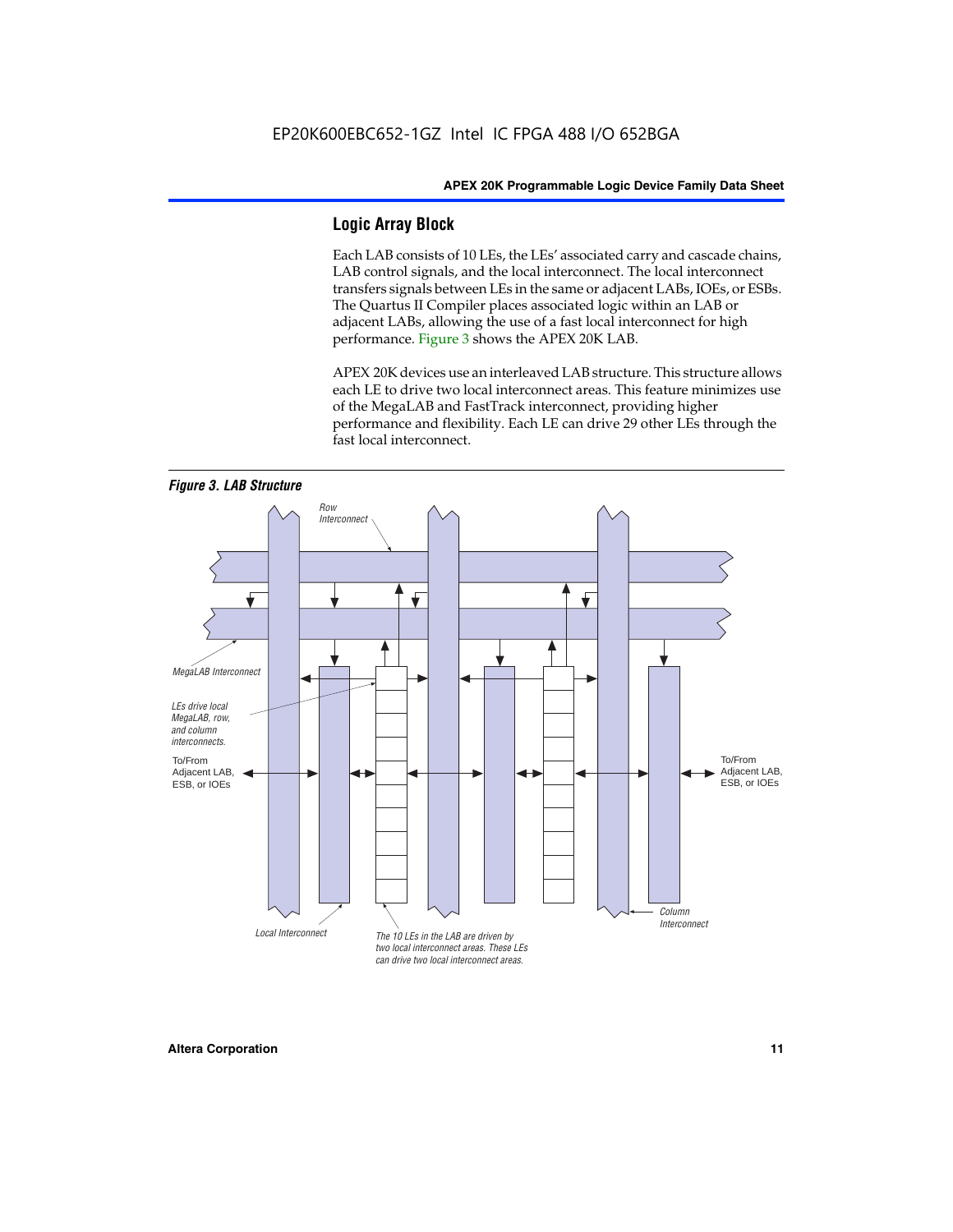Each LAB contains dedicated logic for driving control signals to its LEs and ESBs. The control signals include clock, clock enable, asynchronous clear, asynchronous preset, asynchronous load, synchronous clear, and synchronous load signals. A maximum of six control signals can be used at a time. Although synchronous load and clear signals are generally used when implementing counters, they can also be used with other functions.

Each LAB can use two clocks and two clock enable signals. Each LAB's clock and clock enable signals are linked (e.g., any LE in a particular LAB using CLK1 will also use CLKENA1). LEs with the same clock but different clock enable signals either use both clock signals in one LAB or are placed into separate LABs.

If both the rising and falling edges of a clock are used in a LAB, both LABwide clock signals are used.

The LAB-wide control signals can be generated from the LAB local interconnect, global signals, and dedicated clock pins. The inherent low skew of the FastTrack Interconnect enables it to be used for clock distribution. Figure 4 shows the LAB control signal generation circuit.



#### *Figure 4. LAB Control Signal Generation*

#### *Notes to Figure 4:*

- (1) APEX 20KE devices have four dedicated clocks.
- (2) The LABCLR1 and LABCLR2 signals also control asynchronous load and asynchronous preset for LEs within the LAB.
- (3) The SYNCCLR signal can be generated by the local interconnect or global signals.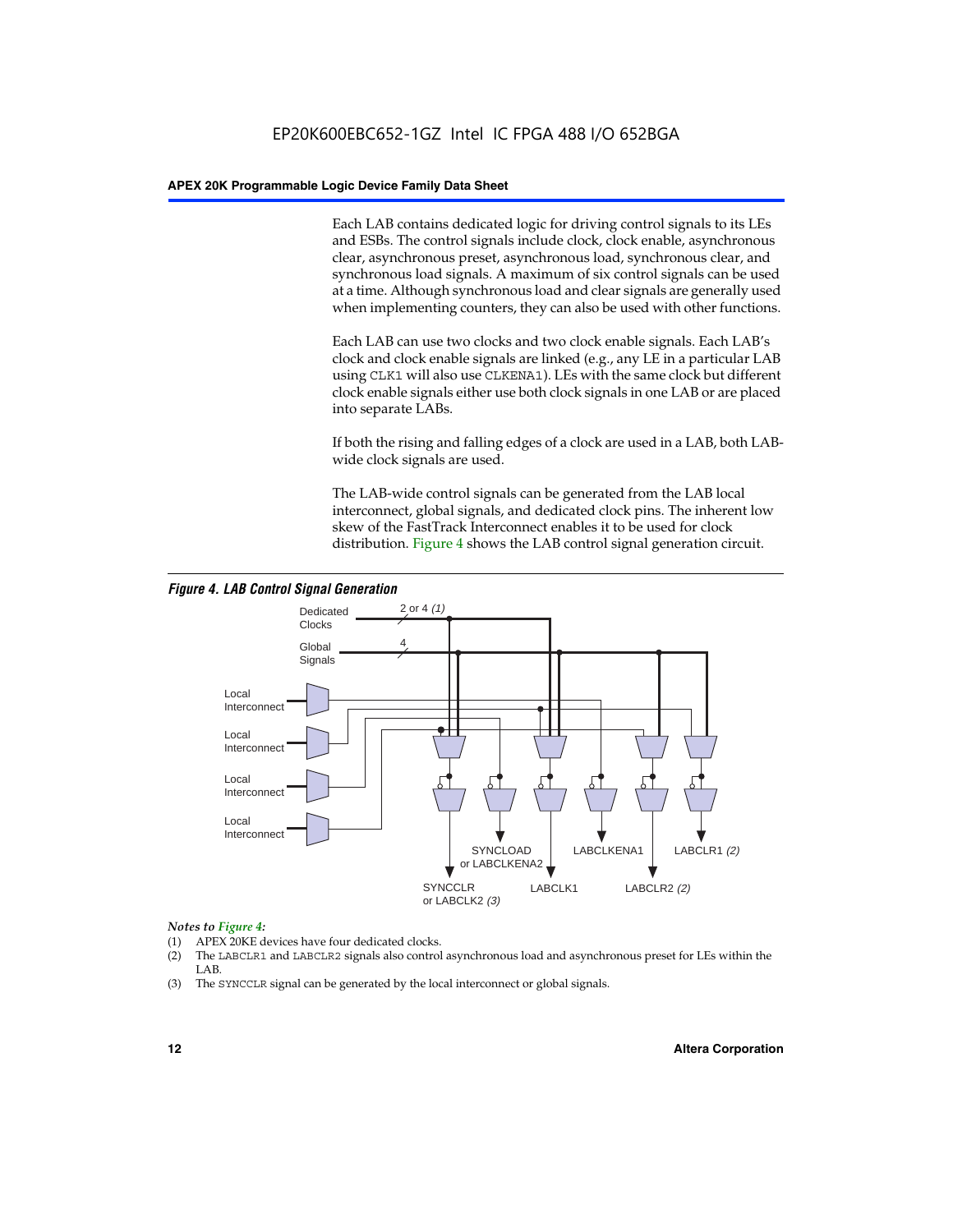#### **Logic Element**

The LE, the smallest unit of logic in the APEX 20K architecture, is compact and provides efficient logic usage. Each LE contains a four-input LUT, which is a function generator that can quickly implement any function of four variables. In addition, each LE contains a programmable register and carry and cascade chains. Each LE drives the local interconnect, MegaLAB interconnect, and FastTrack Interconnect routing structures. See Figure 5.



Each LE's programmable register can be configured for D, T, JK, or SR operation. The register's clock and clear control signals can be driven by global signals, general-purpose I/O pins, or any internal logic. For combinatorial functions, the register is bypassed and the output of the LUT drives the outputs of the LE.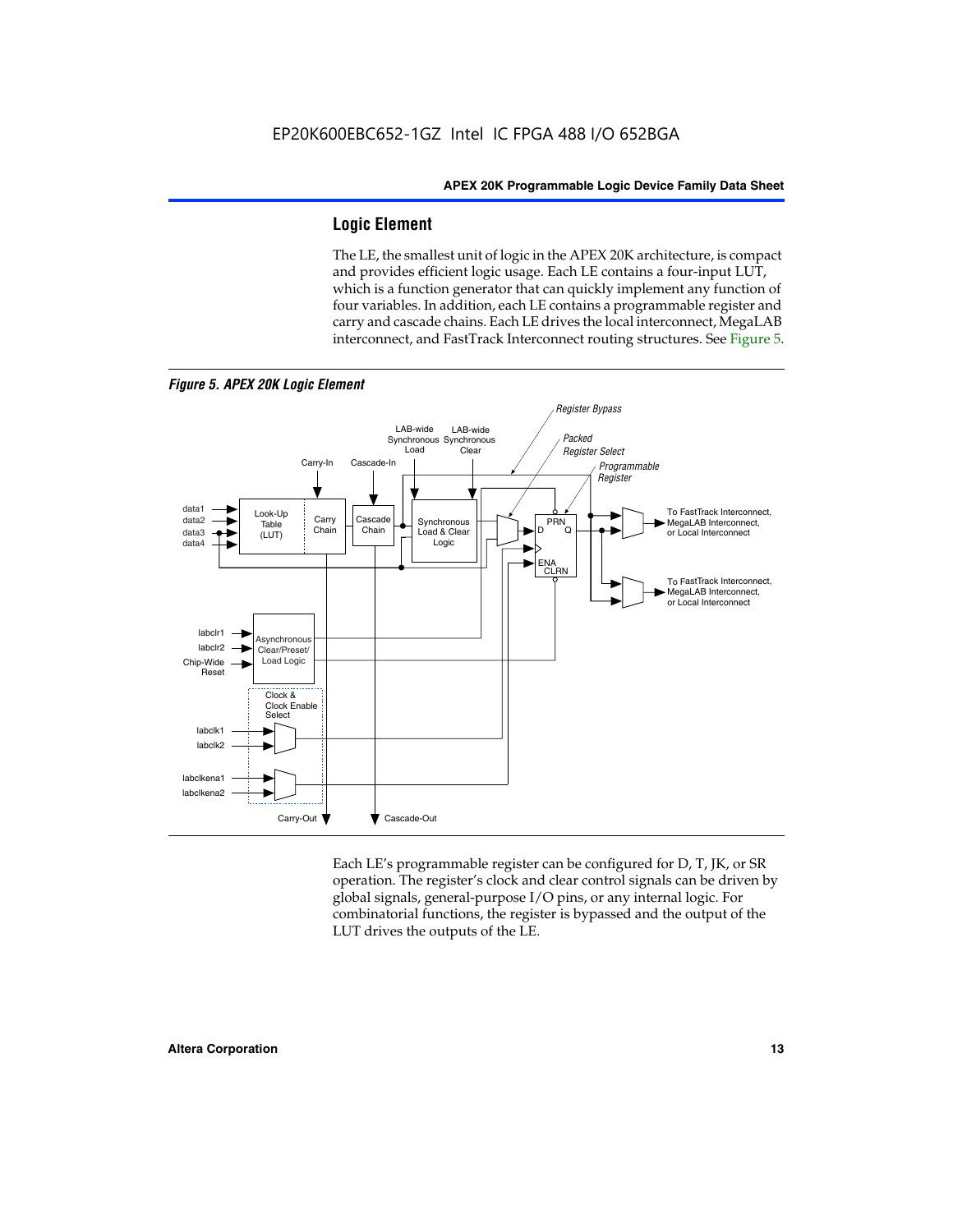Each LE has two outputs that drive the local, MegaLAB, or FastTrack Interconnect routing structure. Each output can be driven independently by the LUT's or register's output. For example, the LUT can drive one output while the register drives the other output. This feature, called register packing, improves device utilization because the register and the LUT can be used for unrelated functions. The LE can also drive out registered and unregistered versions of the LUT output.

The APEX 20K architecture provides two types of dedicated high-speed data paths that connect adjacent LEs without using local interconnect paths: carry chains and cascade chains. A carry chain supports high-speed arithmetic functions such as counters and adders, while a cascade chain implements wide-input functions such as equality comparators with minimum delay. Carry and cascade chains connect LEs 1 through 10 in an LAB and all LABs in the same MegaLAB structure.

#### *Carry Chain*

The carry chain provides a very fast carry-forward function between LEs. The carry-in signal from a lower-order bit drives forward into the higherorder bit via the carry chain, and feeds into both the LUT and the next portion of the carry chain. This feature allows the APEX 20K architecture to implement high-speed counters, adders, and comparators of arbitrary width. Carry chain logic can be created automatically by the Quartus II software Compiler during design processing, or manually by the designer during design entry. Parameterized functions such as library of parameterized modules (LPM) and DesignWare functions automatically take advantage of carry chains for the appropriate functions.

The Quartus II software Compiler creates carry chains longer than ten LEs by linking LABs together automatically. For enhanced fitting, a long carry chain skips alternate LABs in a MegaLAB<sup>™</sup> structure. A carry chain longer than one LAB skips either from an even-numbered LAB to the next evennumbered LAB, or from an odd-numbered LAB to the next oddnumbered LAB. For example, the last LE of the first LAB in the upper-left MegaLAB structure carries to the first LE of the third LAB in the MegaLAB structure.

Figure 6 shows how an *n*-bit full adder can be implemented in *n* + 1 LEs with the carry chain. One portion of the LUT generates the sum of two bits using the input signals and the carry-in signal; the sum is routed to the output of the LE. The register can be bypassed for simple adders or used for accumulator functions. Another portion of the LUT and the carry chain logic generates the carry-out signal, which is routed directly to the carryin signal of the next-higher-order bit. The final carry-out signal is routed to an LE, where it is driven onto the local, MegaLAB, or FastTrack Interconnect routing structures.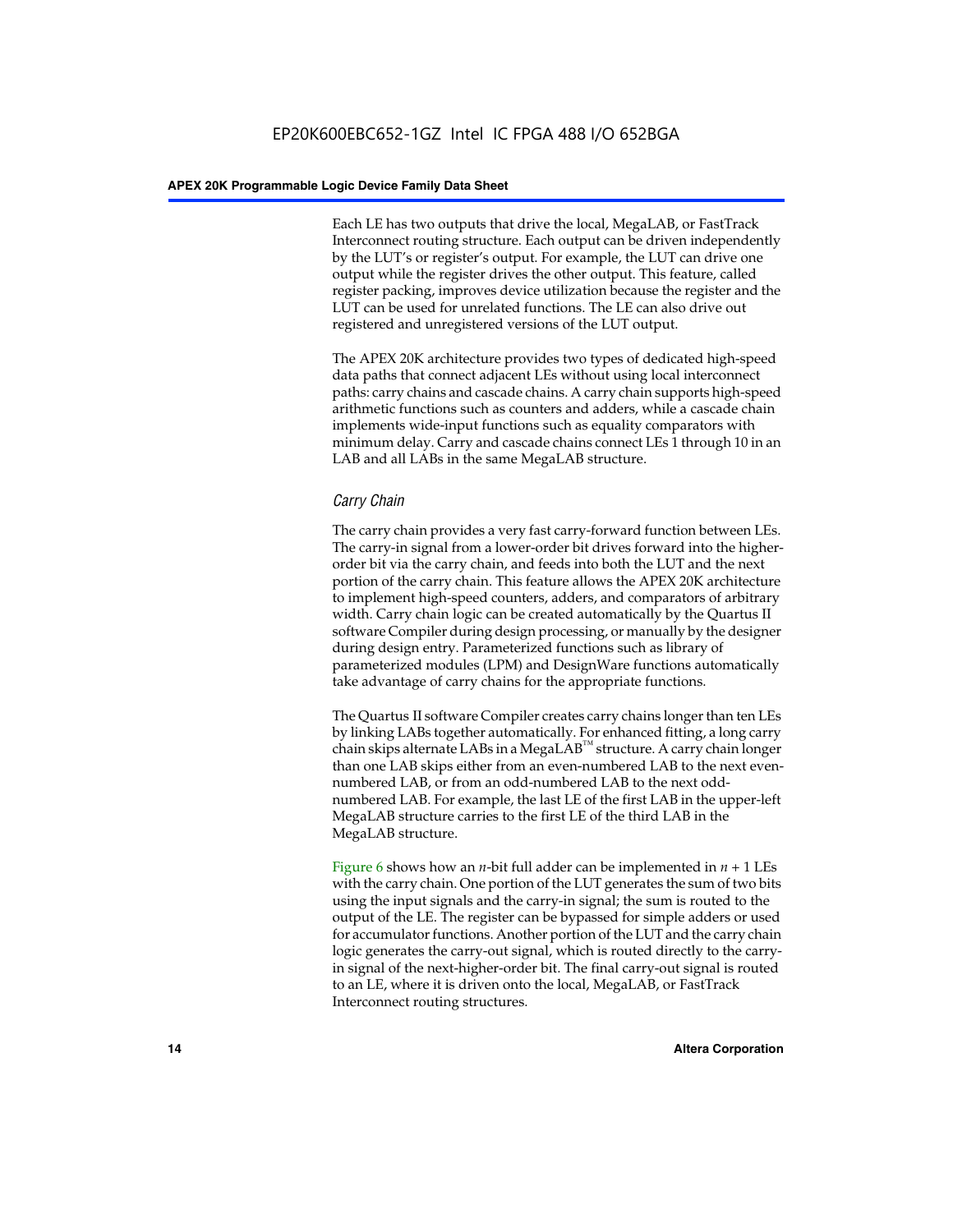

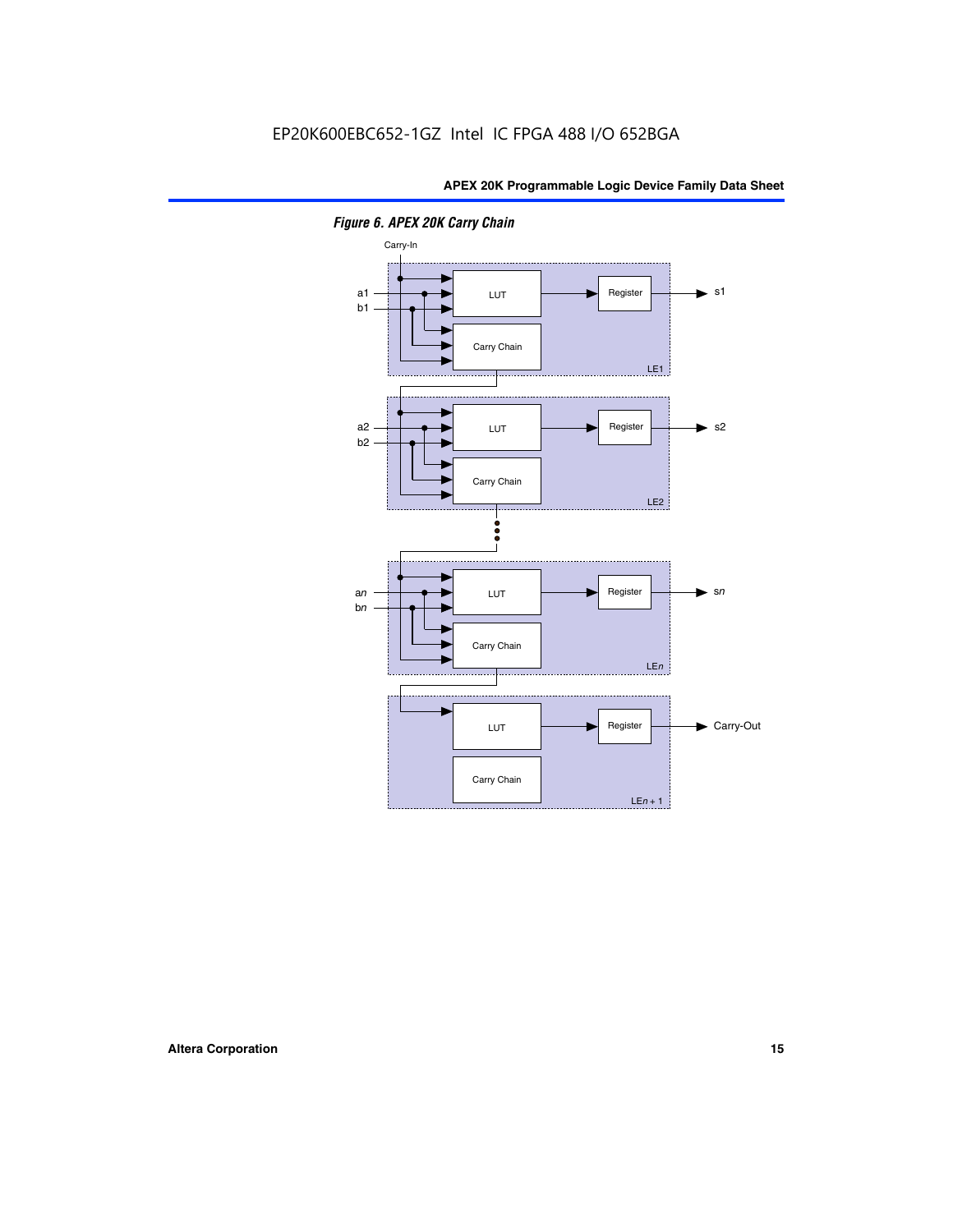#### *Cascade Chain*

With the cascade chain, the APEX 20K architecture can implement functions with a very wide fan-in. Adjacent LUTs can compute portions of a function in parallel; the cascade chain serially connects the intermediate values. The cascade chain can use a logical AND or logical OR (via De Morgan's inversion) to connect the outputs of adjacent LEs. Each additional LE provides four more inputs to the effective width of a function, with a short cascade delay. Cascade chain logic can be created automatically by the Quartus II software Compiler during design processing, or manually by the designer during design entry.

Cascade chains longer than ten LEs are implemented automatically by linking LABs together. For enhanced fitting, a long cascade chain skips alternate LABs in a MegaLAB structure. A cascade chain longer than one LAB skips either from an even-numbered LAB to the next even-numbered LAB, or from an odd-numbered LAB to the next odd-numbered LAB. For example, the last LE of the first LAB in the upper-left MegaLAB structure carries to the first LE of the third LAB in the MegaLAB structure. Figure 7 shows how the cascade function can connect adjacent LEs to form functions with a wide fan-in.



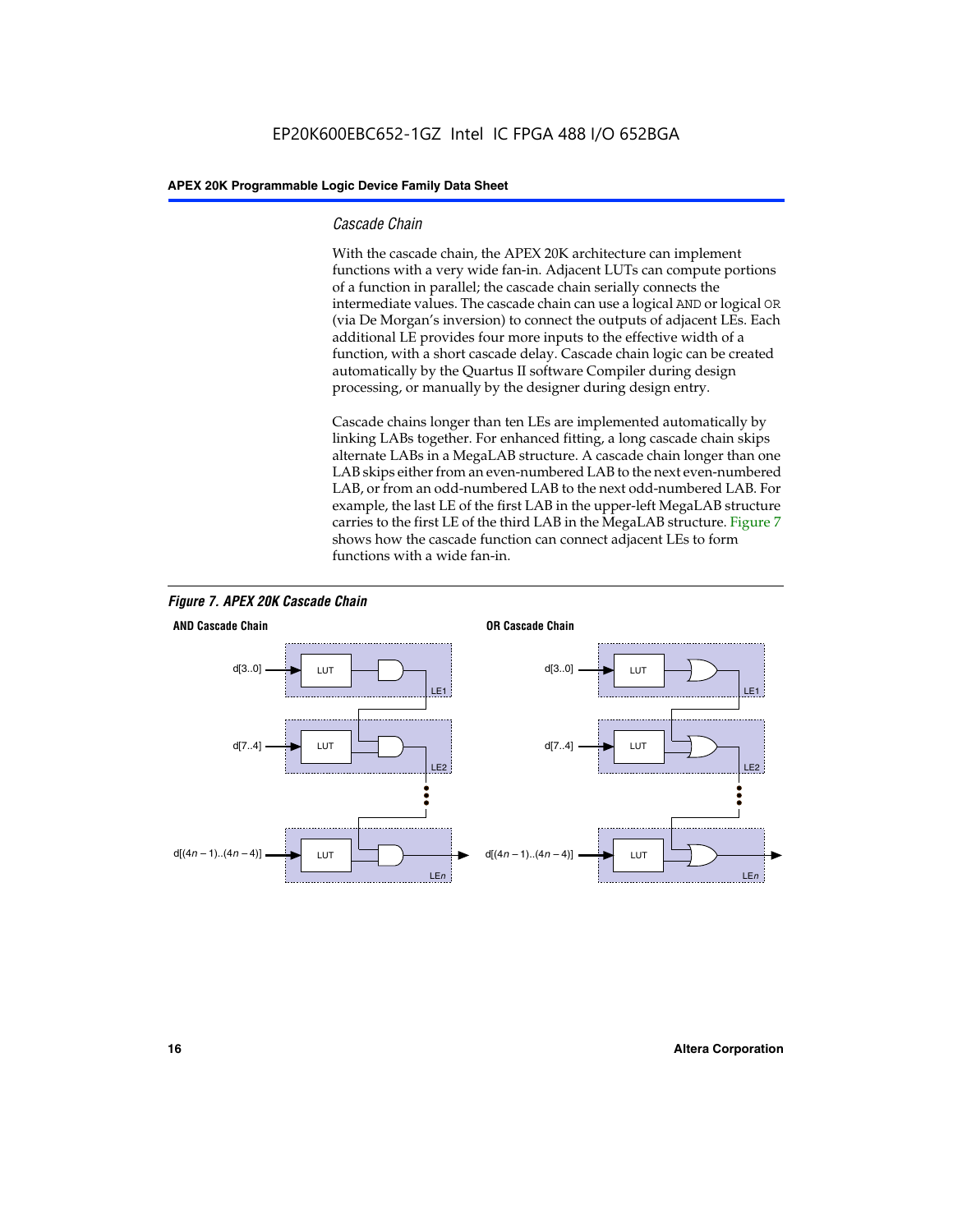#### *LE Operating Modes*

The APEX 20K LE can operate in one of the following three modes:

- Normal mode
- Arithmetic mode
- Counter mode

Each mode uses LE resources differently. In each mode, seven available inputs to the LE—the four data inputs from the LAB local interconnect, the feedback from the programmable register, and the carry-in and cascade-in from the previous LE—are directed to different destinations to implement the desired logic function. LAB-wide signals provide clock, asynchronous clear, asynchronous preset, asynchronous load, synchronous clear, synchronous load, and clock enable control for the register. These LAB-wide signals are available in all LE modes.

The Quartus II software, in conjunction with parameterized functions such as LPM and DesignWare functions, automatically chooses the appropriate mode for common functions such as counters, adders, and multipliers. If required, the designer can also create special-purpose functions that specify which LE operating mode to use for optimal performance. Figure 8 shows the LE operating modes.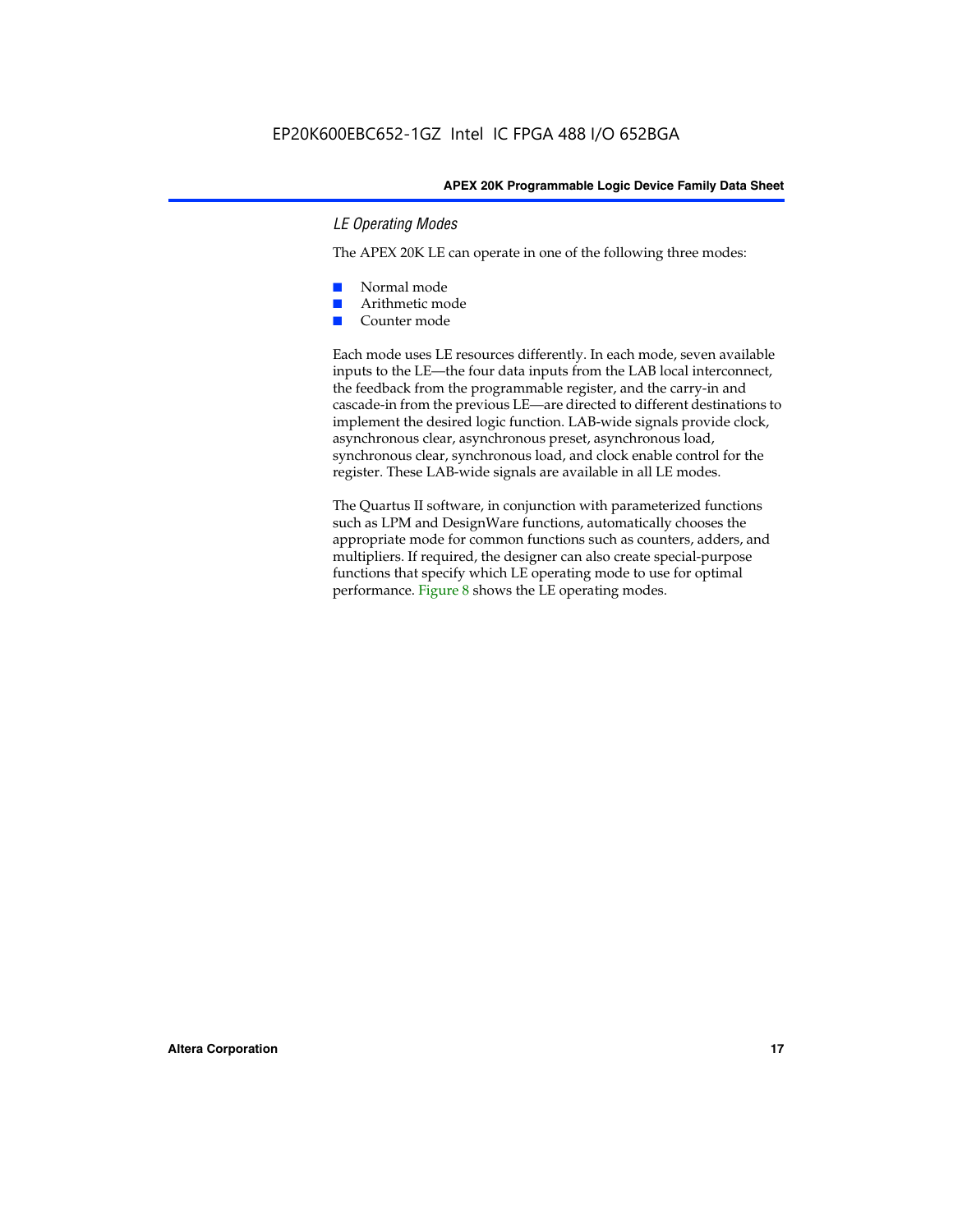#### *Figure 8. APEX 20K LE Operating Modes*



#### *Notes to Figure 8:*

- (1) LEs in normal mode support register packing.
- (2) There are two LAB-wide clock enables per LAB.
- (3) When using the carry-in in normal mode, the packed register feature is unavailable.
- (4) A register feedback multiplexer is available on LE1 of each LAB.
- (5) The DATA1 and DATA2 input signals can supply counter enable, up or down control, or register feedback signals for LEs other than the second LE in an LAB.
- (6) The LAB-wide synchronous clear and LAB wide synchronous load affect all registers in an LAB.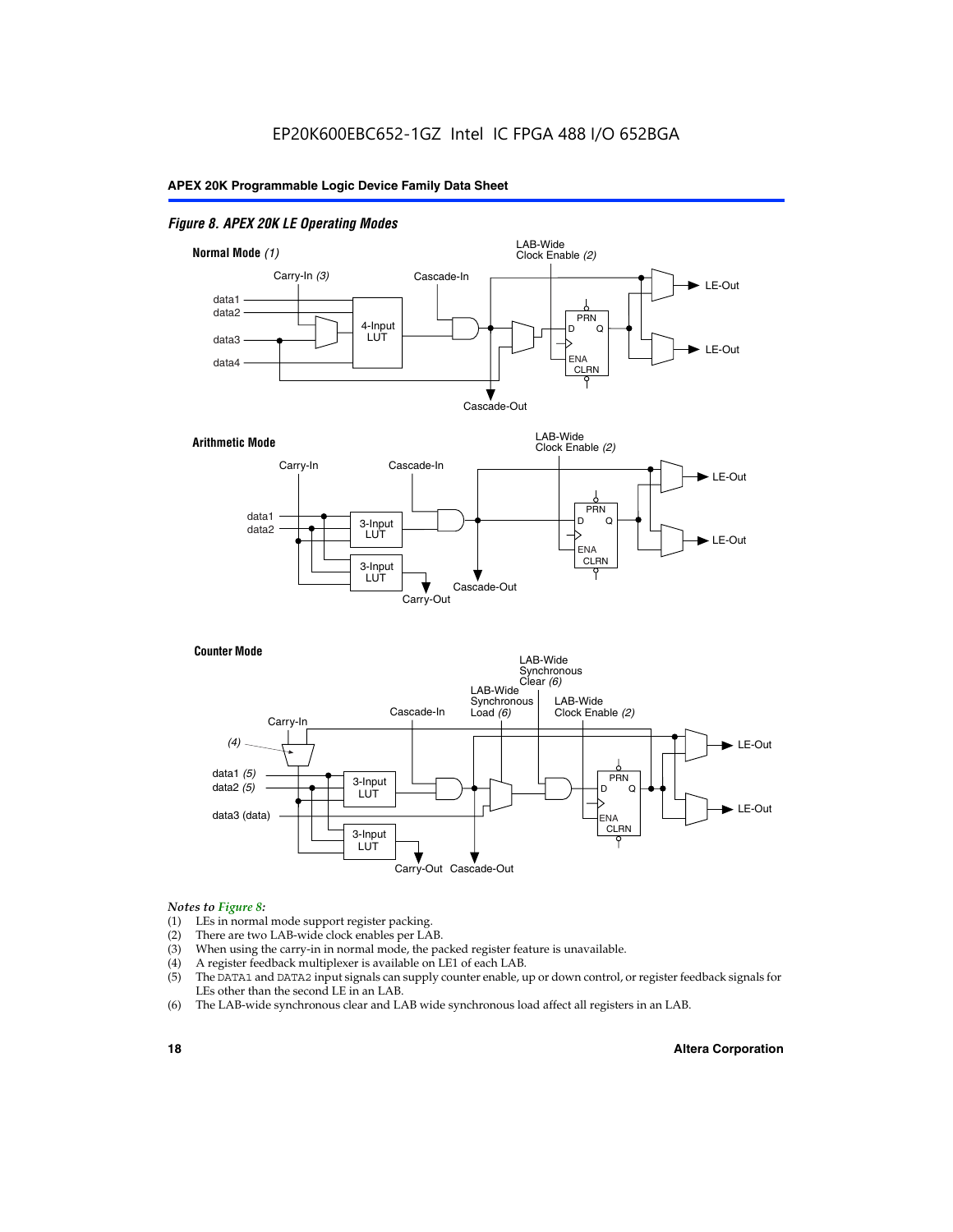#### **Normal Mode**

The normal mode is suitable for general logic applications, combinatorial functions, or wide decoding functions that can take advantage of a cascade chain. In normal mode, four data inputs from the LAB local interconnect and the carry-in are inputs to a four-input LUT. The Quartus II software Compiler automatically selects the carry-in or the DATA3 signal as one of the inputs to the LUT. The LUT output can be combined with the cascade-in signal to form a cascade chain through the cascade-out signal. LEs in normal mode support packed registers.

#### **Arithmetic Mode**

The arithmetic mode is ideal for implementing adders, accumulators, and comparators. An LE in arithmetic mode uses two 3-input LUTs. One LUT computes a three-input function; the other generates a carry output. As shown in Figure 8, the first LUT uses the carry-in signal and two data inputs from the LAB local interconnect to generate a combinatorial or registered output. For example, when implementing an adder, this output is the sum of three signals: DATA1, DATA2, and carry-in. The second LUT uses the same three signals to generate a carry-out signal, thereby creating a carry chain. The arithmetic mode also supports simultaneous use of the cascade chain. LEs in arithmetic mode can drive out registered and unregistered versions of the LUT output.

The Quartus II software implements parameterized functions that use the arithmetic mode automatically where appropriate; the designer does not need to specify how the carry chain will be used.

#### **Counter Mode**

The counter mode offers clock enable, counter enable, synchronous up/down control, synchronous clear, and synchronous load options. The counter enable and synchronous up/down control signals are generated from the data inputs of the LAB local interconnect. The synchronous clear and synchronous load options are LAB-wide signals that affect all registers in the LAB. Consequently, if any of the LEs in an LAB use the counter mode, other LEs in that LAB must be used as part of the same counter or be used for a combinatorial function. The Quartus II software automatically places any registers that are not used by the counter into other LABs.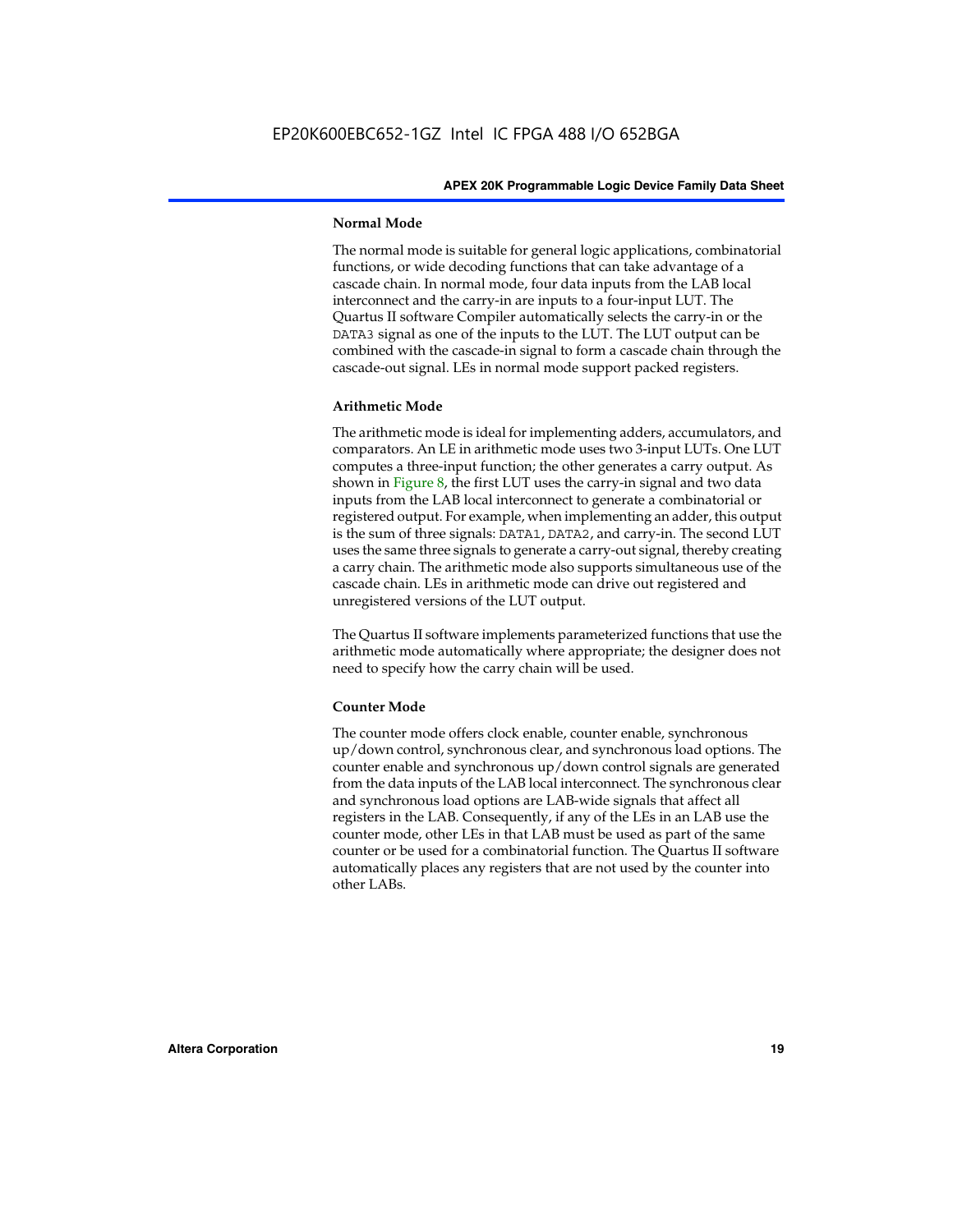The counter mode uses two three-input LUTs: one generates the counter data, and the other generates the fast carry bit. A 2-to-1 multiplexer provides synchronous loading, and another AND gate provides synchronous clearing. If the cascade function is used by an LE in counter mode, the synchronous clear or load overrides any signal carried on the cascade chain. The synchronous clear overrides the synchronous load. LEs in arithmetic mode can drive out registered and unregistered versions of the LUT output.

#### *Clear & Preset Logic Control*

Logic for the register's clear and preset signals is controlled by LAB-wide signals. The LE directly supports an asynchronous clear function. The Quartus II software Compiler can use a NOT-gate push-back technique to emulate an asynchronous preset. Moreover, the Quartus II software Compiler can use a programmable NOT-gate push-back technique to emulate simultaneous preset and clear or asynchronous load. However, this technique uses three additional LEs per register. All emulation is performed automatically when the design is compiled. Registers that emulate simultaneous preset and load will enter an unknown state upon power-up or when the chip-wide reset is asserted.

In addition to the two clear and preset modes, APEX 20K devices provide a chip-wide reset pin (DEV\_CLRn) that resets all registers in the device. Use of this pin is controlled through an option in the Quartus II software that is set before compilation. The chip-wide reset overrides all other control signals. Registers using an asynchronous preset are preset when the chip-wide reset is asserted; this effect results from the inversion technique used to implement the asynchronous preset.

#### **FastTrack Interconnect**

In the APEX 20K architecture, connections between LEs, ESBs, and I/O pins are provided by the FastTrack Interconnect. The FastTrack Interconnect is a series of continuous horizontal and vertical routing channels that traverse the device. This global routing structure provides predictable performance, even in complex designs. In contrast, the segmented routing in FPGAs requires switch matrices to connect a variable number of routing paths, increasing the delays between logic resources and reducing performance.

The FastTrack Interconnect consists of row and column interconnect channels that span the entire device. The row interconnect routes signals throughout a row of MegaLAB structures; the column interconnect routes signals throughout a column of MegaLAB structures. When using the row and column interconnect, an LE, IOE, or ESB can drive any other LE, IOE, or ESB in a device. See Figure 9.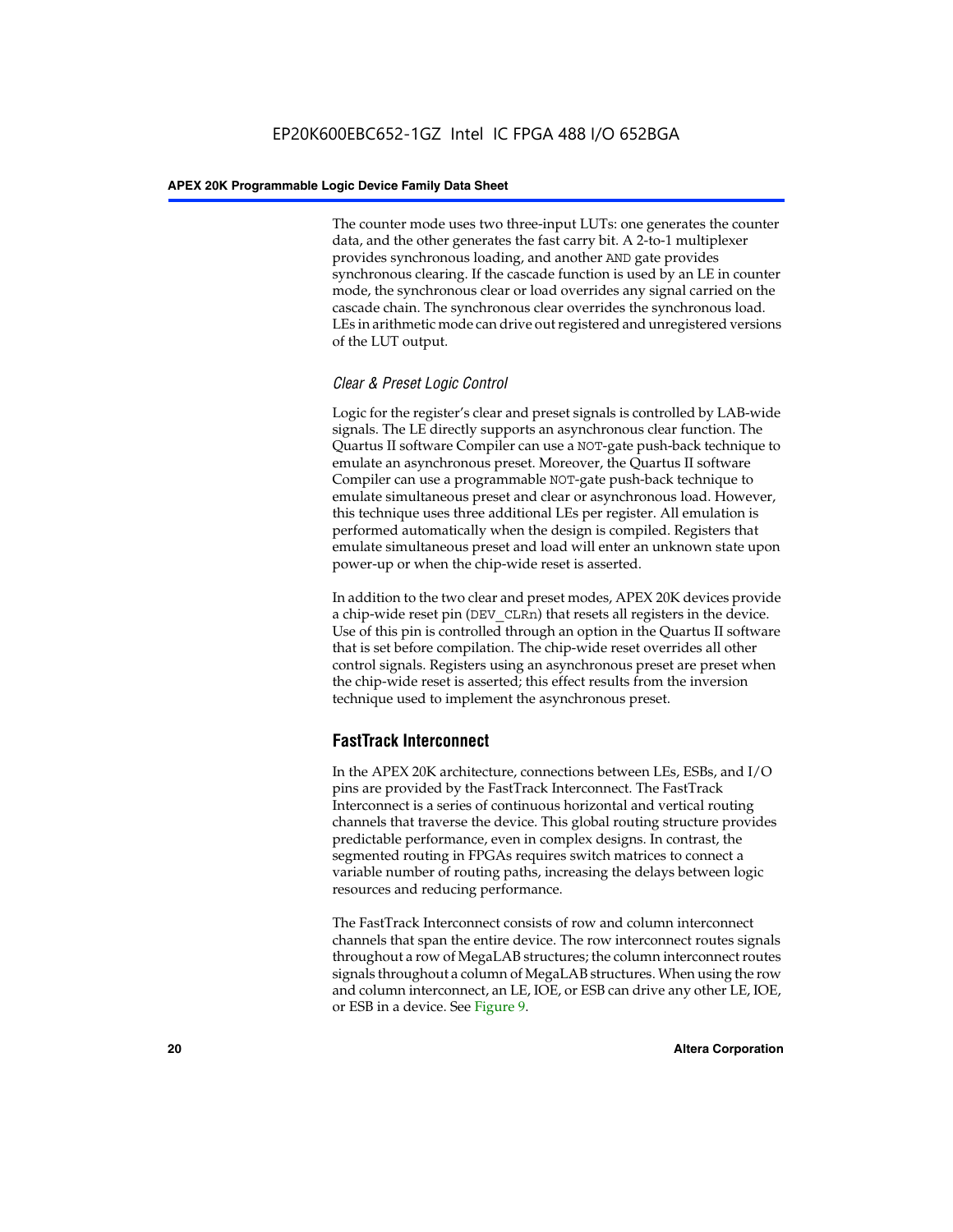



#### *Figure 9. APEX 20K Interconnect Structure*

A row line can be driven directly by LEs, IOEs, or ESBs in that row. Further, a column line can drive a row line, allowing an LE, IOE, or ESB to drive elements in a different row via the column and row interconnect. The row interconnect drives the MegaLAB interconnect to drive LEs, IOEs, or ESBs in a particular MegaLAB structure.

A column line can be directly driven by LEs, IOEs, or ESBs in that column. A column line on a device's left or right edge can also be driven by row IOEs. The column line is used to route signals from one row to another. A column line can drive a row line; it can also drive the MegaLAB interconnect directly, allowing faster connections between rows.

Figure 10 shows how the FastTrack Interconnect uses the local interconnect to drive LEs within MegaLAB structures.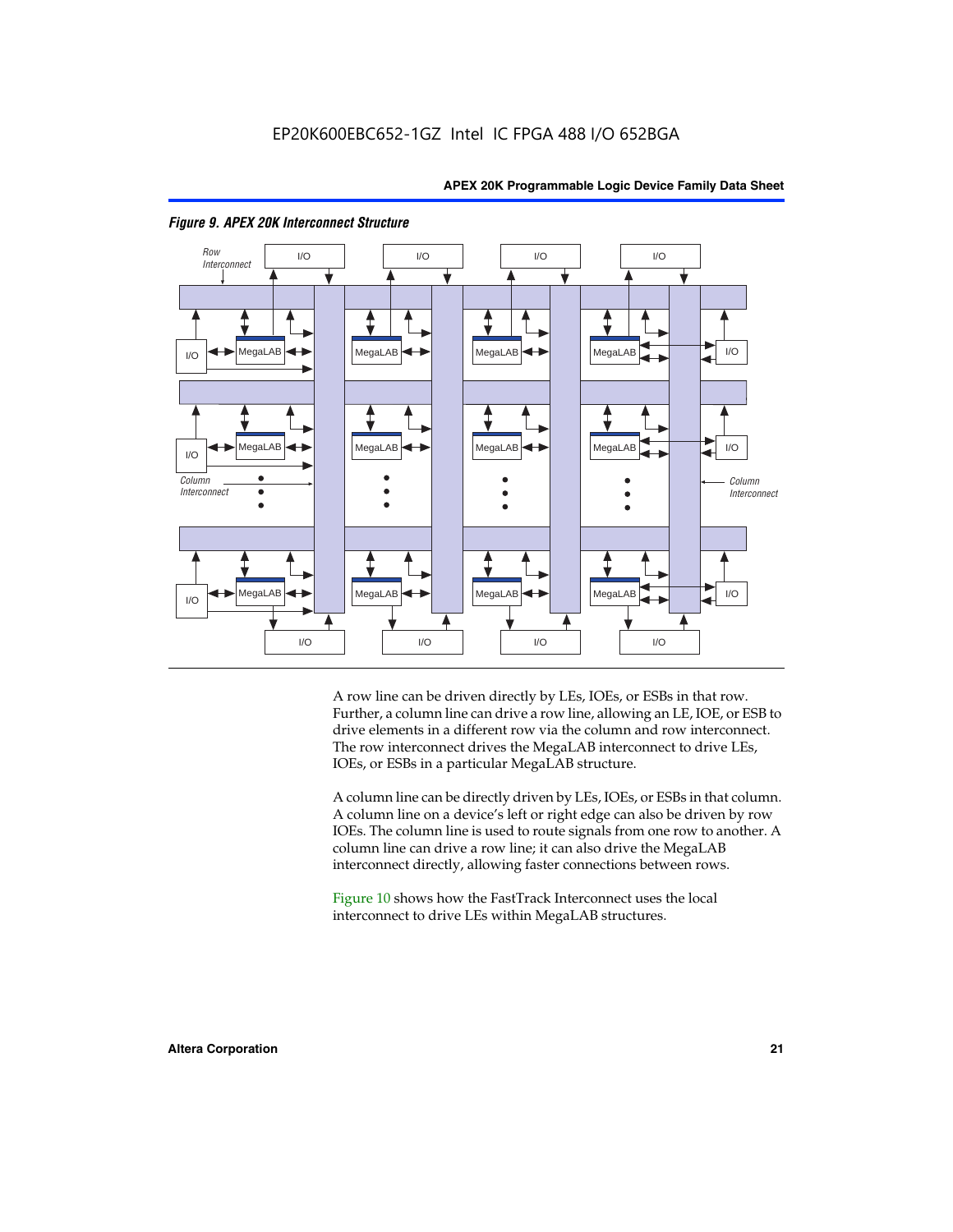

*Figure 10. FastTrack Connection to Local Interconnect*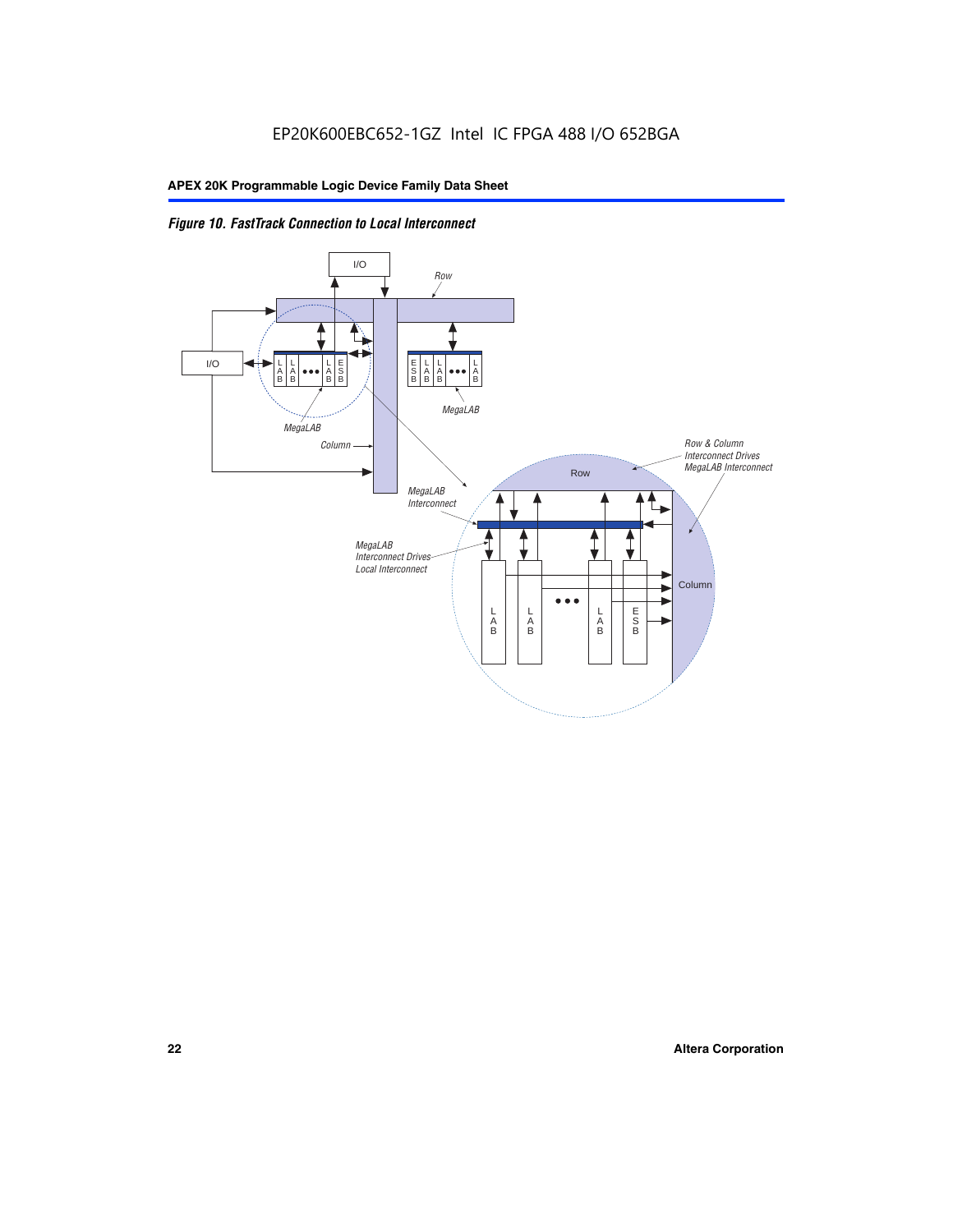Figure 11 shows the intersection of a row and column interconnect, and how these forms of interconnects and LEs drive each other.



*Figure 11. Driving the FastTrack Interconnect*

APEX 20KE devices include an enhanced interconnect structure for faster routing of input signals with high fan-out. Column I/O pins can drive the FastRow<sup>™</sup> interconnect, which routes signals directly into the local interconnect without having to drive through the MegaLAB interconnect. FastRow lines traverse two MegaLAB structures. Also, these pins can drive the local interconnect directly for fast setup times. On EP20K300E and larger devices, the FastRow interconnect drives the two MegaLABs in the top left corner, the two MegaLABs in the top right corner, the two MegaLABS in the bottom left corner, and the two MegaLABs in the bottom right corner. On EP20K200E and smaller devices, FastRow interconnect drives the two MegaLABs on the top and the two MegaLABs on the bottom of the device. On all devices, the FastRow interconnect drives all local interconnect in the appropriate MegaLABs except the local interconnect on the side of the MegaLAB opposite the ESB. Pins using the FastRow interconnect achieve a faster set-up time, as the signal does not need to use a MegaLAB interconnect line to reach the destination LE. Figure 12 shows the FastRow interconnect.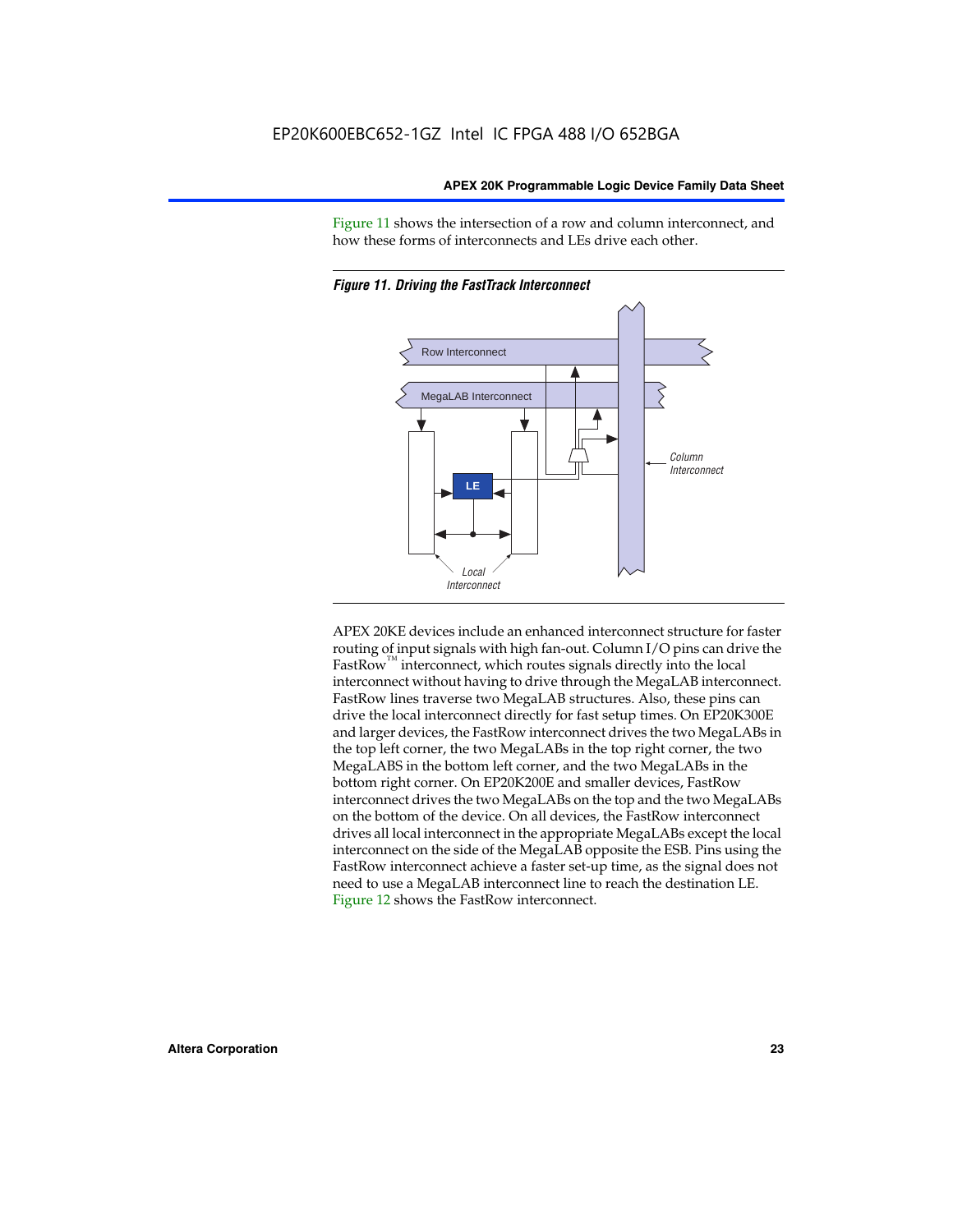

*Figure 12. APEX 20KE FastRow Interconnect*

Table 9 summarizes how various elements of the APEX 20K architecture drive each other.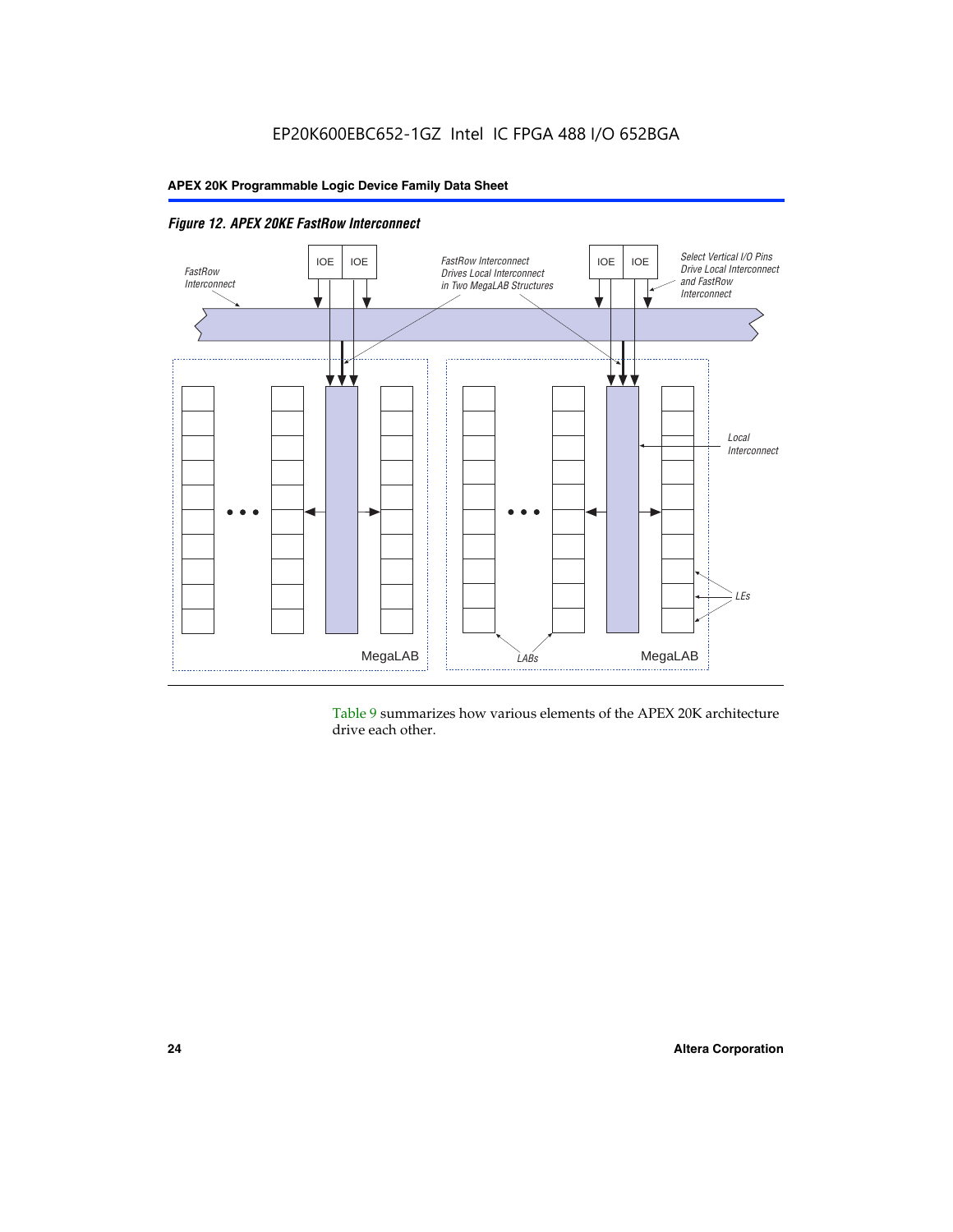| <b>Table 9. APEX 20K Routing Scheme</b> |                          |                      |              |              |                              |                                |                                                |                                            |                                |
|-----------------------------------------|--------------------------|----------------------|--------------|--------------|------------------------------|--------------------------------|------------------------------------------------|--------------------------------------------|--------------------------------|
| <b>Source</b>                           |                          | <b>Destination</b>   |              |              |                              |                                |                                                |                                            |                                |
|                                         | <b>Row</b><br>$I/O P$ in | Column<br>$I/O P$ in | LE           | <b>ESB</b>   | Local<br><b>Interconnect</b> | <b>MegaLAB</b><br>Interconnect | <b>Row</b><br><b>FastTrack</b><br>Interconnect | Column<br><b>FastTrack</b><br>Interconnect | <b>FastRow</b><br>Interconnect |
| Row I/O Pin                             |                          |                      |              |              | $\checkmark$                 | $\checkmark$                   | $\checkmark$                                   | $\checkmark$                               |                                |
| Column I/O<br>Pin                       |                          |                      |              |              |                              |                                |                                                | $\checkmark$                               | $\checkmark$<br>(1)            |
| LE                                      |                          |                      |              |              | $\checkmark$                 | $\checkmark$                   | $\checkmark$                                   | $\checkmark$                               |                                |
| <b>ESB</b>                              |                          |                      |              |              | $\checkmark$                 | $\checkmark$                   | $\checkmark$                                   | $\checkmark$                               |                                |
| Local<br>Interconnect                   | $\checkmark$             | $\checkmark$         | $\checkmark$ | $\checkmark$ |                              |                                |                                                |                                            |                                |
| MegaLAB<br>Interconnect                 |                          |                      |              |              | $\checkmark$                 |                                |                                                |                                            |                                |
| Row<br>FastTrack<br>Interconnect        |                          |                      |              |              |                              | $\checkmark$                   |                                                | $\checkmark$                               |                                |
| Column<br>FastTrack<br>Interconnect     |                          |                      |              |              |                              | $\checkmark$                   | $\checkmark$                                   |                                            |                                |
| FastRow<br>Interconnect                 |                          |                      |              |              | $\checkmark$<br>(1)          |                                |                                                |                                            |                                |

#### *Note to Table 9:*

(1) This connection is supported in APEX 20KE devices only.

#### **Product-Term Logic**

The product-term portion of the MultiCore architecture is implemented with the ESB. The ESB can be configured to act as a block of macrocells on an ESB-by-ESB basis. Each ESB is fed by 32 inputs from the adjacent local interconnect; therefore, it can be driven by the MegaLAB interconnect or the adjacent LAB. Also, nine ESB macrocells feed back into the ESB through the local interconnect for higher performance. Dedicated clock pins, global signals, and additional inputs from the local interconnect drive the ESB control signals.

In product-term mode, each ESB contains 16 macrocells. Each macrocell consists of two product terms and a programmable register. Figure 13 shows the ESB in product-term mode.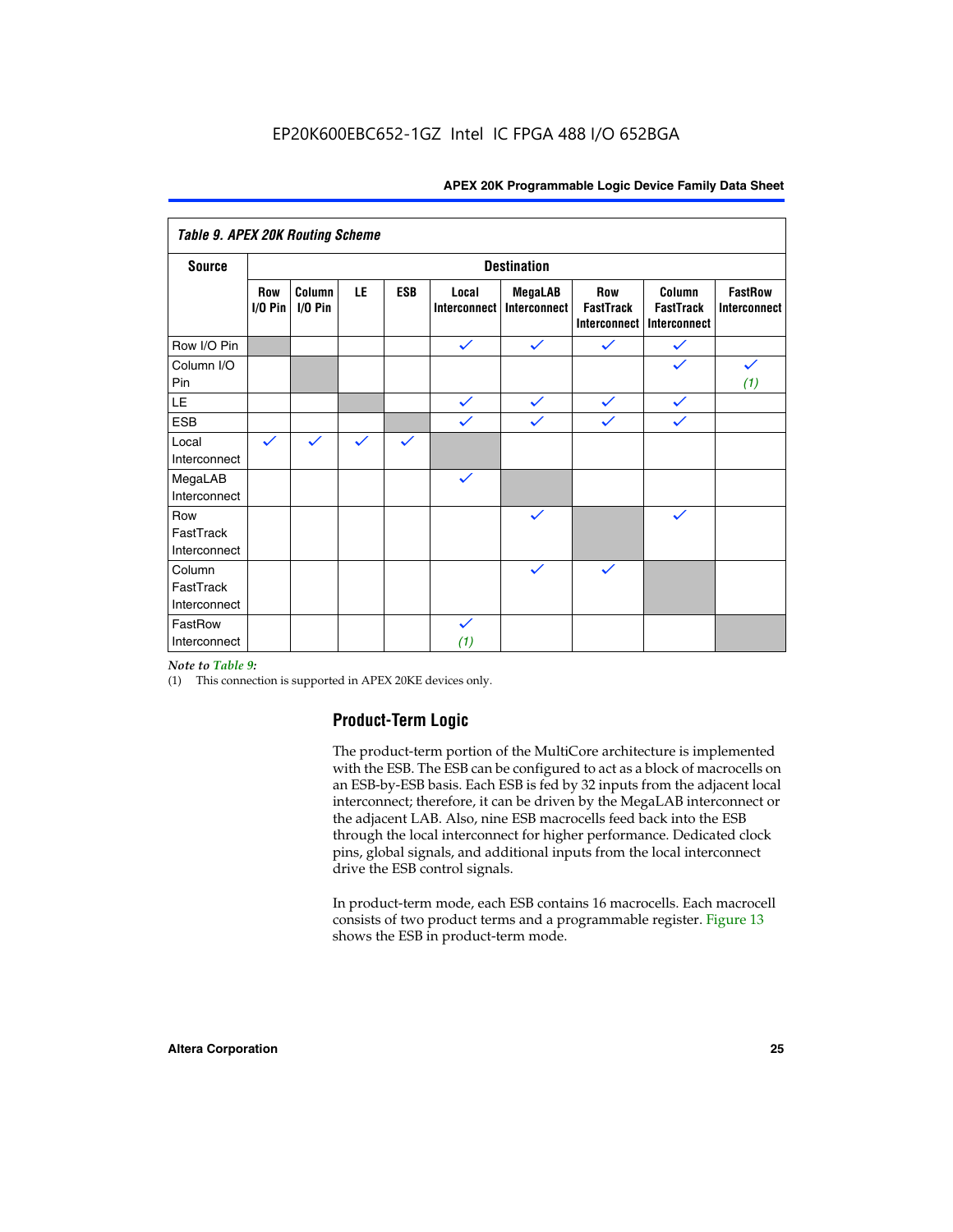#### *Figure 13. Product-Term Logic in ESB*



(1) APEX 20KE devices have four dedicated clocks.

#### *Macrocells*

APEX 20K macrocells can be configured individually for either sequential or combinatorial logic operation. The macrocell consists of three functional blocks: the logic array, the product-term select matrix, and the programmable register.

Combinatorial logic is implemented in the product terms. The productterm select matrix allocates these product terms for use as either primary logic inputs (to the OR and XOR gates) to implement combinatorial functions, or as parallel expanders to be used to increase the logic available to another macrocell. One product term can be inverted; the Quartus II software uses this feature to perform DeMorgan's inversion for more efficient implementation of wide OR functions. The Quartus II software Compiler can use a NOT-gate push-back technique to emulate an asynchronous preset. Figure 14 shows the APEX 20K macrocell.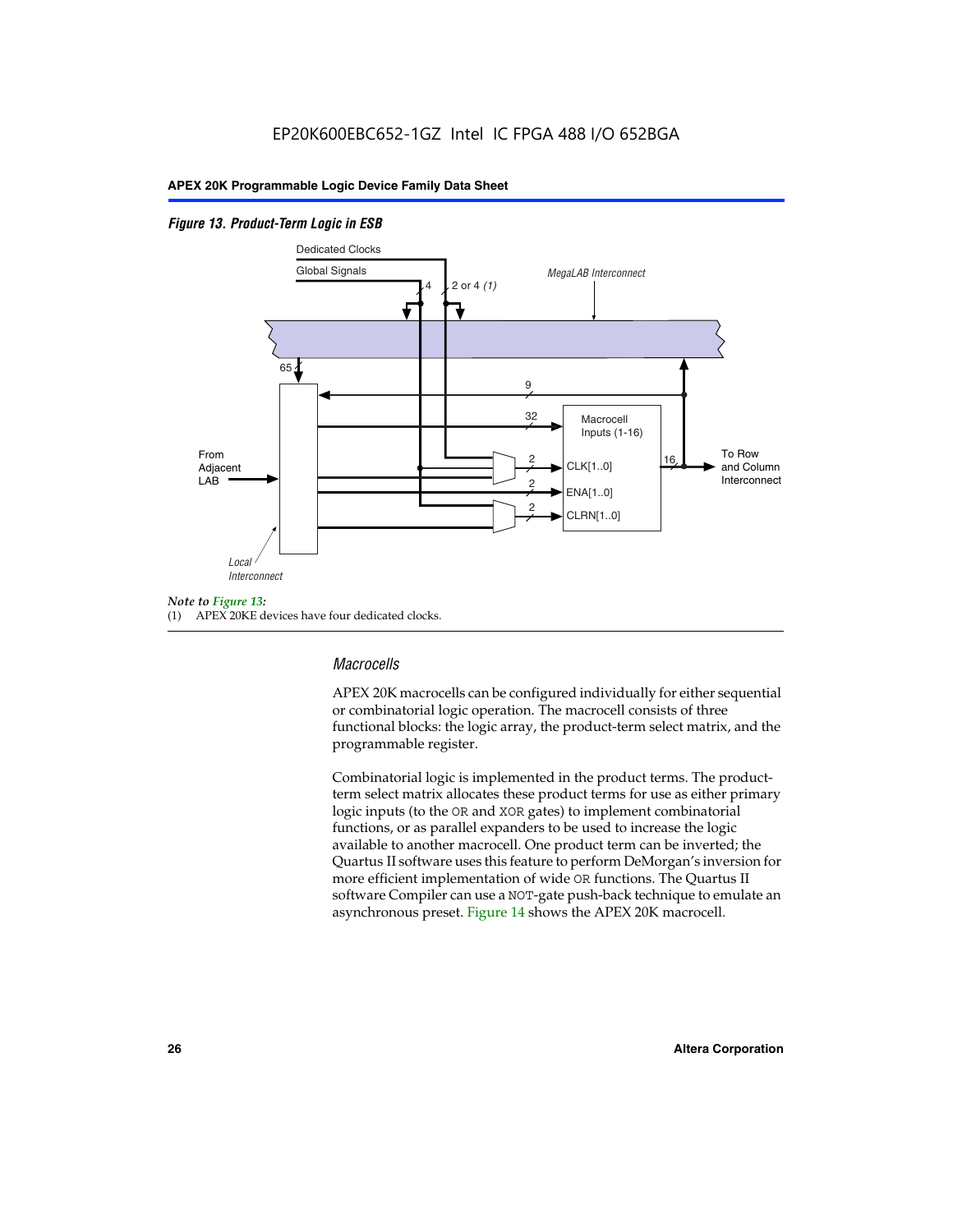

#### *Figure 14. APEX 20K Macrocell*

For registered functions, each macrocell register can be programmed individually to implement D, T, JK, or SR operation with programmable clock control. The register can be bypassed for combinatorial operation. During design entry, the designer specifies the desired register type; the Quartus II software then selects the most efficient register operation for each registered function to optimize resource utilization. The Quartus II software or other synthesis tools can also select the most efficient register operation automatically when synthesizing HDL designs.

Each programmable register can be clocked by one of two ESB-wide clocks. The ESB-wide clocks can be generated from device dedicated clock pins, global signals, or local interconnect. Each clock also has an associated clock enable, generated from the local interconnect. The clock and clock enable signals are related for a particular ESB; any macrocell using a clock also uses the associated clock enable.

If both the rising and falling edges of a clock are used in an ESB, both ESB-wide clock signals are used.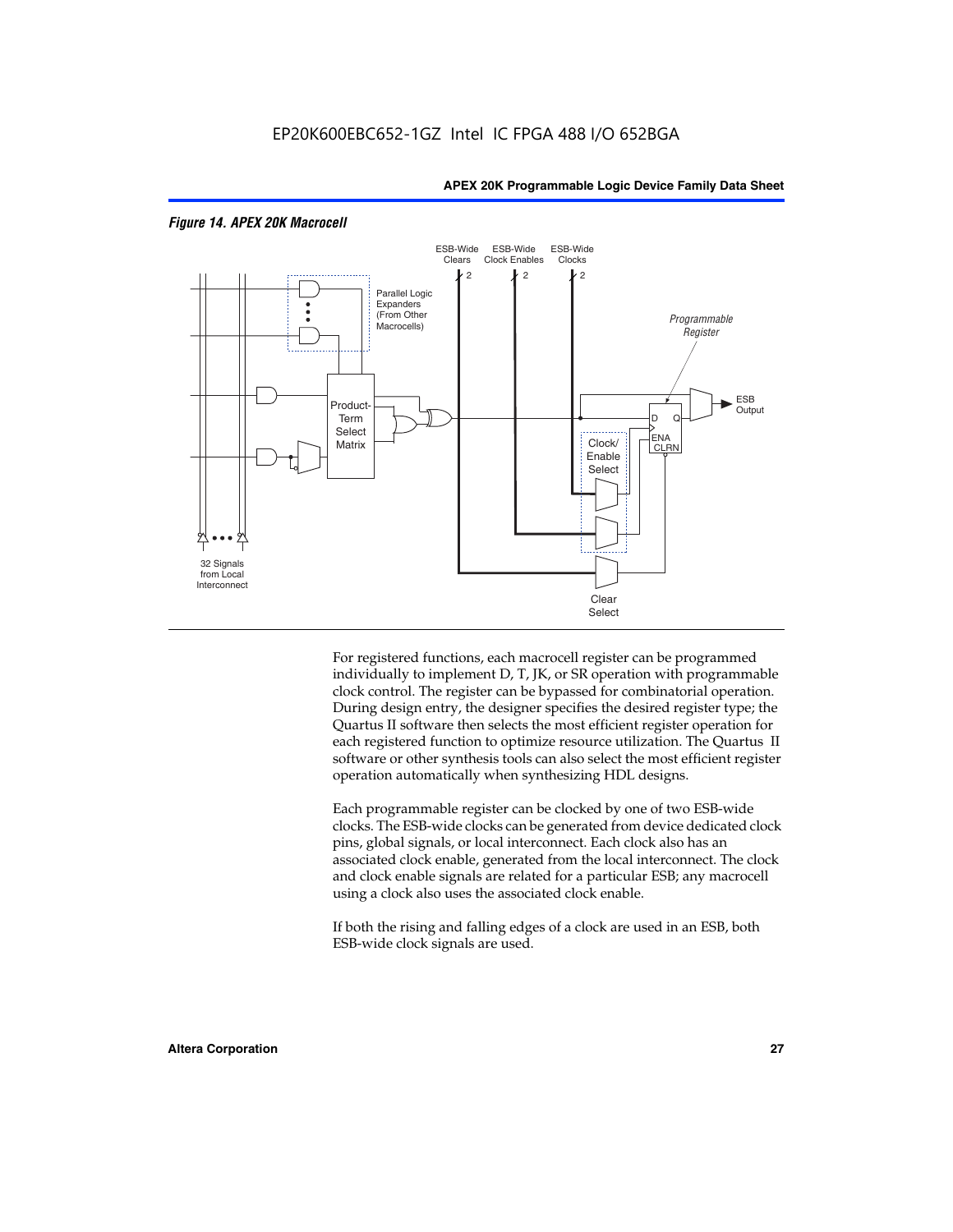The programmable register also supports an asynchronous clear function. Within the ESB, two asynchronous clears are generated from global signals and the local interconnect. Each macrocell can either choose between the two asynchronous clear signals or choose to not be cleared. Either of the two clear signals can be inverted within the ESB. Figure 15 shows the ESB control logic when implementing product-terms.





(1) APEX 20KE devices have four dedicated clocks.

#### *Parallel Expanders*

Parallel expanders are unused product terms that can be allocated to a neighboring macrocell to implement fast, complex logic functions. Parallel expanders allow up to 32 product terms to feed the macrocell OR logic directly, with two product terms provided by the macrocell and 30 parallel expanders provided by the neighboring macrocells in the ESB.

The Quartus II software Compiler can allocate up to 15 sets of up to two parallel expanders per set to the macrocells automatically. Each set of two parallel expanders incurs a small, incremental timing delay. Figure 16 shows the APEX 20K parallel expanders.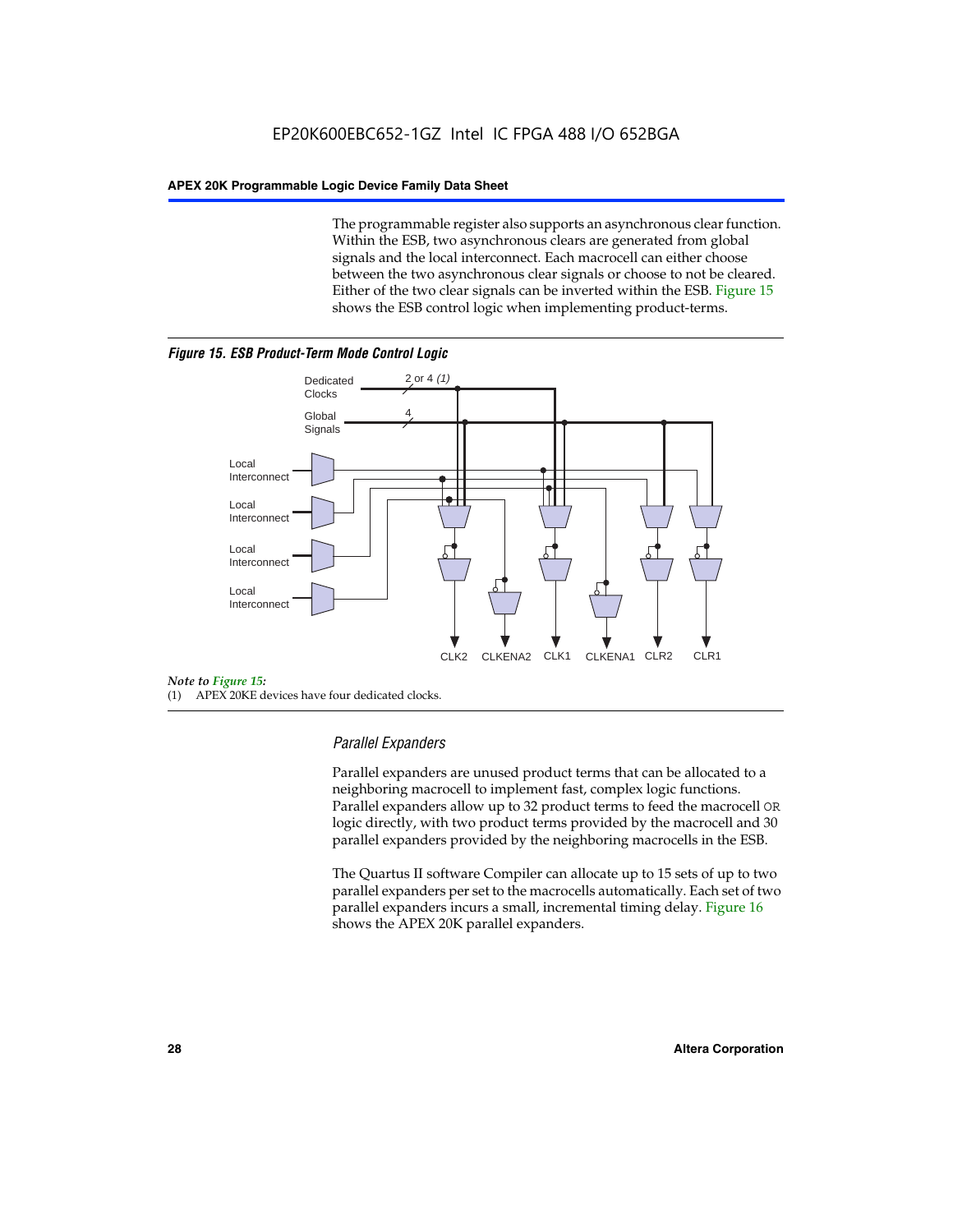



## **Embedded System Block**

The ESB can implement various types of memory blocks, including dual-port RAM, ROM, FIFO, and CAM blocks. The ESB includes input and output registers; the input registers synchronize writes, and the output registers can pipeline designs to improve system performance. The ESB offers a dual-port mode, which supports simultaneous reads and writes at two different clock frequencies. Figure 17 shows the ESB block diagram.



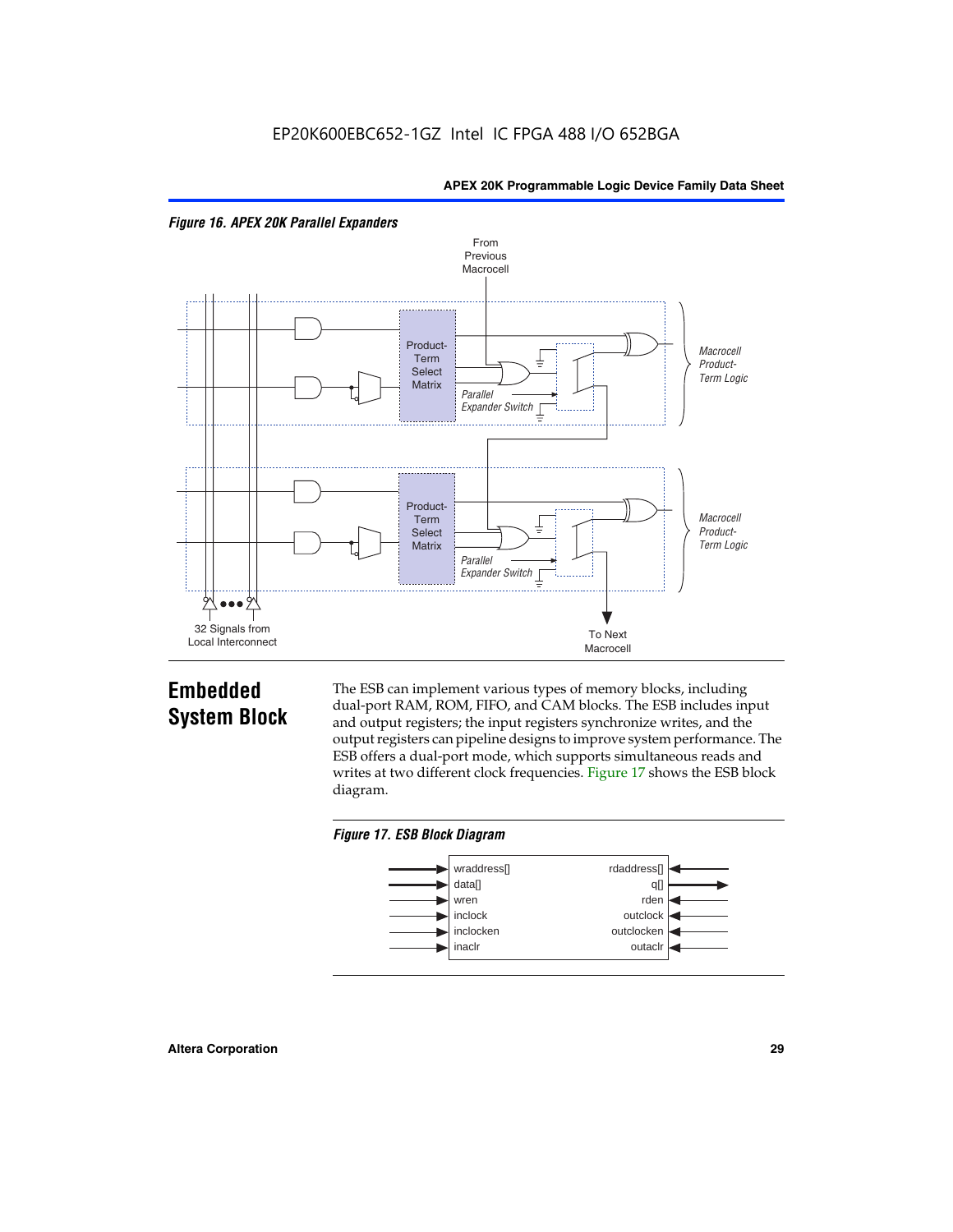ESBs can implement synchronous RAM, which is easier to use than asynchronous RAM. A circuit using asynchronous RAM must generate the RAM write enable (WE) signal, while ensuring that its data and address signals meet setup and hold time specifications relative to the WE signal. In contrast, the ESB's synchronous RAM generates its own WE signal and is self-timed with respect to the global clock. Circuits using the ESB's selftimed RAM must only meet the setup and hold time specifications of the global clock.

ESB inputs are driven by the adjacent local interconnect, which in turn can be driven by the MegaLAB or FastTrack Interconnect. Because the ESB can be driven by the local interconnect, an adjacent LE can drive it directly for fast memory access. ESB outputs drive the MegaLAB and FastTrack Interconnect. In addition, ten ESB outputs, nine of which are unique output lines, drive the local interconnect for fast connection to adjacent LEs or for fast feedback product-term logic.

When implementing memory, each ESB can be configured in any of the following sizes:  $128 \times 16$ ,  $256 \times 8$ ,  $512 \times 4$ ,  $1,024 \times 2$ , or  $2,048 \times 1$ . By combining multiple ESBs, the Quartus II software implements larger memory blocks automatically. For example, two  $128 \times 16$  RAM blocks can be combined to form a  $128 \times 32$  RAM block, and two  $512 \times 4$  RAM blocks can be combined to form a  $512 \times 8$  RAM block. Memory performance does not degrade for memory blocks up to 2,048 words deep. Each ESB can implement a 2,048-word-deep memory; the ESBs are used in parallel, eliminating the need for any external control logic and its associated delays.

To create a high-speed memory block that is more than 2,048 words deep, ESBs drive tri-state lines. Each tri-state line connects all ESBs in a column of MegaLAB structures, and drives the MegaLAB interconnect and row and column FastTrack Interconnect throughout the column. Each ESB incorporates a programmable decoder to activate the tri-state driver appropriately. For instance, to implement 8,192-word-deep memory, four ESBs are used. Eleven address lines drive the ESB memory, and two more drive the tri-state decoder. Depending on which 2,048-word memory page is selected, the appropriate ESB driver is turned on, driving the output to the tri-state line. The Quartus II software automatically combines ESBs with tri-state lines to form deeper memory blocks. The internal tri-state control logic is designed to avoid internal contention and floating lines. See Figure 18.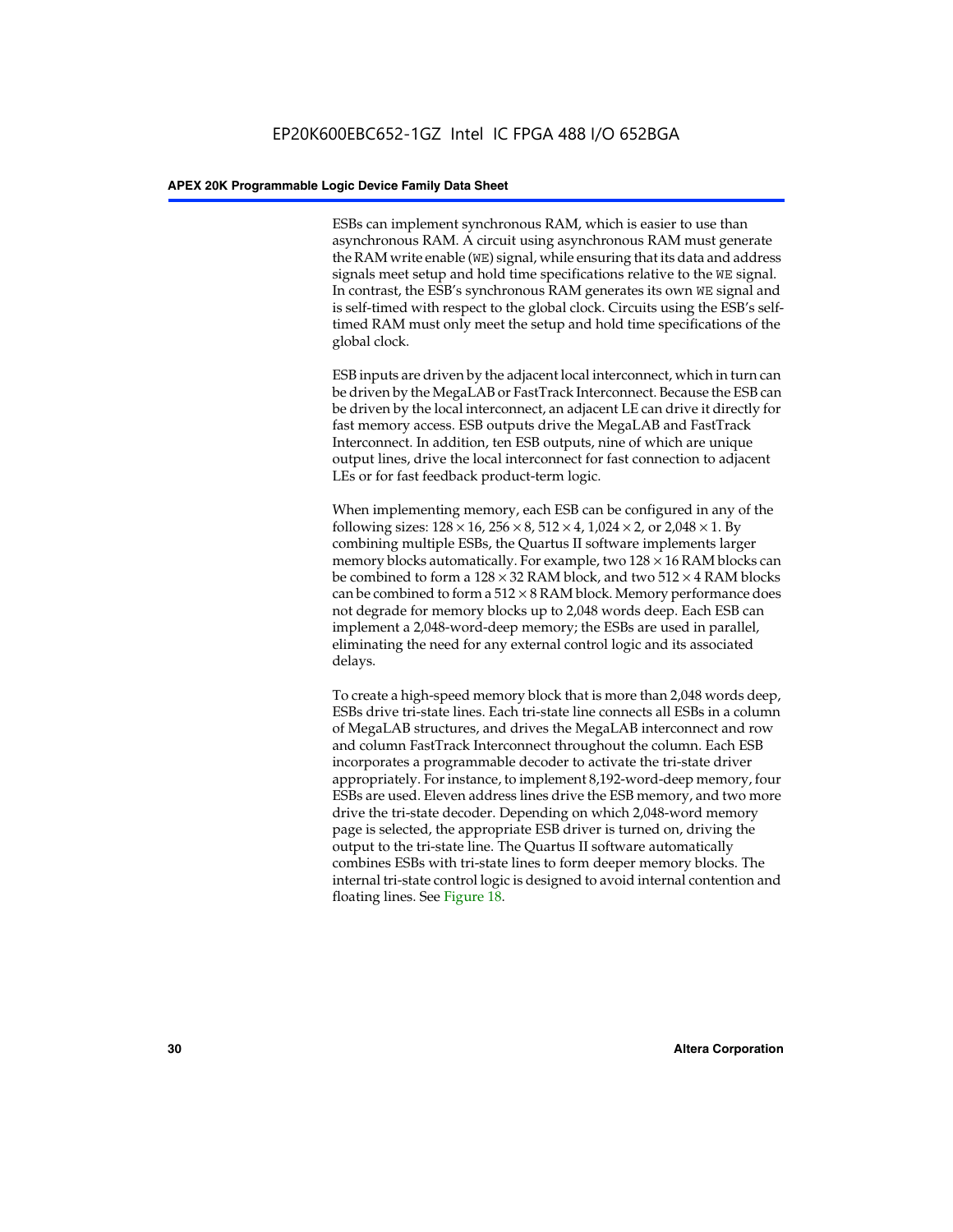

*Figure 18. Deep Memory Block Implemented with Multiple ESBs*

The ESB implements two forms of dual-port memory: read/write clock mode and input/output clock mode. The ESB can also be used for bidirectional, dual-port memory applications in which two ports read or write simultaneously. To implement this type of dual-port memory, two or four ESBs are used to support two simultaneous reads or writes. This functionality is shown in Figure 19.

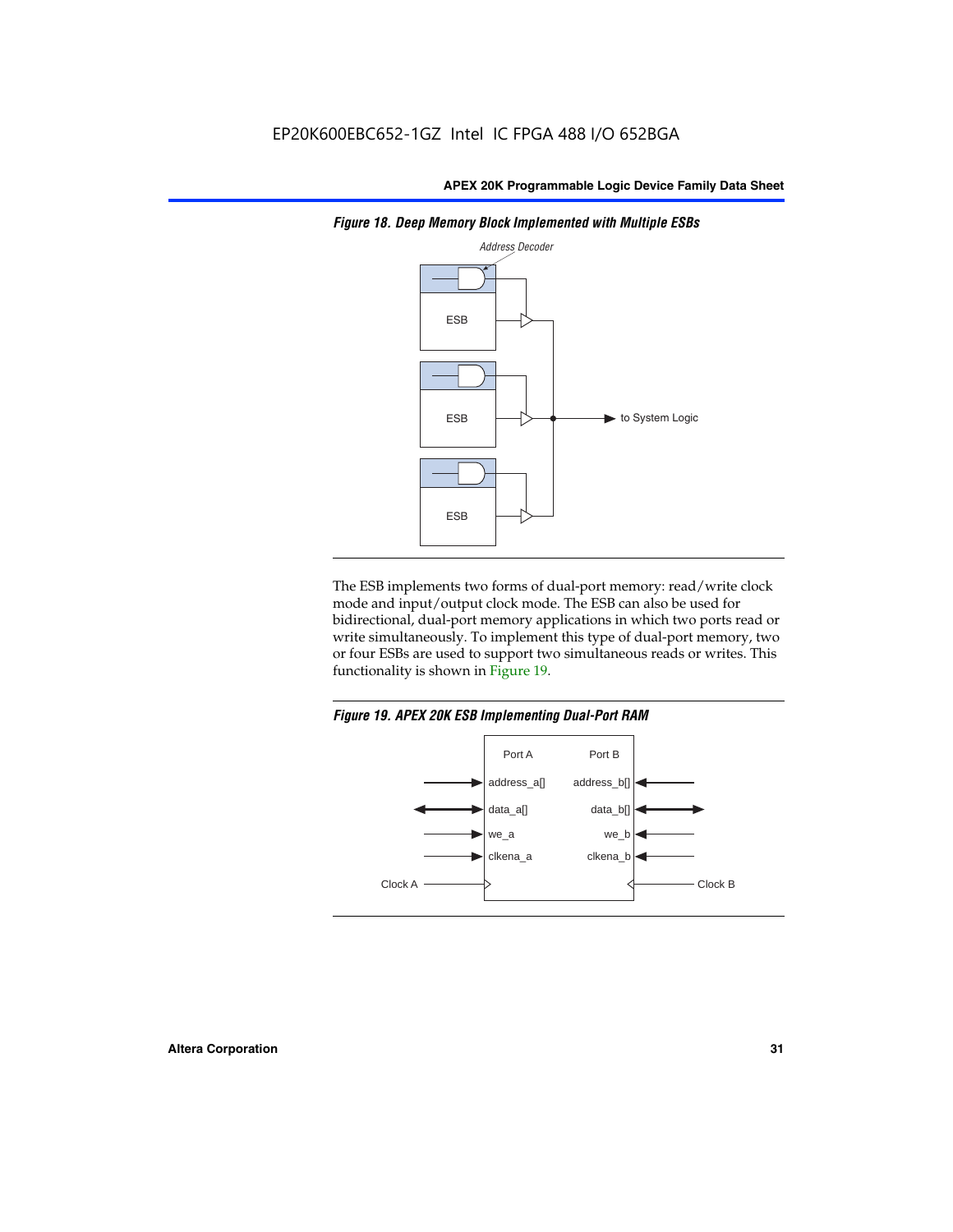#### **Read/Write Clock Mode**

The read/write clock mode contains two clocks. One clock controls all registers associated with writing: data input, WE, and write address. The other clock controls all registers associated with reading: read enable (RE), read address, and data output. The ESB also supports clock enable and asynchronous clear signals; these signals also control the read and write registers independently. Read/write clock mode is commonly used for applications where reads and writes occur at different system frequencies. Figure 20 shows the ESB in read/write clock mode.



## *Notes to Figure 20:*

- (1) All registers can be cleared asynchronously by ESB local interconnect signals, global signals, or the chip-wide reset.
- (2) APEX 20KE devices have four dedicated clocks.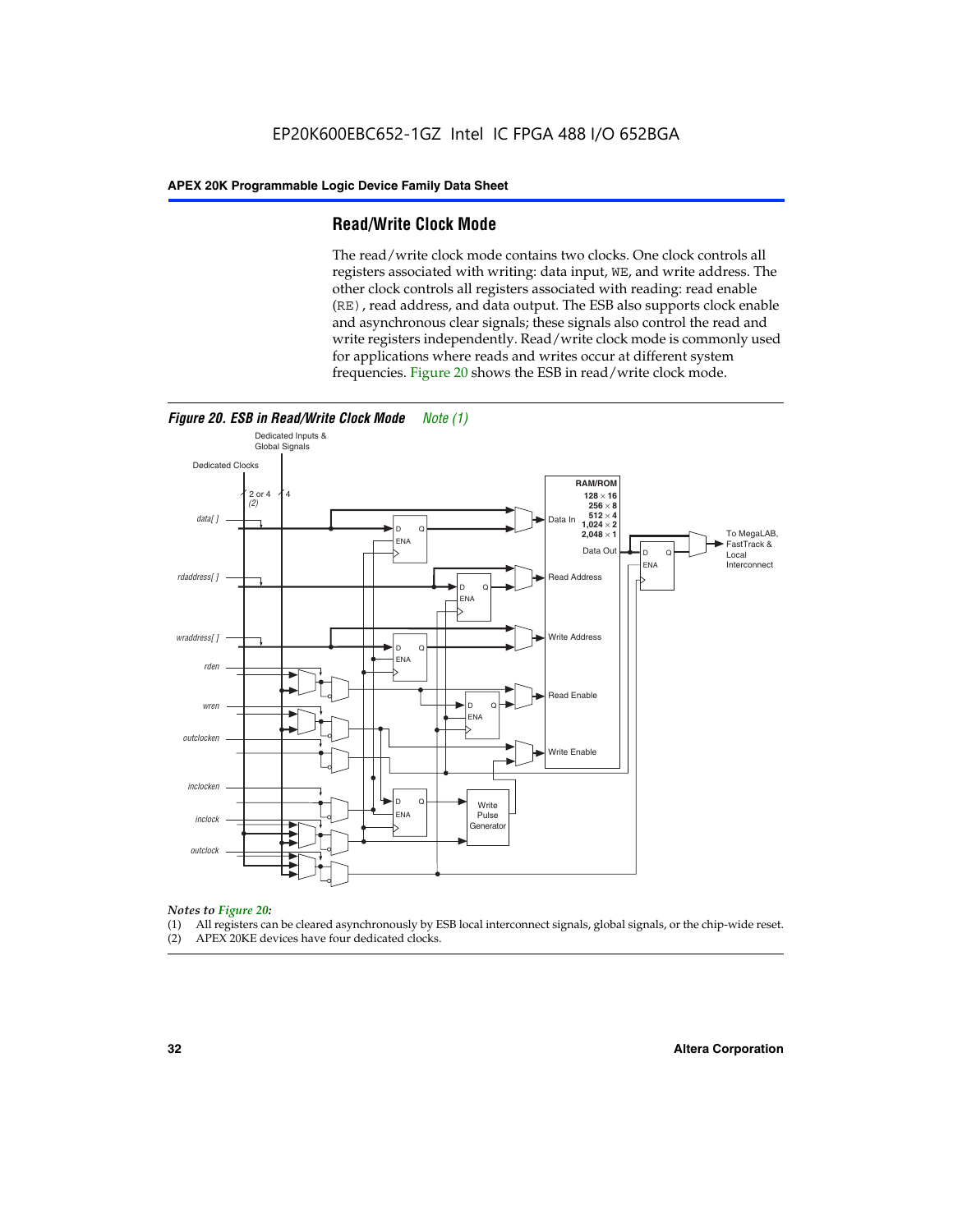#### **Input/Output Clock Mode**

The input/output clock mode contains two clocks. One clock controls all registers for inputs into the ESB: data input, WE, RE, read address, and write address. The other clock controls the ESB data output registers. The ESB also supports clock enable and asynchronous clear signals; these signals also control the reading and writing of registers independently. Input/output clock mode is commonly used for applications where the reads and writes occur at the same system frequency, but require different clock enable signals for the input and output registers. Figure 21 shows the ESB in input/output clock mode.



#### *Figure 21. ESB in Input/Output Clock Mode Note (1)*

#### *Notes to Figure 21:*

(1) All registers can be cleared asynchronously by ESB local interconnect signals, global signals, or the chip-wide reset.

(2) APEX 20KE devices have four dedicated clocks.

#### **Single-Port Mode**

The APEX 20K ESB also supports a single-port mode, which is used when simultaneous reads and writes are not required. See Figure 22.

#### **Altera Corporation 33**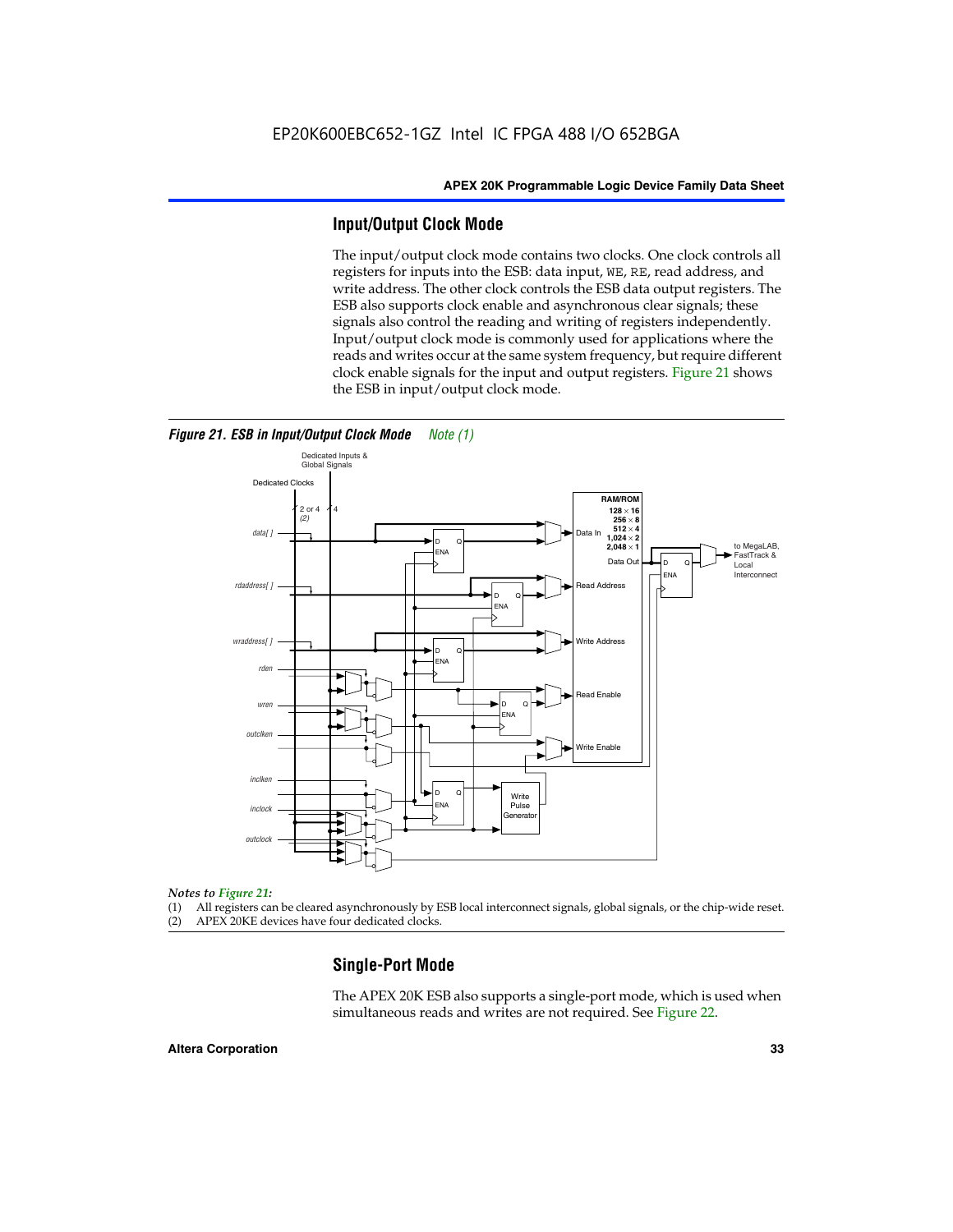#### *Figure 22. ESB in Single-Port Mode Note (1)*



#### *Notes to Figure 22:*

(1) All registers can be asynchronously cleared by ESB local interconnect signals, global signals, or the chip-wide reset.

(2) APEX 20KE devices have four dedicated clocks.

#### **Content-Addressable Memory**

In APEX 20KE devices, the ESB can implement CAM. CAM can be thought of as the inverse of RAM. When read, RAM outputs the data for a given address. Conversely, CAM outputs an address for a given data word. For example, if the data FA12 is stored in address 14, the CAM outputs 14 when FA12 is driven into it.

CAM is used for high-speed search operations. When searching for data within a RAM block, the search is performed serially. Thus, finding a particular data word can take many cycles. CAM searches all addresses in parallel and outputs the address storing a particular word. When a match is found, a match flag is set high. Figure 23 shows the CAM block diagram.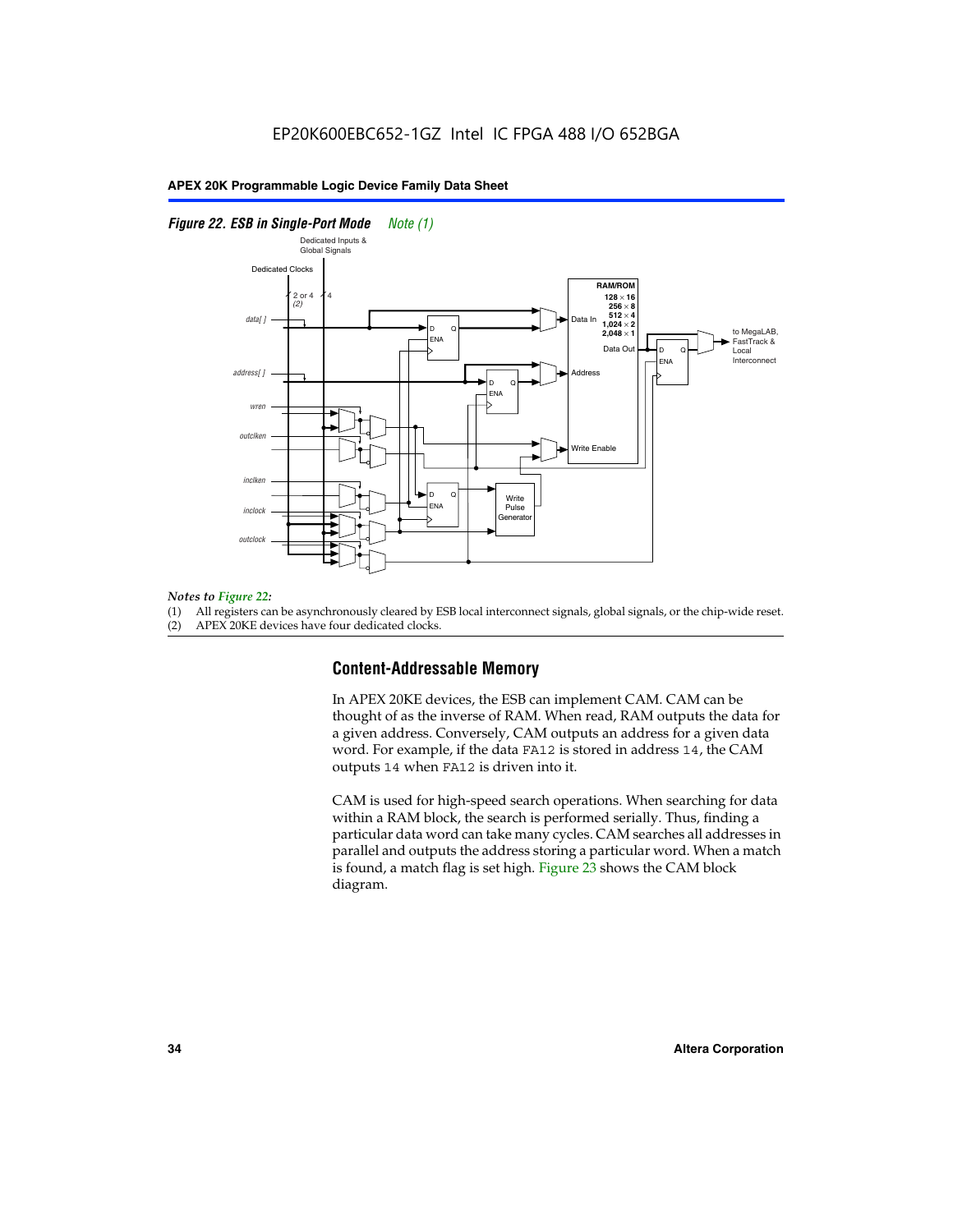

#### *Figure 23. APEX 20KE CAM Block Diagram*

CAM can be used in any application requiring high-speed searches, such as networking, communications, data compression, and cache management.

The APEX 20KE on-chip CAM provides faster system performance than traditional discrete CAM. Integrating CAM and logic into the APEX 20KE device eliminates off-chip and on-chip delays, improving system performance.

When in CAM mode, the ESB implements 32-word, 32-bit CAM. Wider or deeper CAM can be implemented by combining multiple CAMs with some ancillary logic implemented in LEs. The Quartus II software combines ESBs and LEs automatically to create larger CAMs.

CAM supports writing "don't care" bits into words of the memory. The "don't-care" bit can be used as a mask for CAM comparisons; any bit set to "don't-care" has no effect on matches.

The output of the CAM can be encoded or unencoded. When encoded, the ESB outputs an encoded address of the data's location. For instance, if the data is located in address 12, the ESB output is 12. When unencoded, the ESB uses its 16 outputs to show the location of the data over two clock cycles. In this case, if the data is located in address 12, the 12th output line goes high. When using unencoded outputs, two clock cycles are required to read the output because a 16-bit output bus is used to show the status of 32 words.

The encoded output is better suited for designs that ensure duplicate data is not written into the CAM. If duplicate data is written into two locations, the CAM's output will be incorrect. If the CAM may contain duplicate data, the unencoded output is a better solution; CAM with unencoded outputs can distinguish multiple data locations.

CAM can be pre-loaded with data during configuration, or it can be written during system operation. In most cases, two clock cycles are required to write each word into CAM. When "don't-care" bits are used, a third clock cycle is required.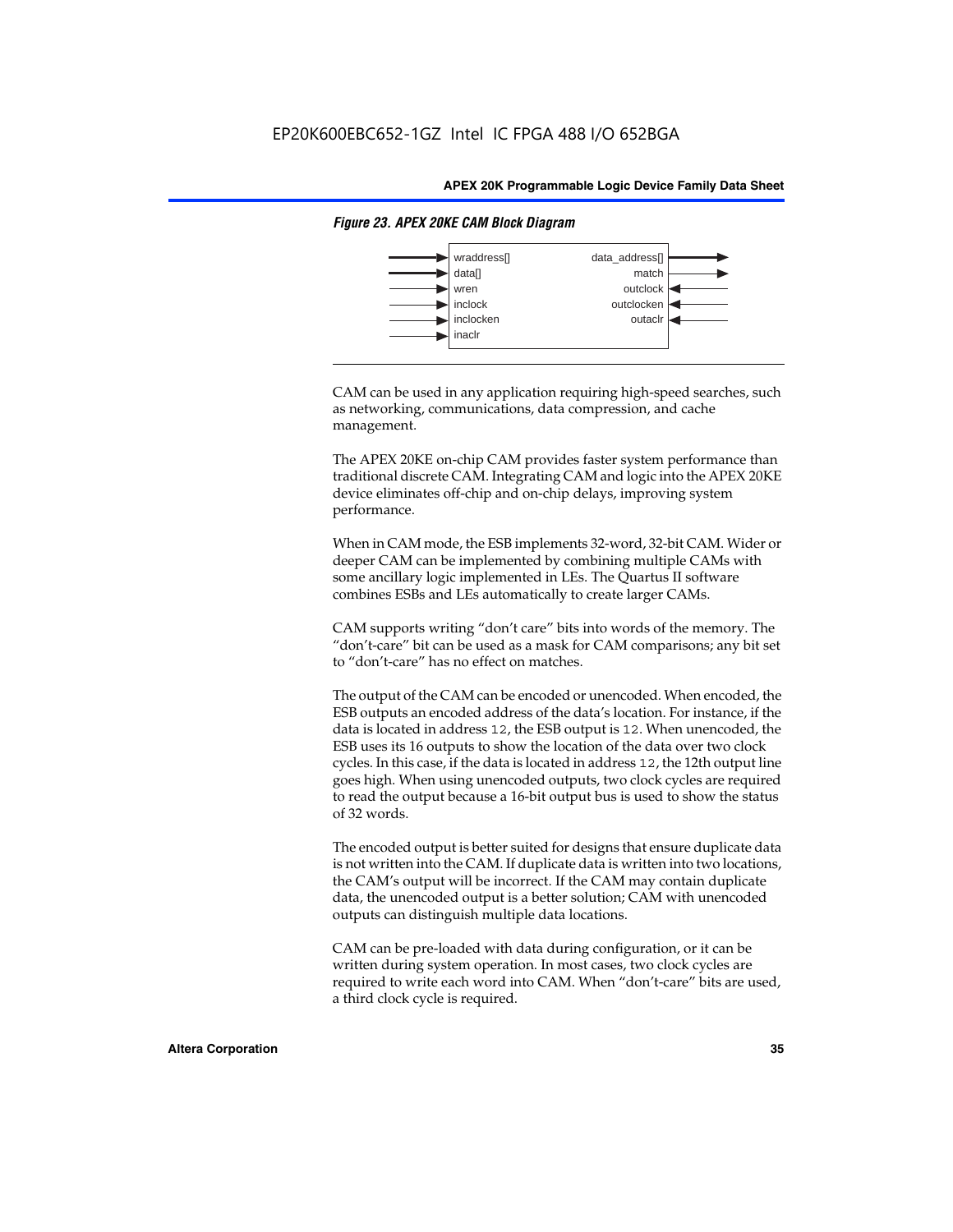

For more information on APEX 20KE devices and CAM, see *Application Note 119 (Implementing High-Speed Search Applications with APEX CAM).*

# **Driving Signals to the ESB**

ESBs provide flexible options for driving control signals. Different clocks can be used for the ESB inputs and outputs. Registers can be inserted independently on the data input, data output, read address, write address, WE, and RE signals. The global signals and the local interconnect can drive the WE and RE signals. The global signals, dedicated clock pins, and local interconnect can drive the ESB clock signals. Because the LEs drive the local interconnect, the LEs can control the WE and RE signals and the ESB clock, clock enable, and asynchronous clear signals. Figure 24 shows the ESB control signal generation logic.





#### *Note to Figure 24:*

(1) APEX 20KE devices have four dedicated clocks.

An ESB is fed by the local interconnect, which is driven by adjacent LEs (for high-speed connection to the ESB) or the MegaLAB interconnect. The ESB can drive the local, MegaLAB, or FastTrack Interconnect routing structure to drive LEs and IOEs in the same MegaLAB structure or anywhere in the device.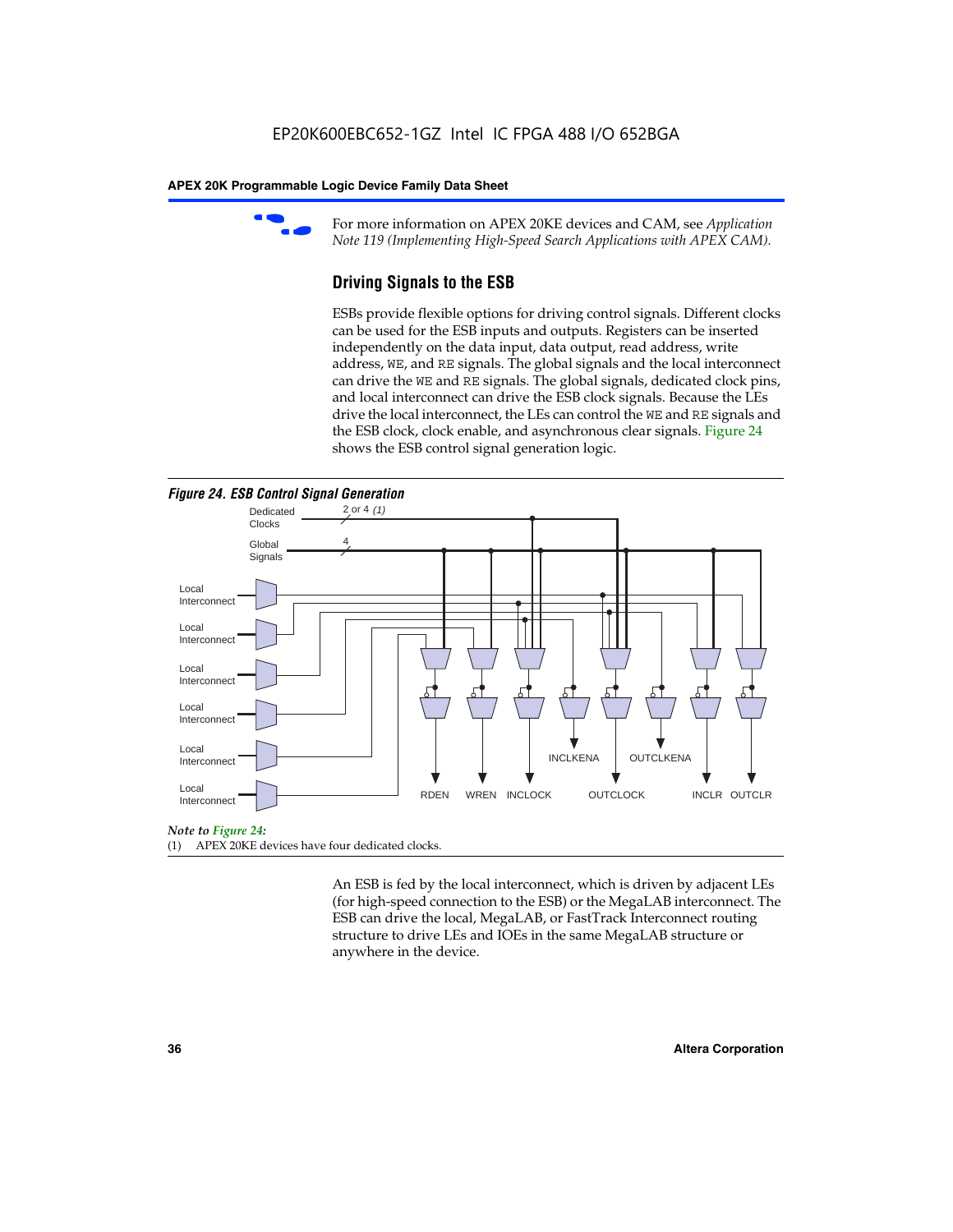# **Implementing Logic in ROM**

In addition to implementing logic with product terms, the ESB can implement logic functions when it is programmed with a read-only pattern during configuration, creating a large LUT. With LUTs, combinatorial functions are implemented by looking up the results, rather than by computing them. This implementation of combinatorial functions can be faster than using algorithms implemented in general logic, a performance advantage that is further enhanced by the fast access times of ESBs. The large capacity of ESBs enables designers to implement complex functions in one logic level without the routing delays associated with linked LEs or distributed RAM blocks. Parameterized functions such as LPM functions can take advantage of the ESB automatically. Further, the Quartus II software can implement portions of a design with ESBs where appropriate.

# **Programmable Speed/Power Control**

APEX 20K ESBs offer a high-speed mode that supports very fast operation on an ESB-by-ESB basis. When high speed is not required, this feature can be turned off to reduce the ESB's power dissipation by up to 50%. ESBs that run at low power incur a nominal timing delay adder. This Turbo  $Bit^{TM}$  option is available for ESBs that implement product-term logic or memory functions. An ESB that is not used will be powered down so that it does not consume DC current.

Designers can program each ESB in the APEX 20K device for either high-speed or low-power operation. As a result, speed-critical paths in the design can run at high speed, while the remaining paths operate at reduced power.

**I/O Structure** The APEX 20K IOE contains a bidirectional I/O buffer and a register that can be used either as an input register for external data requiring fast setup times, or as an output register for data requiring fast clock-to-output performance. IOEs can be used as input, output, or bidirectional pins. For fast bidirectional I/O timing, LE registers using local routing can improve setup times and OE timing. The Quartus II software Compiler uses the programmable inversion option to invert signals from the row and column interconnect automatically where appropriate. Because the APEX 20K IOE offers one output enable per pin, the Quartus II software Compiler can emulate open-drain operation efficiently.

> The APEX 20K IOE includes programmable delays that can be activated to ensure zero hold times, minimum clock-to-output times, input IOE register-to-core register transfers, or core-to-output IOE register transfers. A path in which a pin directly drives a register may require the delay to ensure zero hold time, whereas a path in which a pin drives a register through combinatorial logic may not require the delay.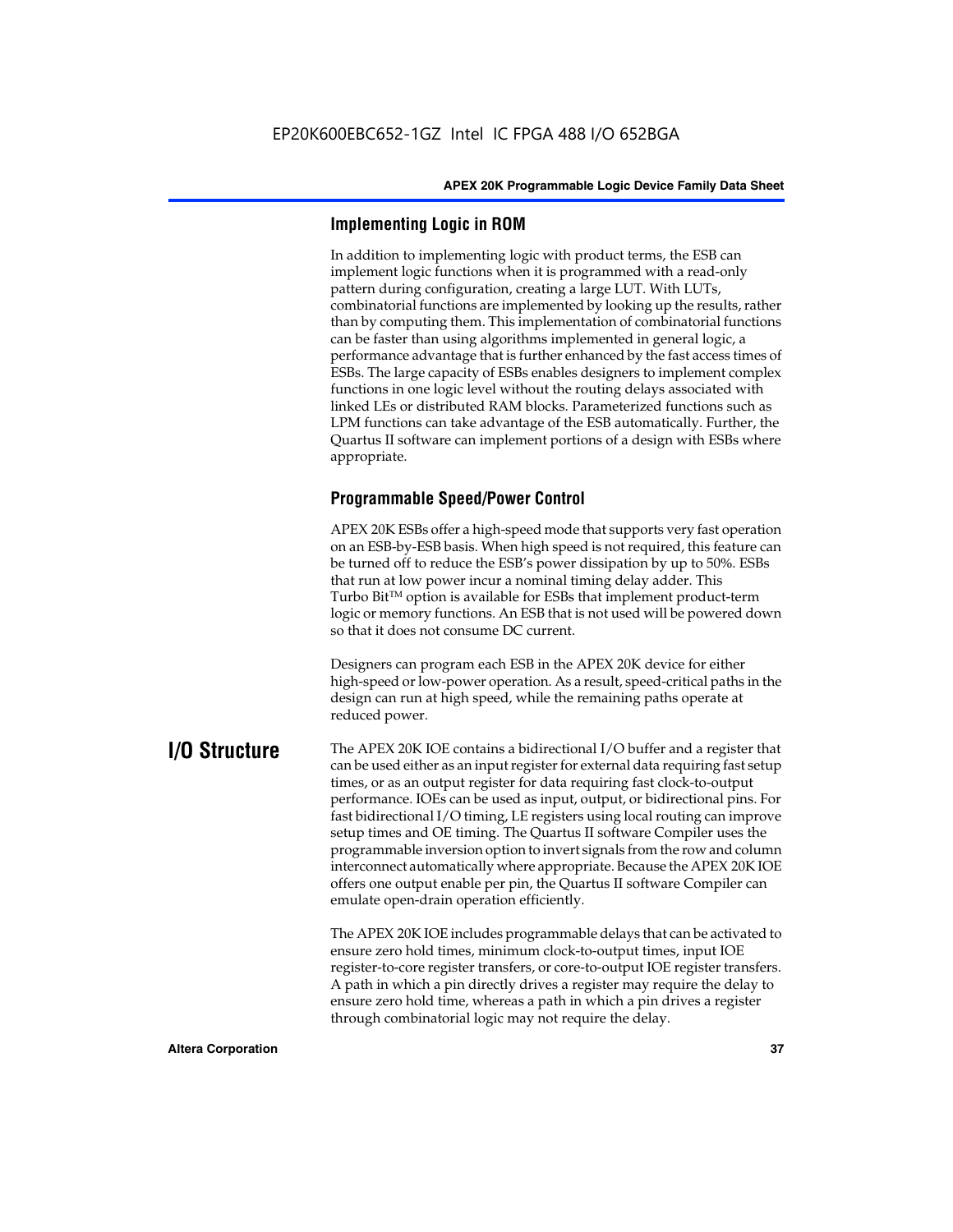Table 10 describes the APEX 20K programmable delays and their logic options in the Quartus II software.

| Table 10. APEX 20K Programmable Delay Chains |                                         |  |  |
|----------------------------------------------|-----------------------------------------|--|--|
| <b>Programmable Delays</b>                   | <b>Quartus II Logic Option</b>          |  |  |
| Input pin to core delay                      | Decrease input delay to internal cells  |  |  |
| Input pin to input register delay            | Decrease input delay to input register  |  |  |
| Core to output register delay                | Decrease input delay to output register |  |  |
| Output register $t_{\rm CO}$ delay           | Increase delay to output pin            |  |  |

The Quartus II software compiler can program these delays automatically to minimize setup time while providing a zero hold time. Figure 25 shows how fast bidirectional I/Os are implemented in APEX 20K devices.

The register in the APEX 20K IOE can be programmed to power-up high or low after configuration is complete. If it is programmed to power-up low, an asynchronous clear can control the register. If it is programmed to power-up high, the register cannot be asynchronously cleared or preset. This feature is useful for cases where the APEX 20K device controls an active-low input or another device; it prevents inadvertent activation of the input upon power-up.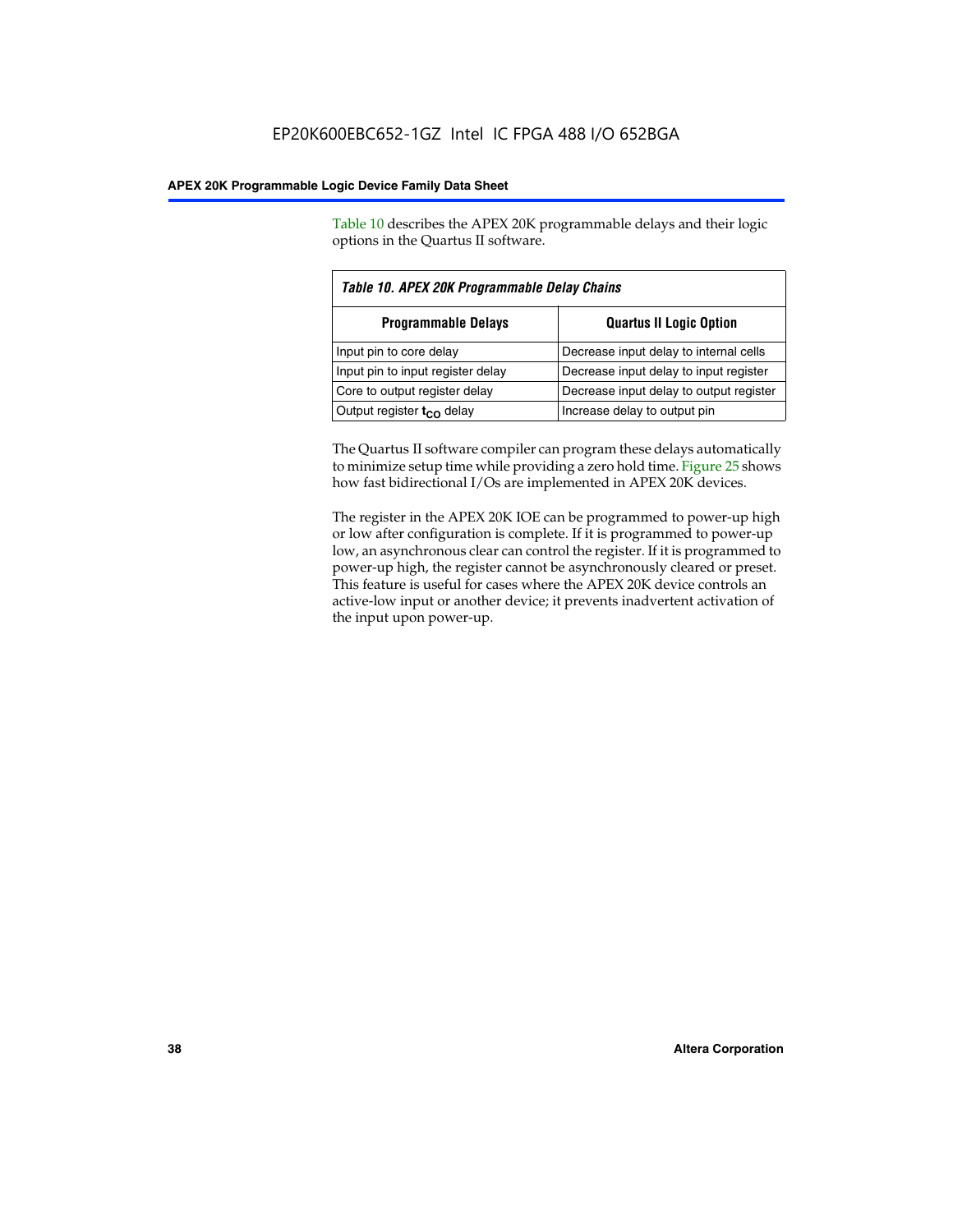

# *Figure 25. APEX 20K Bidirectional I/O Registers Note (1)*



#### **Altera Corporation 39**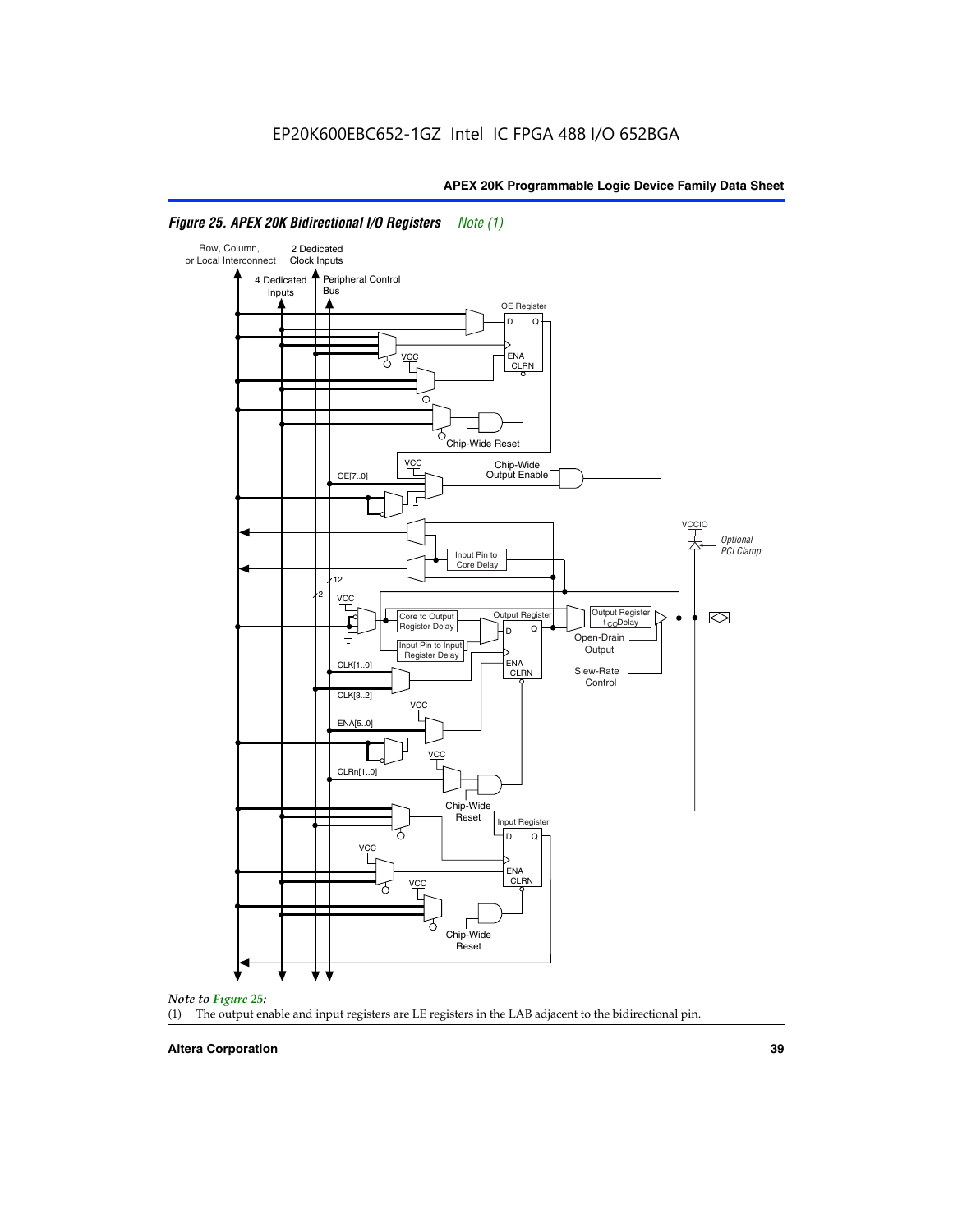APEX 20KE devices include an enhanced IOE, which drives the FastRow interconnect. The FastRow interconnect connects a column I/O pin directly to the LAB local interconnect within two MegaLAB structures. This feature provides fast setup times for pins that drive high fan-outs with complex logic, such as PCI designs. For fast bidirectional I/O timing, LE registers using local routing can improve setup times and OE timing. The APEX 20KE IOE also includes direct support for open-drain operation, giving faster clock-to-output for open-drain signals. Some programmable delays in the APEX 20KE IOE offer multiple levels of delay to fine-tune setup and hold time requirements. The Quartus II software compiler can set these delays automatically to minimize setup time while providing a zero hold time.

Table 11 describes the APEX 20KE programmable delays and their logic options in the Quartus II software.

| Table 11. APEX 20KE Programmable Delay Chains |                                         |  |  |  |
|-----------------------------------------------|-----------------------------------------|--|--|--|
| <b>Programmable Delays</b>                    | <b>Quartus II Logic Option</b>          |  |  |  |
| Input Pin to Core Delay                       | Decrease input delay to internal cells  |  |  |  |
| Input Pin to Input Register Delay             | Decrease input delay to input registers |  |  |  |
| Core to Output Register Delay                 | Decrease input delay to output register |  |  |  |
| Output Register t <sub>CO</sub> Delay         | Increase delay to output pin            |  |  |  |
| <b>Clock Enable Delay</b>                     | Increase clock enable delay             |  |  |  |

The register in the APEX 20KE IOE can be programmed to power-up high or low after configuration is complete. If it is programmed to power-up low, an asynchronous clear can control the register. If it is programmed to power-up high, an asynchronous preset can control the register. Figure 26 shows how fast bidirectional I/O pins are implemented in APEX 20KE devices. This feature is useful for cases where the APEX 20KE device controls an active-low input or another device; it prevents inadvertent activation of the input upon power-up.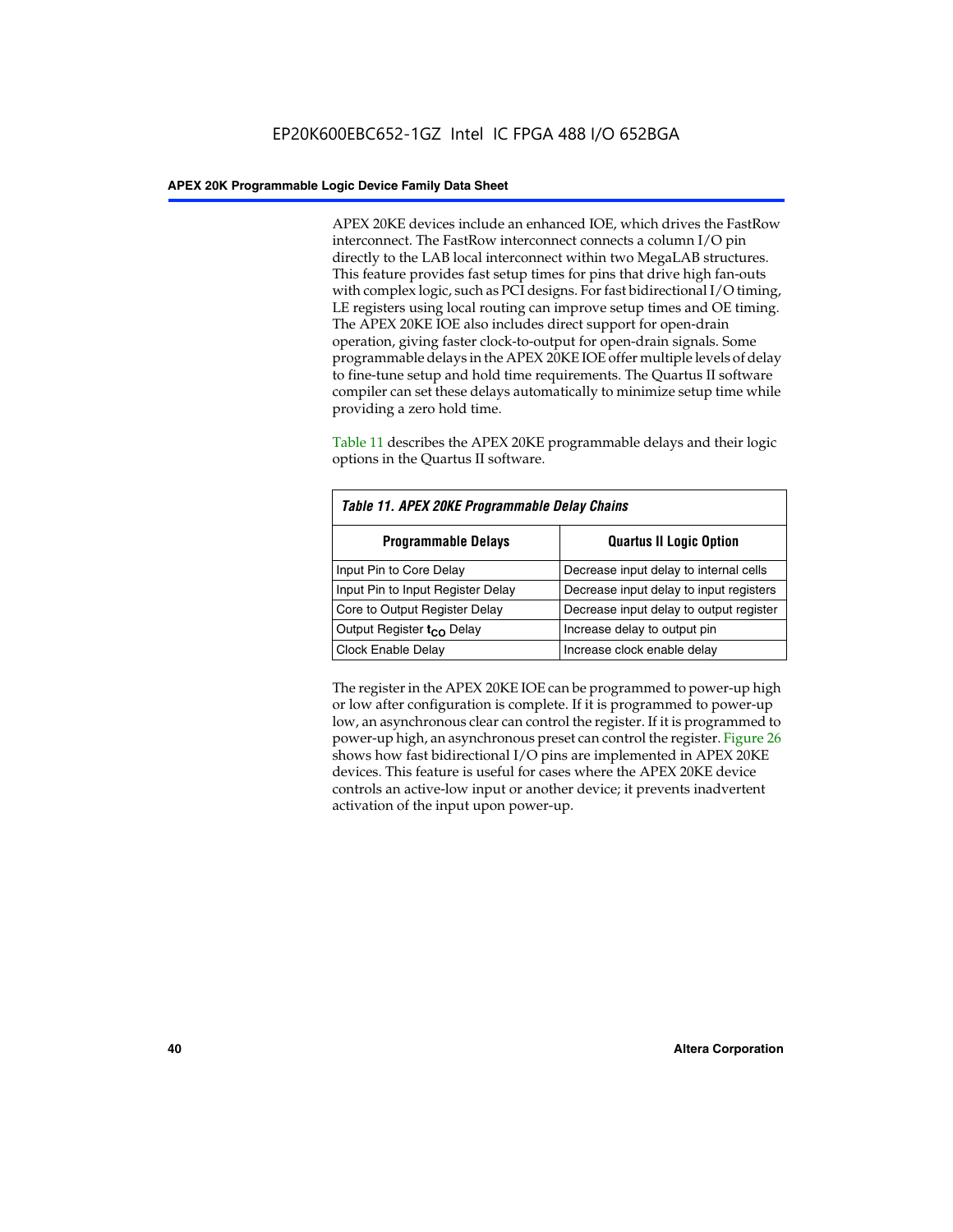#### Row, Column, FastRow, 4 Dedicated or Local Interconnect Clock Inputs Peripheral Control 4 Dedicated **Bus** Inputs OE Register D Q ENA VCC CLRN 7 Chip-Wide Reset YCC Chip-Wide Output Enable OE[7..0] VC Input Pin to **Optional** Core Delay (1) PCI Clamp Input Pin to Core Delay (1) 12 4 **VCC** Output Register **Output Registe**  $\approx$ Core to Output | Output Hegister | Durbut Tropieding | Contput Tropieding | Durbut Tropieding | Output Tropied<br>Register Delay | Durbut Tropieding | Contput Tropieding | Contput Tropieding | O t<sub>CO</sub>Delay  $D$  Q ŧ Open-Drain Input Pin to Input **Output** Register Delay ENA CLK[1..0] CLRN/ Slew-Rate PR<sub>N</sub> Control CLK[3..0] VCC ENA[5..0] Clock Enable Delay (1) VCC CLRn[1..0] Chip-Wide Input Pin to Core Delay (1) Reset Input Register D Q <u>vcc</u> .<br>ENA CLRN **VCC** Chip-Wide Reset

# *Figure 26. APEX 20KE Bidirectional I/O Registers Notes (1), (2)*

#### *Notes to Figure 26:*

- (1) This programmable delay has four settings: off and three levels of delay.<br>(2) The output enable and input registers are LE registers in the LAB adjacer
- The output enable and input registers are LE registers in the LAB adjacent to the bidirectional pin.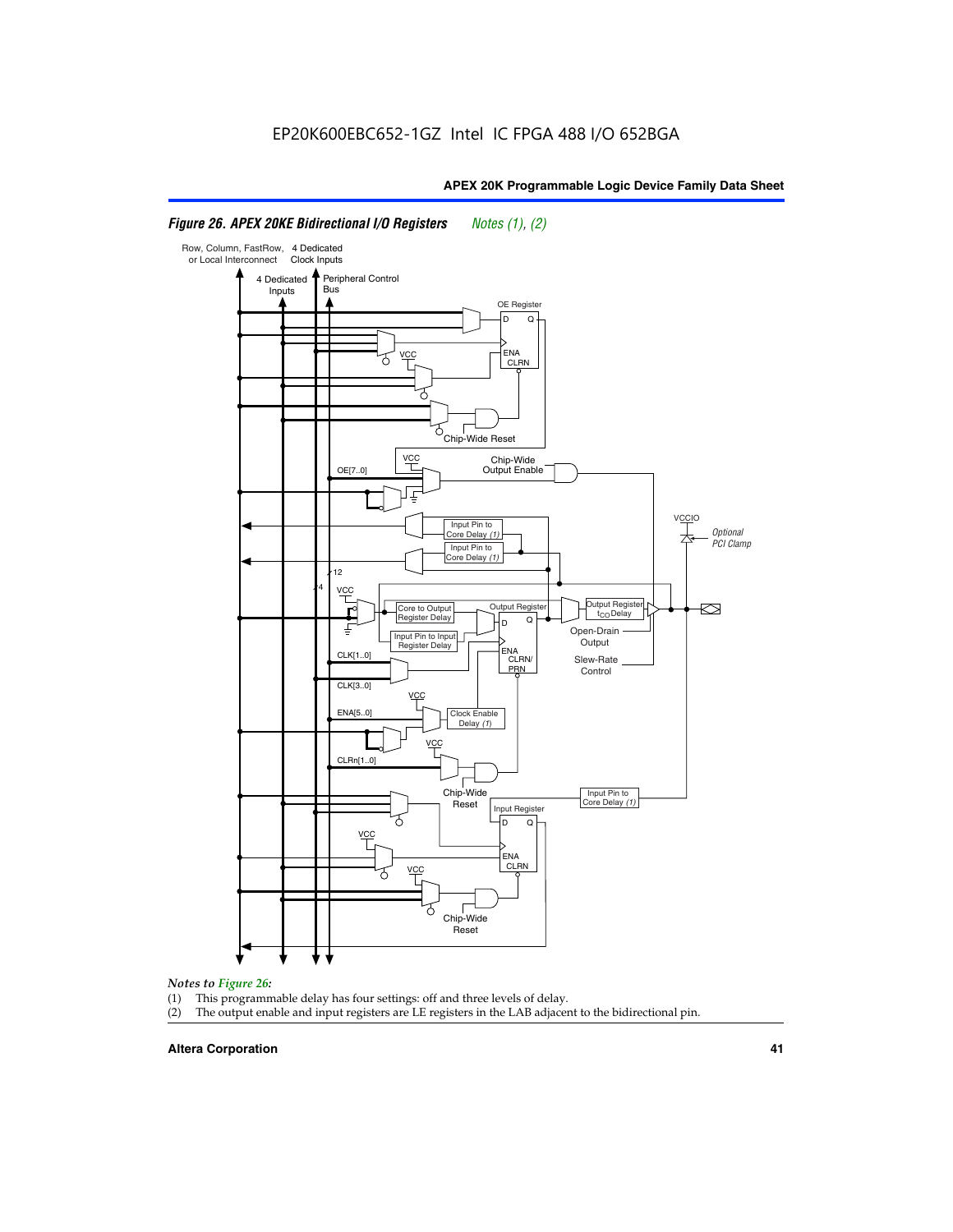Each IOE drives a row, column, MegaLAB, or local interconnect when used as an input or bidirectional pin. A row IOE can drive a local, MegaLAB, row, and column interconnect; a column IOE can drive the column interconnect. Figure 27 shows how a row IOE connects to the interconnect.

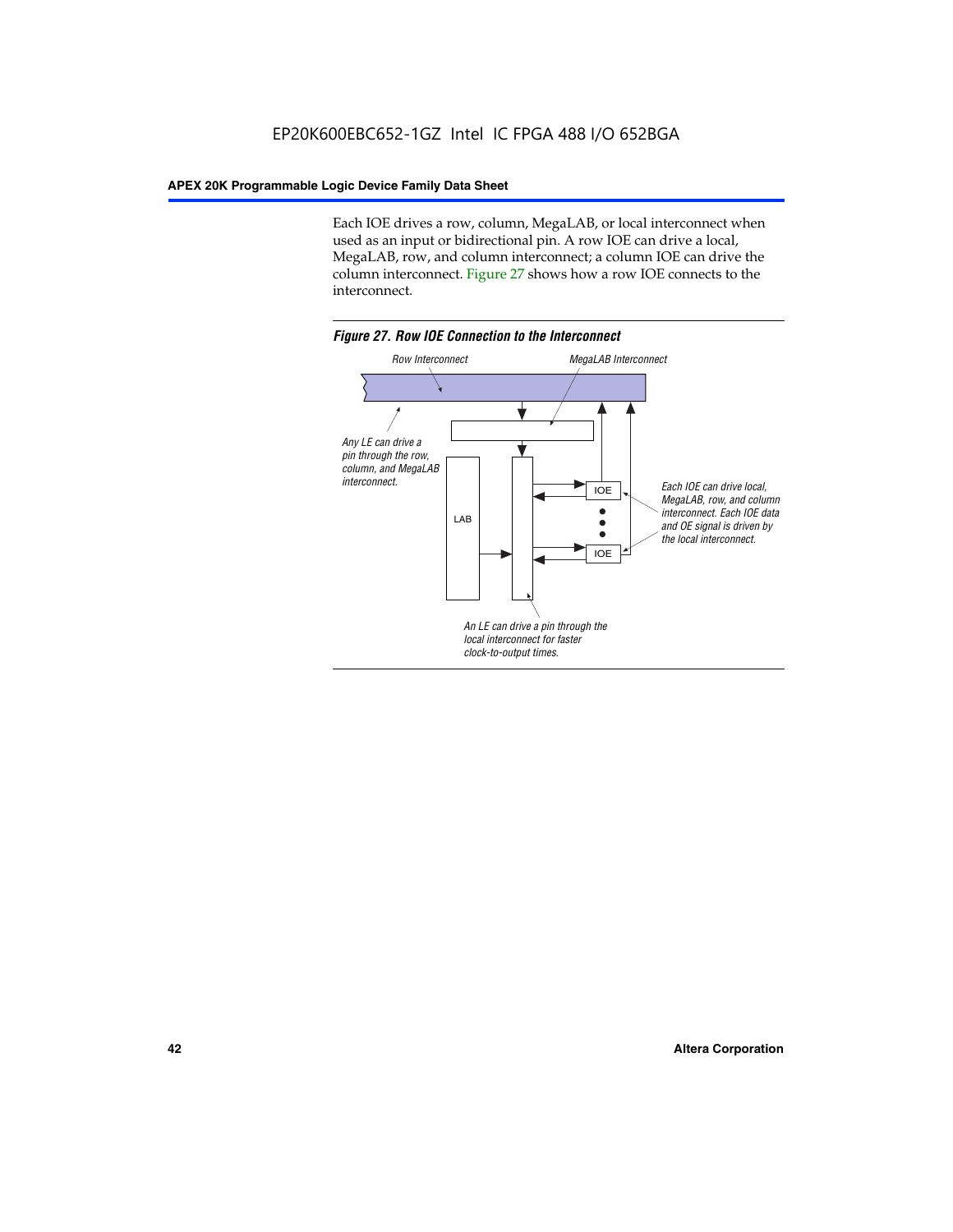Figure 28 shows how a column IOE connects to the interconnect.

# *Figure 28. Column IOE Connection to the Interconnect*



# **Dedicated Fast I/O Pins**

APEX 20KE devices incorporate an enhancement to support bidirectional pins with high internal fanout such as PCI control signals. These pins are called Dedicated Fast I/O pins (FAST1, FAST2, FAST3, and FAST4) and replace dedicated inputs. These pins can be used for fast clock, clear, or high fanout logic signal distribution. They also can drive out. The Dedicated Fast I/O pin data output and tri-state control are driven by local interconnect from the adjacent MegaLAB for high speed.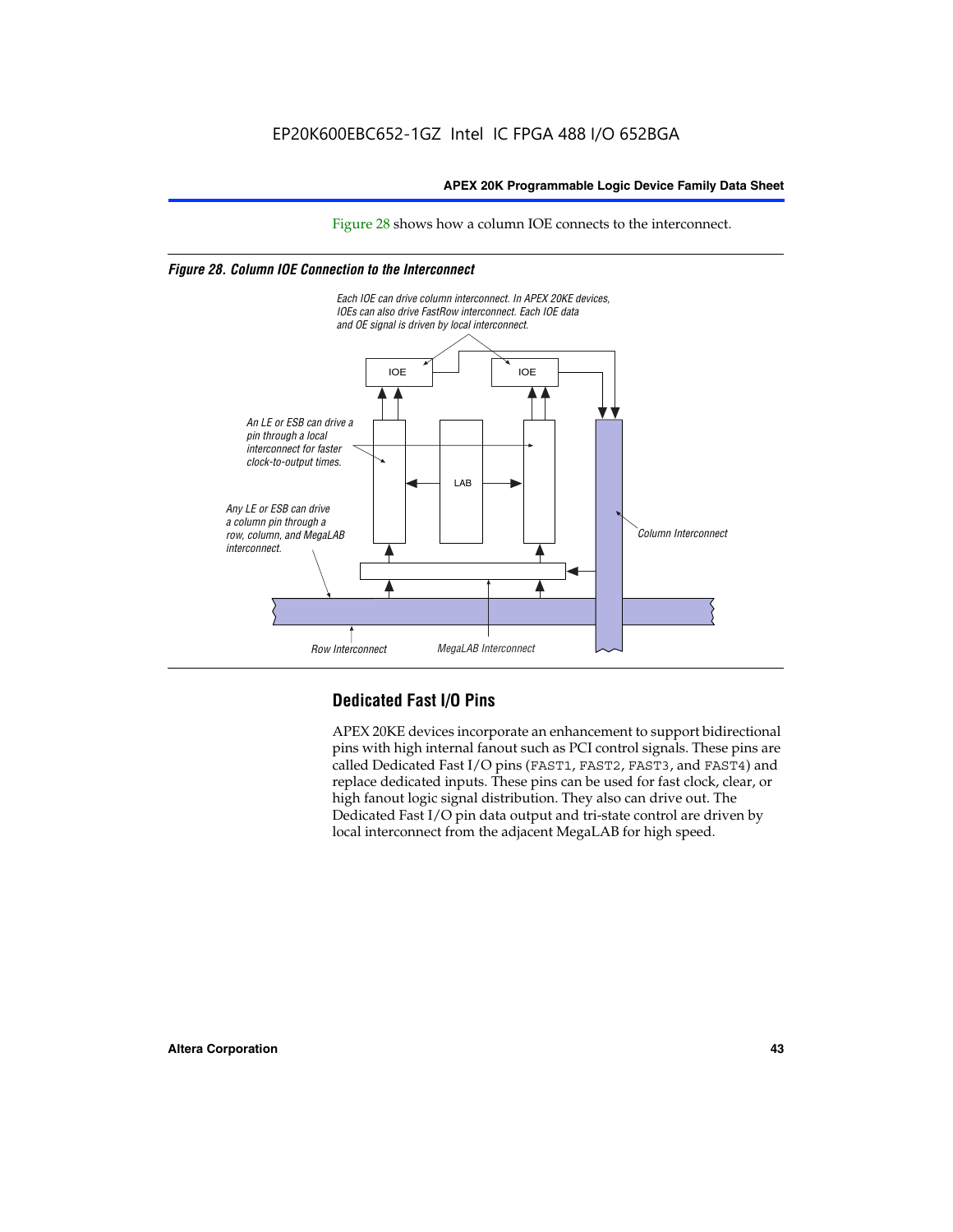# **Advanced I/O Standard Support**

APEX 20KE IOEs support the following I/O standards: LVTTL, LVCMOS, 1.8-V I/O, 2.5-V I/O, 3.3-V PCI, PCI-X, 3.3-V AGP, LVDS, LVPECL, GTL+, CTT, HSTL Class I, SSTL-3 Class I and II, and SSTL-2 Class I and II.



For more information on I/O standards supported by APEX 20KE devices, see *Application Note 117 (Using Selectable I/O Standards in Altera Devices)*.

The APEX 20KE device contains eight I/O banks. In QFP packages, the banks are linked to form four I/O banks. The I/O banks directly support all standards except LVDS and LVPECL. All I/O banks can support LVDS and LVPECL with the addition of external resistors. In addition, one block within a bank contains circuitry to support high-speed True-LVDS and LVPECL inputs, and another block within a particular bank supports high-speed True-LVDS and LVPECL outputs. The LVDS blocks support all of the I/O standards. Each I/O bank has its own VCCIO pins. A single device can support 1.8-V, 2.5-V, and 3.3-V interfaces; each bank can support a different standard independently. Each bank can also use a separate  $V_{\text{REF}}$  level so that each bank can support any of the terminated standards (such as SSTL-3) independently. Within a bank, any one of the terminated standards can be supported. EP20K300E and larger APEX 20KE devices support the LVDS interface for data pins (smaller devices support LVDS clock pins, but not data pins). All EP20K300E and larger devices support the LVDS interface for data pins up to 155 Mbit per channel; EP20K400E devices and larger with an X-suffix on the ordering code add a serializer/deserializer circuit and PLL for higher-speed support.

Each bank can support multiple standards with the same VCCIO for output pins. Each bank can support one voltage-referenced I/O standard, but it can support multiple I/O standards with the same VCCIO voltage level. For example, when VCCIO is 3.3 V, a bank can support LVTTL, LVCMOS, 3.3-V PCI, and SSTL-3 for inputs and outputs.

When the LVDS banks are not used as LVDS I/O banks, they support all of the other I/O standards. Figure 29 shows the arrangement of the APEX 20KE I/O banks.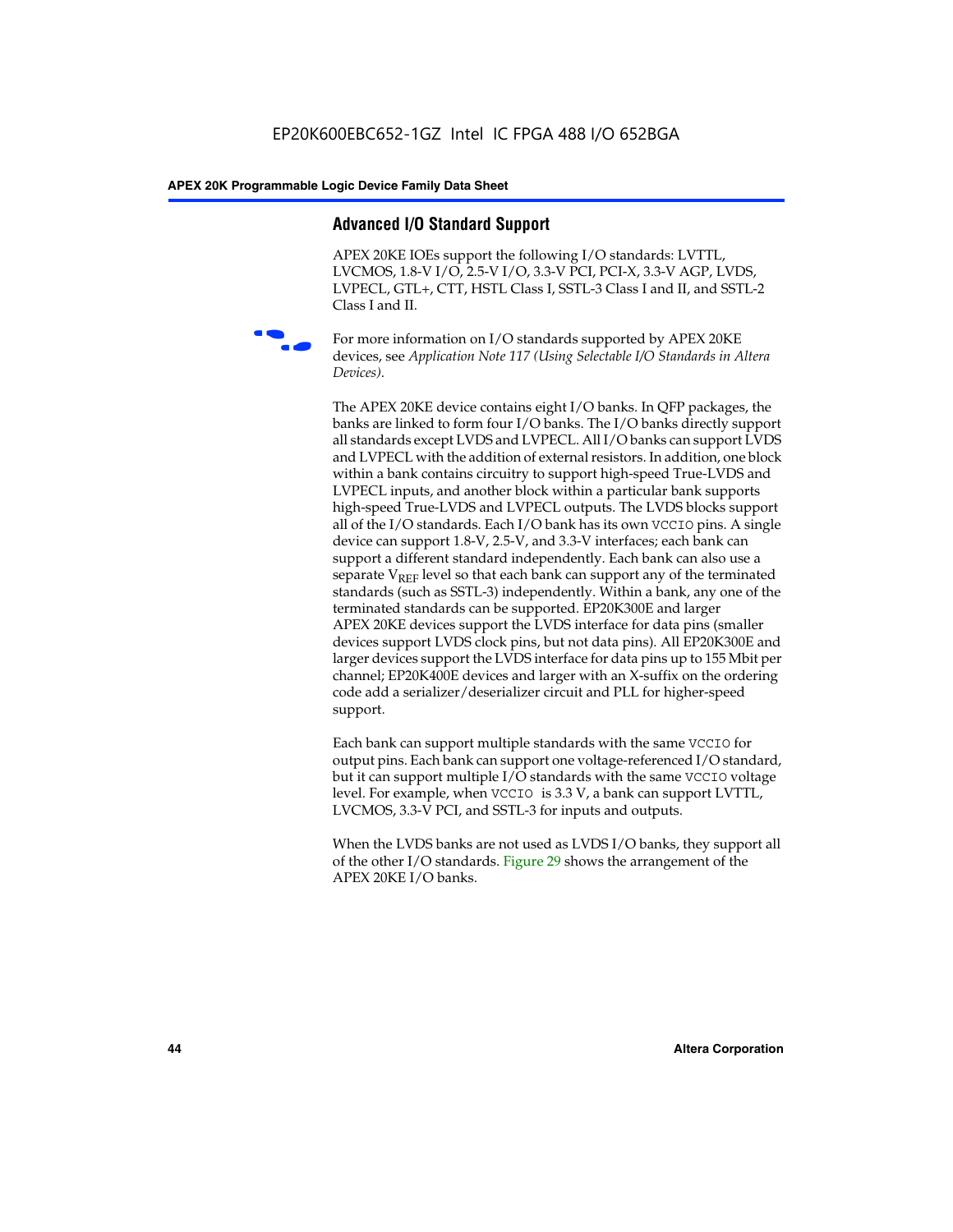

## *Figure 29. APEX 20KE I/O Banks*

#### *Notes to Figure 29:*

- (1) For more information on placing I/O pins in LVDS blocks, refer to the *Guidelines for Using LVDS Blocks* section in *Application Note 120 (Using LVDS in APEX 20KE Devices*).
- (2) If the LVDS input and output blocks are not used for LVDS, they can support all of the I/O standards and can be used as input, output, or bidirectional pins with  $V_{\text{C} \cap \text{O}}$  set to 3.3 V, 2.5 V, or 1.8 V.

# **Power Sequencing & Hot Socketing**

Because APEX 20K and APEX 20KE devices can be used in a mixedvoltage environment, they have been designed specifically to tolerate any possible power-up sequence. Therefore, the  $V_{\text{CCIO}}$  and  $V_{\text{CCINT}}$  power supplies may be powered in any order.

For more information, please refer to the "Power Sequencing Considerations" section in the *Configuring APEX 20KE & APEX 20KC Devices* chapter of the *Configuration Devices Handbook*.

Signals can be driven into APEX 20K devices before and during power-up without damaging the device. In addition, APEX 20K devices do not drive out during power-up. Once operating conditions are reached and the device is configured, APEX 20K and APEX 20KE devices operate as specified by the user.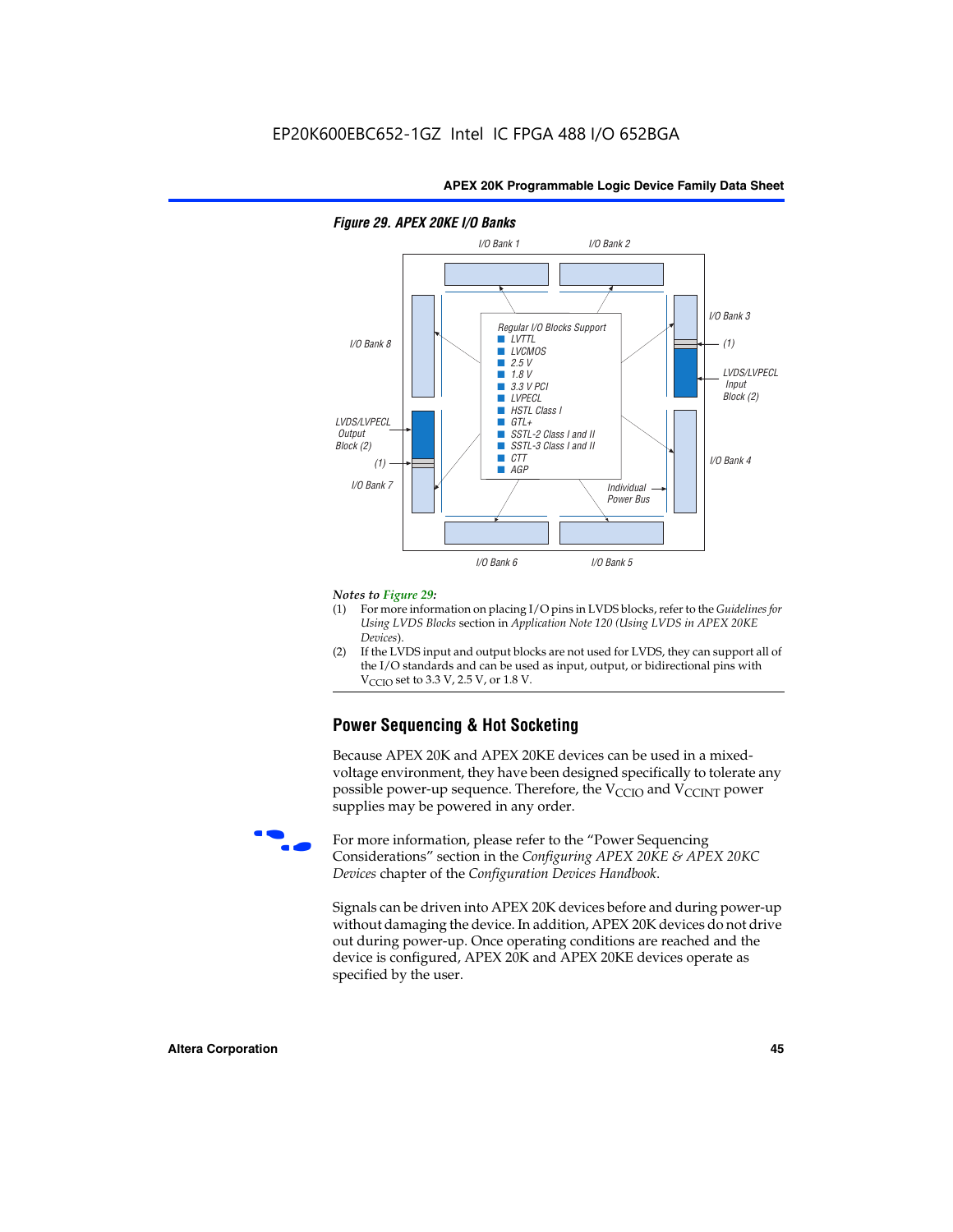Under hot socketing conditions, APEX 20KE devices will not sustain any damage, but the I/O pins will drive out.

# **MultiVolt I/O Interface**

The APEX device architecture supports the MultiVolt I/O interface feature, which allows APEX devices in all packages to interface with systems of different supply voltages. The devices have one set of VCC pins for internal operation and input buffers (VCCINT), and another set for I/O output drivers (VCCIO).

The APEX 20K VCCINT pins must always be connected to a 2.5 V power supply. With a 2.5-V  $V_{\text{CCMT}}$  level, input pins are 2.5-V, 3.3-V, and 5.0-V tolerant. The VCCIO pins can be connected to either a 2.5-V or 3.3-V power supply, depending on the output requirements. When VCCIO pins are connected to a 2.5-V power supply, the output levels are compatible with 2.5-V systems. When the VCCIO pins are connected to a 3.3-V power supply, the output high is 3.3 V and is compatible with 3.3-V or 5.0-V systems.

|                      | Table 12. 5.0-V Tolerant APEX 20K MultiVolt I/O Support |     |     |     |     |     |
|----------------------|---------------------------------------------------------|-----|-----|-----|-----|-----|
| $V_{\text{CCIO}}(V)$ | Input Signals (V)<br><b>Output Signals (V)</b>          |     |     |     |     |     |
|                      | 2.5                                                     | 3.3 | 5.0 | 2.5 | 3.3 | 5.0 |
| 2.5                  |                                                         |     |     |     |     |     |
| 3.3                  |                                                         |     |     |     |     |     |

Table 12 summarizes 5.0-V tolerant APEX 20K MultiVolt I/O support.

#### *Notes to Table 12:*

- (1) The PCI clamping diode must be disabled to drive an input with voltages higher than  $V_{CCIO}$ .
- (2) When  $V_{CCIO} = 3.3 V$ , an APEX 20K device can drive a 2.5-V device with 3.3-V tolerant inputs.

Open-drain output pins on 5.0-V tolerant APEX 20K devices (with a pullup resistor to the 5.0-V supply) can drive 5.0-V CMOS input pins that require a  $V_{IH}$  of 3.5 V. When the pin is inactive, the trace will be pulled up to 5.0 V by the resistor. The open-drain pin will only drive low or tri-state; it will never drive high. The rise time is dependent on the value of the pullup resistor and load impedance. The  $I_{OI}$  current specification should be considered when selecting a pull-up resistor.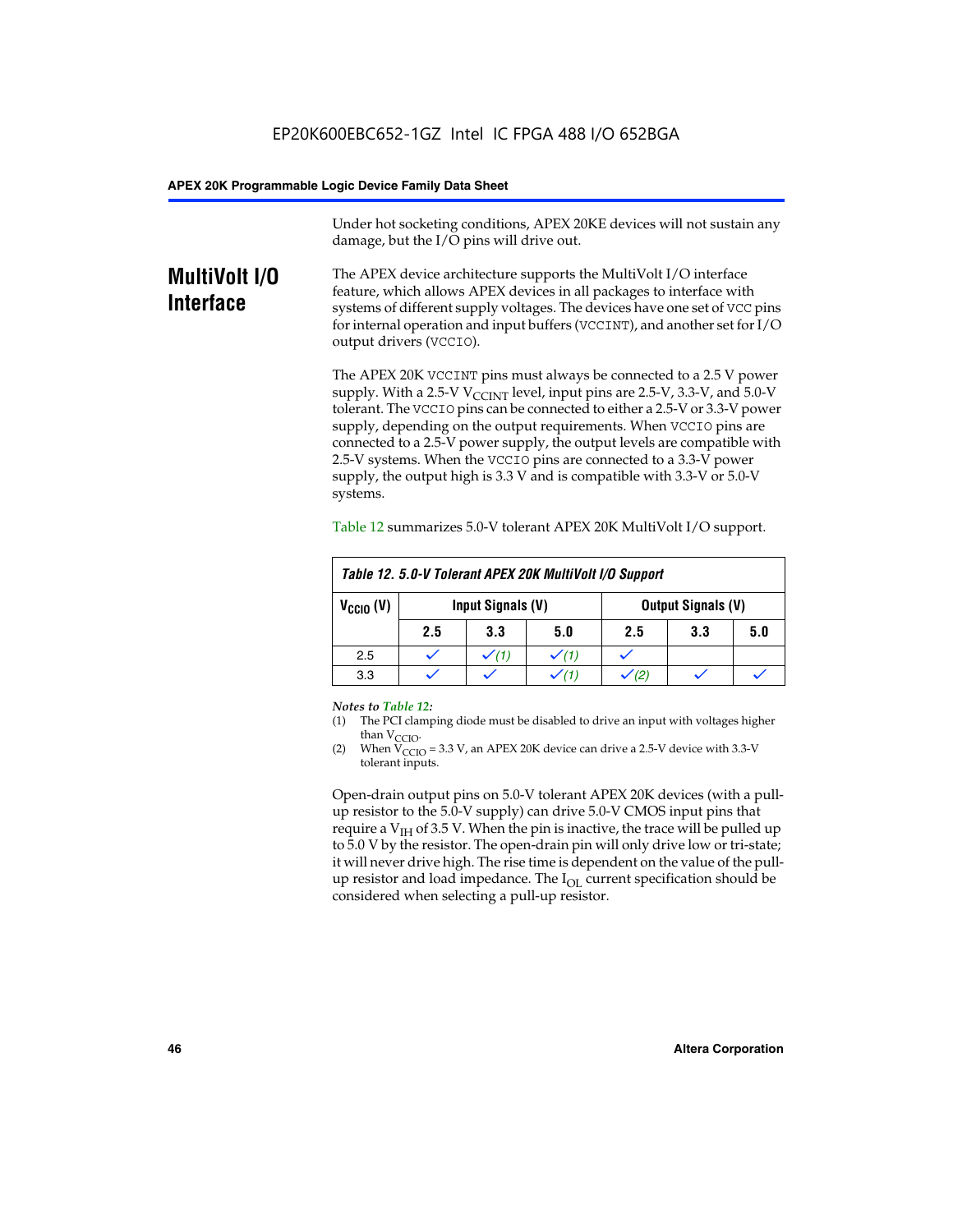APEX 20KE devices also support the MultiVolt I/O interface feature. The APEX 20KE VCCINT pins must always be connected to a 1.8-V power supply. With a 1.8-V  $V_{\text{CCINT}}$  level, input pins are 1.8-V, 2.5-V, and 3.3-V tolerant. The VCCIO pins can be connected to either a 1.8-V, 2.5-V, or 3.3-V power supply, depending on the I/O standard requirements. When the VCCIO pins are connected to a 1.8-V power supply, the output levels are compatible with 1.8-V systems. When VCCIO pins are connected to a 2.5-V power supply, the output levels are compatible with 2.5-V systems. When VCCIO pins are connected to a 3.3-V power supply, the output high is 3.3 V and compatible with 3.3-V or 5.0-V systems. An APEX 20KE device is 5.0-V tolerant with the addition of a resistor.

# Table 13 summarizes APEX 20KE MultiVolt I/O support.

|                      | Table 13. APEX 20KE MultiVolt I/O Support<br>Note $(1)$ |     |                   |     |     |     |                           |     |
|----------------------|---------------------------------------------------------|-----|-------------------|-----|-----|-----|---------------------------|-----|
| $V_{\text{CCIO}}(V)$ |                                                         |     | Input Signals (V) |     |     |     | <b>Output Signals (V)</b> |     |
|                      | 1.8                                                     | 2.5 | 3.3               | 5.0 | 1.8 | 2.5 | 3.3                       | 5.0 |
| 1.8                  |                                                         |     |                   |     |     |     |                           |     |
| 2.5                  |                                                         |     |                   |     |     |     |                           |     |
| 3.3                  |                                                         |     |                   | (2) |     |     | (3)                       |     |

## *Notes to Table 13:*

(1) The PCI clamping diode must be disabled to drive an input with voltages higher than  $V_{CCIO}$ , except for the 5.0-V input case.

(2) An APEX 20KE device can be made 5.0-V tolerant with the addition of an external resistor. You also need a PCI clamp and series resistor.

(3) When  $V_{\text{CCIO}} = 3.3$  V, an APEX 20KE device can drive a 2.5-V device with 3.3-V tolerant inputs.

# **ClockLock & ClockBoost Features**

APEX 20K devices support the ClockLock and ClockBoost clock management features, which are implemented with PLLs. The ClockLock circuitry uses a synchronizing PLL that reduces the clock delay and skew within a device. This reduction minimizes clock-to-output and setup times while maintaining zero hold times. The ClockBoost circuitry, which provides a clock multiplier, allows the designer to enhance device area efficiency by sharing resources within the device. The ClockBoost circuitry allows the designer to distribute a low-speed clock and multiply that clock on-device. APEX 20K devices include a high-speed clock tree; unlike ASICs, the user does not have to design and optimize the clock tree. The ClockLock and ClockBoost features work in conjunction with the APEX 20K device's high-speed clock to provide significant improvements in system performance and band-width. Devices with an X-suffix on the ordering code include the ClockLock circuit.

The ClockLock and ClockBoost features in APEX 20K devices are enabled through the Quartus II software. External devices are not required to use these features.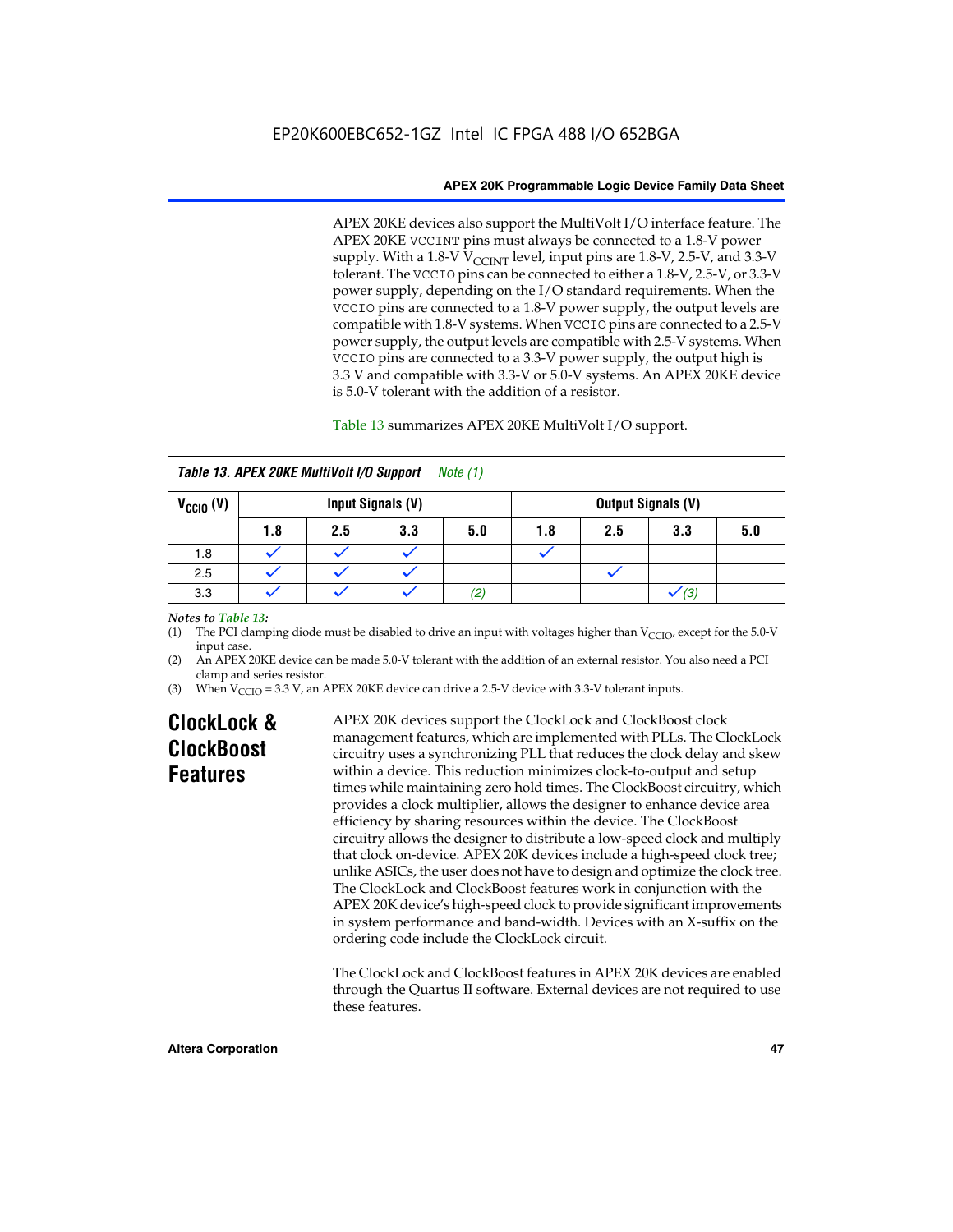For designs that require both a multiplied and non-multiplied clock, the clock trace on the board can be connected to CLK2p. Table 14 shows the combinations supported by the ClockLock and ClockBoost circuitry. The CLK2p pin can feed both the ClockLock and ClockBoost circuitry in the APEX 20K device. However, when both circuits are used, the other clock pin (CLK1p) cannot be used.

| <b>Table 14. Multiplication Factor Combinations</b> |                    |  |
|-----------------------------------------------------|--------------------|--|
| Clock 1                                             | Clock <sub>2</sub> |  |
| ×1                                                  | ×1                 |  |
| $\times$ 1, $\times$ 2                              | $\times 2$         |  |
| $\times$ 1, $\times$ 2, $\times$ 4                  | ×4                 |  |

# **APEX 20KE ClockLock Feature**

APEX 20KE devices include an enhanced ClockLock feature set. These devices include up to four PLLs, which can be used independently. Two PLLs are designed for either general-purpose use or LVDS use (on devices that support LVDS I/O pins). The remaining two PLLs are designed for general-purpose use. The EP20K200E and smaller devices have two PLLs; the EP20K300E and larger devices have four PLLs.

The following sections describe some of the features offered by the APEX 20KE PLLs.

# *External PLL Feedback*

The ClockLock circuit's output can be driven off-chip to clock other devices in the system; further, the feedback loop of the PLL can be routed off-chip. This feature allows the designer to exercise fine control over the I/O interface between the APEX 20KE device and another high-speed device, such as SDRAM.

# *Clock Multiplication*

The APEX 20KE ClockBoost circuit can multiply or divide clocks by a programmable number. The clock can be multiplied by *m*/(*n* × *k*) or  $m/(n \times v)$ , where *m* and *k* range from 2 to 160, and *n* and *v* range from 1 to 16. Clock multiplication and division can be used for time-domain multiplexing and other functions, which can reduce design LE requirements.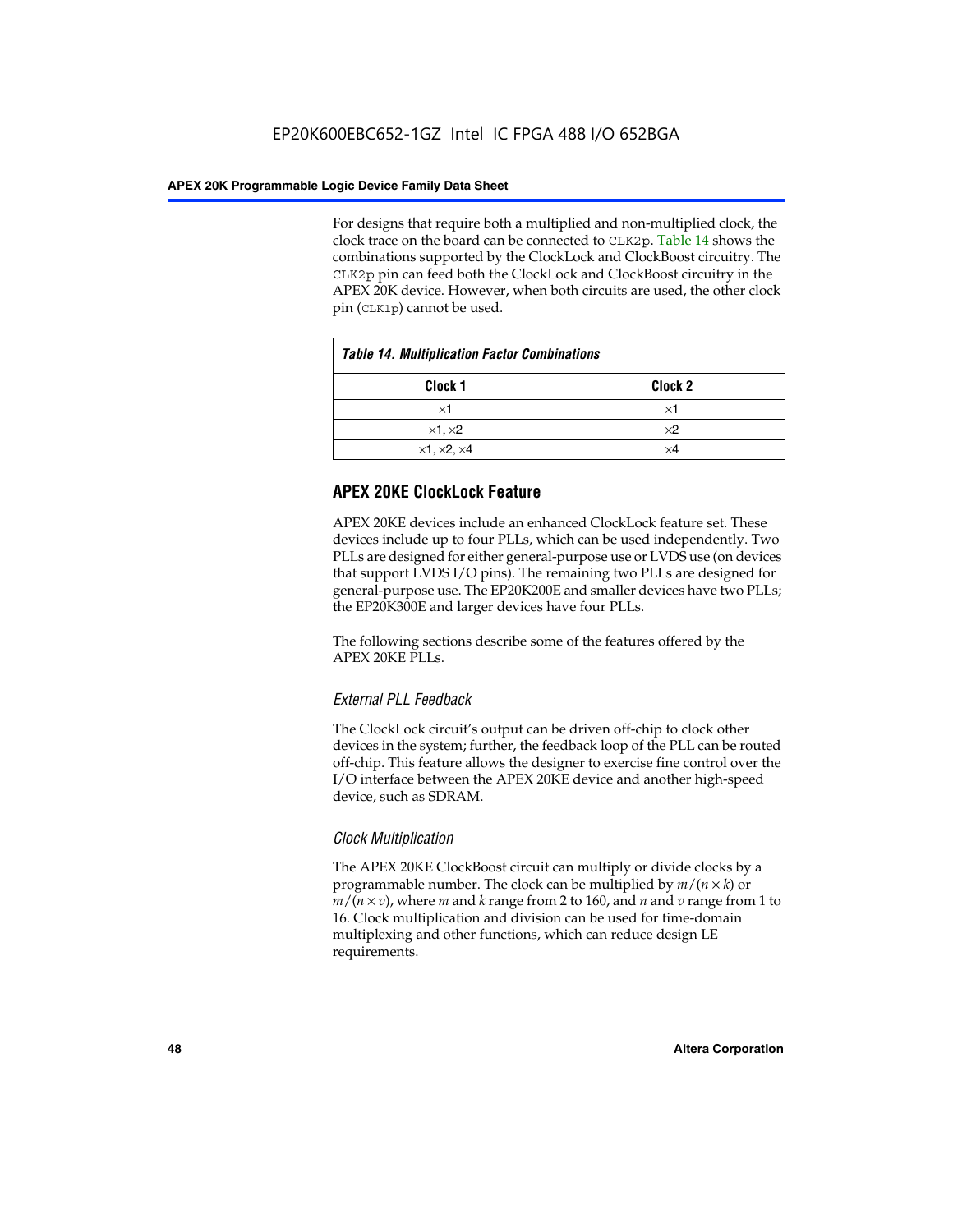# *Clock Phase & Delay Adjustment*

The APEX 20KE ClockShift feature allows the clock phase and delay to be adjusted. The clock phase can be adjusted by 90° steps. The clock delay can be adjusted to increase or decrease the clock delay by an arbitrary amount, up to one clock period.

# *LVDS Support*

Two PLLs are designed to support the LVDS interface. When using LVDS, the I/O clock runs at a slower rate than the data transfer rate. Thus, PLLs are used to multiply the I/O clock internally to capture the LVDS data. For example, an I/O clock may run at 105 MHz to support 840 megabits per second (Mbps) LVDS data transfer. In this example, the PLL multiplies the incoming clock by eight to support the high-speed data transfer. You can use PLLs in EP20K400E and larger devices for high-speed LVDS interfacing.

# *Lock Signals*

The APEX 20KE ClockLock circuitry supports individual LOCK signals. The LOCK signal drives high when the ClockLock circuit has locked onto the input clock. The LOCK signals are optional for each ClockLock circuit; when not used, they are I/O pins.

# **ClockLock & ClockBoost Timing Parameters**

For the ClockLock and ClockBoost circuitry to function properly, the incoming clock must meet certain requirements. If these specifications are not met, the circuitry may not lock onto the incoming clock, which generates an erroneous clock within the device. The clock generated by the ClockLock and ClockBoost circuitry must also meet certain specifications. If the incoming clock meets these requirements during configuration, the APEX 20K ClockLock and ClockBoost circuitry will lock onto the clock during configuration. The circuit will be ready for use immediately after configuration. In APEX 20KE devices, the clock input standard is programmable, so the PLL cannot respond to the clock until the device is configured. The PLL locks onto the input clock as soon as configuration is complete. Figure 30 shows the incoming and generated clock specifications.

 $\mathbb{I} \mathcal{F}$  For more information on ClockLock and ClockBoost circuitry, see *Application Note 115: Using the ClockLock and ClockBoost PLL Features in APEX Devices*.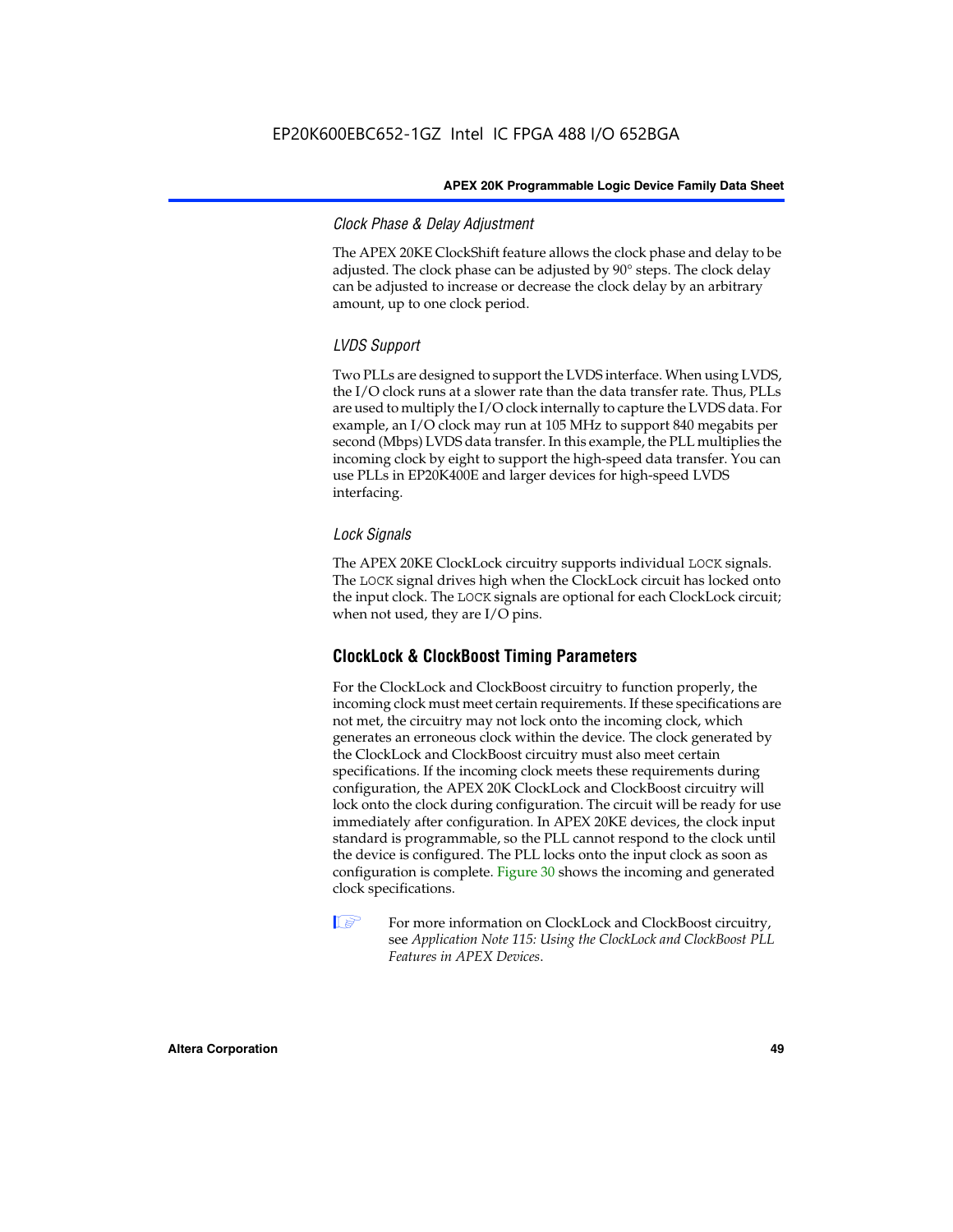

# *Figure 30. Specifications for the Incoming & Generated Clocks Note (1)*

# *Note to Figure 30:*

The tI parameter refers to the nominal input clock period; the tO parameter refers to the nominal output clock period.

Table 15 summarizes the APEX 20K ClockLock and ClockBoost parameters for -1 speed-grade devices.

| <b>Symbol</b>     | <b>Parameter</b>                                                                                                                 | Min | Max       | <b>Unit</b> |
|-------------------|----------------------------------------------------------------------------------------------------------------------------------|-----|-----------|-------------|
| $f_{OUT}$         | Output frequency                                                                                                                 | 25  | 180       | MHz         |
| $f_{CLK1}$ $(1)$  | Input clock frequency (ClockBoost clock<br>multiplication factor equals 1)                                                       | 25  | 180 $(1)$ | <b>MHz</b>  |
| $f_{CLK2}$        | Input clock frequency (ClockBoost clock<br>multiplication factor equals 2)                                                       | 16  | 90        | <b>MHz</b>  |
| $f_{CLK4}$        | Input clock frequency (ClockBoost clock<br>multiplication factor equals 4)                                                       | 10  | 48        | <b>MHz</b>  |
| toutputy          | Duty cycle for ClockLock/ClockBoost-generated<br>clock                                                                           | 40  | 60        | %           |
| <b>f</b> CLKDEV   | Input deviation from user specification in the<br>Quartus II software (ClockBoost clock<br>multiplication factor equals 1) $(2)$ |     | 25,000(3) | <b>PPM</b>  |
| $t_{\mathsf{R}}$  | Input rise time                                                                                                                  |     | 5         | ns          |
| $t_{\mathsf{F}}$  | Input fall time                                                                                                                  |     | 5         | ns          |
| <sup>t</sup> LOCK | Time required for ClockLock/ClockBoost to<br>acquire lock (4)                                                                    |     | 10        | μs          |

I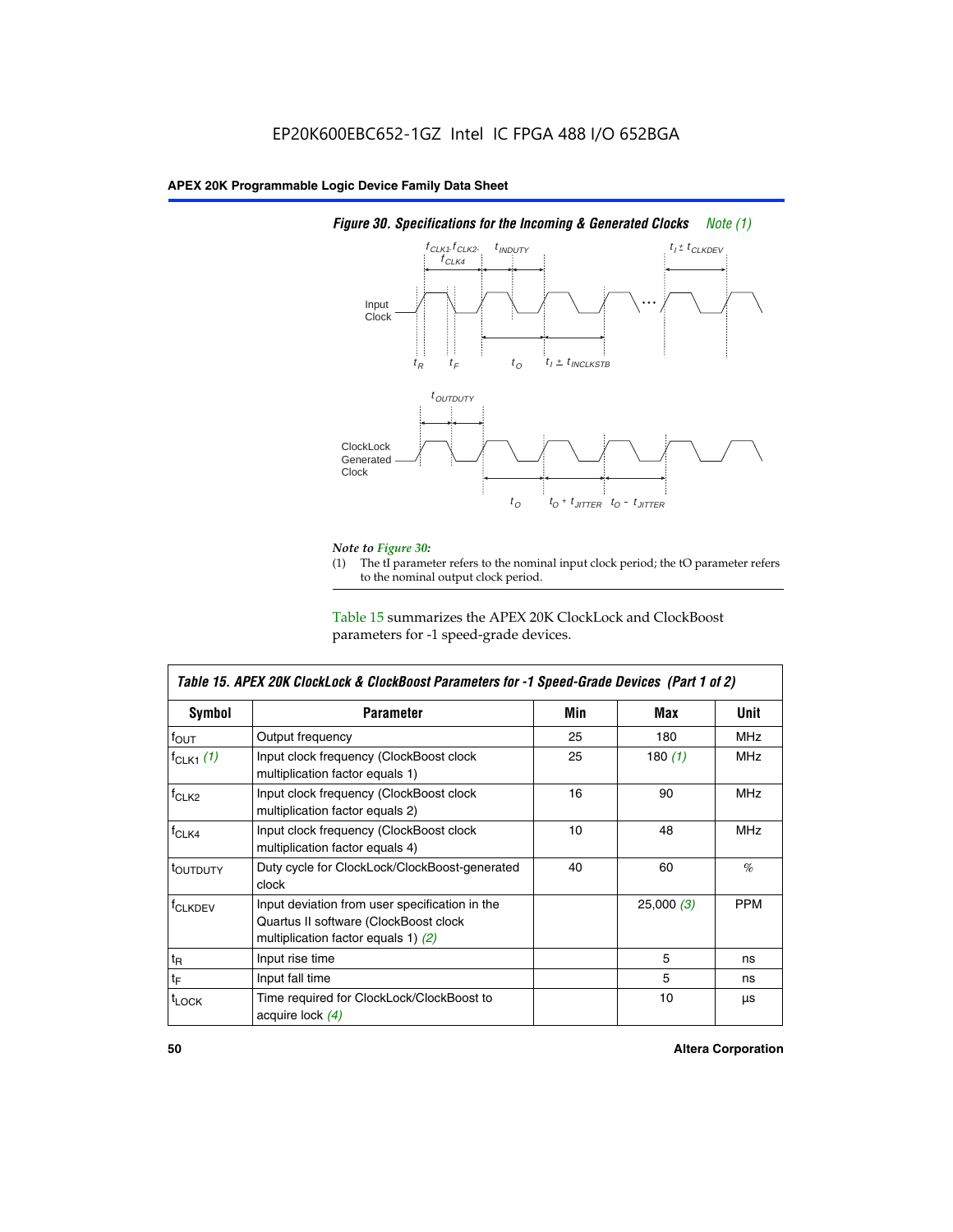| Table 15. APEX 20K ClockLock & ClockBoost Parameters for -1 Speed-Grade Devices (Part 2 of 2) |                                                                     |     |     |      |
|-----------------------------------------------------------------------------------------------|---------------------------------------------------------------------|-----|-----|------|
| <b>Symbol</b>                                                                                 | <b>Parameter</b>                                                    | Min | Max | Unit |
| t <sub>SKEW</sub>                                                                             | Skew delay between related<br>ClockLock/ClockBoost-generated clocks |     | 500 | ps   |
| <b>UITTER</b>                                                                                 | Jitter on ClockLock/ClockBoost-generated clock<br>(5)               |     | 200 | ps   |
| <b>INCLKSTB</b>                                                                               | Input clock stability (measured between adjacent<br>clocks)         |     | 50  | ps   |

*Notes to Table 15:*

- (1) The PLL input frequency range for the EP20K100-1X device for 1x multiplication is 25 MHz to 175 MHz.
- (2) All input clock specifications must be met. The PLL may not lock onto an incoming clock if the clock specifications are not met, creating an erroneous clock within the device.
- (3) During device configuration, the ClockLock and ClockBoost circuitry is configured first. If the incoming clock is supplied during configuration, the ClockLock and ClockBoost circuitry locks during configuration, because the lock time is less than the configuration time.
- (4) The jitter specification is measured under long-term observation.
- (5) If the input clock stability is 100 ps,  $t_{\text{JITTER}}$  is 250 ps.

# Table 16 summarizes the APEX 20K ClockLock and ClockBoost parameters for -2 speed grade devices.

| Symbol                                                                                          | <b>Parameter</b>                                                                                                                   | Min | Max       | Unit       |
|-------------------------------------------------------------------------------------------------|------------------------------------------------------------------------------------------------------------------------------------|-----|-----------|------------|
| $f_{\text{OUT}}$                                                                                | Output frequency                                                                                                                   | 25  | 170       | <b>MHz</b> |
| <sup>†</sup> CLK1                                                                               | Input clock frequency (ClockBoost clock multiplication<br>factor equals 1)                                                         | 25  | 170       | <b>MHz</b> |
| Input clock frequency (ClockBoost clock multiplication<br>f <sub>CLK2</sub><br>factor equals 2) |                                                                                                                                    | 16  | 80        | <b>MHz</b> |
| $f_{CLK4}$<br>Input clock frequency (ClockBoost clock multiplication<br>factor equals 4)        |                                                                                                                                    | 10  | 34        | <b>MHz</b> |
| <sup>τ</sup> ουτρυτγ                                                                            | Duty cycle for ClockLock/ClockBoost-generated clock                                                                                | 40  | 60        | $\%$       |
| <sup>T</sup> CLKDEV                                                                             | Input deviation from user specification in the Quartus II<br>software (ClockBoost clock multiplication factor equals<br>one) $(1)$ |     | 25,000(2) | <b>PPM</b> |
| $t_{\mathsf{R}}$                                                                                | Input rise time                                                                                                                    |     | 5         | ns         |
| $t_F$                                                                                           | Input fall time                                                                                                                    |     | 5         | ns         |
| $t_{\text{LOCK}}$                                                                               | Time required for ClockLock/ ClockBoost to acquire<br>lock $(3)$                                                                   |     | 10        | μs         |
| <sup>t</sup> SKEW                                                                               | Skew delay between related ClockLock/ ClockBoost-<br>generated clock                                                               | 500 | 500       | ps         |
| t <sub>JITTER</sub>                                                                             | Jitter on ClockLock/ ClockBoost-generated clock (4)                                                                                |     | 200       | ps         |
| <sup>I</sup> INCLKSTB                                                                           | Input clock stability (measured between adjacent<br>clocks)                                                                        |     | 50        | ps         |

# *Table 16. APEX 20K ClockLock & ClockBoost Parameters for -2 Speed Grade Devices*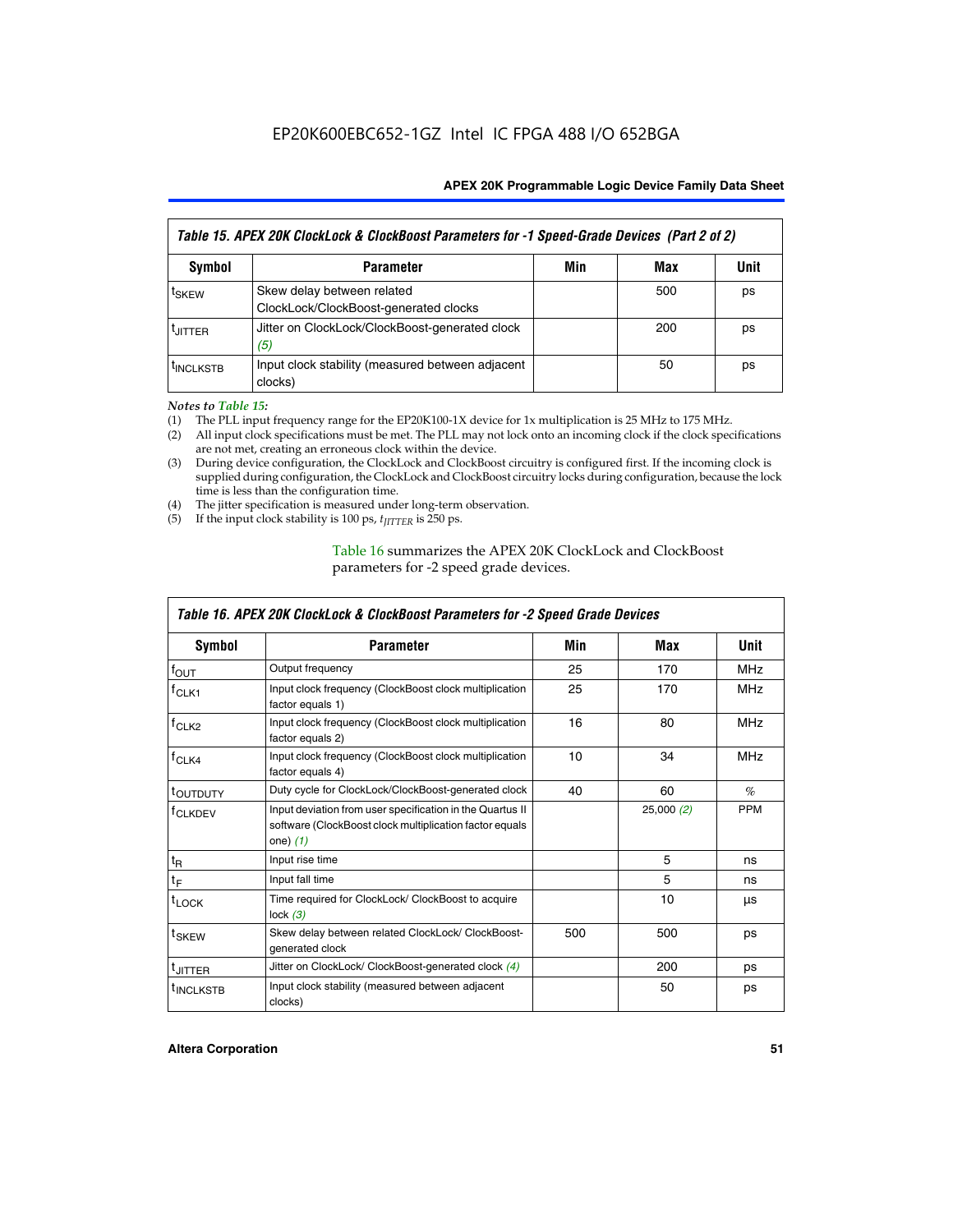- *Notes to Table 16:* (1) To implement the ClockLock and ClockBoost circuitry with the Quartus II software, designers must specify the input frequency. The Quartus II software tunes the PLL in the ClockLock and ClockBoost circuitry to this frequency. The *f<sub>CLKDEV</sub>* parameter specifies how much the incoming clock can differ from the specified frequency during device operation. Simulation does not reflect this parameter.
- (2) Twenty-five thousand parts per million (PPM) equates to 2.5% of input clock period.
- (3) During device configuration, the ClockLock and ClockBoost circuitry is configured before the rest of the device. If the incoming clock is supplied during configuration, the ClockLock and ClockBoost circuitry locks during configuration because the  $t_{LOCK}$  value is less than the time required for configuration.
- (4) The  $t_{\text{ITTTER}}$  specification is measured under long-term observation.

Tables 17 and 18 summarize the ClockLock and ClockBoost parameters for APEX 20KE devices.

|                            | Table 17. APEX 20KE ClockLock & ClockBoost Parameters        |                   | Note (1) |     |                             |                  |
|----------------------------|--------------------------------------------------------------|-------------------|----------|-----|-----------------------------|------------------|
| Symbol                     | <b>Parameter</b>                                             | <b>Conditions</b> | Min      | Typ | Max                         | Unit             |
| $t_{R}$                    | Input rise time                                              |                   |          |     | 5                           | ns               |
| tF                         | Input fall time                                              |                   |          |     | 5                           | ns               |
| <sup>t</sup> INDUTY        | Input duty cycle                                             |                   | 40       |     | 60                          | %                |
| <sup>t</sup> INJITTER      | Input jitter peak-to-peak                                    |                   |          |     | 2% of input<br>period       | peak-to-<br>peak |
| <sup>t</sup> OUTJITTER     | Jitter on ClockLock or ClockBoost-<br>generated clock        |                   |          |     | $0.35%$ of<br>output period | <b>RMS</b>       |
| t <sub>outputy</sub>       | Duty cycle for ClockLock or<br>ClockBoost-generated clock    |                   | 45       |     | 55                          | $\%$             |
| $t_{\text{LOCK}}$ (2), (3) | Time required for ClockLock or<br>ClockBoost to acquire lock |                   |          |     | 40                          | μs               |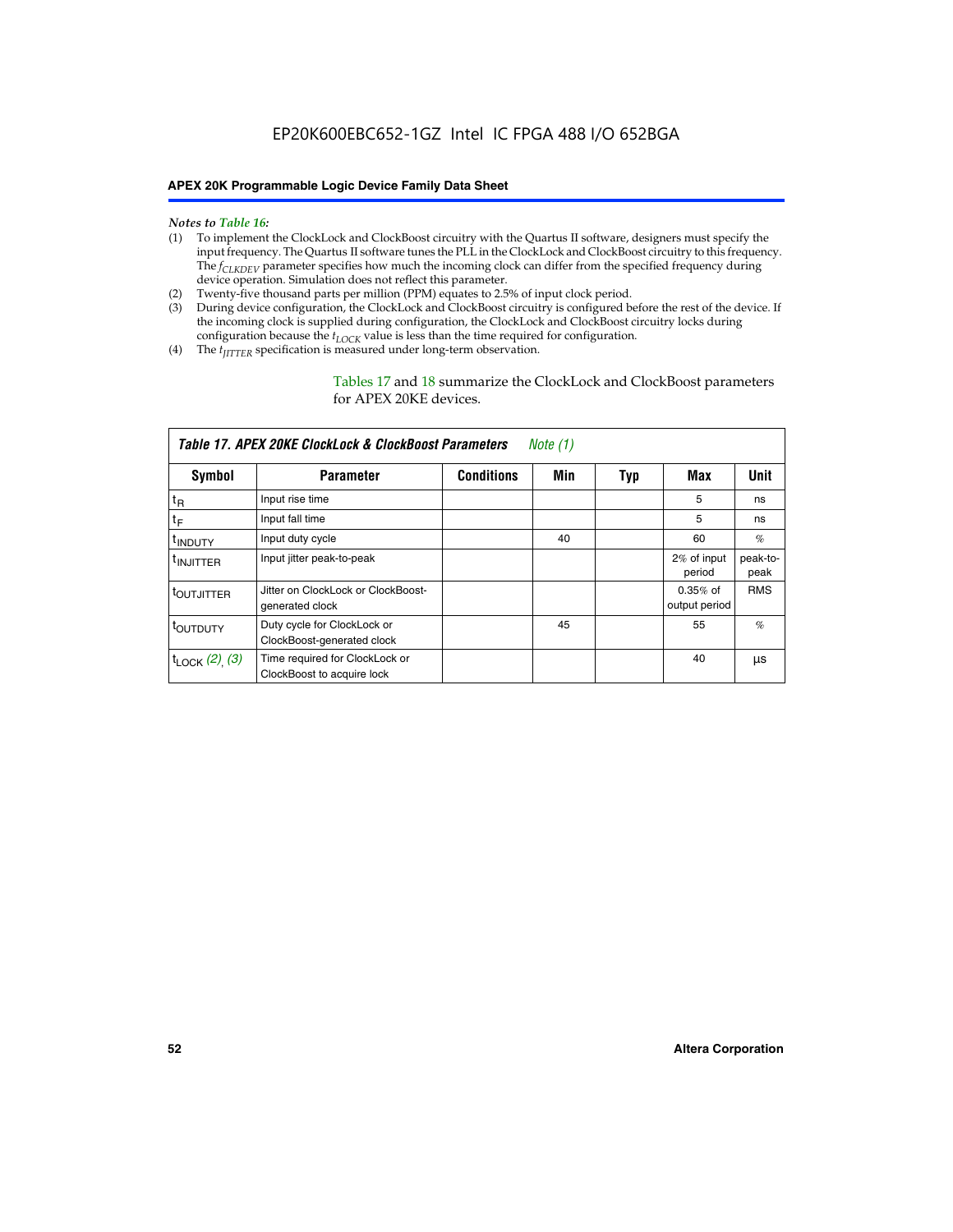| <b>Symbol</b>           | <b>Parameter</b>                                 | I/O Standard      |     | -1X Speed Grade | -2X Speed Grade |     | <b>Units</b> |
|-------------------------|--------------------------------------------------|-------------------|-----|-----------------|-----------------|-----|--------------|
|                         |                                                  |                   |     |                 |                 |     |              |
|                         |                                                  |                   | Min | Max             | Min             | Max |              |
| $f_{VCO}$ $(4)$         | Voltage controlled oscillator<br>operating range |                   | 200 | 500             | 200             | 500 | <b>MHz</b>   |
| f <sub>CLOCK0</sub>     | Clock0 PLL output frequency<br>for internal use  |                   | 1.5 | 335             | 1.5             | 200 | MHz          |
| f <sub>CLOCK1</sub>     | Clock1 PLL output frequency<br>for internal use  |                   | 20  | 335             | 20              | 200 | MHz          |
| f <sub>CLOCK0_EXT</sub> | Output clock frequency for                       | 3.3-V LVTTL       | 1.5 | 245             | 1.5             | 226 | <b>MHz</b>   |
|                         | external clock0 output                           | 2.5-V LVTTL       | 1.5 | 234             | 1.5             | 221 | <b>MHz</b>   |
|                         |                                                  | 1.8-V LVTTL       | 1.5 | 223             | 1.5             | 216 | <b>MHz</b>   |
|                         |                                                  | $GTL+$            | 1.5 | 205             | 1.5             | 193 | <b>MHz</b>   |
|                         |                                                  | SSTL-2 Class<br>L | 1.5 | 158             | 1.5             | 157 | <b>MHz</b>   |
|                         |                                                  | SSTL-2 Class<br>Ш | 1.5 | 142             | 1.5             | 142 | <b>MHz</b>   |
|                         |                                                  | SSTL-3 Class<br>I | 1.5 | 166             | 1.5             | 162 | <b>MHz</b>   |
|                         |                                                  | SSTL-3 Class<br>Ш | 1.5 | 149             | 1.5             | 146 | <b>MHz</b>   |
|                         |                                                  | <b>LVDS</b>       | 1.5 | 420             | 1.5             | 350 | <b>MHz</b>   |
| f <sub>CLOCK1_EXT</sub> | Output clock frequency for                       | 3.3-V LVTTL       | 20  | 245             | 20              | 226 | <b>MHz</b>   |
|                         | external clock1 output                           | 2.5-V LVTTL       | 20  | 234             | 20              | 221 | <b>MHz</b>   |
|                         |                                                  | 1.8-V LVTTL       | 20  | 223             | 20              | 216 | <b>MHz</b>   |
|                         |                                                  | $GTL+$            | 20  | 205             | 20              | 193 | MHz          |
|                         |                                                  | SSTL-2 Class      | 20  | 158             | 20              | 157 | <b>MHz</b>   |
|                         |                                                  | SSTL-2 Class<br>Ш | 20  | 142             | 20              | 142 | <b>MHz</b>   |
|                         |                                                  | SSTL-3 Class      | 20  | 166             | 20              | 162 | <b>MHz</b>   |
|                         |                                                  | SSTL-3 Class<br>Ш | 20  | 149             | 20              | 146 | <b>MHz</b>   |
|                         |                                                  | <b>LVDS</b>       | 20  | 420             | 20              | 350 | MHz          |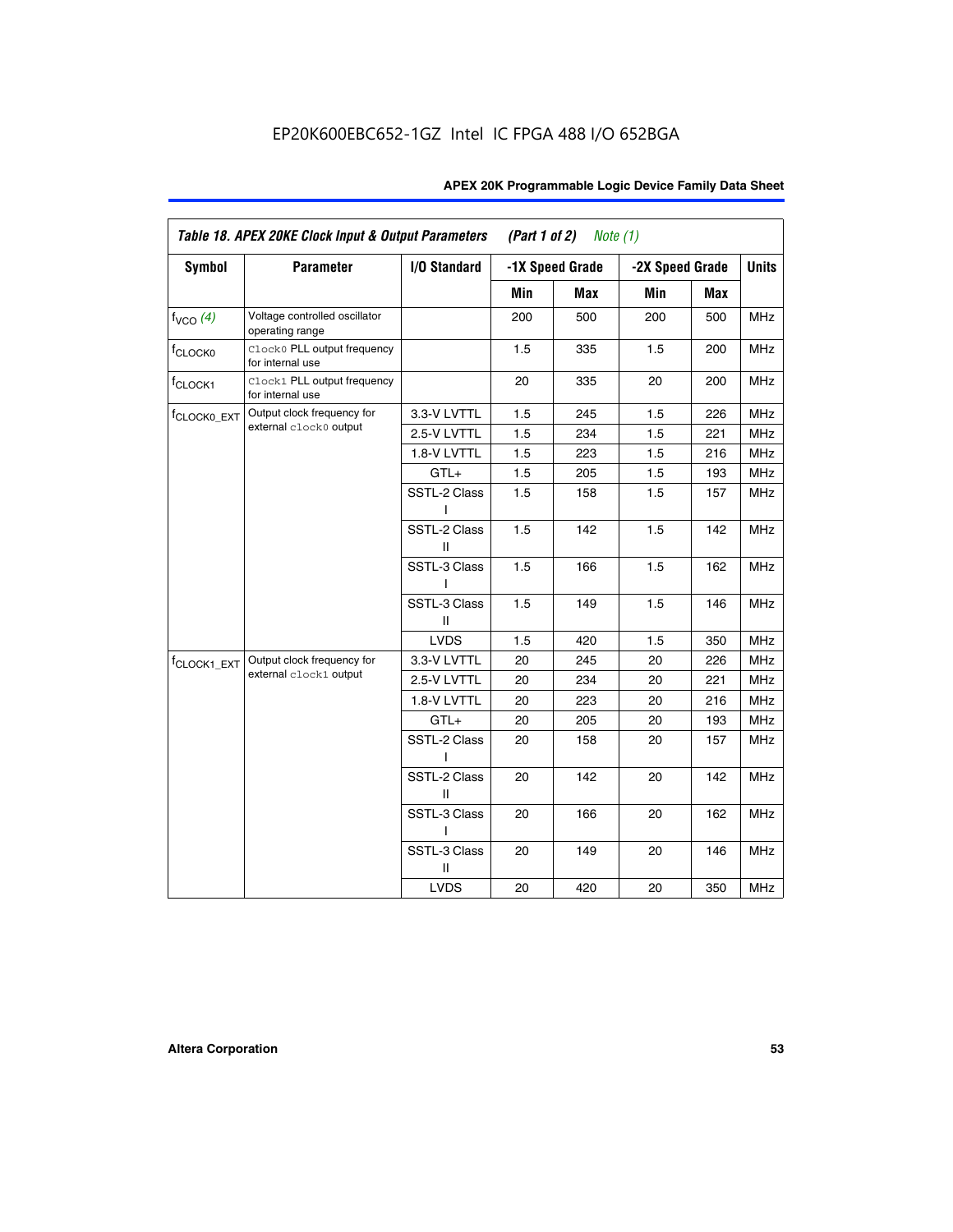|               | Table 18. APEX 20KE Clock Input & Output Parameters<br>(Part 2 of 2)<br>Note (1)<br><b>Units</b> |                   |     |                 |     |                 |            |
|---------------|--------------------------------------------------------------------------------------------------|-------------------|-----|-----------------|-----|-----------------|------------|
| <b>Symbol</b> | <b>Parameter</b>                                                                                 | I/O Standard      |     | -1X Speed Grade |     | -2X Speed Grade |            |
|               |                                                                                                  |                   | Min | Max             | Min | Max             |            |
| $f_{IN}$      | Input clock frequency                                                                            | 3.3-V LVTTL       | 1.5 | 290             | 1.5 | 257             | <b>MHz</b> |
|               |                                                                                                  | 2.5-V LVTTL       | 1.5 | 281             | 1.5 | 250             | <b>MHz</b> |
|               |                                                                                                  | 1.8-V LVTTL       | 1.5 | 272             | 1.5 | 243             | <b>MHz</b> |
|               |                                                                                                  | $GTL+$            | 1.5 | 303             | 1.5 | 261             | <b>MHz</b> |
|               |                                                                                                  | SSTL-2 Class      | 1.5 | 291             | 1.5 | 253             | <b>MHz</b> |
|               |                                                                                                  | SSTL-2 Class<br>Ш | 1.5 | 291             | 1.5 | 253             | <b>MHz</b> |
|               |                                                                                                  | SSTL-3 Class      | 1.5 | 300             | 1.5 | 260             | <b>MHz</b> |
|               |                                                                                                  | SSTL-3 Class<br>Ш | 1.5 | 300             | 1.5 | 260             | <b>MHz</b> |
|               |                                                                                                  | <b>LVDS</b>       | 1.5 | 420             | 1.5 | 350             | <b>MHz</b> |

#### *Notes to Tables 17 and 18:*

(1) All input clock specifications must be met. The PLL may not lock onto an incoming clock if the clock specifications are not met, creating an erroneous clock within the device.

- (2) The maximum lock time is 40 µs or 2000 input clock cycles, whichever occurs first.
- (3) Before configuration, the PLL circuits are disable and powered down. During configuration, the PLLs are still disabled. The PLLs begin to lock once the device is in the user mode. If the clock enable feature is used, lock begins once the CLKLK\_ENA pin goes high in user mode.
- (4) The PLL VCO operating range is 200 MHz  $\eth$  f<sub>VCO</sub>  $\eth$  840 MHz for LVDS mode.

# **SignalTap Embedded Logic Analyzer**

APEX 20K devices include device enhancements to support the SignalTap embedded logic analyzer. By including this circuitry, the APEX 20K device provides the ability to monitor design operation over a period of time through the IEEE Std. 1149.1 (JTAG) circuitry; a designer can analyze internal logic at speed without bringing internal signals to the I/O pins. This feature is particularly important for advanced packages such as FineLine BGA packages because adding a connection to a pin during the debugging process can be difficult after a board is designed and manufactured.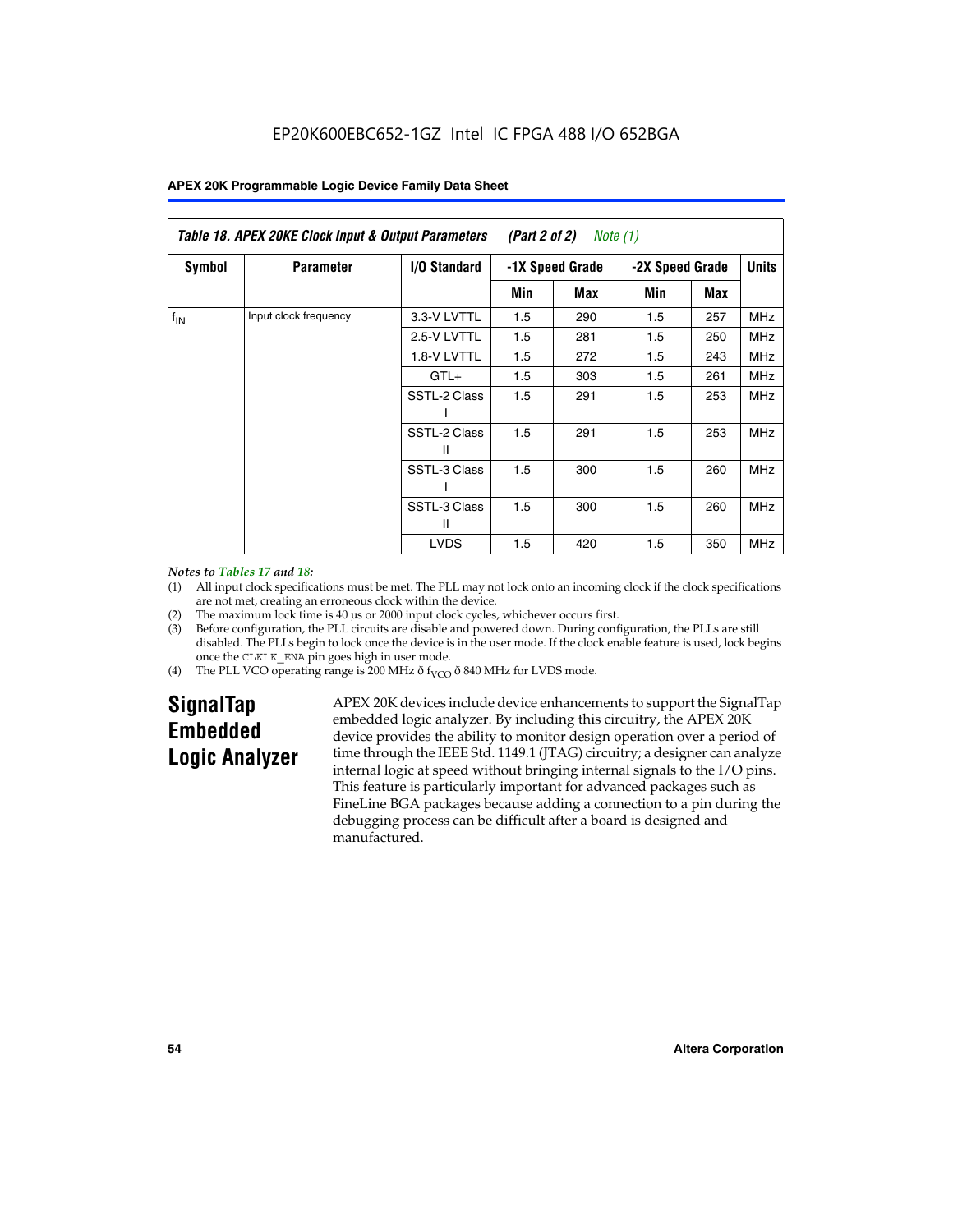# **IEEE Std. 1149.1 (JTAG) Boundary-Scan Support**

All APEX 20K devices provide JTAG BST circuitry that complies with the IEEE Std. 1149.1-1990 specification. JTAG boundary-scan testing can be performed before or after configuration, but not during configuration. APEX 20K devices can also use the JTAG port for configuration with the Quartus II software or with hardware using either Jam Files (**.jam**) or Jam Byte-Code Files (**.jbc**). Finally, APEX 20K devices use the JTAG port to monitor the logic operation of the device with the SignalTap embedded logic analyzer. APEX 20K devices support the JTAG instructions shown in Table 19. Although EP20K1500E devices support the JTAG BYPASS and SignalTap instructions, they do not support boundary-scan testing or the use of the JTAG port for configuration.

| <i><b>Table 19. APEX 20K JTAG Instructions</b></i> |                                                                                                                                                                                                                                            |
|----------------------------------------------------|--------------------------------------------------------------------------------------------------------------------------------------------------------------------------------------------------------------------------------------------|
| <b>JTAG Instruction</b>                            | <b>Description</b>                                                                                                                                                                                                                         |
| SAMPLE/PRELOAD                                     | Allows a snapshot of signals at the device pins to be captured and examined during<br>normal device operation, and permits an initial data pattern to be output at the device<br>pins. Also used by the SignalTap embedded logic analyzer. |
| <b>EXTEST</b>                                      | Allows the external circuitry and board-level interconnections to be tested by forcing a<br>test pattern at the output pins and capturing test results at the input pins.                                                                  |
| BYPASS (1)                                         | Places the 1-bit bypass register between the TDI and TDO pins, which allows the BST<br>data to pass synchronously through selected devices to adjacent devices during<br>normal device operation.                                          |
| <b>USERCODE</b>                                    | Selects the 32-bit USERCODE register and places it between the TDI and TDO pins,<br>allowing the USERCODE to be serially shifted out of TDO.                                                                                               |
| <b>IDCODE</b>                                      | Selects the IDCODE register and places it between TDI and TDO, allowing the<br>IDCODE to be serially shifted out of TDO.                                                                                                                   |
| <b>ICR Instructions</b>                            | Used when configuring an APEX 20K device via the JTAG port with a MasterBlaster™<br>or ByteBlasterMV™ download cable, or when using a Jam File or Jam Byte-Code File<br>via an embedded processor.                                         |
| SignalTap Instructions<br>(1)                      | Monitors internal device operation with the SignalTap embedded logic analyzer.                                                                                                                                                             |

 $\overline{\phantom{a}}$ 

# *Note to Table 19:*

(1) The EP20K1500E device supports the JTAG BYPASS instruction and the SignalTap instructions.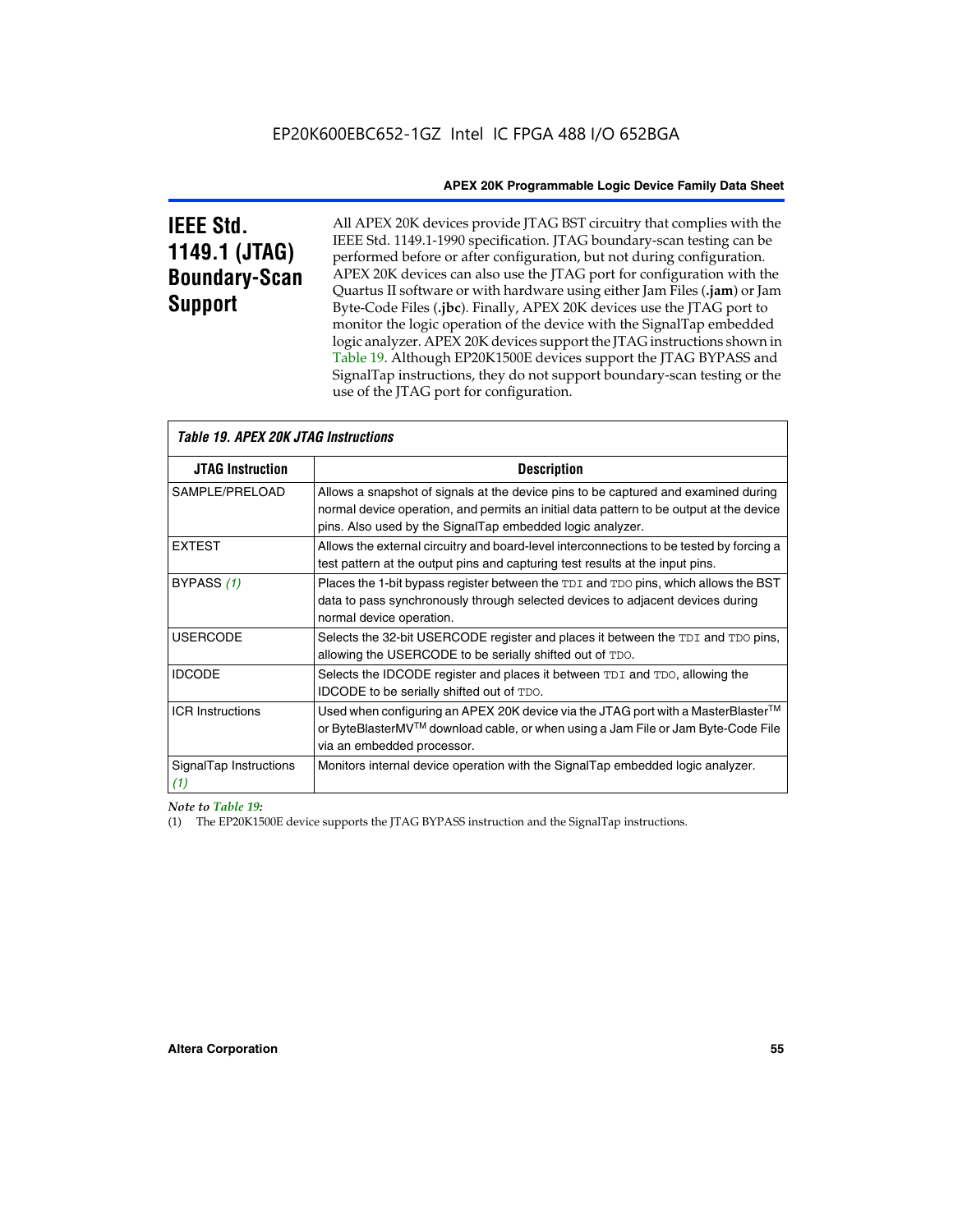The APEX 20K device instruction register length is 10 bits. The APEX 20K device USERCODE register length is 32 bits. Tables 20 and 21 show the boundary-scan register length and device IDCODE information for APEX 20K devices.

| Table 20. APEX 20K Boundary-Scan Register Length |                                      |  |  |  |
|--------------------------------------------------|--------------------------------------|--|--|--|
| <b>Device</b>                                    | <b>Boundary-Scan Register Length</b> |  |  |  |
| EP20K30E                                         | 420                                  |  |  |  |
| <b>EP20K60E</b>                                  | 624                                  |  |  |  |
| EP20K100                                         | 786                                  |  |  |  |
| EP20K100E                                        | 774                                  |  |  |  |
| EP20K160E                                        | 984                                  |  |  |  |
| EP20K200                                         | 1,176                                |  |  |  |
| EP20K200E                                        | 1,164                                |  |  |  |
| EP20K300E                                        | 1,266                                |  |  |  |
| EP20K400                                         | 1,536                                |  |  |  |
| EP20K400E                                        | 1,506                                |  |  |  |
| EP20K600E                                        | 1,806                                |  |  |  |
| EP20K1000E                                       | 2,190                                |  |  |  |
| EP20K1500E                                       | 1 $(1)$                              |  |  |  |

#### *Note to Table 20:*

(1) This device does not support JTAG boundary scan testing.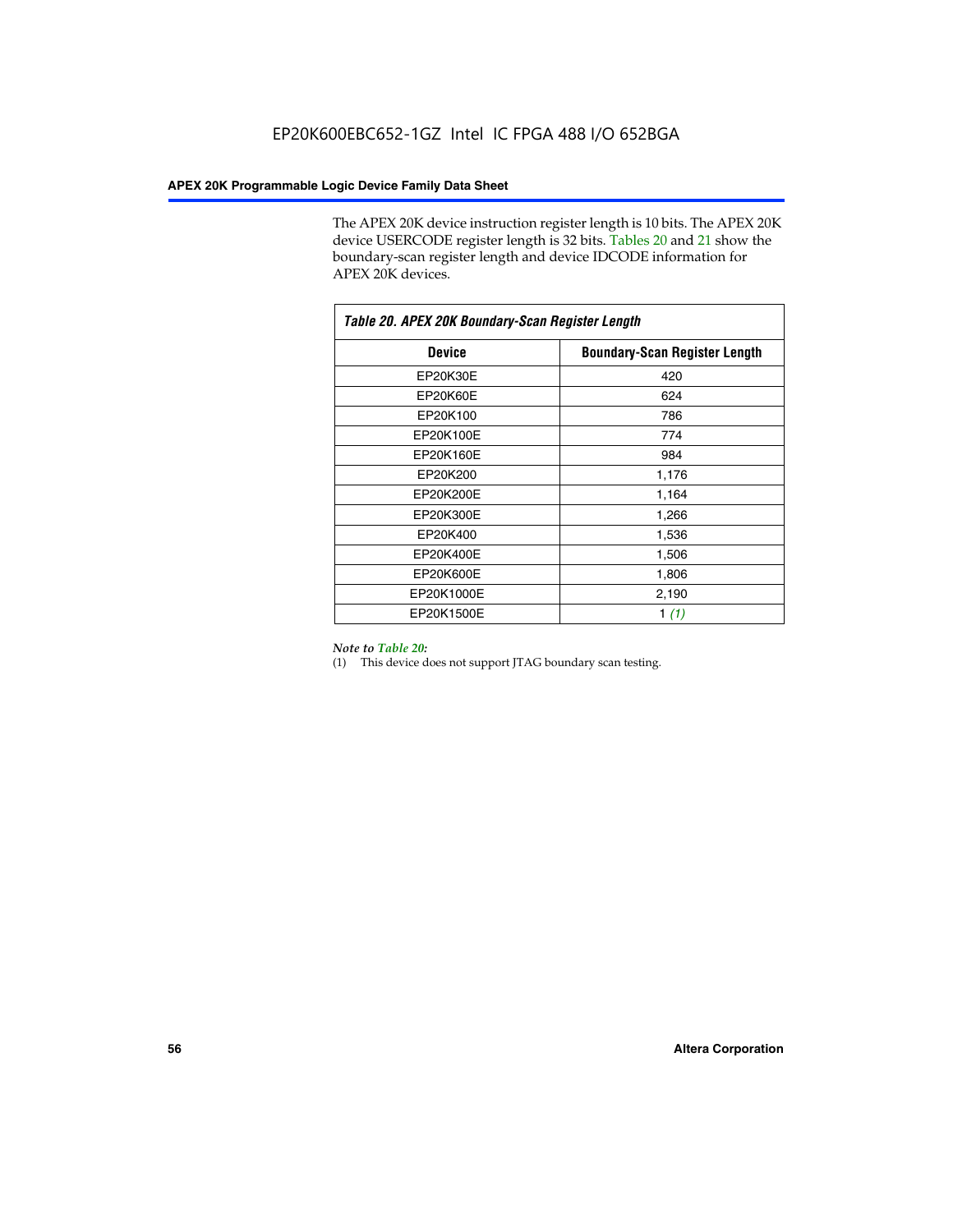| Table 21. 32-Bit APEX 20K Device IDCODE |                                          |                              |                                                  |                  |  |  |
|-----------------------------------------|------------------------------------------|------------------------------|--------------------------------------------------|------------------|--|--|
| <b>Device</b>                           | <b>IDCODE (32 Bits) <math>(1)</math></b> |                              |                                                  |                  |  |  |
|                                         | <b>Version</b><br>(4 Bits)               | Part Number (16 Bits)        | <b>Manufacturer</b><br><b>Identity (11 Bits)</b> | 1 (1 Bit)<br>(2) |  |  |
| EP20K30E                                | 0000                                     | 0000 0011 0000<br>1000       | 0110 1110<br>000                                 | 1                |  |  |
| EP20K60E                                | 0000                                     | 1000<br>0000 0110<br>0000    | 0110 1110<br>000                                 | 1                |  |  |
| EP20K100                                | 0000                                     | 0000<br>0100<br>0001 0110    | 000<br>0110 1110                                 | 1                |  |  |
| EP20K100E                               | 0000                                     | 1000<br>0001 0000<br>0000    | 0110 1110<br>000                                 | 1                |  |  |
| EP20K160E                               | 0000                                     | 0001 0110<br>0000<br>1000    | 000<br>0110 1110                                 | 1                |  |  |
| EP20K200                                | 0000                                     | 1000<br>0011 0010<br>0000    | 0110 1110<br>000                                 | 1                |  |  |
| EP20K200E                               | 0000                                     | 0010<br>0000<br>0000<br>1000 | 0110 1110<br>000                                 | 1                |  |  |
| EP20K300E                               | 0000                                     | 0011 0000<br>0000<br>1000    | 0110 1110<br>000                                 | 1                |  |  |
| EP20K400                                | 0000                                     | 0001<br>0110<br>0110<br>0100 | 0110 1110<br>000                                 | 1                |  |  |
| EP20K400E                               | 0000                                     | 0100<br>0000<br>0000<br>1000 | 0110 1110<br>000                                 | 1                |  |  |
| EP20K600E                               | 0000                                     | 1000<br>0110<br>0000<br>0000 | 0110 1110<br>000                                 | 1                |  |  |
| EP20K1000E                              | 0000                                     | 0000<br>0000<br>0000<br>1001 | 000<br>0110 1110                                 | 1                |  |  |

*Notes to Table 21:*

The most significant bit (MSB) is on the left.

(2) The IDCODE's least significant bit (LSB) is always 1.

# Figure 31 shows the timing requirements for the JTAG signals.



*Figure 31. APEX 20K JTAG Waveforms*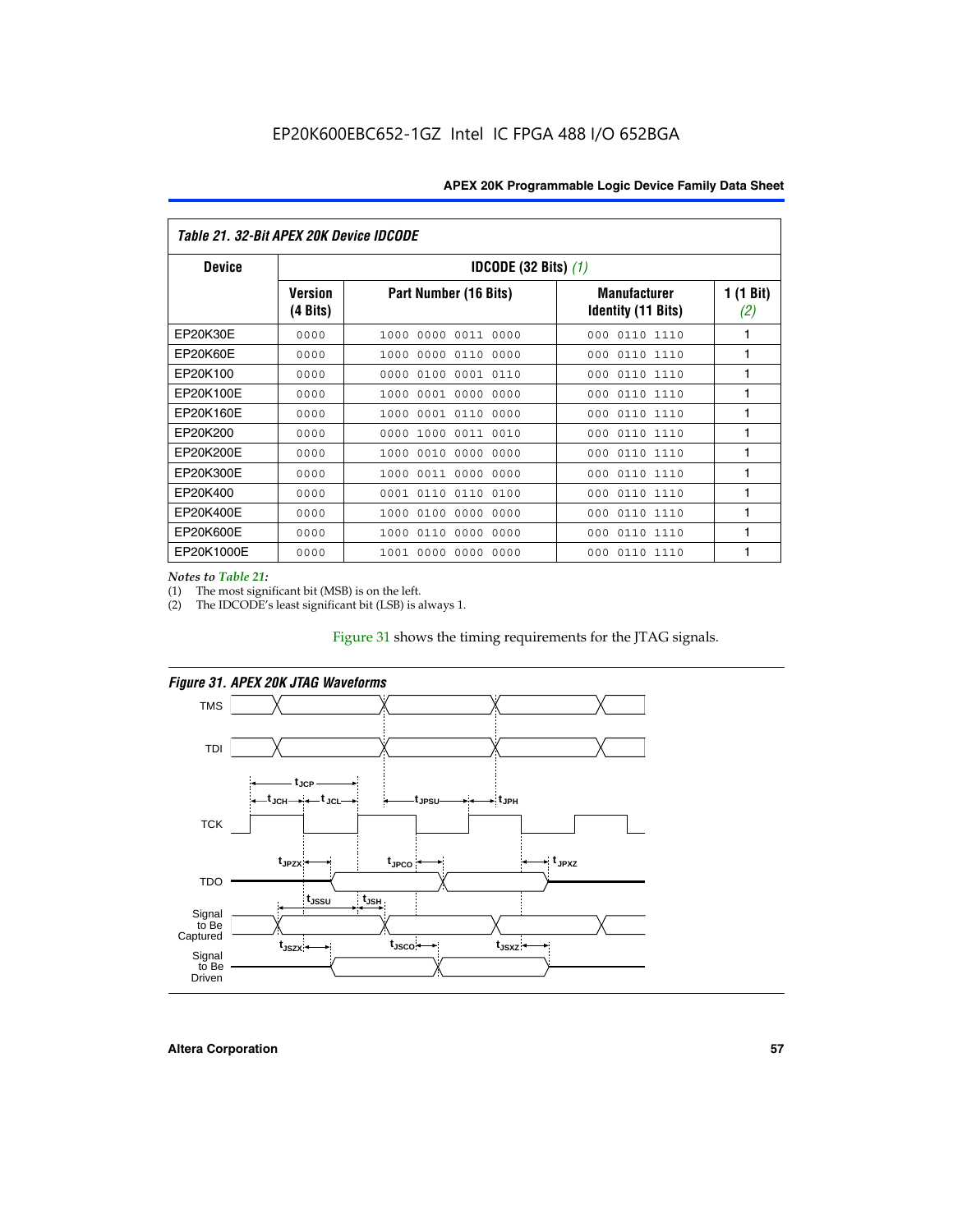Table 22 shows the JTAG timing parameters and values for APEX 20K devices.

|                   | TADIG LL. AF LA LUN JTAU THIIHIY FAIAHIGIGIS & VAIUGS |     |     |      |  |  |
|-------------------|-------------------------------------------------------|-----|-----|------|--|--|
| Symbol            | Parameter                                             | Min | Max | Unit |  |  |
| $t_{JCP}$         | <b>TCK clock period</b>                               | 100 |     | ns   |  |  |
| $t_{\text{JCH}}$  | TCK clock high time                                   | 50  |     | ns   |  |  |
| $t_{JCL}$         | TCK clock low time                                    | 50  |     | ns   |  |  |
| t <sub>JPSU</sub> | JTAG port setup time                                  | 20  |     | ns   |  |  |
| $t_{\rm JPH}$     | JTAG port hold time                                   | 45  |     | ns   |  |  |
| <sup>t</sup> JPCO | JTAG port clock to output                             |     | 25  | ns   |  |  |
| t <sub>JPZX</sub> | JTAG port high impedance to valid output              |     | 25  | ns   |  |  |
| t <sub>JPXZ</sub> | JTAG port valid output to high impedance              |     | 25  | ns   |  |  |
| tussu             | Capture register setup time                           | 20  |     | ns   |  |  |
| $t_{\rm JSH}$     | Capture register hold time                            | 45  |     | ns   |  |  |
| t <sub>JSCO</sub> | Update register clock to output                       |     | 35  | ns   |  |  |
| t <sub>JSZX</sub> | Update register high impedance to valid output        |     | 35  | ns   |  |  |
| t <sub>JSXZ</sub> | Update register valid output to high impedance        |     | 35  | ns   |  |  |

*Table 22. APEX 20K JTAG Timing Parameters & Values*

For more information, see the following documents:

- *Application Note 39 (IEEE Std. 1149.1 (JTAG) Boundary-Scan Testing in Altera Devices)*
- Jam Programming & Test Language Specification

**Generic Testing** Each APEX 20K device is functionally tested. Complete testing of each configurable static random access memory (SRAM) bit and all logic functionality ensures 100% yield. AC test measurements for APEX 20K devices are made under conditions equivalent to those shown in Figure 32. Multiple test patterns can be used to configure devices during all stages of the production flow.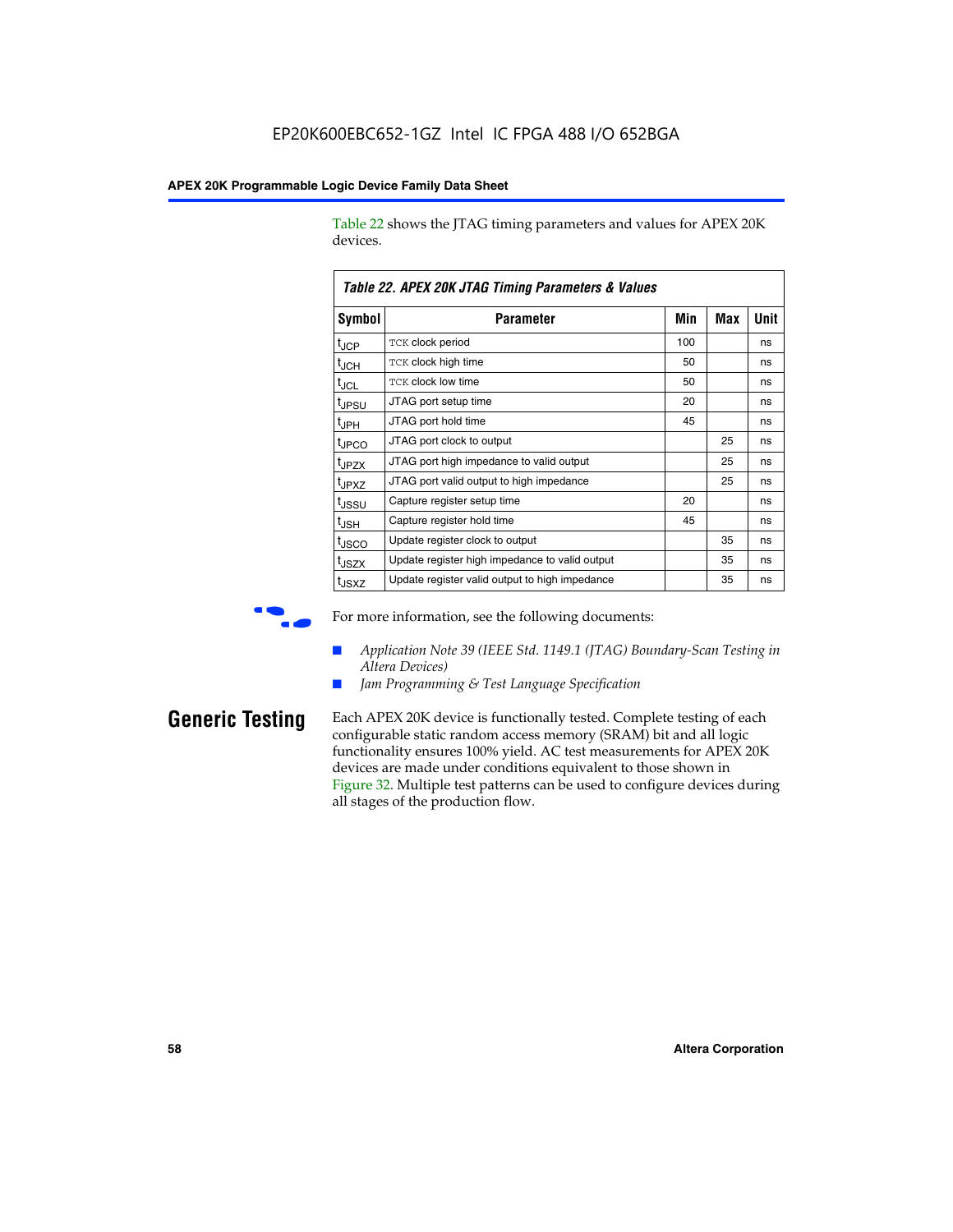

#### *Note to Figure 32:*

(1) Power supply transients can affect AC measurements. Simultaneous transitions of multiple outputs should be avoided for accurate measurement. Threshold tests must not be performed under AC conditions. Large-amplitude, fast-groundcurrent transients normally occur as the device outputs discharge the load capacitances. When these transients flow through the parasitic inductance between the device ground pin and the test system ground, significant reductions in observable noise immunity can result.

# **Operating Conditions**

Tables 23 through 26 provide information on absolute maximum ratings, recommended operating conditions, DC operating conditions, and capacitance for 2.5-V APEX 20K devices.

|                          |                            |                                                   | $1.00100 + 1.011 + 1.001$ |      |              |
|--------------------------|----------------------------|---------------------------------------------------|---------------------------|------|--------------|
| Symbol                   | <b>Parameter</b>           | <b>Conditions</b>                                 | Min                       | Max  | Unit         |
| <b>V<sub>CCINT</sub></b> | Supply voltage             | With respect to ground $(3)$                      | $-0.5$                    | 3.6  | $\vee$       |
| V <sub>CCIO</sub>        |                            |                                                   | $-0.5$                    | 4.6  | v            |
| $V_{1}$                  | DC input voltage           |                                                   | $-2.0$                    | 5.75 | v            |
| $I_{\text{OUT}}$         | DC output current, per pin |                                                   | $-25$                     | 25   | mA           |
| $T_{\rm STG}$            | Storage temperature        | No bias                                           | $-65$                     | 150  | $^{\circ}$ C |
| Т <sub>АМВ</sub>         | Ambient temperature        | Under bias                                        | $-65$                     | 135  | $^{\circ}$ C |
| $T_{\rm J}$              | Junction temperature       | PQFP, RQFP, TQFP, and BGA packages,<br>under bias |                           | 135  | $^{\circ}$ C |
|                          |                            | Ceramic PGA packages, under bias                  |                           | 150  | $^{\circ}$ C |

| Table 23. APEX 20K 5.0-V Tolerant Device Absolute Maximum Ratings Notes (1), (2) |  |
|----------------------------------------------------------------------------------|--|
|----------------------------------------------------------------------------------|--|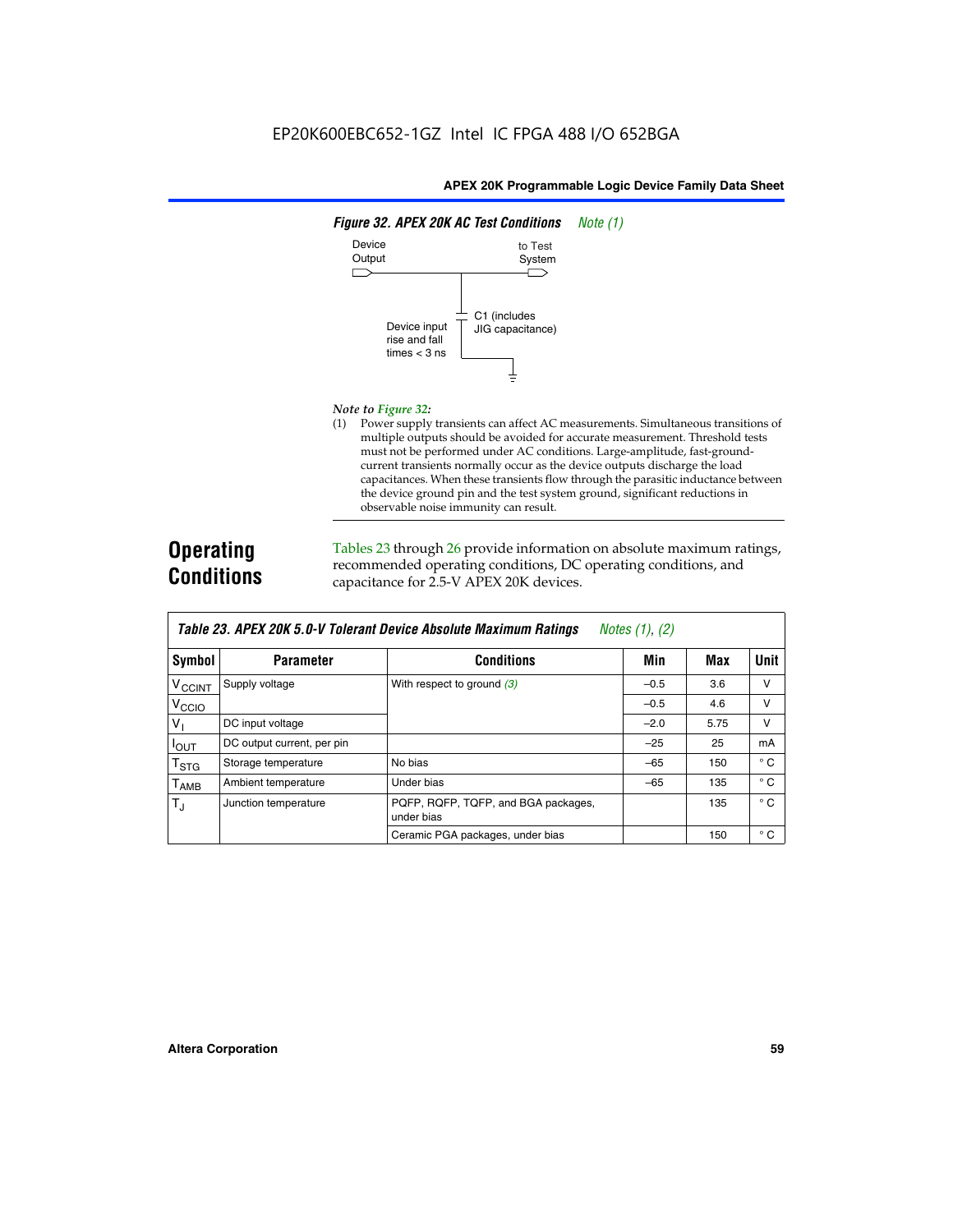# EP20K600EBC652-1GZ Intel IC FPGA 488 I/O 652BGA

# **APEX 20K Programmable Logic Device Family Data Sheet**

|                          | Table 24. APEX 20K 5.0-V Tolerant Device Recommended Operating Conditions<br><i>Note</i> $(2)$ |                    |                  |                  |              |  |
|--------------------------|------------------------------------------------------------------------------------------------|--------------------|------------------|------------------|--------------|--|
| Symbol                   | <b>Parameter</b>                                                                               | <b>Conditions</b>  | Min              | Max              | <b>Unit</b>  |  |
| <b>V<sub>CCINT</sub></b> | Supply voltage for internal logic<br>and input buffers                                         | $(4)$ , $(5)$      | 2.375<br>(2.375) | 2.625<br>(2.625) | $\vee$       |  |
| V <sub>CCIO</sub>        | Supply voltage for output buffers,<br>3.3-V operation                                          | (4), (5)           | 3.00(3.00)       | 3.60(3.60)       | $\vee$       |  |
|                          | Supply voltage for output buffers,<br>2.5-V operation                                          | (4), (5)           | 2.375<br>(2.375) | 2.625<br>(2.625) | $\vee$       |  |
| $V_1$                    | Input voltage                                                                                  | (3), (6)           | $-0.5$           | 5.75             | $\vee$       |  |
| $V_{\rm O}$              | Output voltage                                                                                 |                    | $\Omega$         | V <sub>CCO</sub> | $\vee$       |  |
| $T_{\rm J}$              | Junction temperature                                                                           | For commercial use | 0                | 85               | $^{\circ}$ C |  |
|                          |                                                                                                | For industrial use | $-40$            | 100              | $^{\circ}$ C |  |
| $t_{R}$                  | Input rise time                                                                                |                    |                  | 40               | ns           |  |
| $t_{\mathsf{F}}$         | Input fall time                                                                                |                    |                  | 40               | ns           |  |

|                 | Table 25. APEX 20K 5.0-V Tolerant Device DC Operating Conditions (Part 1 of 2) Notes (2), (7), (8) |                                                                      |                                          |     |                                          |              |  |  |
|-----------------|----------------------------------------------------------------------------------------------------|----------------------------------------------------------------------|------------------------------------------|-----|------------------------------------------|--------------|--|--|
| Symbol          | <b>Parameter</b>                                                                                   | <b>Conditions</b>                                                    | Min                                      | Typ | Max                                      | Unit         |  |  |
| $V_{\text{IH}}$ | High-level input voltage                                                                           |                                                                      | 1.7, $0.5 \times V_{\text{CCIO}}$<br>(9) |     | 5.75                                     | $\vee$       |  |  |
| $V_{IL}$        | Low-level input voltage                                                                            |                                                                      | $-0.5$                                   |     | 0.8, $0.3 \times V_{\text{CCIO}}$<br>(9) | v            |  |  |
| $V_{OH}$        | 3.3-V high-level TTL output<br>voltage                                                             | $I_{OH} = -8$ mA DC,<br>$V_{\text{CCIO}} = 3.00 V (10)$              | 2.4                                      |     |                                          | $\mathsf{v}$ |  |  |
|                 | 3.3-V high-level CMOS output<br>voltage                                                            | $I_{OH} = -0.1$ mA DC,<br>$V_{\text{CCIO}} = 3.00 V (10)$            | $V_{\text{CCIO}} - 0.2$                  |     |                                          | $\mathsf{V}$ |  |  |
|                 | 3.3-V high-level PCI output voltage                                                                | $I_{OH} = -0.5$ mA DC,<br>$V_{\text{CCIO}} = 3.00$ to 3.60 V<br>(10) | $0.9 \times V_{\text{CCIO}}$             |     |                                          | v            |  |  |
|                 | 2.5-V high-level output voltage                                                                    | $I_{OH} = -0.1$ mA DC,<br>$V_{\text{CCIO}} = 2.30 V (10)$            | 2.1                                      |     |                                          | $\mathsf{V}$ |  |  |
|                 |                                                                                                    | $I_{OH} = -1$ mA DC,<br>$V_{\text{CCIO}} = 2.30 V (10)$              | 2.0                                      |     |                                          | $\vee$       |  |  |
|                 |                                                                                                    | $I_{OH} = -2$ mA DC,<br>$V_{\text{CCIO}} = 2.30 V (10)$              | 1.7                                      |     |                                          | $\mathsf{V}$ |  |  |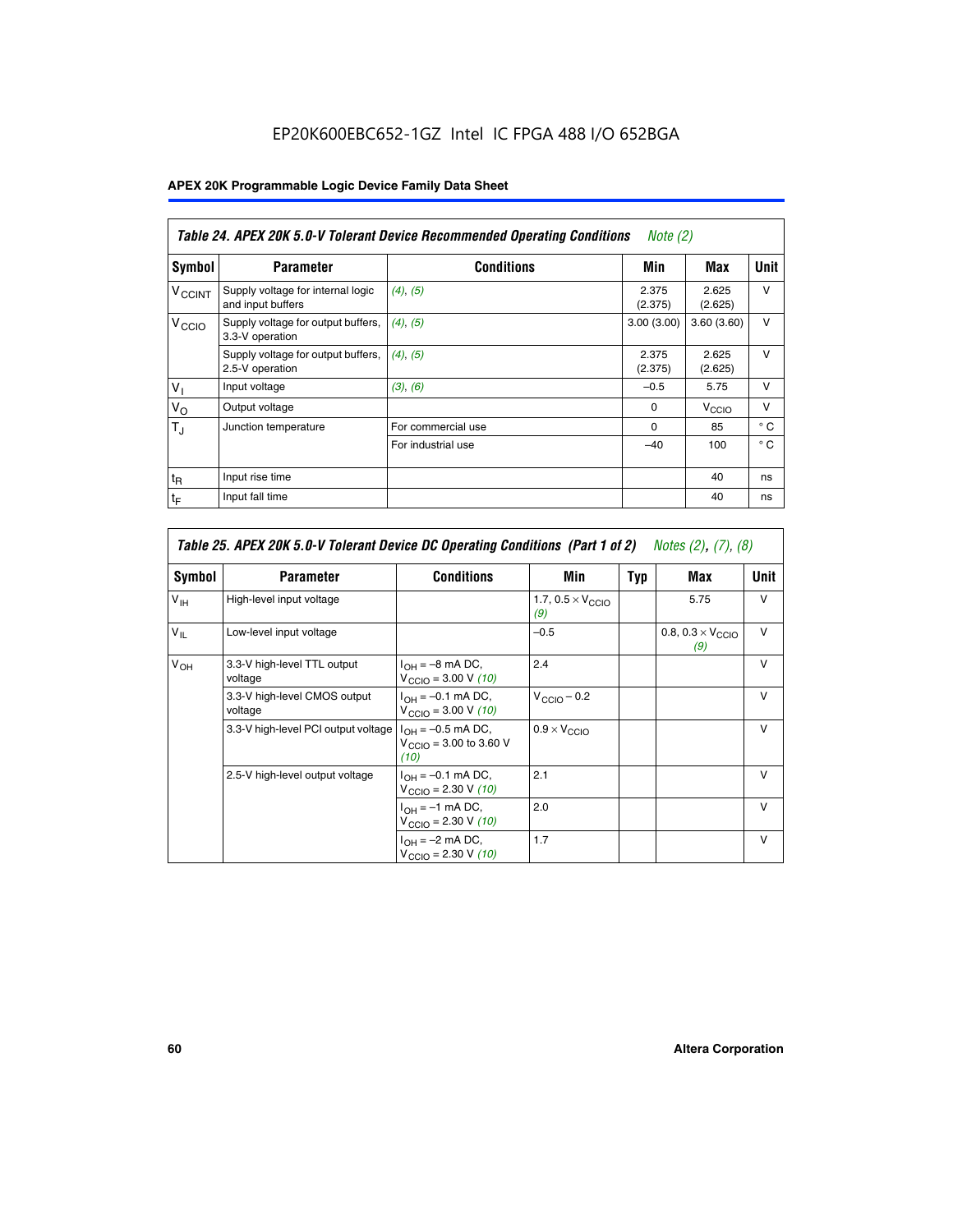|                   | Table 25. APEX 20K 5.0-V Tolerant Device DC Operating Conditions (Part 2 of 2) Notes (2), (7), (8) |                                                                                          |       |     |                              |        |  |
|-------------------|----------------------------------------------------------------------------------------------------|------------------------------------------------------------------------------------------|-------|-----|------------------------------|--------|--|
| Symbol            | <b>Parameter</b>                                                                                   | <b>Conditions</b>                                                                        | Min   | Typ | Max                          | Unit   |  |
| $V_{OL}$          | 3.3-V low-level TTL output voltage                                                                 | $I_{\Omega}$ = 12 mA DC,<br>$V_{\text{CCIO}} = 3.00 V (11)$                              |       |     | 0.45                         | $\vee$ |  |
|                   | 3.3-V low-level CMOS output<br>voltage                                                             | $I_{\Omega} = 0.1$ mA DC,<br>$V_{\text{CCIO}} = 3.00 V (11)$                             |       |     | 0.2                          | $\vee$ |  |
|                   | 3.3-V low-level PCI output voltage                                                                 | $I_{\Omega}$ = 1.5 mA DC,<br>$V_{\text{CCIO}} = 3.00 \text{ to } 3.60 \text{ V}$<br>(11) |       |     | $0.1 \times V_{\text{CCLO}}$ | $\vee$ |  |
|                   | 2.5-V low-level output voltage                                                                     | $I_{\Omega} = 0.1$ mA DC,<br>$V_{\text{CCIO}} = 2.30 V (11)$                             |       |     | 0.2                          | $\vee$ |  |
|                   |                                                                                                    | $I_{\Omega}$ = 1 mA DC,<br>$V_{\text{CCIO}} = 2.30 V (11)$                               |       |     | 0.4                          | $\vee$ |  |
|                   |                                                                                                    | $I_{\Omega}$ = 2 mA DC,<br>$V_{\text{CCIO}} = 2.30 V (11)$                               |       |     | 0.7                          | $\vee$ |  |
| h,                | Input pin leakage current                                                                          | $V_1 = 5.75$ to $-0.5$ V                                                                 | $-10$ |     | 10                           | μA     |  |
| $I_{OZ}$          | Tri-stated I/O pin leakage current                                                                 | $V_{\Omega} = 5.75$ to $-0.5$ V                                                          | $-10$ |     | 10                           | μA     |  |
| ICCO              | $V_{CC}$ supply current (standby)<br>(All ESBs in power-down mode)                                 | $V_1$ = ground, no load, no<br>toggling inputs, -1 speed<br>grade $(12)$                 |       | 10  |                              | mA     |  |
|                   |                                                                                                    | $V_1$ = ground, no load, no<br>toggling inputs,<br>$-2$ , $-3$ speed grades $(12)$       |       | 5   |                              | mA     |  |
| R <sub>CONF</sub> | Value of I/O pin pull-up resistor                                                                  | $V_{\text{CCIO}} = 3.0 V (13)$                                                           | 20    |     | 50                           | W      |  |
|                   | before and during configuration                                                                    | $V_{\text{CGIO}} = 2.375 \text{ V} (13)$                                                 | 30    |     | 80                           | W      |  |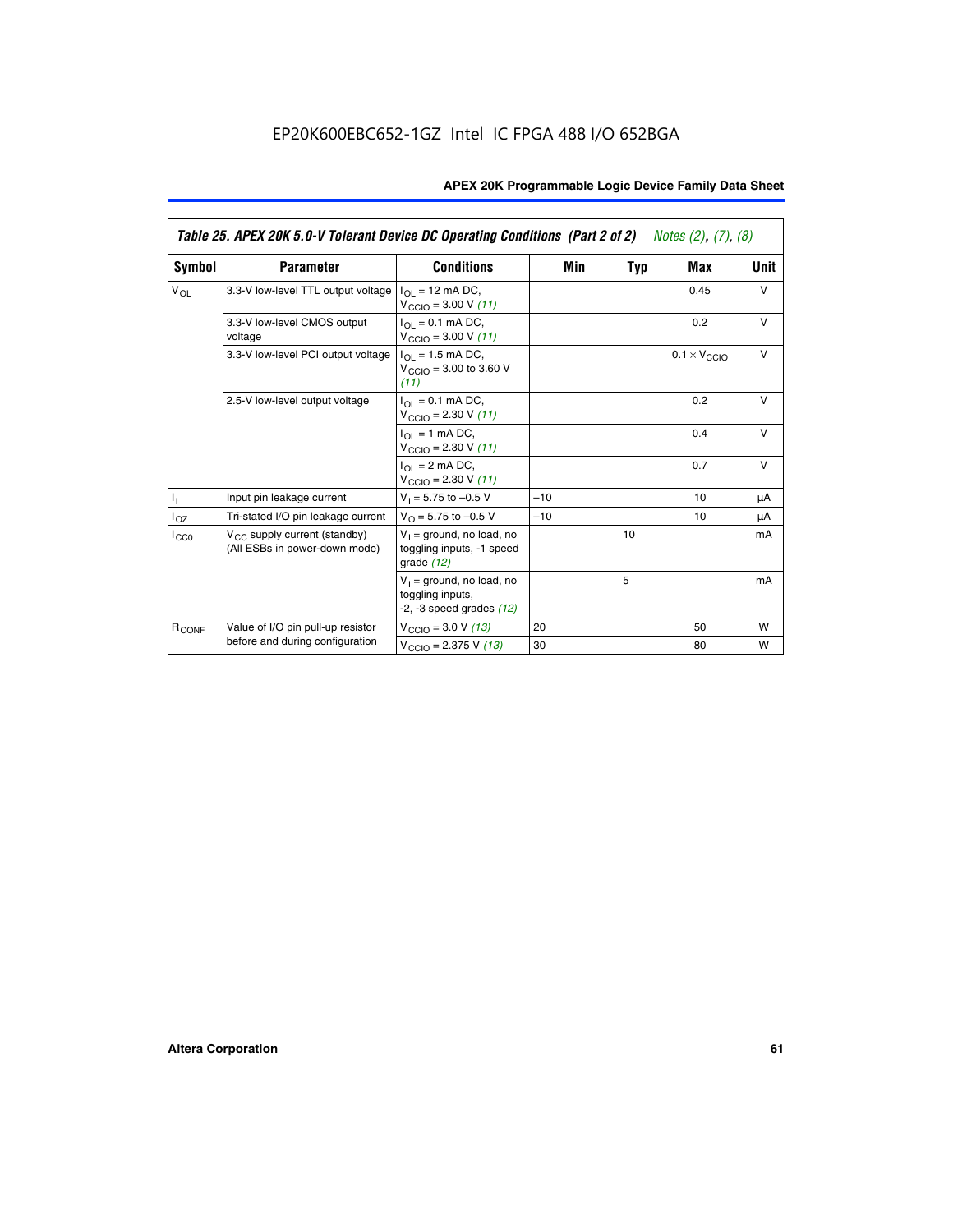|                    | Table 26. APEX 20K 5.0-V Tolerant Device Capacitance<br>Notes (2), (14) |                                      |     |     |      |  |
|--------------------|-------------------------------------------------------------------------|--------------------------------------|-----|-----|------|--|
| Symbol             | <b>Parameter</b>                                                        | <b>Conditions</b>                    | Min | Max | Unit |  |
| $C_{IN}$           | Input capacitance                                                       | $V_{IN} = 0 V$ , f = 1.0 MHz         |     | 8   | pF   |  |
| $C_{\text{INCLK}}$ | Input capacitance on dedicated<br>clock pin                             | $V_{IN} = 0 V$ , f = 1.0 MHz         |     | 12  | pF   |  |
| $C_{OUT}$          | Output capacitance                                                      | $V_{\text{OUT}} = 0 V$ , f = 1.0 MHz |     | 8   | рF   |  |

#### *Notes to Tables 23 through 26:*

- (1) See the *Operating Requirements for Altera Devices Data Sheet*.
- (2) All APEX 20K devices are 5.0-V tolerant.
- (3) Minimum DC input is –0.5 V. During transitions, the inputs may undershoot to –2.0 V or overshoot to 5.75 V for input currents less than 100 mA and periods shorter than 20 ns.
- (4) Numbers in parentheses are for industrial-temperature-range devices.
- (5) Maximum  $V_{CC}$  rise time is 100 ms, and  $V_{CC}$  must rise monotonically.<br>(6) All pins, including dedicated inputs, clock I/O, and JTAG pins, may b
- All pins, including dedicated inputs, clock I/O, and JTAG pins, may be driven before  $V_{\text{CCINT}}$  and  $V_{\text{CCIO}}$  are powered.
- (7) Typical values are for  $T_A = 25^\circ$  C, V<sub>CCINT</sub> = 2.5 V, and V<sub>CCIO</sub> = 2.5 or 3.3 V.<br>(8) These values are specified in the APEX 20K device recommended operat
- These values are specified in the APEX 20K device recommended operating conditions, shown in Table 26 on page 62.
- (9) The APEX 20K input buffers are compatible with 2.5-V and 3.3-V (LVTTL and LVCMOS) signals. Additionally, the input buffers are 3.3-V PCI compliant when  $V_{\text{CCIO}}$  and  $V_{\text{CCINI}}$  meet the relationship shown in Figure 33 on page 68.
- (10) The  $I<sub>OH</sub>$  parameter refers to high-level TTL, PCI or CMOS output current.
- (11) The I<sub>OL</sub> parameter refers to low-level TTL, PCI, or CMOS output current. This parameter applies to open-drain pins as well as output pins.
- (12) This value is specified for normal device operation. The value may vary during power-up.
- (13) Pin pull-up resistance values will be lower if an external source drives the pin higher than  $V_{\text{CCIO}}$ .
- (14) Capacitance is sample-tested only.

Tables 27 through 30 provide information on absolute maximum ratings, recommended operating conditions, DC operating conditions, and capacitance for 1.8-V APEX 20KE devices.

| Table 27. APEX 20KE Device Absolute Maximum Ratings<br>Note (1) |                            |                                                   |        |     |              |  |
|-----------------------------------------------------------------|----------------------------|---------------------------------------------------|--------|-----|--------------|--|
| Symbol                                                          | <b>Parameter</b>           | <b>Conditions</b>                                 | Min    | Max | Unit I       |  |
| $V_{\text{CCINT}}$                                              | Supply voltage             | With respect to ground $(2)$                      | $-0.5$ | 2.5 | v            |  |
| V <sub>CCIO</sub>                                               |                            |                                                   | $-0.5$ | 4.6 | v            |  |
| $V_{1}$                                                         | DC input voltage           |                                                   | $-0.5$ | 4.6 | v            |  |
| $I_{\text{OUT}}$                                                | DC output current, per pin |                                                   | $-25$  | 25  | mA           |  |
| $\mathsf{T}_{\text{STG}}$                                       | Storage temperature        | No bias                                           | $-65$  | 150 | $^{\circ}$ C |  |
| Т <sub>АМВ</sub>                                                | Ambient temperature        | Under bias                                        | $-65$  | 135 | $^{\circ}$ C |  |
| $\mathsf{T}_{\text{d}}$                                         | Junction temperature       | PQFP, RQFP, TQFP, and BGA packages,<br>under bias |        | 135 | $^{\circ}$ C |  |
|                                                                 |                            | Ceramic PGA packages, under bias                  |        | 150 | $^{\circ}$ C |  |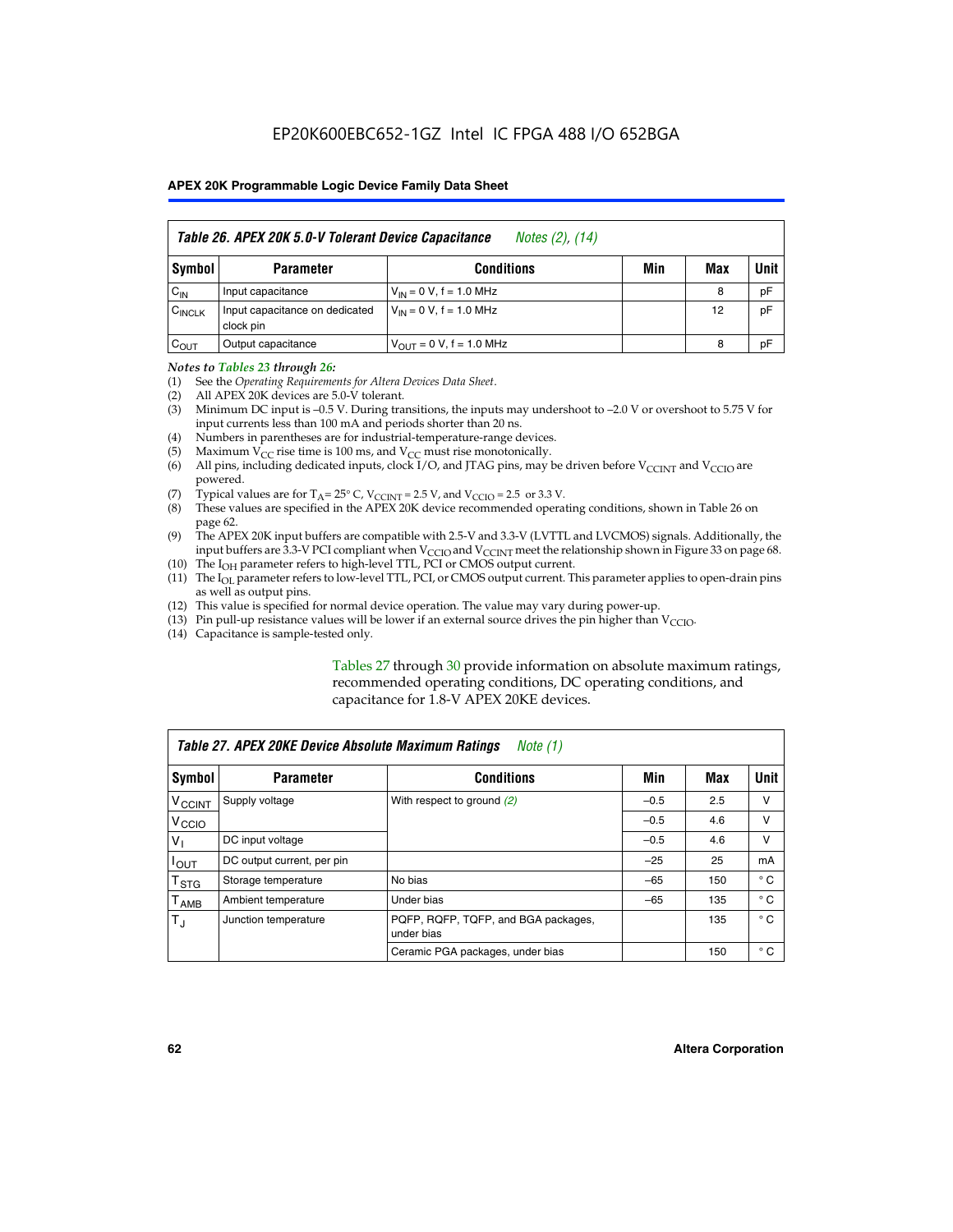|                             | <b>Table 28. APEX 20KE Device Recommended Operating Conditions</b> |                    |                  |                   |              |  |  |
|-----------------------------|--------------------------------------------------------------------|--------------------|------------------|-------------------|--------------|--|--|
| <b>Symbol</b>               | <b>Parameter</b>                                                   | <b>Conditions</b>  | Min              | Max               | <b>Unit</b>  |  |  |
| <b>V<sub>CCINT</sub></b>    | Supply voltage for internal logic and<br>input buffers             | (3), (4)           | 1.71(1.71)       | 1.89(1.89)        | $\vee$       |  |  |
| V <sub>CCIO</sub>           | Supply voltage for output buffers, 3.3-V<br>operation              | (3), (4)           | 3.00(3.00)       | 3.60(3.60)        | $\vee$       |  |  |
|                             | Supply voltage for output buffers, 2.5-V<br>operation              | (3), (4)           | 2.375<br>(2.375) | 2.625<br>(2.625)  | $\vee$       |  |  |
|                             | Supply voltage for output buffers, 1.8-V<br>operation              | (3), (4)           | 1.71(1.71)       | 1.89(1.89)        | $\vee$       |  |  |
| $V_1$                       | Input voltage                                                      | (5), (6)           | $-0.5$           | 4.0               | $\vee$       |  |  |
| $V_{\rm O}$                 | Output voltage                                                     |                    | $\Omega$         | V <sub>CCIO</sub> | v            |  |  |
| $T_{\rm J}$                 | Junction temperature                                               | For commercial use | $\Omega$         | 85                | $^{\circ}$ C |  |  |
|                             |                                                                    | For industrial use | $-40$            | 100               | $^{\circ}$ C |  |  |
| $t_{R}$                     | Input rise time                                                    |                    |                  | 40                | ns           |  |  |
| $\mathfrak{t}_{\mathsf{F}}$ | Input fall time                                                    |                    |                  | 40                | ns           |  |  |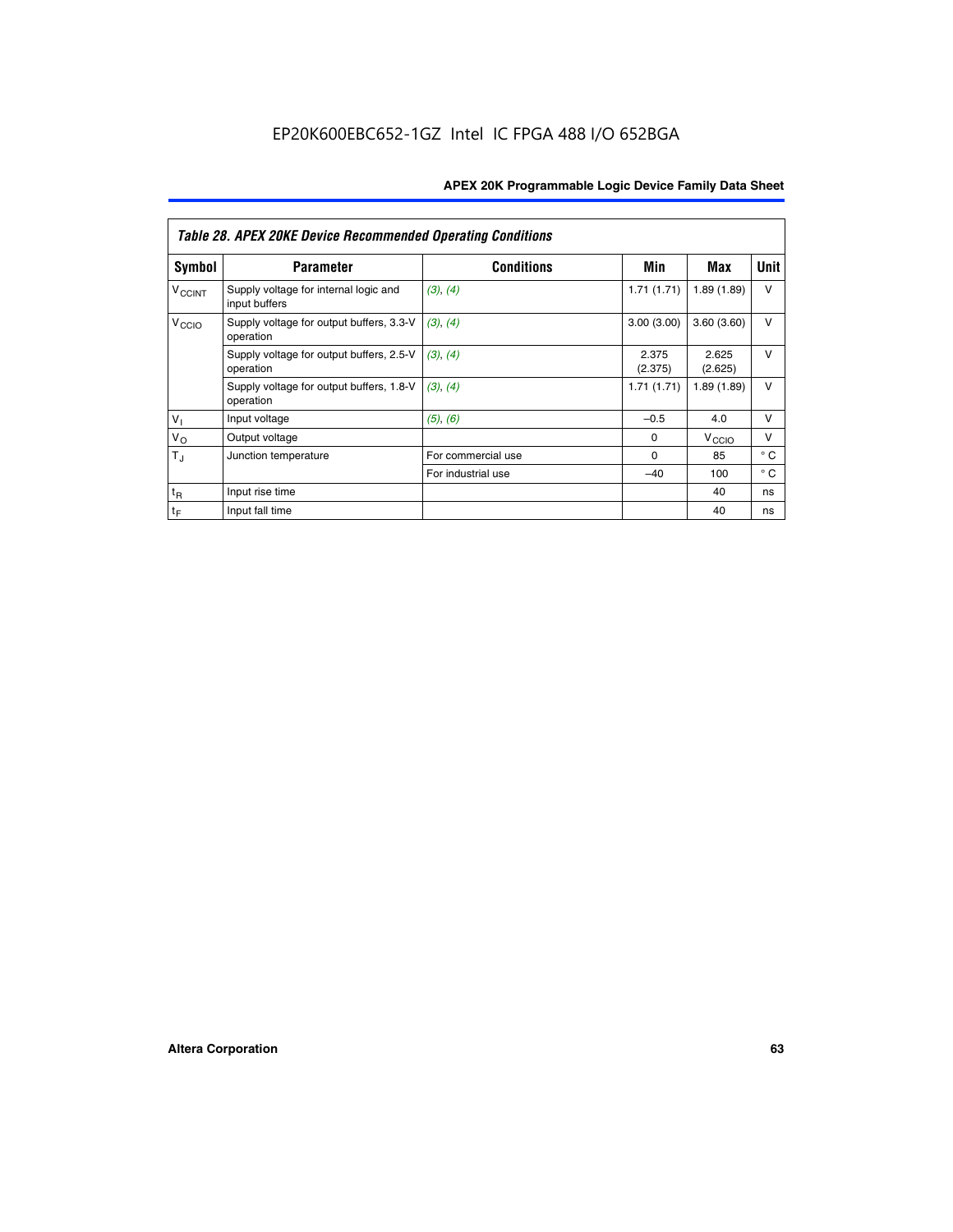# EP20K600EBC652-1GZ Intel IC FPGA 488 I/O 652BGA

# **APEX 20K Programmable Logic Device Family Data Sheet**

| <b>Symbol</b>              | <b>Parameter</b>                                                   | <b>Conditions</b>                                                                        | Min                                       | <b>Typ</b> | Max                                       | Unit      |
|----------------------------|--------------------------------------------------------------------|------------------------------------------------------------------------------------------|-------------------------------------------|------------|-------------------------------------------|-----------|
| $V_{\text{IH}}$            | High-level LVTTL, CMOS, or 3.3-V<br>PCI input voltage              |                                                                                          | 1.7, $0.5 \times V_{\text{CCIO}}$<br>(10) |            | 4.1                                       | V         |
| $\mathsf{V}_{\mathsf{IL}}$ | Low-level LVTTL, CMOS, or 3.3-V<br>PCI input voltage               |                                                                                          | $-0.5$                                    |            | 0.8, $0.3 \times V_{\text{CCIO}}$<br>(10) | $\vee$    |
| $V_{OH}$                   | 3.3-V high-level LVTTL output<br>voltage                           | $I_{OH} = -12$ mA DC,<br>$V_{\text{CCIO}} = 3.00 V (11)$                                 | 2.4                                       |            |                                           | v         |
|                            | 3.3-V high-level LVCMOS output<br>voltage                          | $I_{OH} = -0.1$ mA DC,<br>$V_{\text{CCIO}} = 3.00 V (11)$                                | $V_{\text{CGIO}} - 0.2$                   |            |                                           | v         |
|                            | 3.3-V high-level PCI output voltage $ I_{OH} = -0.5$ mA DC,        | $V_{\text{CGIO}} = 3.00$ to 3.60 V<br>(11)                                               | $0.9 \times V_{\text{CCIO}}$              |            |                                           | V         |
|                            | 2.5-V high-level output voltage                                    | $I_{OH} = -0.1$ mA DC,<br>$V_{\text{CCIO}} = 2.30 V (11)$                                | 2.1                                       |            |                                           | v         |
|                            |                                                                    | $I_{OH} = -1$ mA DC,<br>$V_{\text{CCIO}} = 2.30 V (11)$                                  | 2.0                                       |            |                                           | v         |
|                            |                                                                    | $I_{OH} = -2$ mA DC,<br>$V_{\text{CCIO}}$ = 2.30 V (11)                                  | 1.7                                       |            |                                           | V         |
| $V_{OL}$                   | 3.3-V low-level LVTTL output<br>voltage                            | $I_{\Omega}$ = 12 mA DC,<br>$V_{\text{CCIO}} = 3.00 V (12)$                              |                                           |            | 0.4                                       | v         |
|                            | 3.3-V low-level LVCMOS output<br>voltage                           | $I_{\Omega} = 0.1$ mA DC,<br>$V_{\text{CCIO}} = 3.00 V (12)$                             |                                           |            | 0.2                                       | $\vee$    |
|                            | 3.3-V low-level PCI output voltage                                 | $I_{\Omega}$ = 1.5 mA DC,<br>$V_{\text{CCIO}} = 3.00 \text{ to } 3.60 \text{ V}$<br>(12) |                                           |            | $0.1 \times V_{\text{CCIO}}$              | v         |
|                            | 2.5-V low-level output voltage                                     | $I_{\Omega} = 0.1$ mA DC,<br>$V_{\text{CCIO}}$ = 2.30 V (12)                             |                                           |            | 0.2                                       | V         |
|                            |                                                                    | $I_{\Omega} = 1$ mA DC,<br>$V_{\text{CCIO}}$ = 2.30 V (12)                               |                                           |            | 0.4                                       | v         |
|                            |                                                                    | $I_{OL}$ = 2 mA DC,<br>$V_{\text{CCIO}} = 2.30 V (12)$                                   |                                           |            | 0.7                                       | v         |
| ъ,                         | Input pin leakage current                                          | $V_1 = 4.1$ to -0.5 V (13)                                                               | $-10$                                     |            | 10                                        | μA        |
| $I_{OZ}$                   | Tri-stated I/O pin leakage current                                 | $V_O = 4.1$ to -0.5 V (13)                                                               | $-10$                                     |            | 10                                        | μA        |
| $I_{CC0}$                  | $V_{CC}$ supply current (standby)<br>(All ESBs in power-down mode) | $V_1$ = ground, no load, no<br>toggling inputs, -1 speed<br>grade                        |                                           | 10         |                                           | mA        |
|                            |                                                                    | $V_1$ = ground, no load, no<br>toggling inputs,<br>-2, -3 speed grades                   |                                           | 5          |                                           | mA        |
| R <sub>CONF</sub>          | Value of I/O pin pull-up resistor                                  | $V_{\text{CCIO}} = 3.0 V (14)$                                                           | 20                                        |            | 50                                        | $k\Omega$ |
|                            | before and during configuration                                    | $V_{\text{CGIO}} = 2.375 V (14)$                                                         | 30                                        |            | 80                                        | kΩ        |
|                            |                                                                    | $V_{\text{CCIO}} = 1.71 V (14)$                                                          | 60                                        |            | 150                                       | $k\Omega$ |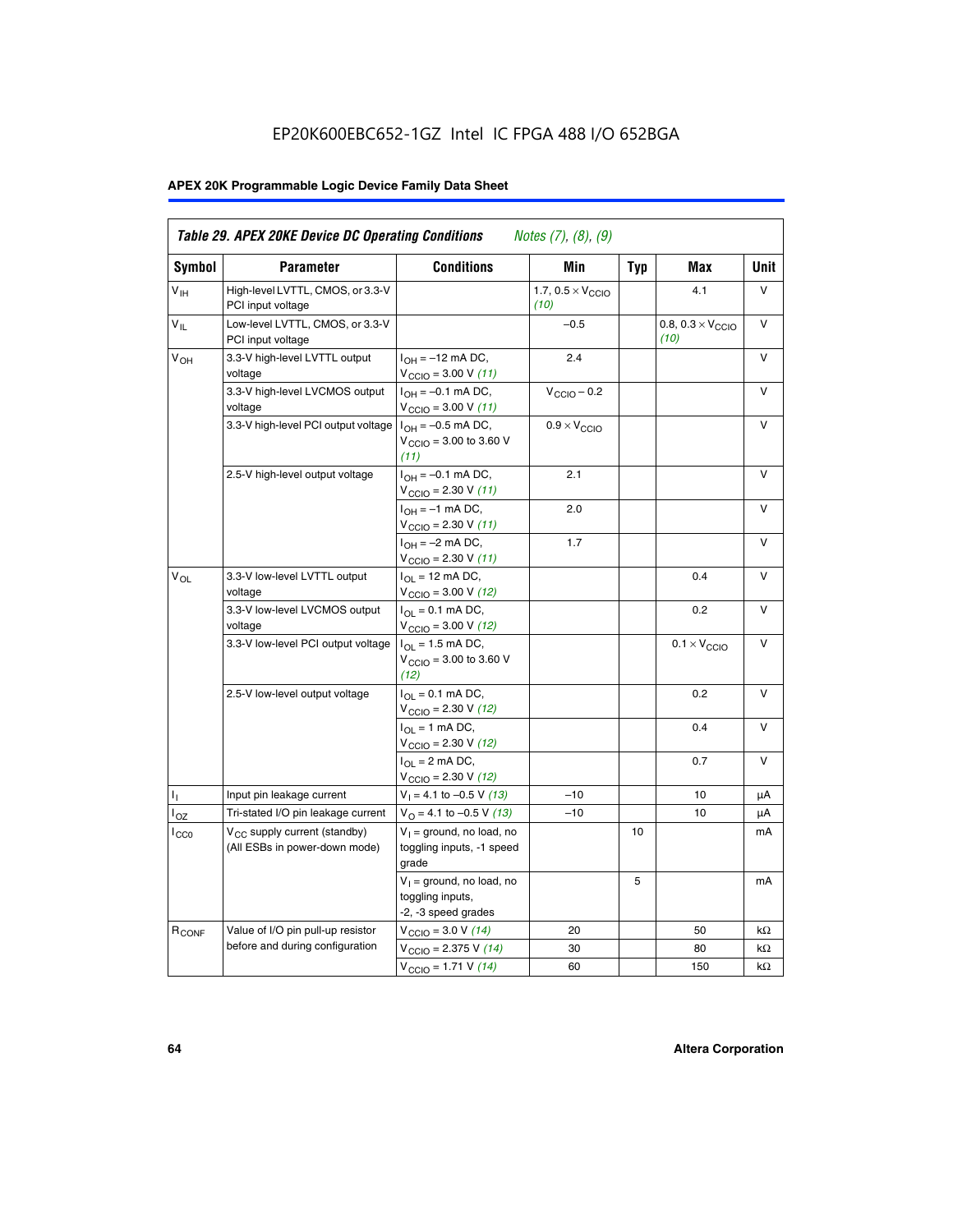**1 For DC Operating Specifications on APEX 20KE I/O standards,** please refer to *Application Note 117 (Using Selectable I/O Standards in Altera Devices).*

| Table 30. APEX 20KE Device Capacitance<br><i>Note</i> (15) |                                             |                                |     |     |      |
|------------------------------------------------------------|---------------------------------------------|--------------------------------|-----|-----|------|
| Symbol                                                     | <b>Parameter</b>                            | <b>Conditions</b>              | Min | Max | Unit |
| $C_{IN}$                                                   | Input capacitance                           | $V_{IN} = 0 V$ , f = 1.0 MHz   |     | 8   | рF   |
| $C_{\text{INCLK}}$                                         | Input capacitance on<br>dedicated clock pin | $V_{IN} = 0 V$ , f = 1.0 MHz   |     | 12  | pF   |
| $C_{OUT}$                                                  | Output capacitance                          | $V_{OUIT} = 0 V$ , f = 1.0 MHz |     | 8   | рF   |

- *Notes to Tables 27 through 30:* (1) See the *Operating Requirements for Altera Devices Data Sheet*.
- (2) Minimum DC input is –0.5 V. During transitions, the inputs may undershoot to –2.0 V or overshoot to 5.75 V for input currents less than 100 mA and periods shorter than 20 ns.
- (3) Numbers in parentheses are for industrial-temperature-range devices.
- (4) Maximum  $V_{CC}$  rise time is 100 ms, and  $V_{CC}$  must rise monotonically.<br>(5) Minimum DC input is -0.5 V. During transitions, the inputs may und
- Minimum DC input is  $-0.5$  V. During transitions, the inputs may undershoot to  $-2.0$  V or overshoot to the voltage shown in the following table based on input duty cycle for input currents less than 100 mA. The overshoot is dependent upon duty cycle of the signal. The DC case is equivalent to 100% duty cycle.

| Vin  | Max. Duty Cycle |
|------|-----------------|
| 4.0V | 100% (DC)       |
| 4.1  | 90%             |
| 4.2  | 50%             |
| 4.3  | 30%             |
|      |                 |

- 4.4  $17\%$ <br>4.5  $10\%$
- 10%
- (6) All pins, including dedicated inputs, clock, I/O, and JTAG pins, may be driven before  $V_{\text{CCINT}}$  and  $V_{\text{CCIO}}$  are powered.
- (7) Typical values are for  $T_A = 25^\circ$  C, V<sub>CCINT</sub> = 1.8 V, and V<sub>CCIO</sub> = 1.8 V, 2.5 V or 3.3 V.
- (8) These values are specified under the APEX 20KE device recommended operating conditions, shown in Table 24 on page 60.
- (9) Refer to *Application Note 117 (Using Selectable I/O Standards in Altera Devices)* for the V<sub>IH</sub>, V<sub>IL</sub>, V<sub>OH</sub>, V<sub>OL</sub>, and I<sub>I</sub> parameters when VCCIO = 1.8 V.
- (10) The APEX 20KE input buffers are compatible with 1.8-V, 2.5-V and 3.3-V (LVTTL and LVCMOS) signals. Additionally, the input buffers are 3.3-V PCI compliant. Input buffers also meet specifications for GTL+, CTT, AGP, SSTL-2, SSTL-3, and HSTL.
- (11) The  $I_{OH}$  parameter refers to high-level TTL, PCI, or CMOS output current.
- (12) The I<sub>OL</sub> parameter refers to low-level TTL, PCI, or CMOS output current. This parameter applies to open-drain pins as well as output pins.
- (13) This value is specified for normal device operation. The value may vary during power-up.
- (14) Pin pull-up resistance values will be lower if an external source drives the pin higher than  $V_{CCIO}$ .
- (15) Capacitance is sample-tested only.

Figure 33 shows the relationship between  $V_{\text{CCIO}}$  and  $V_{\text{CCINT}}$  for 3.3-V PCI compliance on APEX 20K devices.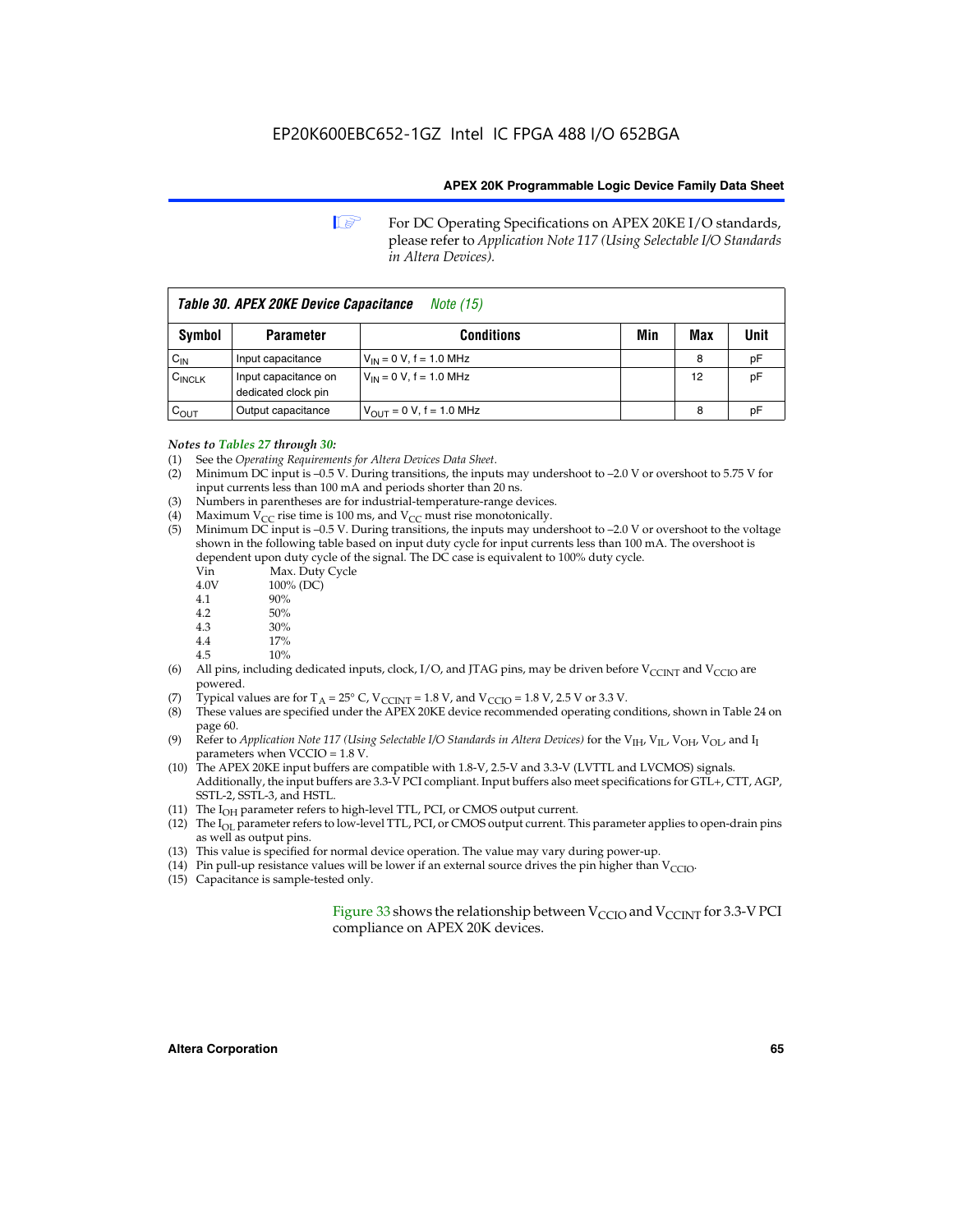

Figure 34 shows the typical output drive characteristics of APEX 20K devices with 3.3-V and 2.5-V V<sub>CCIO</sub>. The output driver is compatible with the 3.3-V *PCI Local Bus Specification, Revision 2.2* (when VCCIO pins are connected to 3.3 V). 5-V tolerant APEX 20K devices in the -1 speed grade are 5-V PCI compliant over all operating conditions.







**66 Altera Corporation**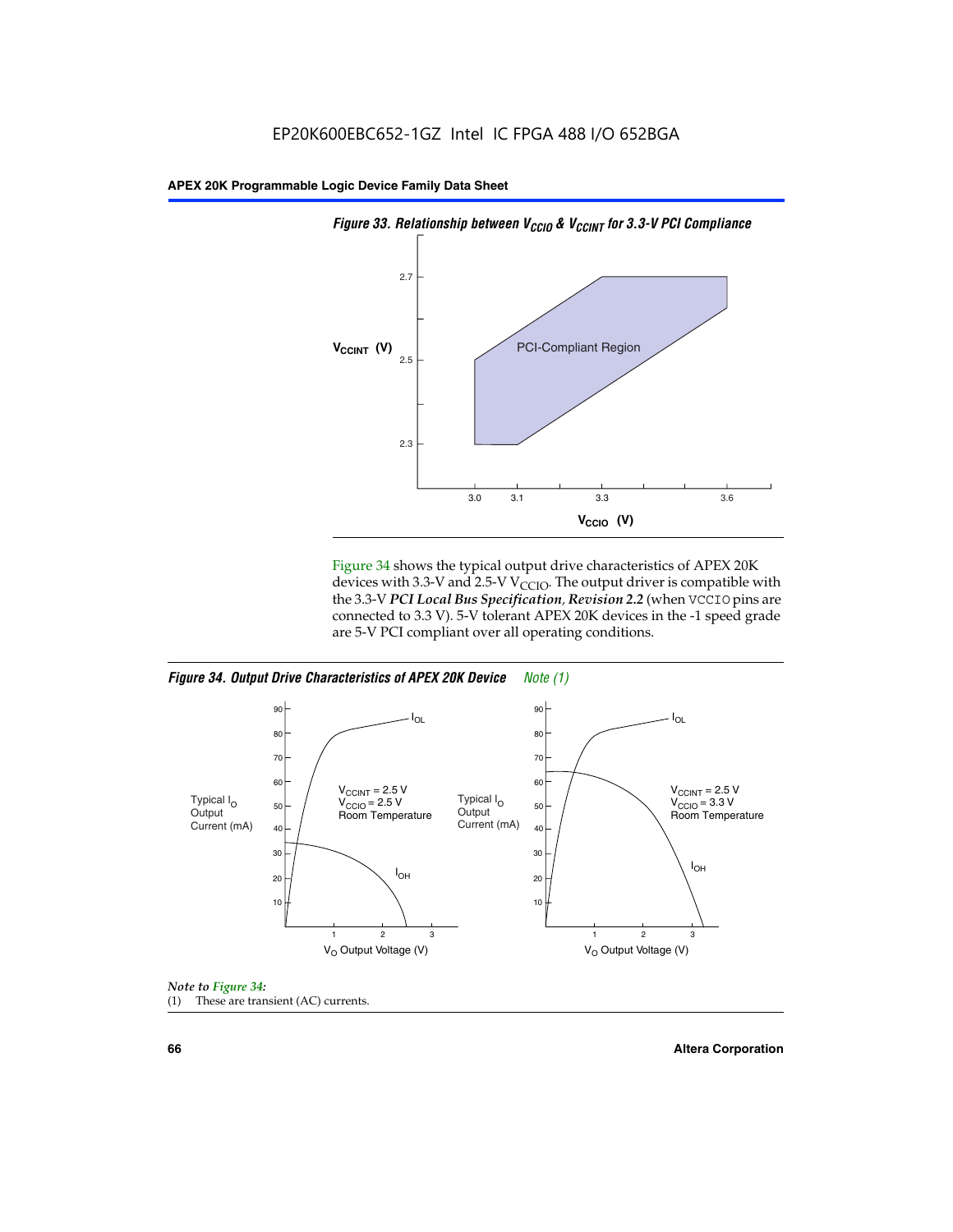

Figure 35 shows the output drive characteristics of APEX 20KE devices.

*Note to Figure 35:* (1) These are transient (AC) currents.

**Timing Model** The high-performance FastTrack and MegaLAB interconnect routing resources ensure predictable performance, accurate simulation, and accurate timing analysis. This predictable performance contrasts with that of FPGAs, which use a segmented connection scheme and therefore have unpredictable performance.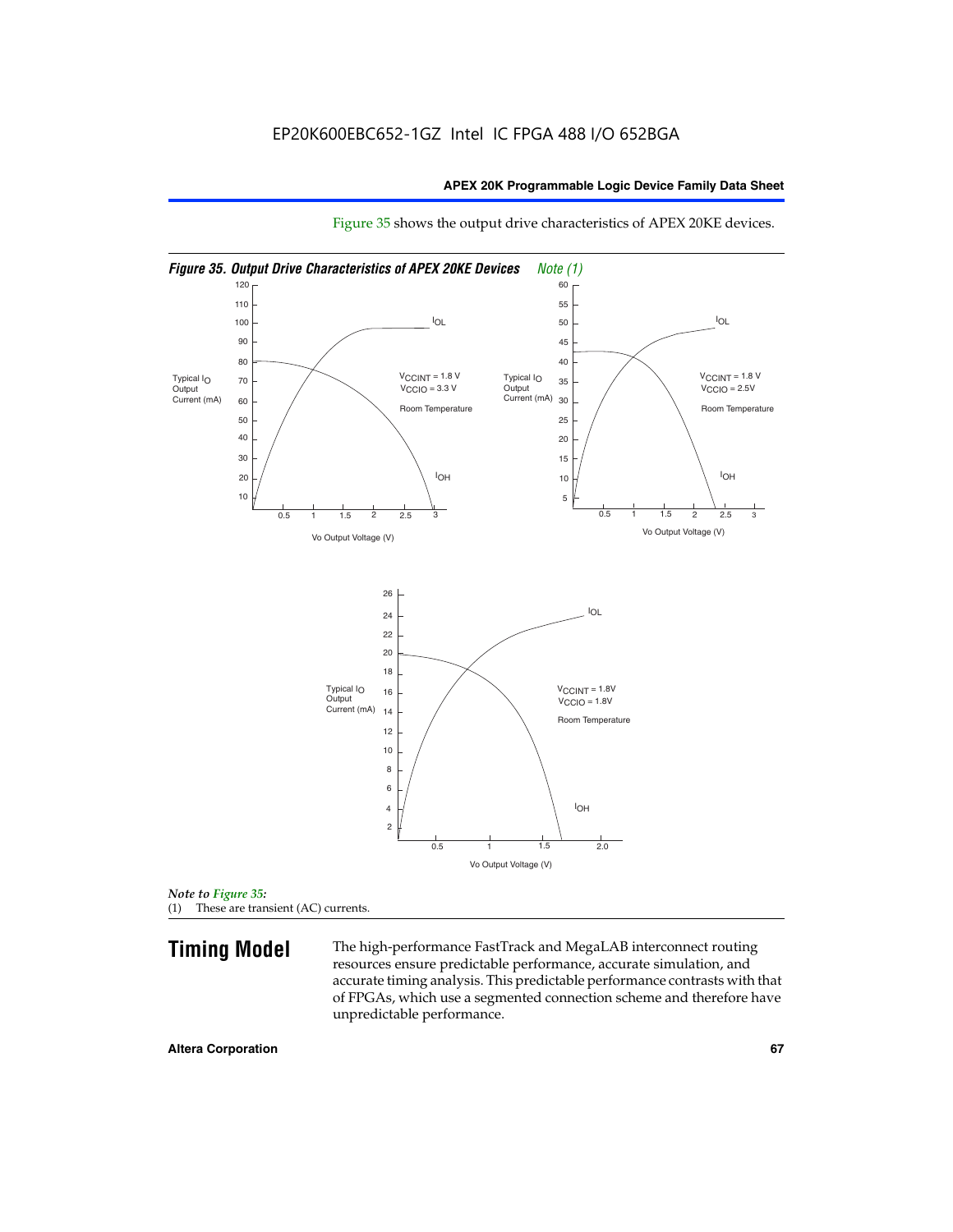All specifications are always representative of worst-case supply voltage and junction temperature conditions. All output-pin-timing specifications are reported for maximum driver strength.

Figure  $36$  shows the  $f_{MAX}$  timing model for APEX 20K devices.



Figure 37 shows the  $f_{MAX}$  timing model for APEX 20KE devices. These parameters can be used to estimate  $f_{MAX}$  for multiple levels of logic. Quartus II software timing analysis should be used for more accurate timing information.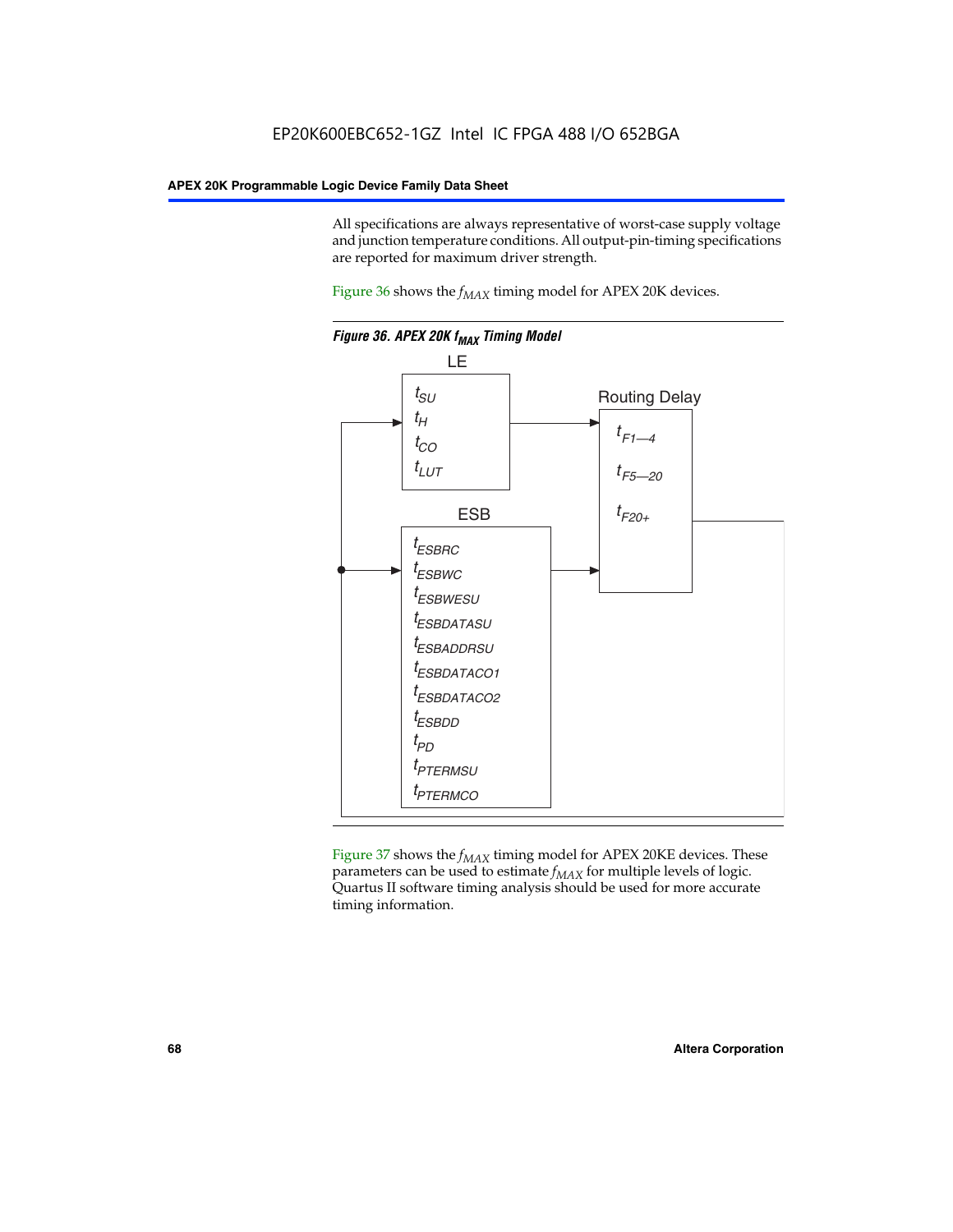

**Figure 37. APEX 20KE f<sub>MAX</sub> Timing Model**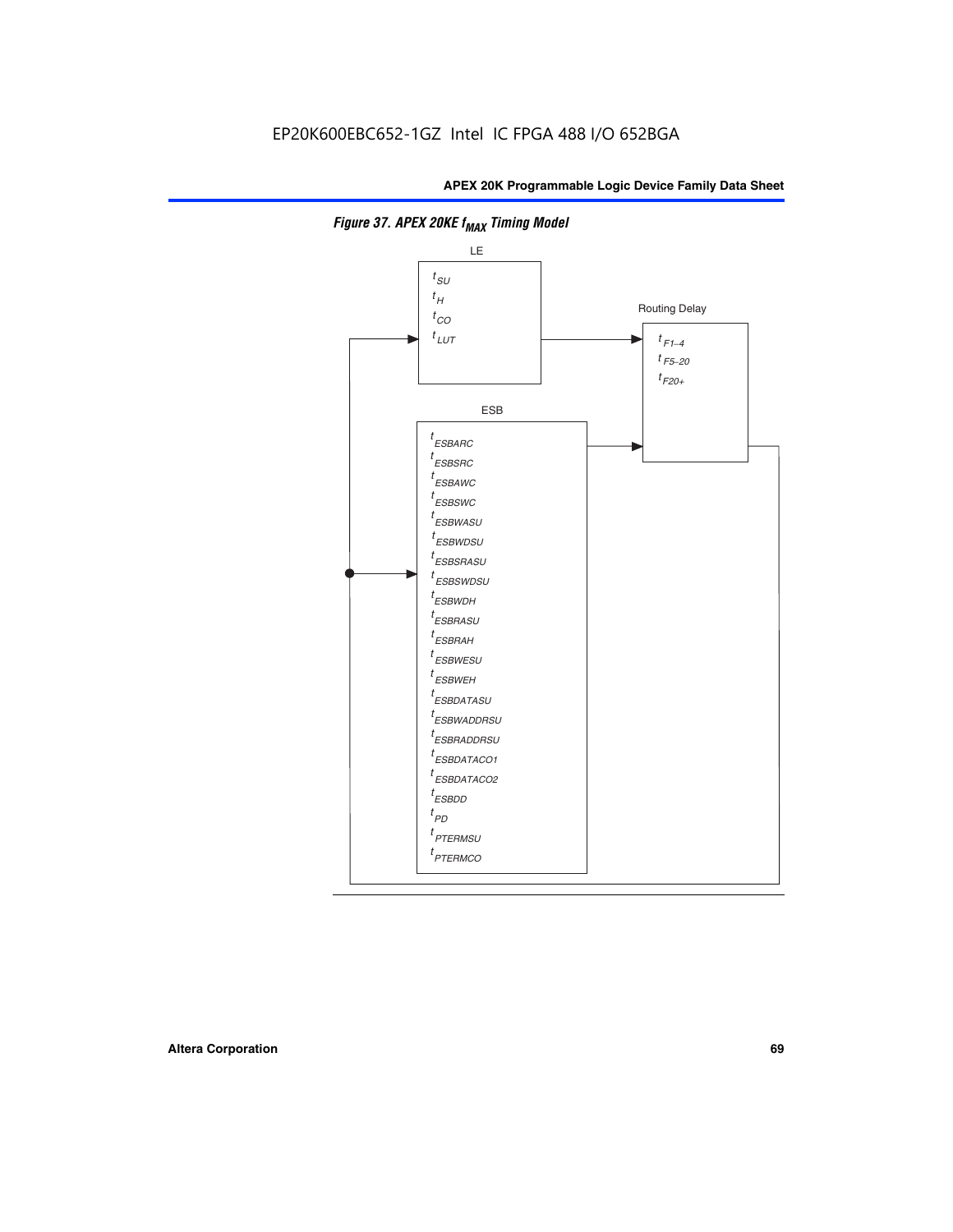Figures 38 and 39 show the asynchronous and synchronous timing waveforms, respectively, for the ESB macroparameters in Table 31.



*Figure 38. ESB Asynchronous Timing Waveforms*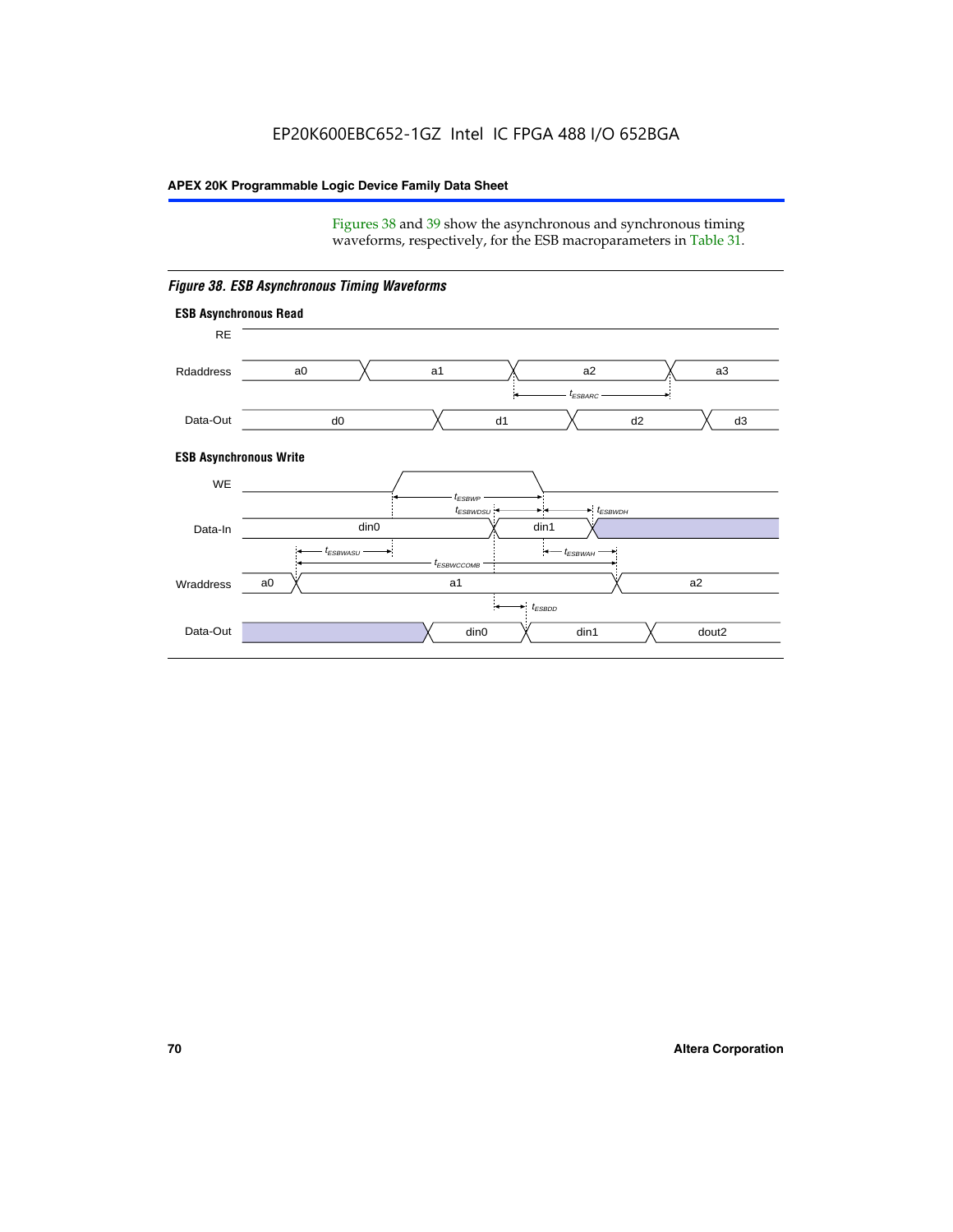

# *Figure 39. ESB Synchronous Timing Waveforms*

# **ESB Synchronous Write (ESB Output Registers Used)**



Figure 40 shows the timing model for bidirectional I/O pin timing.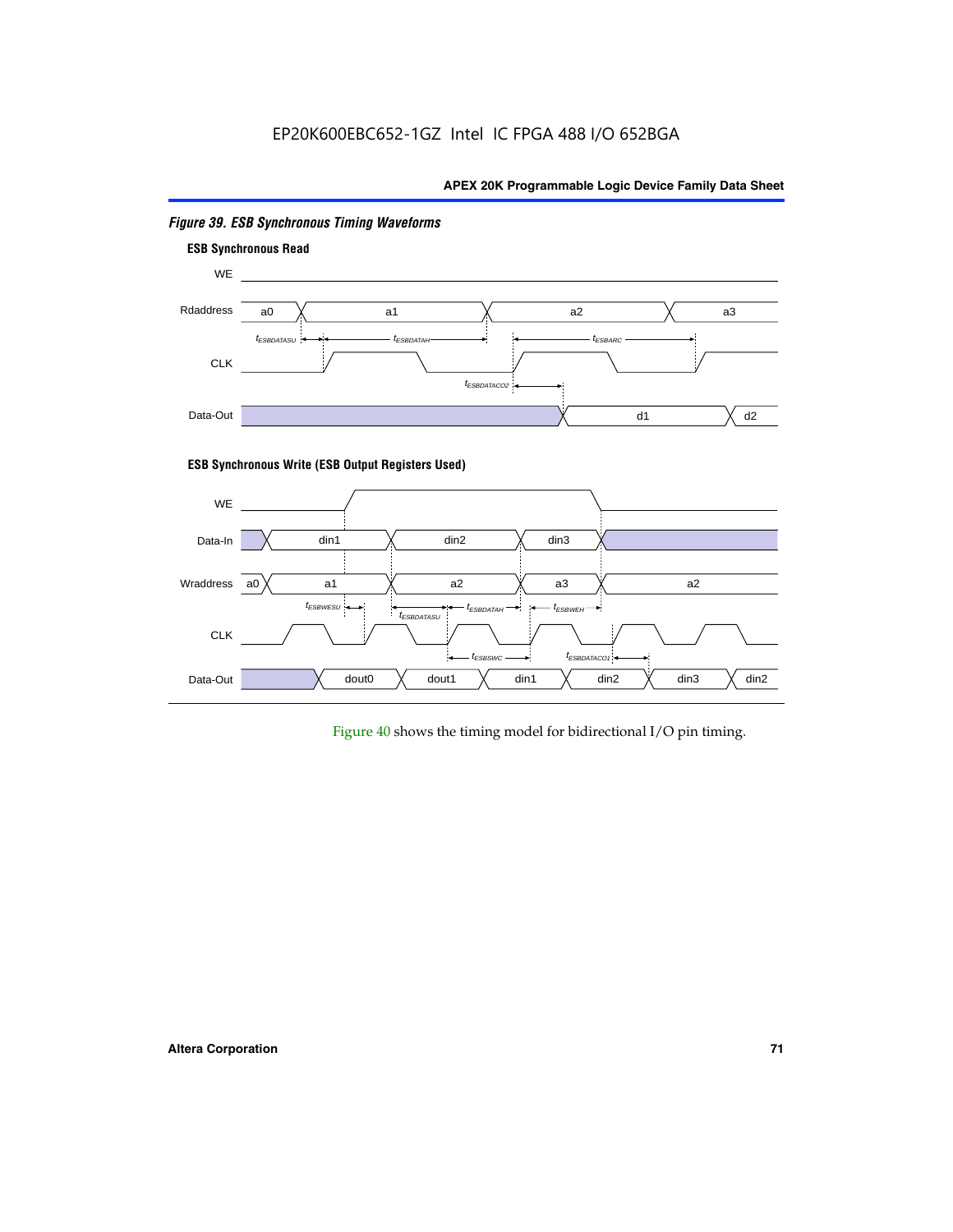

### *Figure 40. Synchronous Bidirectional Pin External Timing*

# *Notes to Figure 40:*

- The output enable and input registers are LE registers in the LAB adjacent to a bidirectional row pin. The output enable register is set with "Output Enable Routing= Signal-Pin" option in the Quartus II software.
- (2) The LAB adjacent input register is set with "Decrease Input Delay to Internal Cells= Off". This maintains a zero hold time for lab adjacent registers while giving a fast, position independent setup time. A faster setup time with zero hold time is possible by setting "Decrease Input Delay to Internal Cells= ON" and moving the input register farther away from the bidirectional pin. The exact position where zero hold occurs with the minimum setup time, varies with device density and speed grade.

Table 31 describes the  $f_{MAX}$  timing parameters shown in Figure 36 on page 68.

| Table 31. APEX 20K f <sub>MAX</sub> Timing Parameters<br>(Part 1 of 2) |                                                                |  |  |  |  |
|------------------------------------------------------------------------|----------------------------------------------------------------|--|--|--|--|
| Symbol                                                                 | <b>Parameter</b>                                               |  |  |  |  |
| $t_{\text{SU}}$                                                        | LE register setup time before clock                            |  |  |  |  |
| $t_H$                                                                  | LE register hold time after clock                              |  |  |  |  |
| $t_{CO}$                                                               | LE register clock-to-output delay                              |  |  |  |  |
| t <sub>LUT</sub>                                                       | LUT delay for data-in                                          |  |  |  |  |
| <sup>t</sup> ESBRC                                                     | ESB Asynchronous read cycle time                               |  |  |  |  |
| <sup>t</sup> ESBWC                                                     | ESB Asynchronous write cycle time                              |  |  |  |  |
| <sup>t</sup> ESBWESU                                                   | ESB WE setup time before clock when using input register       |  |  |  |  |
| <sup>t</sup> ESBDATASU                                                 | ESB data setup time before clock when using input register     |  |  |  |  |
| <sup>t</sup> ESBDATAH                                                  | ESB data hold time after clock when using input register       |  |  |  |  |
| <sup>t</sup> ESBADDRSU                                                 | ESB address setup time before clock when using input registers |  |  |  |  |
| ESBDATACO1                                                             | ESB clock-to-output delay when using output registers          |  |  |  |  |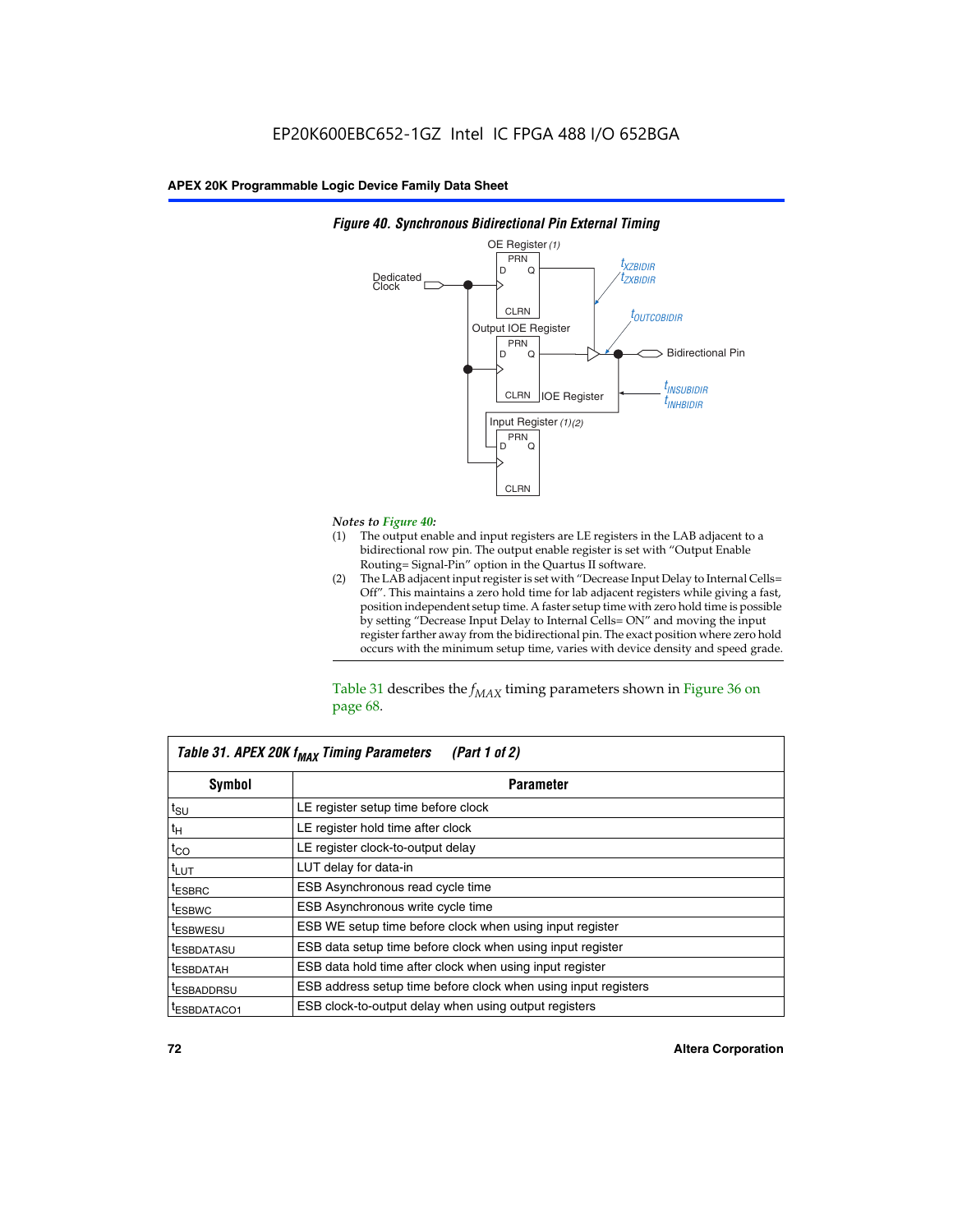| Table 31. APEX 20K f <sub>MAX</sub> Timing Parameters<br>(Part 2 of 2) |                                                    |  |  |  |  |
|------------------------------------------------------------------------|----------------------------------------------------|--|--|--|--|
| Symbol                                                                 | <b>Parameter</b>                                   |  |  |  |  |
| t <sub>ESBDATACO2</sub>                                                | ESB clock-to-output delay without output registers |  |  |  |  |
| <sup>t</sup> ESBDD                                                     | ESB data-in to data-out delay for RAM mode         |  |  |  |  |
| t <sub>PD</sub>                                                        | ESB macrocell input to non-registered output       |  |  |  |  |
| <sup>t</sup> PTERMSU                                                   | ESB macrocell register setup time before clock     |  |  |  |  |
| <sup>t</sup> PTERMCO                                                   | ESB macrocell register clock-to-output delay       |  |  |  |  |
| $t_{F1-4}$                                                             | Fanout delay using local interconnect              |  |  |  |  |
| $t_{F5-20}$                                                            | Fanout delay using MegaLab Interconnect            |  |  |  |  |
| $t_{F20+}$                                                             | Fanout delay using FastTrack Interconnect          |  |  |  |  |
| $t_{CH}$                                                               | Minimum clock high time from clock pin             |  |  |  |  |
| $t_{CL}$                                                               | Minimum clock low time from clock pin              |  |  |  |  |
| t <sub>CLRP</sub>                                                      | LE clear pulse width                               |  |  |  |  |
| t <sub>PREP</sub>                                                      | LE preset pulse width                              |  |  |  |  |
| <sup>t</sup> ESBCH                                                     | Clock high time                                    |  |  |  |  |
| <sup>t</sup> ESBCL                                                     | Clock low time                                     |  |  |  |  |
| <sup>t</sup> ESBWP                                                     | Write pulse width                                  |  |  |  |  |
| <sup>t</sup> ESBRP                                                     | Read pulse width                                   |  |  |  |  |

### Tables 32 and 33 describe APEX 20K external timing parameters.

| Table 32. APEX 20K External Timing Parameters<br>Note (1) |                                                         |  |  |  |  |
|-----------------------------------------------------------|---------------------------------------------------------|--|--|--|--|
| <b>Symbol</b>                                             | <b>Clock Parameter</b>                                  |  |  |  |  |
| <sup>t</sup> insu                                         | Setup time with global clock at IOE register            |  |  |  |  |
| $t_{\mathsf{INH}}$                                        | Hold time with global clock at IOE register             |  |  |  |  |
| <b>IOUTCO</b>                                             | Clock-to-output delay with global clock at IOE register |  |  |  |  |

| Table 33. APEX 20K External Bidirectional Timing Parameters<br>Note (1) |                                                                                                |              |  |  |  |  |
|-------------------------------------------------------------------------|------------------------------------------------------------------------------------------------|--------------|--|--|--|--|
| Symbol                                                                  | <b>Conditions</b><br><b>Parameter</b>                                                          |              |  |  |  |  |
| <sup>I</sup> INSUBIDIR                                                  | Setup time for bidirectional pins with global clock at same-row or same-<br>column LE register |              |  |  |  |  |
| <sup>t</sup> INHBIDIR                                                   | Hold time for bidirectional pins with global clock at same-row or same-<br>column LE register  |              |  |  |  |  |
| <sup>t</sup> OUTCOBIDIR                                                 | Clock-to-output delay for bidirectional pins with global clock at IOE<br>register              | $C1 = 10 pF$ |  |  |  |  |
| <sup>T</sup> XZBIDIR                                                    | Synchronous IOE output buffer disable delay                                                    | $C1 = 10 pF$ |  |  |  |  |
| <sup>I</sup> ZXBIDIR                                                    | Synchronous IOE output buffer enable delay, slow slew rate $=$ off                             | $C1 = 10 pF$ |  |  |  |  |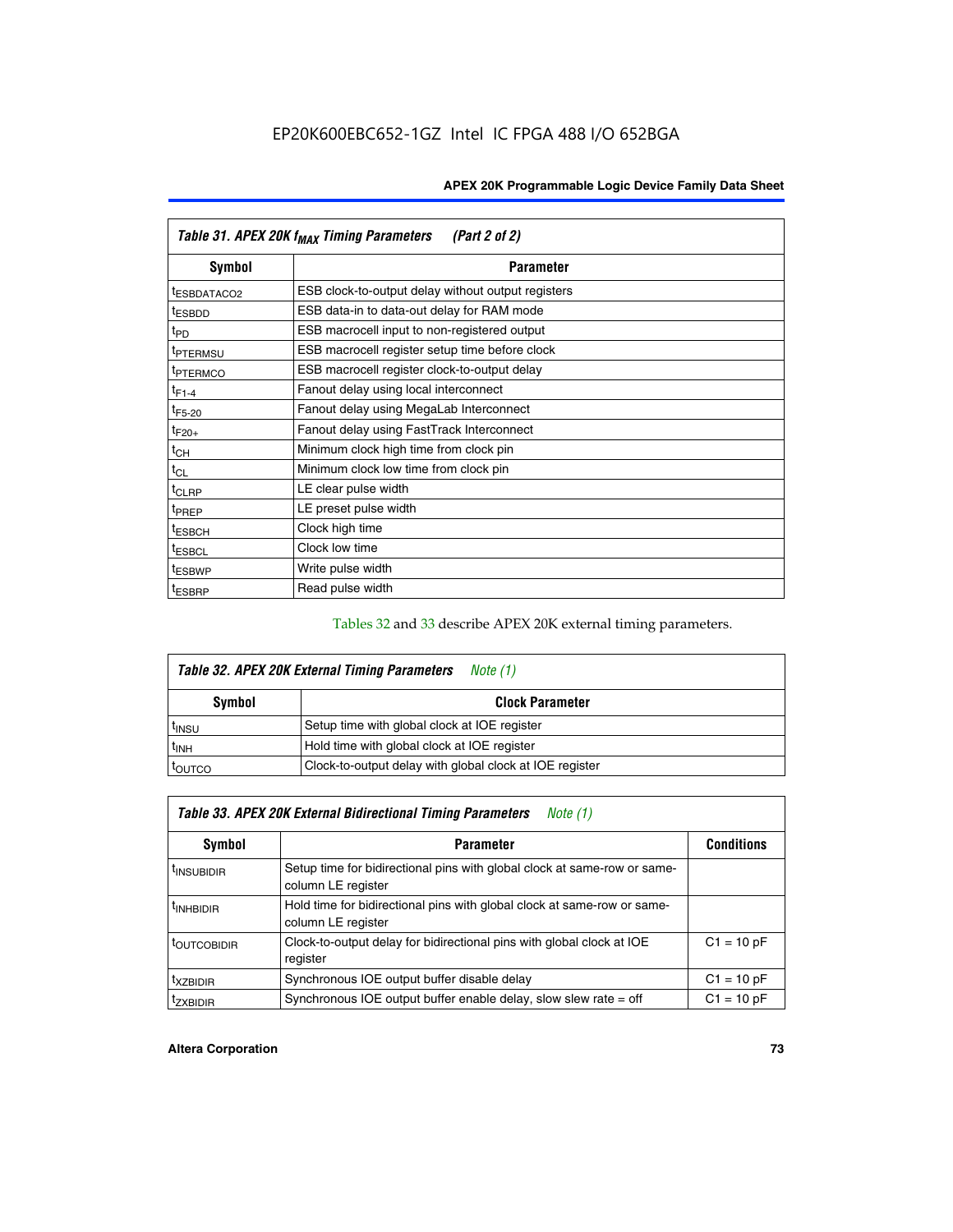$\mathbf{r}$ 

#### *Note to Tables 32 and 33:*

(1) These timing parameters are sample-tested only.

Tables 34 through 37 show APEX 20KE LE, ESB, routing, and functional timing microparameters for the  $f_{MAX}$  timing model.

| <b>Table 34. APEX 20KE LE Timing Microparameters</b> |                                     |  |  |  |  |
|------------------------------------------------------|-------------------------------------|--|--|--|--|
| Symbol<br><b>Parameter</b>                           |                                     |  |  |  |  |
| t <sub>SU</sub>                                      | LE register setup time before clock |  |  |  |  |
| $t_H$                                                | LE register hold time after clock   |  |  |  |  |
| $t_{CO}$                                             | LE register clock-to-output delay   |  |  |  |  |
| <b>LUT</b>                                           | LUT delay for data-in to data-out   |  |  |  |  |

| Table 35. APEX 20KE ESB Timing Microparameters |                                                            |  |  |  |
|------------------------------------------------|------------------------------------------------------------|--|--|--|
| Symbol                                         | <b>Parameter</b>                                           |  |  |  |
| <sup>t</sup> ESBARC                            | ESB Asynchronous read cycle time                           |  |  |  |
| <sup>t</sup> ESBSRC                            | ESB Synchronous read cycle time                            |  |  |  |
| <b><i>ESBAWC</i></b>                           | ESB Asynchronous write cycle time                          |  |  |  |
| t <sub>ESBSWC</sub>                            | ESB Synchronous write cycle time                           |  |  |  |
| t <sub>ESBWASU</sub>                           | ESB write address setup time with respect to WE            |  |  |  |
| <sup>t</sup> ESBWAH                            | ESB write address hold time with respect to WE             |  |  |  |
| t <sub>ESBWDSU</sub>                           | ESB data setup time with respect to WE                     |  |  |  |
| <sup>t</sup> ESBWDH                            | ESB data hold time with respect to WE                      |  |  |  |
| tESBRASU                                       | ESB read address setup time with respect to RE             |  |  |  |
| <sup>t</sup> ESBRAH                            | ESB read address hold time with respect to RE              |  |  |  |
| <i>ESBWESU</i>                                 | ESB WE setup time before clock when using input register   |  |  |  |
| t <sub>ESBWEH</sub>                            | ESB WE hold time after clock when using input register     |  |  |  |
| <b><i>t</i>ESBDATASU</b>                       | ESB data setup time before clock when using input register |  |  |  |
| t <sub>ESBDATAH</sub>                          | ESB data hold time after clock when using input register   |  |  |  |
| t <sub>ESBWADDRSU</sub>                        | ESB write address setup time before clock when using input |  |  |  |
|                                                | registers                                                  |  |  |  |
| <i><b>LESBRADDRSU</b></i>                      | ESB read address setup time before clock when using input  |  |  |  |
|                                                | registers                                                  |  |  |  |
| t <sub>ESBDATACO1</sub>                        | ESB clock-to-output delay when using output registers      |  |  |  |
| t <sub>ESBDATACO2</sub>                        | ESB clock-to-output delay without output registers         |  |  |  |
| $t_{ESBDD}$                                    | ESB data-in to data-out delay for RAM mode                 |  |  |  |
| $t_{\mathsf{PD}}$                              | ESB Macrocell input to non-registered output               |  |  |  |
| t <sub>PTERMSU</sub>                           | ESB Macrocell register setup time before clock             |  |  |  |
| t <sub>PTERMCO</sub>                           | ESB Macrocell register clock-to-output delay               |  |  |  |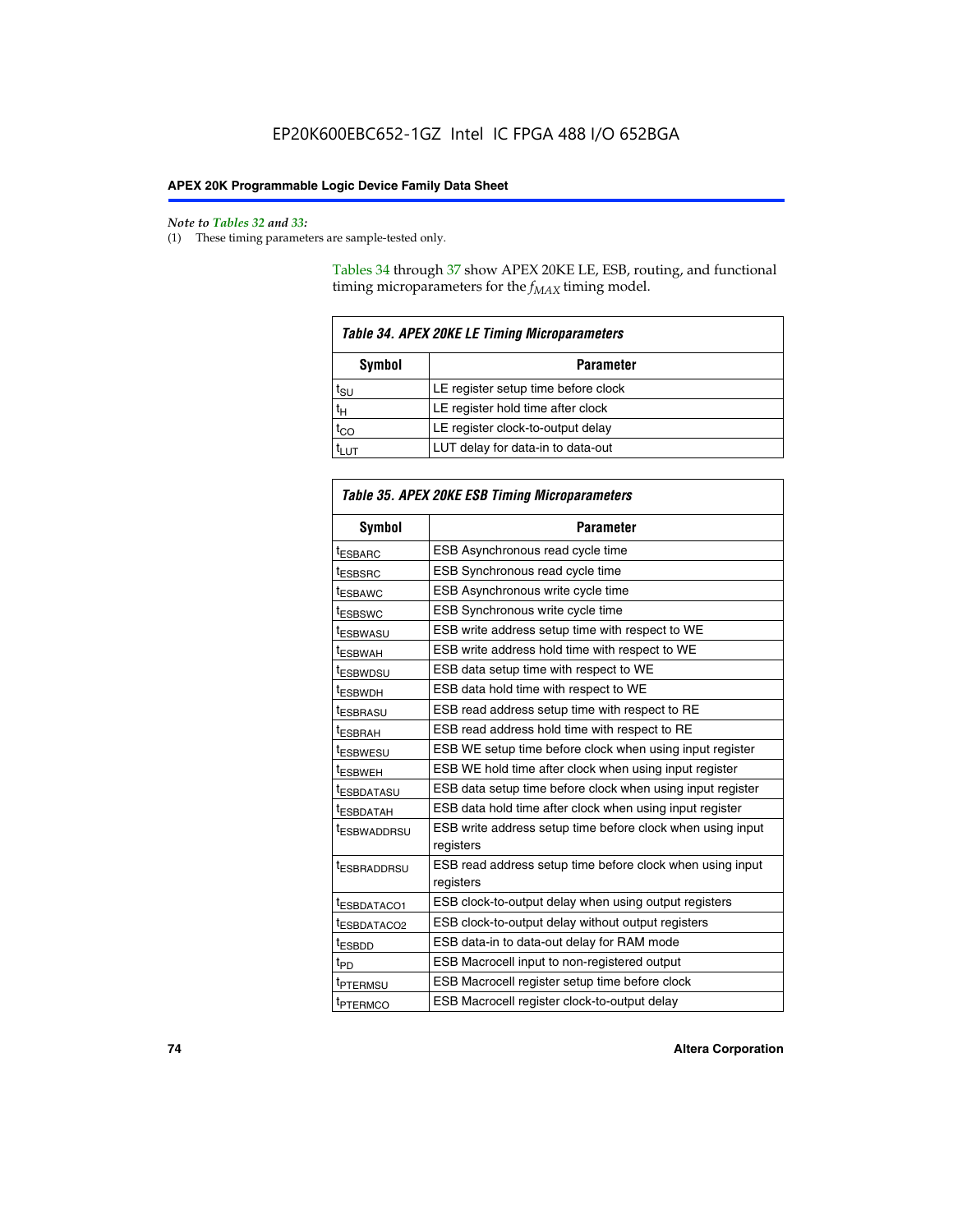| <b>Table 36. APEX 20KE Routing Timing Microparameters</b><br>Note (1) |                                                    |  |  |  |  |
|-----------------------------------------------------------------------|----------------------------------------------------|--|--|--|--|
| Symbol<br><b>Parameter</b>                                            |                                                    |  |  |  |  |
| $t_{F1-4}$                                                            | Fanout delay using Local Interconnect              |  |  |  |  |
| $t_{F5-20}$                                                           | Fanout delay estimate using MegaLab Interconnect   |  |  |  |  |
| $t_{F20+}$                                                            | Fanout delay estimate using FastTrack Interconnect |  |  |  |  |

#### *Note to Table 36:*

(1) These parameters are worst-case values for typical applications. Post-compilation timing simulation and timing analysis are required to determine actual worst-case performance.

| Symbol        | <b>Parameter</b>                       |  |  |  |  |  |
|---------------|----------------------------------------|--|--|--|--|--|
| <b>TCH</b>    | Minimum clock high time from clock pin |  |  |  |  |  |
| <b>TCL</b>    | Minimum clock low time from clock pin  |  |  |  |  |  |
| <b>TCLRP</b>  | LE clear Pulse Width                   |  |  |  |  |  |
| <b>TPREP</b>  | LE preset pulse width                  |  |  |  |  |  |
| <b>TESBCH</b> | Clock high time for ESB                |  |  |  |  |  |
| <b>TESBCL</b> | Clock low time for ESB                 |  |  |  |  |  |
| <b>TESBWP</b> | Write pulse width                      |  |  |  |  |  |
| <b>TESBRP</b> | Read pulse width                       |  |  |  |  |  |

## *Table 37. APEX 20KE Functional Timing Microparameters*

Tables 38 and 39 describe the APEX 20KE external timing parameters.

| Table 38. APEX 20KE External Timing Parameters<br>Note (1) |                                                                |              |  |  |  |
|------------------------------------------------------------|----------------------------------------------------------------|--------------|--|--|--|
| <b>Clock Parameter</b><br>Symbol<br><b>Conditions</b>      |                                                                |              |  |  |  |
| <sup>t</sup> insu                                          | Setup time with global clock at IOE input register             |              |  |  |  |
| $t_{\text{INH}}$                                           | Hold time with global clock at IOE input register              |              |  |  |  |
| toutco                                                     | Clock-to-output delay with global clock at IOE output register | $C1 = 10 pF$ |  |  |  |
| <sup>t</sup> INSUPLL                                       | Setup time with PLL clock at IOE input register                |              |  |  |  |
| <sup>t</sup> INHPLL                                        | Hold time with PLL clock at IOE input register                 |              |  |  |  |
| <sup>I</sup> OUTCOPLL                                      | Clock-to-output delay with PLL clock at IOE output register    | $C1 = 10 pF$ |  |  |  |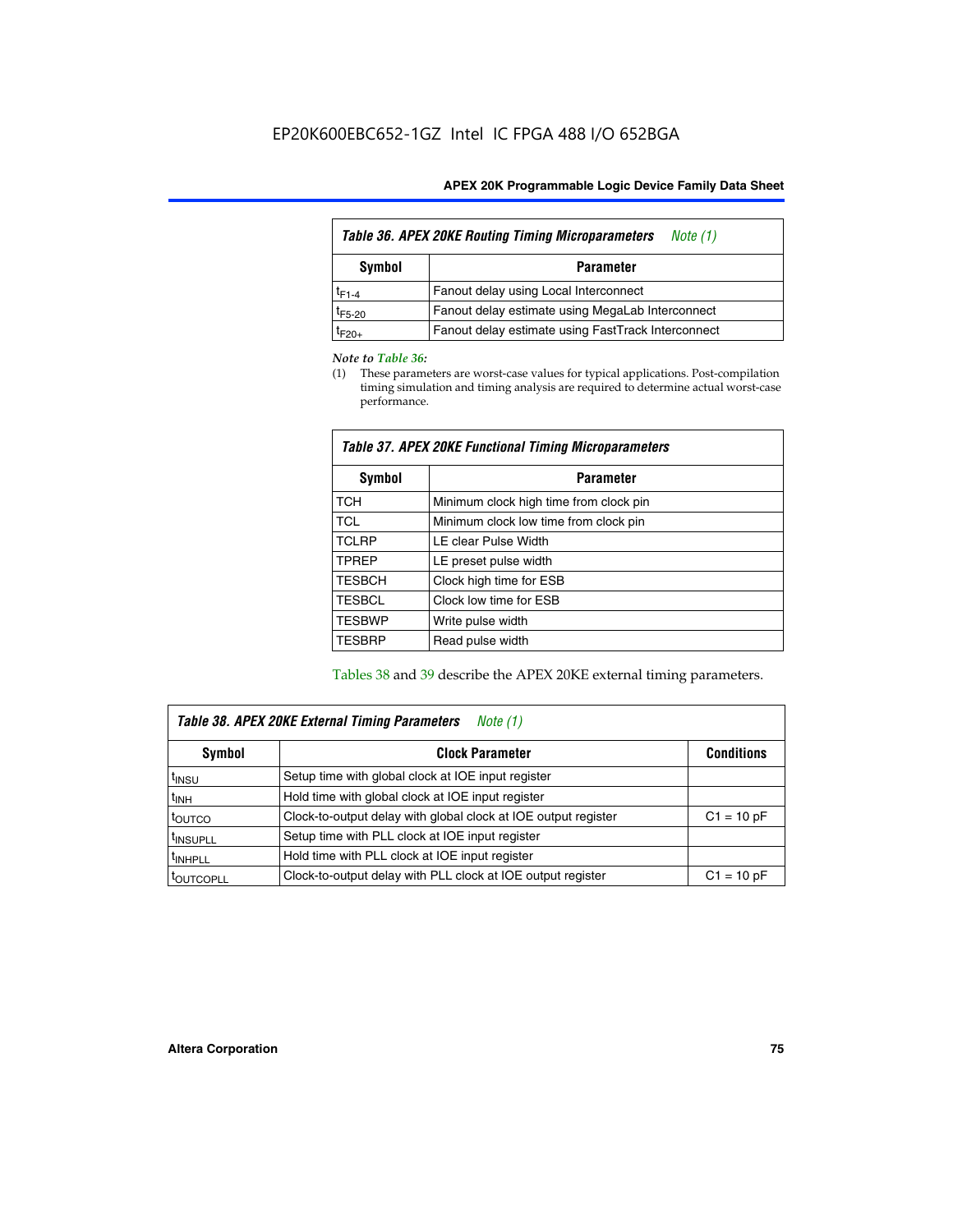| Table 39. APEX 20KE External Bidirectional Timing Parameters<br>Note $(1)$ |                                                                                                          |              |  |  |  |  |  |  |
|----------------------------------------------------------------------------|----------------------------------------------------------------------------------------------------------|--------------|--|--|--|--|--|--|
| <b>Symbol</b>                                                              | <b>Conditions</b><br><b>Parameter</b>                                                                    |              |  |  |  |  |  |  |
| <sup>t</sup> INSUBIDIR                                                     | Setup time for bidirectional pins with global clock at LAB adjacent Input<br>Register                    |              |  |  |  |  |  |  |
| <sup>t</sup> INHBIDIR                                                      | Hold time for bidirectional pins with global clock at LAB adjacent Input<br>Register                     |              |  |  |  |  |  |  |
| <b><i>LOUTCOBIDIR</i></b>                                                  | $C1 = 10 pF$<br>Clock-to-output delay for bidirectional pins with global clock at IOE output<br>register |              |  |  |  |  |  |  |
| t <sub>XZBIDIR</sub>                                                       | $C1 = 10 pF$<br>Synchronous Output Enable Register to output buffer disable delay                        |              |  |  |  |  |  |  |
| <sup>t</sup> zxbidir                                                       | Synchronous Output Enable Register output buffer enable delay                                            | $C1 = 10 pF$ |  |  |  |  |  |  |
| <sup>I</sup> INSUBIDIRPLL                                                  | Setup time for bidirectional pins with PLL clock at LAB adjacent Input<br>Register                       |              |  |  |  |  |  |  |
| <sup>t</sup> INHBIDIRPLL                                                   | Hold time for bidirectional pins with PLL clock at LAB adjacent Input<br>Register                        |              |  |  |  |  |  |  |
| <sup>t</sup> OUTCOBIDIRPLL                                                 | Clock-to-output delay for bidirectional pins with PLL clock at IOE output<br>register                    | $C1 = 10 pF$ |  |  |  |  |  |  |
| <sup>t</sup> XZBIDIRPLL                                                    | Synchronous Output Enable Register to output buffer disable delay with<br><b>PLL</b>                     | $C1 = 10 pF$ |  |  |  |  |  |  |
| <sup>I</sup> ZXBIDIRPLL                                                    | Synchronous Output Enable Register output buffer enable delay with PLL                                   | $C1 = 10 pF$ |  |  |  |  |  |  |

*Note to Tables 38 and 39:*

(1) These timing parameters are sample-tested only.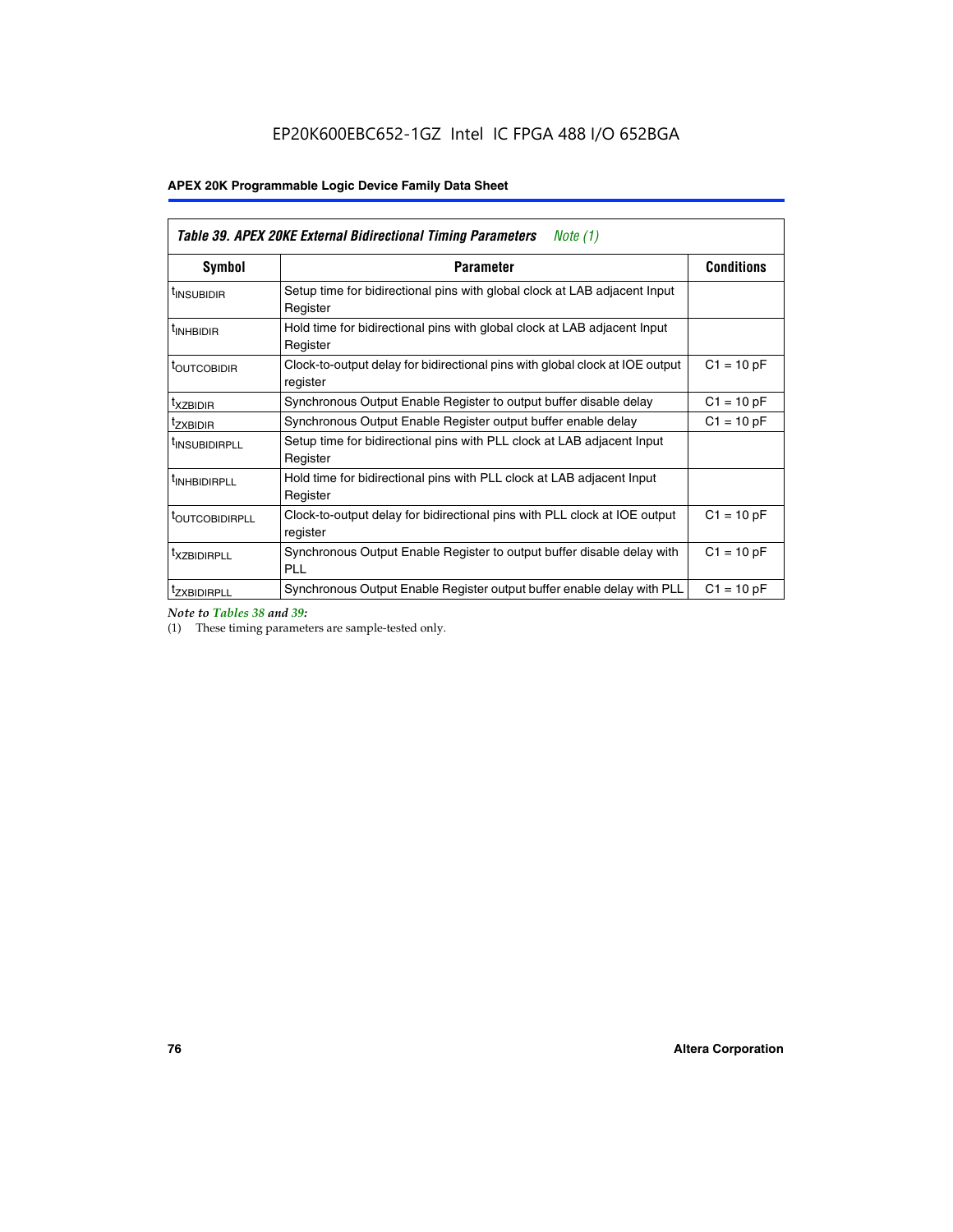Tables 40 through 42 show the **f<sub>MAX</sub>** timing parameters for EP20K100, EP20K200, and EP20K400 APEX 20K devices.

|                         |     |                |     |                |     |                | <b>Units</b> |
|-------------------------|-----|----------------|-----|----------------|-----|----------------|--------------|
| <b>Symbol</b>           |     | -1 Speed Grade |     | -2 Speed Grade |     | -3 Speed Grade |              |
|                         | Min | Max            | Min | Max            | Min | <b>Max</b>     |              |
| $t_{\text{SU}}$         | 0.5 |                | 0.6 |                | 0.8 |                | ns           |
| $t_H$                   | 0.7 |                | 0.8 |                | 1.0 |                | ns           |
| $t_{CO}$                |     | 0.3            |     | 0.4            |     | 0.5            | ns           |
| $t_{LUT}$               |     | 0.8            |     | 1.0            |     | 1.3            | ns           |
| <sup>t</sup> ESBRC      |     | 1.7            |     | 2.1            |     | 2.4            | ns           |
| t <sub>ESBWC</sub>      |     | 5.7            |     | 6.9            |     | 8.1            | ns           |
| <sup>t</sup> ESBWESU    | 3.3 |                | 3.9 |                | 4.6 |                | ns           |
| <sup>t</sup> ESBDATASU  | 2.2 |                | 2.7 |                | 3.1 |                | ns           |
| <sup>t</sup> ESBDATAH   | 0.6 |                | 0.8 |                | 0.9 |                | ns           |
| <sup>t</sup> ESBADDRSU  | 2.4 |                | 2.9 |                | 3.3 |                | ns           |
| <sup>t</sup> ESBDATACO1 |     | 1.3            |     | 1.6            |     | 1.8            | ns           |
| t <sub>ESBDATACO2</sub> |     | 2.6            |     | 3.1            |     | 3.6            | ns           |
| t <sub>ESBDD</sub>      |     | 2.5            |     | 3.3            |     | 3.6            | ns           |
| t <sub>PD</sub>         |     | 2.5            |     | 3.0            |     | 3.6            | ns           |
| <sup>t</sup> PTERMSU    | 2.3 |                | 2.6 |                | 3.2 |                | ns           |
| t <sub>PTERMCO</sub>    |     | 1.5            |     | 1.8            |     | 2.1            | ns           |
| $t_{F1-4}$              |     | 0.5            |     | 0.6            |     | 0.7            | ns           |
| $t_{F5-20}$             |     | 1.6            |     | 1.7            |     | 1.8            | ns           |
| $t_{F20+}$              |     | 2.2            |     | 2.2            |     | 2.3            | ns           |
| $t_{\mathsf{CH}}$       | 2.0 |                | 2.5 |                | 3.0 |                | ns           |
| $t_{CL}$                | 2.0 |                | 2.5 |                | 3.0 |                | ns           |
| t <sub>CLRP</sub>       | 0.3 |                | 0.4 |                | 0.4 |                | ns           |
| t <sub>PREP</sub>       | 0.5 |                | 0.5 |                | 0.5 |                | ns           |
| t <sub>ESBCH</sub>      | 2.0 |                | 2.5 |                | 3.0 |                | ns           |
| t <sub>ESBCL</sub>      | 2.0 |                | 2.5 |                | 3.0 |                | ns           |
| t <sub>ESBWP</sub>      | 1.6 |                | 1.9 |                | 2.2 |                | ns           |
| $t_{ESBRP}$             | 1.0 |                | 1.3 |                | 1.4 |                | ns           |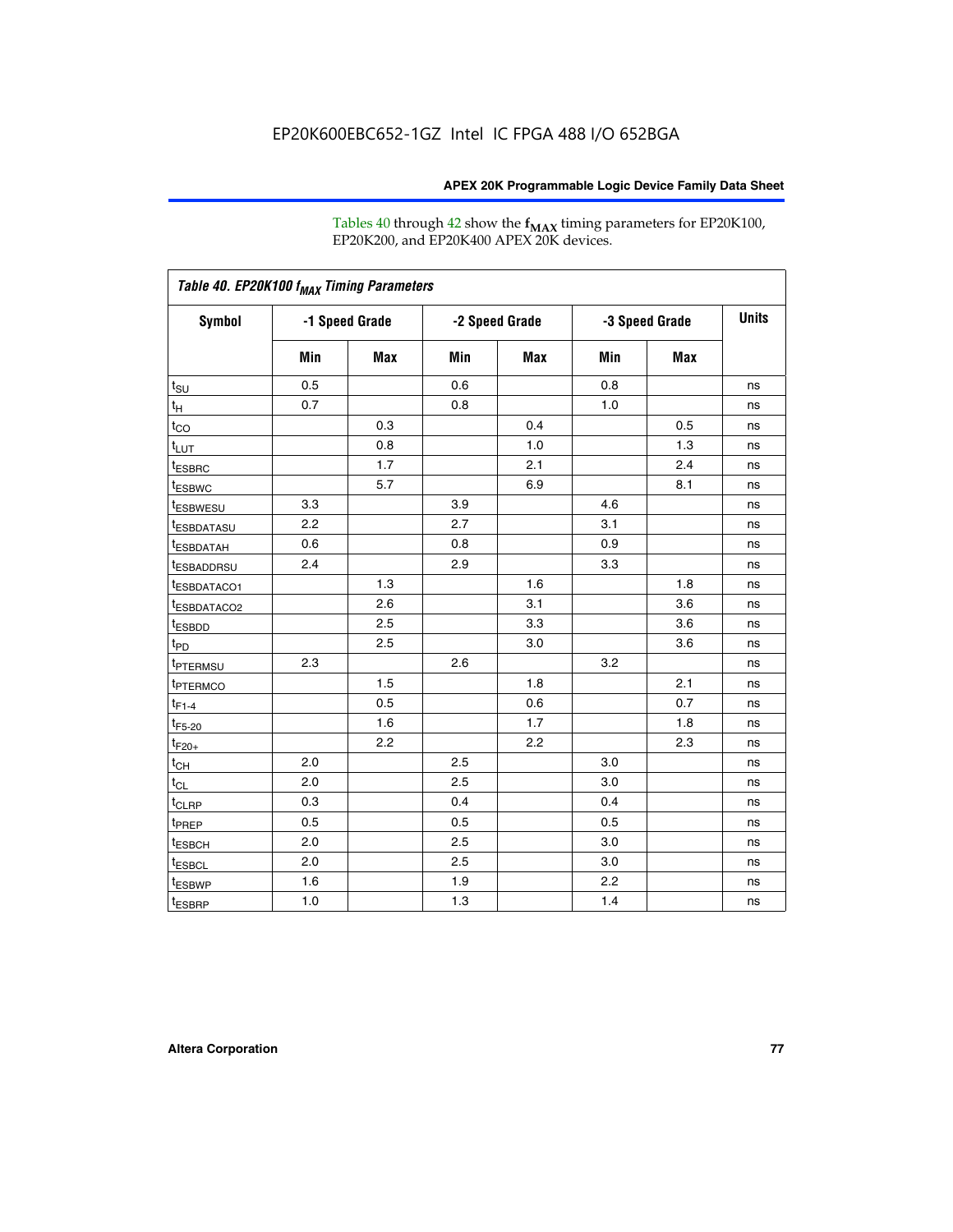| Table 41. EP20K200 f <sub>MAX</sub> Timing Parameters |                |     |     |                |     |                |    |
|-------------------------------------------------------|----------------|-----|-----|----------------|-----|----------------|----|
| Symbol                                                | -1 Speed Grade |     |     | -2 Speed Grade |     | -3 Speed Grade |    |
|                                                       | Min            | Max | Min | <b>Max</b>     | Min | Max            |    |
| $t_{\text{SU}}$                                       | 0.5            |     | 0.6 |                | 0.8 |                | ns |
| $t_H$                                                 | 0.7            |     | 0.8 |                | 1.0 |                | ns |
| $t_{CO}$                                              |                | 0.3 |     | 0.4            |     | 0.5            | ns |
| $t_{LUT}$                                             |                | 0.8 |     | 1.0            |     | 1.3            | ns |
| t <sub>ESBRC</sub>                                    |                | 1.7 |     | 2.1            |     | 2.4            | ns |
| t <sub>ESBWC</sub>                                    |                | 5.7 |     | 6.9            |     | 8.1            | ns |
| t <sub>ESBWESU</sub>                                  | 3.3            |     | 3.9 |                | 4.6 |                | ns |
| <sup>t</sup> ESBDATASU                                | 2.2            |     | 2.7 |                | 3.1 |                | ns |
| t <sub>ESBDATAH</sub>                                 | 0.6            |     | 0.8 |                | 0.9 |                | ns |
| t <sub>ESBADDRSU</sub>                                | 2.4            |     | 2.9 |                | 3.3 |                | ns |
| <u>t<sub>ESBDATACO1</sub></u>                         |                | 1.3 |     | 1.6            |     | 1.8            | ns |
| <sup>t</sup> ESBDATACO2                               |                | 2.6 |     | 3.1            |     | 3.6            | ns |
| t <sub>ESBDD</sub>                                    |                | 2.5 |     | 3.3            |     | 3.6            | ns |
| t <sub>PD</sub>                                       |                | 2.5 |     | 3.0            |     | 3.6            | ns |
| t <sub>PTERMSU</sub>                                  | 2.3            |     | 2.7 |                | 3.2 |                | ns |
| t <sub>PTERMCO</sub>                                  |                | 1.5 |     | 1.8            |     | 2.1            | ns |
| $t_{F1-4}$                                            |                | 0.5 |     | 0.6            |     | 0.7            | ns |
| $t_{F5-20}$                                           |                | 1.6 |     | 1.7            |     | 1.8            | ns |
| $t_{F20+}$                                            |                | 2.2 |     | 2.2            |     | 2.3            | ns |
| $\textnormal{t}_{\textnormal{CH}}$                    | 2.0            |     | 2.5 |                | 3.0 |                | ns |
| $t_{CL}$                                              | 2.0            |     | 2.5 |                | 3.0 |                | ns |
| t <sub>CLRP</sub>                                     | 0.3            |     | 0.4 |                | 0.4 |                | ns |
| t <sub>PREP</sub>                                     | 0.4            |     | 0.5 |                | 0.5 |                | ns |
| t <sub>ESBCH</sub>                                    | 2.0            |     | 2.5 |                | 3.0 |                | ns |
| t <sub>ESBCL</sub>                                    | 2.0            |     | 2.5 |                | 3.0 |                | ns |
| t <sub>ESBWP</sub>                                    | 1.6            |     | 1.9 |                | 2.2 |                | ns |
| t <sub>ESBRP</sub>                                    | 1.0            |     | 1.3 |                | 1.4 |                | ns |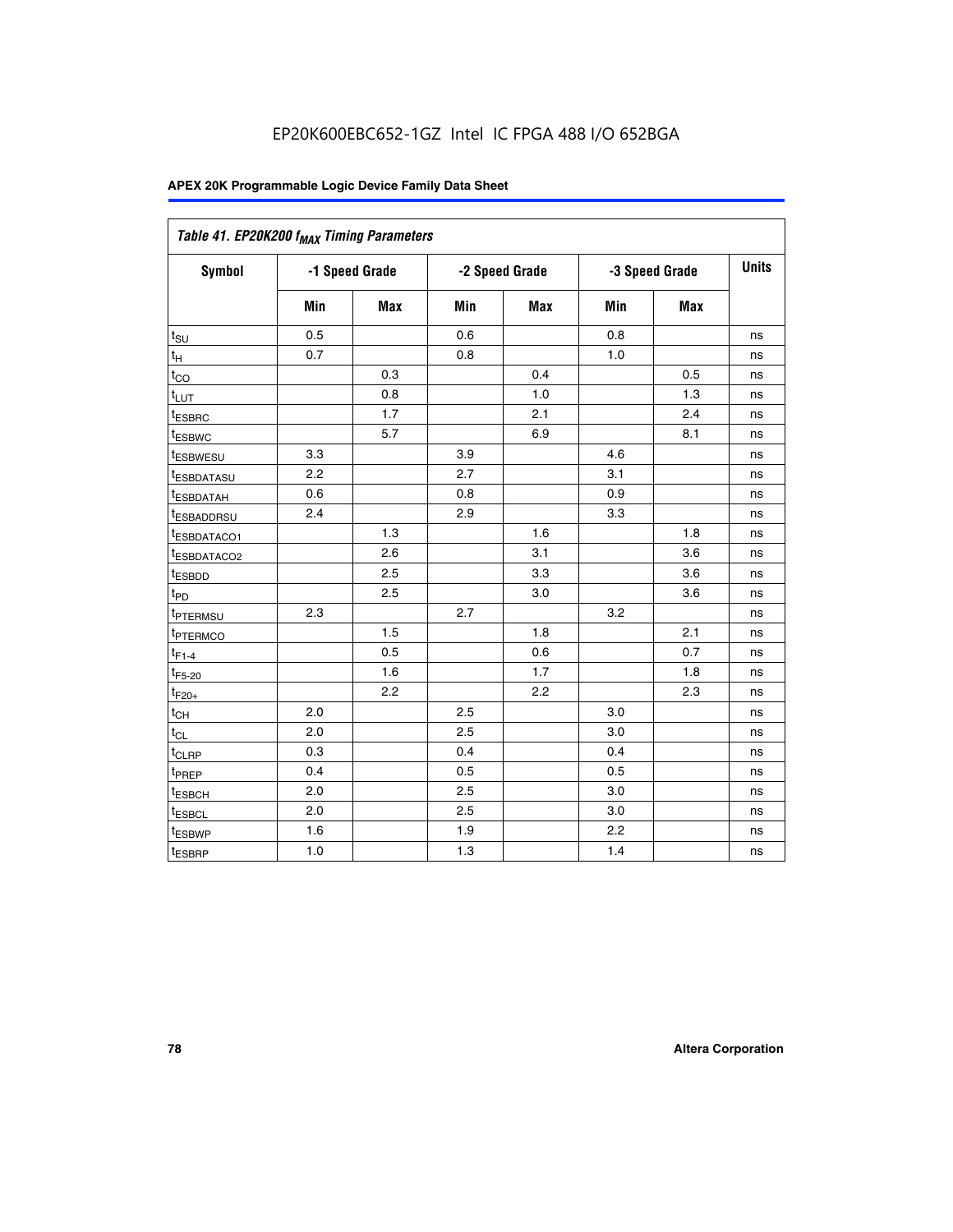|                           | Table 42. EP20K400 f <sub>MAX</sub> Timing Parameters |                |     |                |     |                |              |  |  |  |  |
|---------------------------|-------------------------------------------------------|----------------|-----|----------------|-----|----------------|--------------|--|--|--|--|
| <b>Symbol</b>             |                                                       | -1 Speed Grade |     | -2 Speed Grade |     | -3 Speed Grade | <b>Units</b> |  |  |  |  |
|                           | Min                                                   | <b>Max</b>     | Min | Max            | Min | <b>Max</b>     |              |  |  |  |  |
| $t_{\text{SU}}$           | 0.1                                                   |                | 0.3 |                | 0.6 |                | ns           |  |  |  |  |
| $t_H$                     | 0.5                                                   |                | 0.8 |                | 0.9 |                | ns           |  |  |  |  |
| $t_{CO}$                  |                                                       | 0.1            |     | 0.4            |     | 0.6            | ns           |  |  |  |  |
| t <sub>LUT</sub>          |                                                       | 1.0            |     | 1.2            |     | 1.4            | ns           |  |  |  |  |
| t <sub>ESBRC</sub>        |                                                       | 1.7            |     | 2.1            |     | 2.4            | ns           |  |  |  |  |
| <b>t</b> <sub>ESBWC</sub> |                                                       | 5.7            |     | 6.9            |     | 8.1            | ns           |  |  |  |  |
| <i>t</i> ESBWESU          | 3.3                                                   |                | 3.9 |                | 4.6 |                | ns           |  |  |  |  |
| <sup>t</sup> ESBDATASU    | 2.2                                                   |                | 2.7 |                | 3.1 |                | ns           |  |  |  |  |
| t <sub>ESBDATAH</sub>     | 0.6                                                   |                | 0.8 |                | 0.9 |                | ns           |  |  |  |  |
| <sup>t</sup> ESBADDRSU    | 2.4                                                   |                | 2.9 |                | 3.3 |                | ns           |  |  |  |  |
| t <sub>ESBDATACO1</sub>   |                                                       | 1.3            |     | 1.6            |     | 1.8            | ns           |  |  |  |  |
| <sup>t</sup> ESBDATACO2   |                                                       | 2.5            |     | 3.1            |     | 3.6            | ns           |  |  |  |  |
| t <sub>ESBDD</sub>        |                                                       | 2.5            |     | 3.3            |     | 3.6            | ns           |  |  |  |  |
| $t_{PD}$                  |                                                       | 2.5            |     | 3.1            |     | 3.6            | ns           |  |  |  |  |
| t <sub>PTERMSU</sub>      | 1.7                                                   |                | 2.1 |                | 2.4 |                | ns           |  |  |  |  |
| t <sub>PTERMCO</sub>      |                                                       | 1.0            |     | 1.2            |     | 1.4            | ns           |  |  |  |  |
| $t_{F1-4}$                |                                                       | 0.4            |     | 0.5            |     | 0.6            | ns           |  |  |  |  |
| $t_{F5-20}$               |                                                       | 2.6            |     | 2.8            |     | 2.9            | ns           |  |  |  |  |
| $t_{F20+}$                |                                                       | 3.7            |     | 3.8            |     | 3.9            | ns           |  |  |  |  |
| $t_{\text{CH}}$           | 2.0                                                   |                | 2.5 |                | 3.0 |                | ns           |  |  |  |  |
| $t_{CL}$                  | 2.0                                                   |                | 2.5 |                | 3.0 |                | ns           |  |  |  |  |
| t <sub>CLRP</sub>         | 0.5                                                   |                | 0.6 |                | 0.8 |                | ns           |  |  |  |  |
| t <sub>PREP</sub>         | 0.5                                                   |                | 0.5 |                | 0.5 |                | ns           |  |  |  |  |
| t <sub>ESBCH</sub>        | 2.0                                                   |                | 2.5 |                | 3.0 |                | ns           |  |  |  |  |
| t <sub>ESBCL</sub>        | 2.0                                                   |                | 2.5 |                | 3.0 |                | ns           |  |  |  |  |
| t <sub>ESBWP</sub>        | 1.5                                                   |                | 1.9 |                | 2.2 |                | ns           |  |  |  |  |
| t <sub>ESBRP</sub>        | 1.0                                                   |                | 1.2 |                | 1.4 |                | ns           |  |  |  |  |

Tables 43 through 48 show the I/O external and external bidirectional timing parameter values for EP20K100, EP20K200, and EP20K400 APEX 20K devices.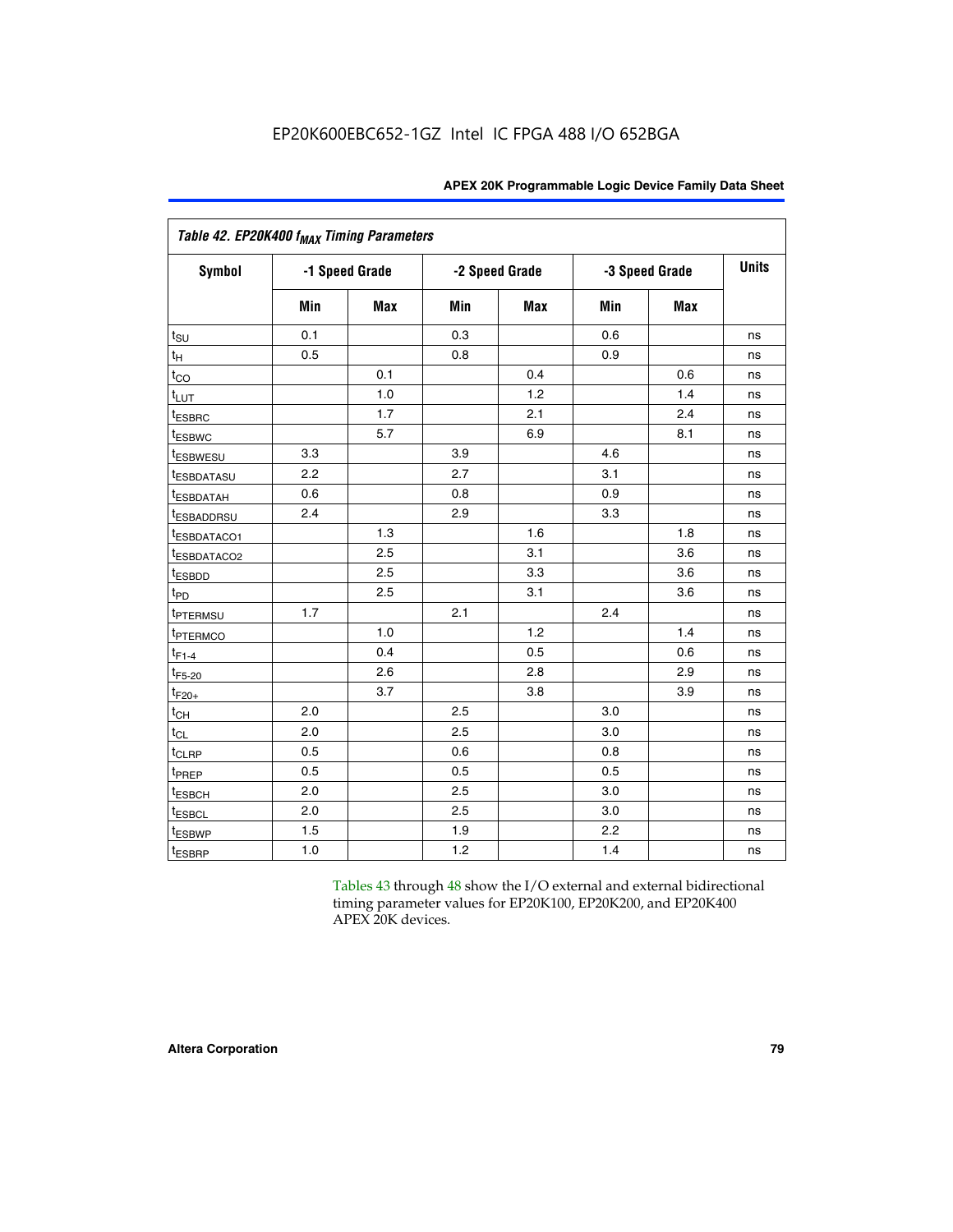## EP20K600EBC652-1GZ Intel IC FPGA 488 I/O 652BGA

| Table 43. EP20K100 External Timing Parameters |     |                |     |                |     |                |             |  |  |  |  |
|-----------------------------------------------|-----|----------------|-----|----------------|-----|----------------|-------------|--|--|--|--|
| Symbol                                        |     | -1 Speed Grade |     | -2 Speed Grade |     | -3 Speed Grade | <b>Unit</b> |  |  |  |  |
|                                               | Min | Max            | Min | <b>Max</b>     | Min | <b>Max</b>     |             |  |  |  |  |
| $t_{INSU}$ (1)                                | 2.3 |                | 2.8 |                | 3.2 |                | ns          |  |  |  |  |
| $t_{INH}$ (1)                                 | 0.0 |                | 0.0 |                | 0.0 |                | ns          |  |  |  |  |
| $t_{\text{OUTCO}}(1)$                         | 2.0 | 4.5            | 2.0 | 4.9            | 2.0 | 6.6            | ns          |  |  |  |  |
| $t_{IN}$ su $(2)$                             | 1.1 |                | 1.2 |                |     |                | ns          |  |  |  |  |
| $t_{INH}$ (2)                                 | 0.0 |                | 0.0 |                |     |                | ns          |  |  |  |  |
| $t_{\text{OUTCO}}$ (2)                        | 0.5 | 2.7            | 0.5 | 3.1            |     | 4.8            | ns          |  |  |  |  |

|                                | <b>Table 44. EP20K100 External Bidirectional Timing Parameters</b> |     |     |                |     |                |    |  |  |  |  |
|--------------------------------|--------------------------------------------------------------------|-----|-----|----------------|-----|----------------|----|--|--|--|--|
| Symbol                         | -1 Speed Grade                                                     |     |     | -2 Speed Grade |     | -3 Speed Grade |    |  |  |  |  |
|                                | Min                                                                | Max | Min | Max            | Min | <b>Max</b>     |    |  |  |  |  |
| $t_{\text{INSUBIDIR}}(1)$      | 2.3                                                                |     | 2.8 |                | 3.2 |                | ns |  |  |  |  |
| $t_{INHBIDIR}$ (1)             | 0.0                                                                |     | 0.0 |                | 0.0 |                | ns |  |  |  |  |
| <sup>t</sup> OUTCOBIDIR<br>(1) | 2.0                                                                | 4.5 | 2.0 | 4.9            | 2.0 | 6.6            | ns |  |  |  |  |
| $t_{XZBIDIR}$ (1)              |                                                                    | 5.0 |     | 5.9            |     | 6.9            | ns |  |  |  |  |
| $t_{ZXBIDIR}$ (1)              |                                                                    | 5.0 |     | 5.9            |     | 6.9            | ns |  |  |  |  |
| $t_{INSUBIDIR}$ (2)            | 1.0                                                                |     | 1.2 |                |     |                | ns |  |  |  |  |
| $t_{INHBIDIR}$ (2)             | 0.0                                                                |     | 0.0 |                |     |                | ns |  |  |  |  |
| <sup>t</sup> OUTCOBIDIR<br>(2) | 0.5                                                                | 2.7 | 0.5 | 3.1            |     |                | ns |  |  |  |  |
| $t_{XZBIDIR}$ (2)              |                                                                    | 4.3 |     | 5.0            |     |                | ns |  |  |  |  |
| $t_{ZXBIDIR}$ (2)              |                                                                    | 4.3 |     | 5.0            |     |                | ns |  |  |  |  |

| Table 45. EP20K200 External Timing Parameters |                |     |     |                |     |                |      |  |  |  |  |
|-----------------------------------------------|----------------|-----|-----|----------------|-----|----------------|------|--|--|--|--|
| Symbol                                        | -1 Speed Grade |     |     | -2 Speed Grade |     | -3 Speed Grade | Unit |  |  |  |  |
|                                               | Min            | Max | Min | Max            | Min | Max            |      |  |  |  |  |
| $t$ <sub>INSU</sub> $(1)$                     | 1.9            |     | 2.3 |                | 2.6 |                | ns   |  |  |  |  |
| $t_{INH}$ (1)                                 | 0.0            |     | 0.0 |                | 0.0 |                | ns   |  |  |  |  |
| $t_{\text{OUTCO}}(1)$                         | 2.0            | 4.6 | 2.0 | 5.6            | 2.0 | 6.8            | ns   |  |  |  |  |
| $t_{INSU}$ (2)                                | 1.1            |     | 1.2 |                |     |                | ns   |  |  |  |  |
| $t_{INH}$ (2)                                 | 0.0            |     | 0.0 |                |     |                | ns   |  |  |  |  |
| $t_{\text{OUTCO}}$ (2)                        | 0.5            | 2.7 | 0.5 | 3.1            |     |                | ns   |  |  |  |  |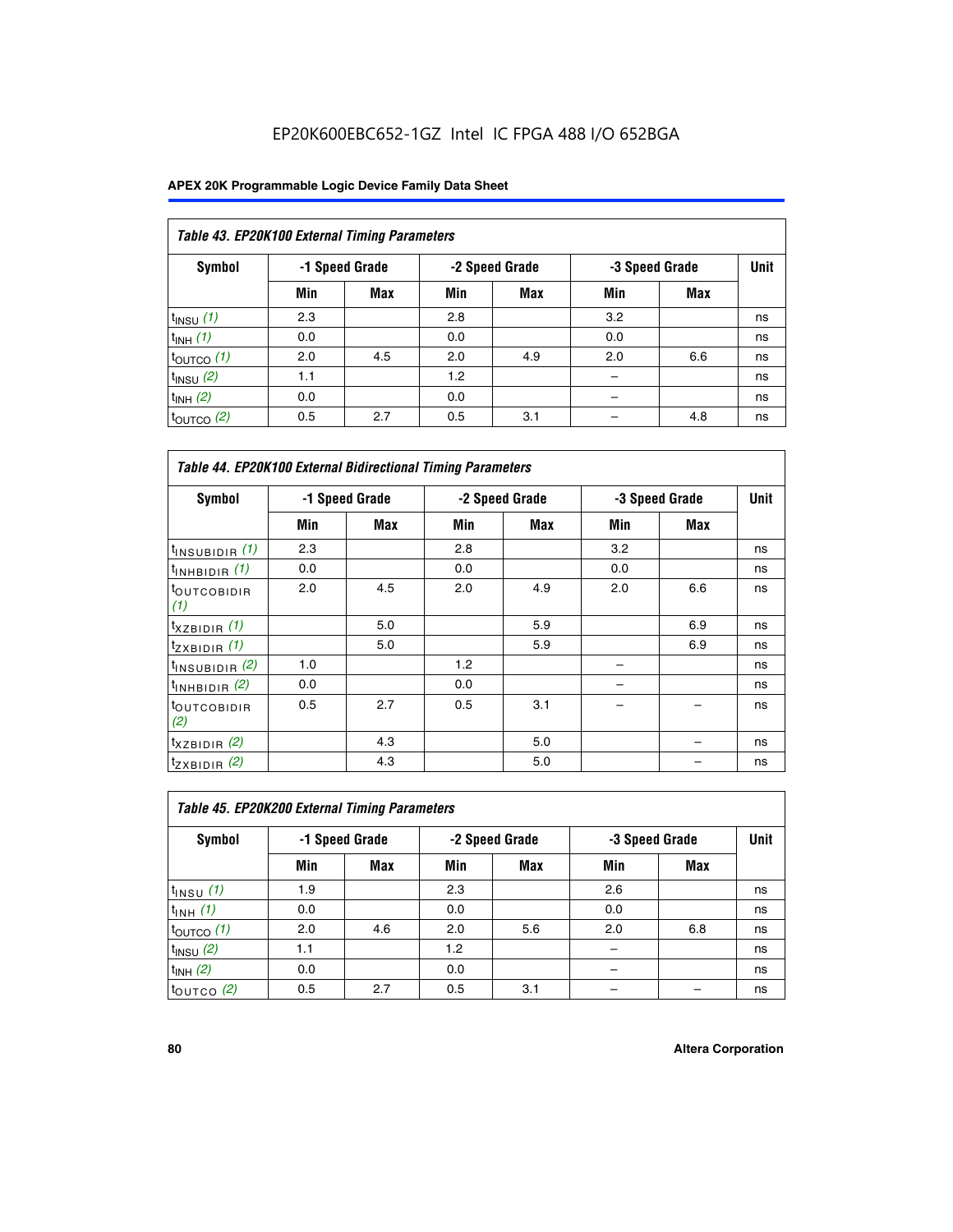| Table 46. EP20K200 External Bidirectional Timing Parameters |     |                |     |                |     |                |             |
|-------------------------------------------------------------|-----|----------------|-----|----------------|-----|----------------|-------------|
| Symbol                                                      |     | -1 Speed Grade |     | -2 Speed Grade |     | -3 Speed Grade | <b>Unit</b> |
|                                                             | Min | Max            | Min | Max            | Min | Max            |             |
| $t_{\text{INSUBIDIR}}(1)$                                   | 1.9 |                | 2.3 |                | 2.6 |                | ns          |
| $t_{INHBIDIR}$ (1)                                          | 0.0 |                | 0.0 |                | 0.0 |                | ns          |
| $t_{\text{OUTCOBIDIR}}(1)$                                  | 2.0 | 4.6            | 2.0 | 5.6            | 2.0 | 6.8            | ns          |
| $t_{XZBIDIR}$ (1)                                           |     | 5.0            |     | 5.9            |     | 6.9            | ns          |
| $t_{ZXBIDIR}$ (1)                                           |     | 5.0            |     | 5.9            |     | 6.9            | ns          |
| $t_{INSUBIDIR}$ (2)                                         | 1.1 |                | 1.2 |                |     |                | ns          |
| $t_{INHBIDIR}$ (2)                                          | 0.0 |                | 0.0 |                |     |                | ns          |
| $t_{\text{OUTCOBIDIR}}(2)$                                  | 0.5 | 2.7            | 0.5 | 3.1            |     |                | ns          |
| $t_{XZBIDIR}$ (2)                                           |     | 4.3            |     | 5.0            |     |                | ns          |
| $t_{ZXBIDIR}$ (2)                                           |     | 4.3            |     | 5.0            |     |                | ns          |

### *Table 47. EP20K400 External Timing Parameters*

| Symbol                | -1 Speed Grade |            | -2 Speed Grade |            | -3 Speed Grade | <b>Unit</b> |    |
|-----------------------|----------------|------------|----------------|------------|----------------|-------------|----|
|                       | Min            | <b>Max</b> | Min            | <b>Max</b> | Min            | <b>Max</b>  |    |
| $t_{INSU}$ (1)        | 1.4            |            | 1.8            |            | 2.0            |             | ns |
| $t_{INH}$ (1)         | 0.0            |            | 0.0            |            | 0.0            |             | ns |
| $t_{\text{OUTCO}}(1)$ | 2.0            | 4.9        | 2.0            | 6.1        | 2.0            | 7.0         | ns |
| $t_{INSU}$ (2)        | 0.4            |            | 1.0            |            |                |             | ns |
| $t_{INH}$ (2)         | 0.0            |            | 0.0            |            | -              |             | ns |
| $t_{\text{OUTCO}}(2)$ | 0.5            | 3.1        | 0.5            | 4.1        |                |             | ns |

*Table 48. EP20K400 External Bidirectional Timing Parameters*

| Symbol                      | -1 Speed Grade |     | -2 Speed Grade |     |     | -3 Speed Grade | <b>Unit</b> |
|-----------------------------|----------------|-----|----------------|-----|-----|----------------|-------------|
|                             | Min            | Max | Min            | Max | Min | Max            |             |
| $t_{\text{INSUBIDIR}}(1)$   | 1.4            |     | 1.8            |     | 2.0 |                | ns          |
| $t_{INHBIDIR}$ (1)          | 0.0            |     | 0.0            |     | 0.0 |                | ns          |
| $t_{\text{OUTCOBIDIR}}(1)$  | 2.0            | 4.9 | 2.0            | 6.1 | 2.0 | 7.0            | ns          |
| $t_{XZBIDIR}$ (1)           |                | 7.3 |                | 8.9 |     | 10.3           | ns          |
| $t_{ZXBIDIR}$ (1)           |                | 7.3 |                | 8.9 |     | 10.3           | ns          |
| $t_{\text{INSUBIDIR}}(2)$   | 0.5            |     | 1.0            |     |     |                | ns          |
| $t_{INHBIDIR}$ (2)          | 0.0            |     | 0.0            |     |     |                | ns          |
| $t_{\text{OUTCOBIDIR}}$ (2) | 0.5            | 3.1 | 0.5            | 4.1 |     |                | ns          |
| $t_{XZBIDIR}$ (2)           |                | 6.2 |                | 7.6 |     |                | ns          |
| $t_{ZXBIDIR}$ (2)           |                | 6.2 |                | 7.6 |     |                | ns          |

#### **Altera Corporation 81**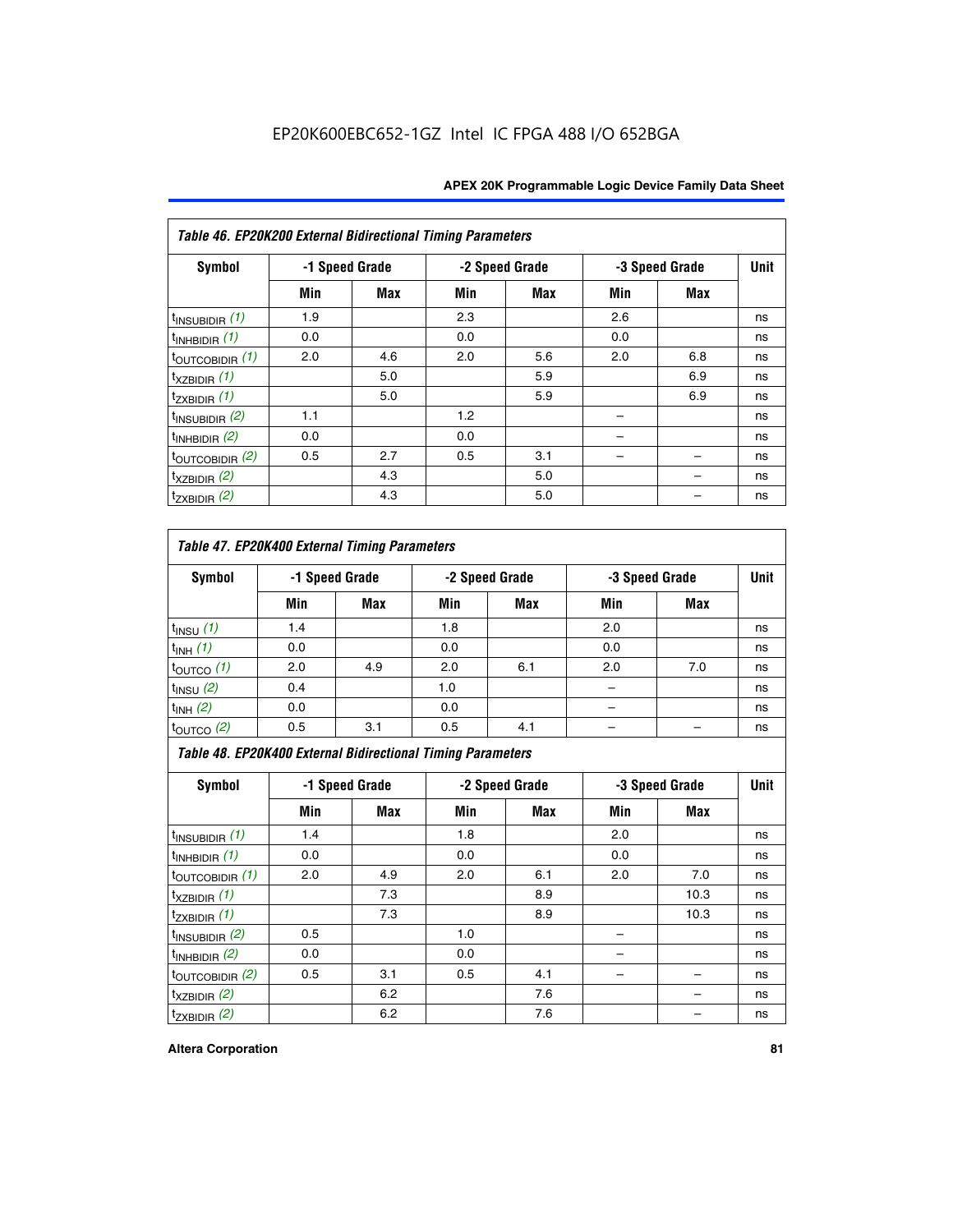#### *Notes to Tables 43 through 48:*

- (1) This parameter is measured without using ClockLock or ClockBoost circuits.
- (2) This parameter is measured using ClockLock or ClockBoost circuits.

Tables 49 through 54 describe  $f_{MAX}$  LE Timing Microparameters,  $f_{MAX}$ ESB Timing Microparameters, *f<sub>MAX</sub>* Routing Delays, Minimum Pulse Width Timing Parameters, External Timing Parameters, and External Bidirectional Timing Parameters for EP20K30E APEX 20KE devices.

|                  | Table 49. EP20K30E f <sub>MAX</sub> LE Timing Microparameters |      |      |            |      |      |    |  |  |  |  |  |
|------------------|---------------------------------------------------------------|------|------|------------|------|------|----|--|--|--|--|--|
| <b>Symbol</b>    |                                                               | -1   |      | -2         |      | -3   |    |  |  |  |  |  |
|                  | Min                                                           | Max  | Min  | <b>Max</b> | Min  | Max  |    |  |  |  |  |  |
| t <sub>SU</sub>  | 0.01                                                          |      | 0.02 |            | 0.02 |      | ns |  |  |  |  |  |
| 't <sub>H</sub>  | 0.11                                                          |      | 0.16 |            | 0.23 |      | ns |  |  |  |  |  |
| $t_{CO}$         |                                                               | 0.32 |      | 0.45       |      | 0.67 | ns |  |  |  |  |  |
| t <sub>LUT</sub> |                                                               | 0.85 |      | 1.20       |      | 1.77 | ns |  |  |  |  |  |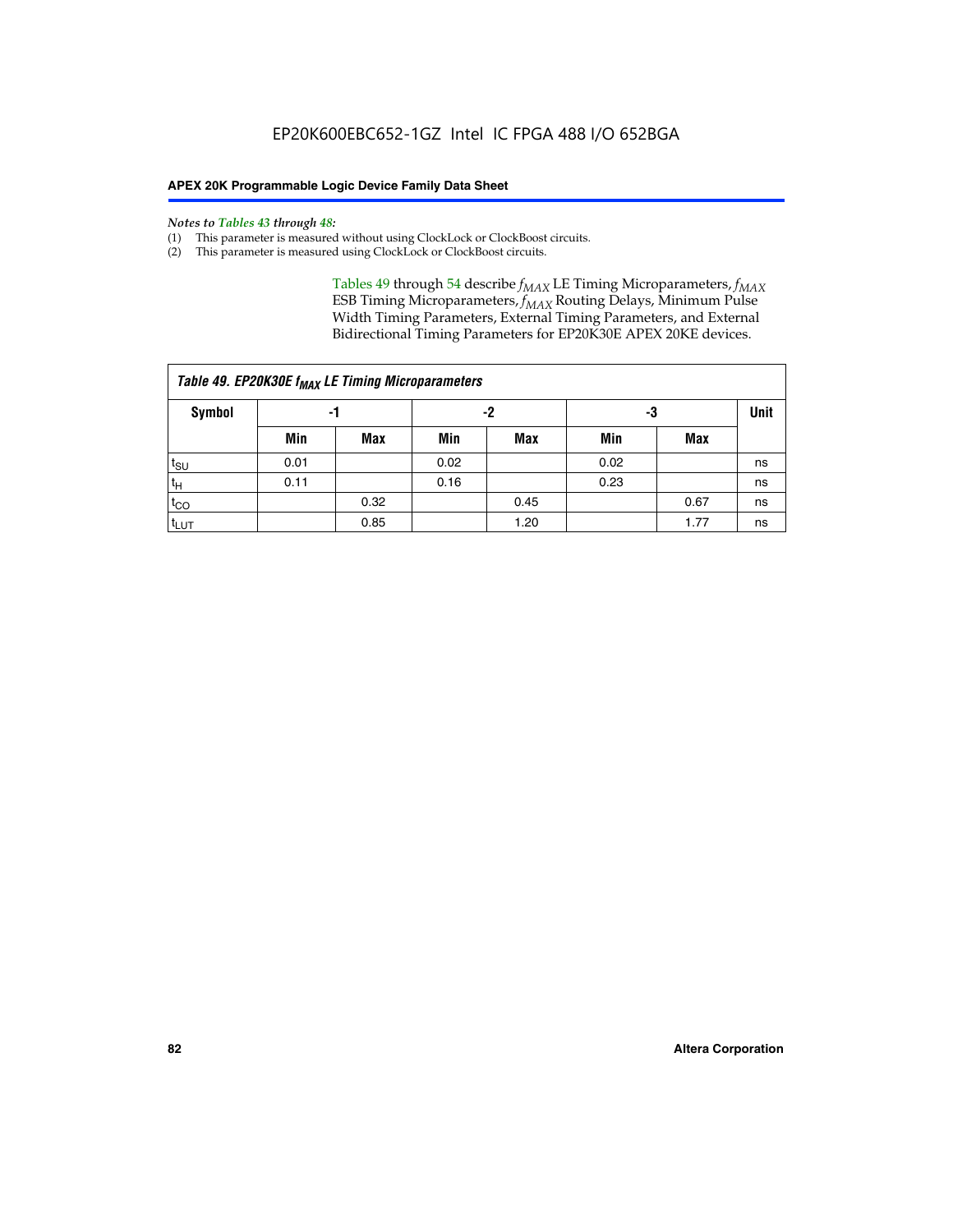| Table 50. EP20K30E f <sub>MAX</sub> ESB Timing Microparameters |      |            |      |            |      |            |             |
|----------------------------------------------------------------|------|------------|------|------------|------|------------|-------------|
| <b>Symbol</b>                                                  |      | $-1$       |      | $-2$       |      | -3         | <b>Unit</b> |
|                                                                | Min  | <b>Max</b> | Min  | <b>Max</b> | Min  | <b>Max</b> |             |
| <sup>t</sup> ESBARC                                            |      | 2.03       |      | 2.86       |      | 4.24       | ns          |
| <sup>t</sup> ESBSRC                                            |      | 2.58       |      | 3.49       |      | 5.02       | ns          |
| <sup>t</sup> ESBAWC                                            |      | 3.88       |      | 5.45       |      | 8.08       | ns          |
| t <sub>ESBSWC</sub>                                            |      | 4.08       |      | 5.35       |      | 7.48       | ns          |
| <sup>t</sup> ESBWASU                                           | 1.77 |            | 2.49 |            | 3.68 |            | ns          |
| <sup>t</sup> ESBWAH                                            | 0.00 |            | 0.00 |            | 0.00 |            | ns          |
| <sup>t</sup> ESBWDSU                                           | 1.95 |            | 2.74 |            | 4.05 |            | ns          |
| <sup>t</sup> ESBWDH                                            | 0.00 |            | 0.00 |            | 0.00 |            | ns          |
| <sup>t</sup> ESBRASU                                           | 1.96 |            | 2.75 |            | 4.07 |            | ns          |
| <sup>t</sup> ESBRAH                                            | 0.00 |            | 0.00 |            | 0.00 |            | ns          |
| <i>t</i> <sub>ESBWESU</sub>                                    | 1.80 |            | 2.73 |            | 4.28 |            | ns          |
| <sup>I</sup> ESBWEH                                            | 0.00 |            | 0.00 |            | 0.00 |            | ns          |
| t <sub>ESBDATASU</sub>                                         | 0.07 |            | 0.48 |            | 1.17 |            | ns          |
| <sup>t</sup> ESBDATAH                                          | 0.13 |            | 0.13 |            | 0.13 |            | ns          |
| <sup>t</sup> ESBWADDRSU                                        | 0.30 |            | 0.80 |            | 1.64 |            | ns          |
| <sup>I</sup> ESBRADDRSU                                        | 0.37 |            | 0.90 |            | 1.78 |            | ns          |
| ESBDATACO1                                                     |      | 1.11       |      | 1.32       |      | 1.67       | ns          |
| <sup>t</sup> ESBDATACO2                                        |      | 2.65       |      | 3.73       |      | 5.53       | ns          |
| <sup>t</sup> ESBDD                                             |      | 3.88       |      | 5.45       |      | 8.08       | ns          |
| t <sub>PD</sub>                                                |      | 1.91       |      | 2.69       |      | 3.98       | ns          |
| <sup>t</sup> PTERMSU                                           | 1.04 |            | 1.71 |            | 2.82 |            | ns          |
| t <sub>PTERMCO</sub>                                           |      | 1.13       |      | 1.34       |      | 1.69       | ns          |

### **Table 51. EP20K30E f<sub>MAX</sub> Routing Delays**

| Symbol      | - 1 |            | -2  |            | -3  |      | Unit |
|-------------|-----|------------|-----|------------|-----|------|------|
|             | Min | <b>Max</b> | Min | <b>Max</b> | Min | Max  |      |
| $t_{F1-4}$  |     | 0.24       |     | 0.27       |     | 0.31 | ns   |
| $t_{F5-20}$ |     | 1.03       |     | 1.14       |     | 1.30 | ns   |
| $t_{F20+}$  |     | 1.42       |     | 1.54       |     | 1.77 | ns   |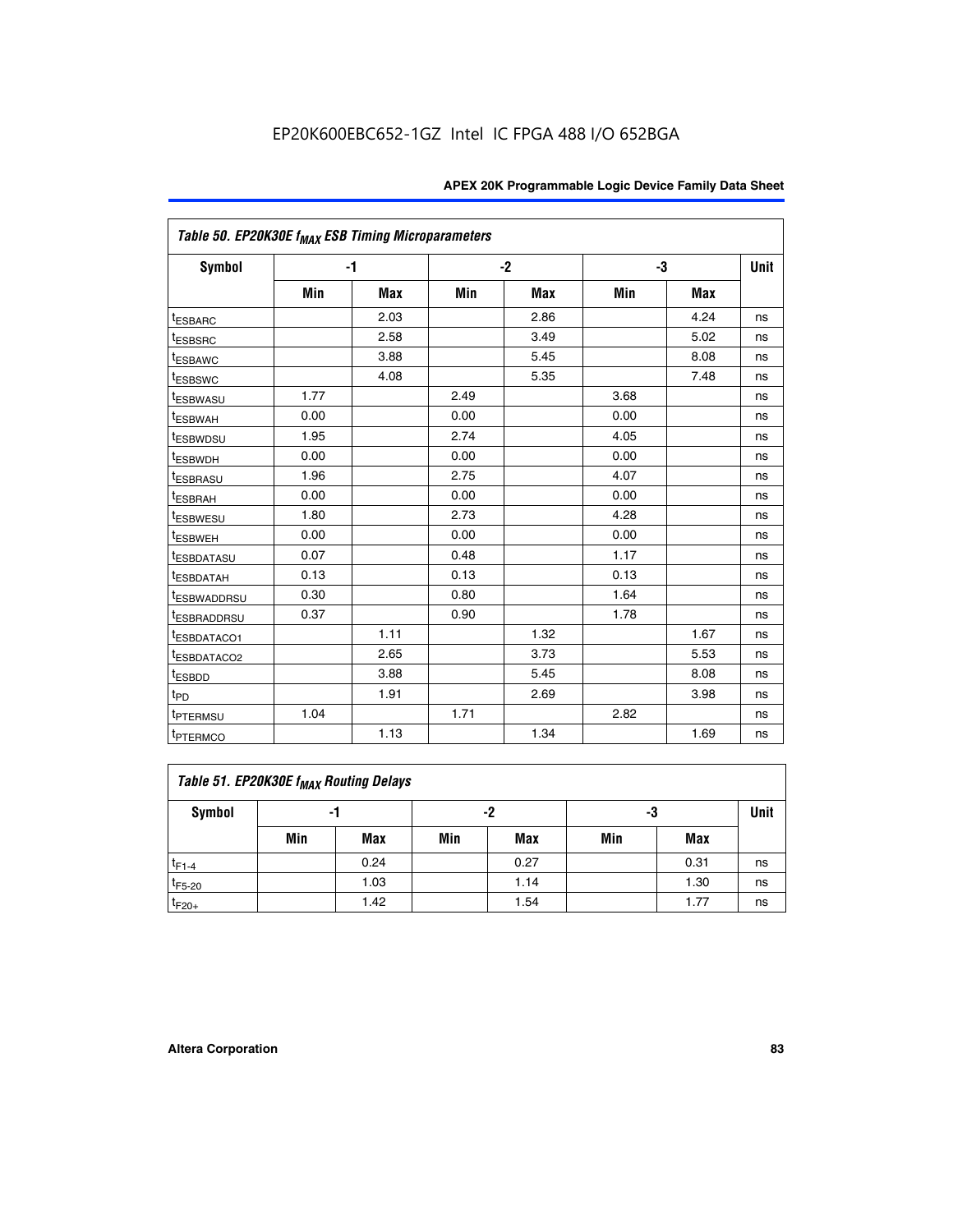## EP20K600EBC652-1GZ Intel IC FPGA 488 I/O 652BGA

### **APEX 20K Programmable Logic Device Family Data Sheet**

|                    | Table 52. EP20K30E Minimum Pulse Width Timing Parameters |            |      |            |      |            |             |  |  |  |  |  |
|--------------------|----------------------------------------------------------|------------|------|------------|------|------------|-------------|--|--|--|--|--|
| <b>Symbol</b>      | -1                                                       |            |      | -2         | -3   |            | <b>Unit</b> |  |  |  |  |  |
|                    | Min                                                      | <b>Max</b> | Min  | <b>Max</b> | Min  | <b>Max</b> |             |  |  |  |  |  |
| $t_{CH}$           | 0.55                                                     |            | 0.78 |            | 1.15 |            | ns          |  |  |  |  |  |
| $t_{CL}$           | 0.55                                                     |            | 0.78 |            | 1.15 |            | ns          |  |  |  |  |  |
| $t_{CLRP}$         | 0.22                                                     |            | 0.31 |            | 0.46 |            | ns          |  |  |  |  |  |
| <sup>t</sup> PREP  | 0.22                                                     |            | 0.31 |            | 0.46 |            | ns          |  |  |  |  |  |
| <sup>t</sup> ESBCH | 0.55                                                     |            | 0.78 |            | 1.15 |            | ns          |  |  |  |  |  |
| <sup>t</sup> ESBCL | 0.55                                                     |            | 0.78 |            | 1.15 |            | ns          |  |  |  |  |  |
| <sup>t</sup> ESBWP | 1.43                                                     |            | 2.01 |            | 2.97 |            | ns          |  |  |  |  |  |
| <sup>t</sup> ESBRP | 1.15                                                     |            | 1.62 |            | 2.39 |            | ns          |  |  |  |  |  |

| Table 53. EP20K30E External Timing Parameters |      |            |      |            |                |            |             |  |  |  |  |
|-----------------------------------------------|------|------------|------|------------|----------------|------------|-------------|--|--|--|--|
| <b>Symbol</b>                                 | -1   |            |      | -2         | -3             |            | <b>Unit</b> |  |  |  |  |
|                                               | Min  | <b>Max</b> | Min  | <b>Max</b> | Min            | <b>Max</b> |             |  |  |  |  |
| $t_{INSU}$                                    | 2.02 |            | 2.13 |            | 2.24           |            | ns          |  |  |  |  |
| $t_{\rm INH}$                                 | 0.00 |            | 0.00 |            | 0.00           |            | ns          |  |  |  |  |
| <b>t</b> outco                                | 2.00 | 4.88       | 2.00 | 5.36       | 2.00           | 5.88       | ns          |  |  |  |  |
| <sup>t</sup> INSUPLL                          | 2.11 |            | 2.23 |            |                |            | ns          |  |  |  |  |
| <sup>t</sup> INHPLL                           | 0.00 |            | 0.00 |            | $\blacksquare$ |            | ns          |  |  |  |  |
| <b>LOUTCOPLL</b>                              | 0.50 | 2.60       | 0.50 | 2.88       | -              |            | ns          |  |  |  |  |

| Table 54. EP20K30E External Bidirectional Timing Parameters |      |      |      |      |                          |      |             |  |  |  |  |
|-------------------------------------------------------------|------|------|------|------|--------------------------|------|-------------|--|--|--|--|
| Symbol                                                      |      | -1   |      | $-2$ |                          | -3   | <b>Unit</b> |  |  |  |  |
|                                                             | Min  | Max  | Min  | Max  | Min                      | Max  |             |  |  |  |  |
| <sup>t</sup> INSUBIDIR                                      | 1.85 |      | 1.77 |      | 1.54                     |      | ns          |  |  |  |  |
| <b>INHBIDIR</b>                                             | 0.00 |      | 0.00 |      | 0.00                     |      | ns          |  |  |  |  |
| <b>LOUTCOBIDIR</b>                                          | 2.00 | 4.88 | 2.00 | 5.36 | 2.00                     | 5.88 | ns          |  |  |  |  |
| <sup>T</sup> XZBIDIR                                        |      | 7.48 |      | 8.46 |                          | 9.83 | ns          |  |  |  |  |
| <sup>t</sup> zxbidir                                        |      | 7.48 |      | 8.46 |                          | 9.83 | ns          |  |  |  |  |
| <sup>I</sup> INSUBIDIRPLL                                   | 4.12 |      | 4.24 |      | $\overline{\phantom{0}}$ |      | ns          |  |  |  |  |
| <b>INHBIDIRPLL</b>                                          | 0.00 |      | 0.00 |      |                          |      | ns          |  |  |  |  |
| <b><i>COUTCOBIDIRPLL</i></b>                                | 0.50 | 2.60 | 0.50 | 2.88 |                          |      | ns          |  |  |  |  |
| <sup>I</sup> XZBIDIRPLL                                     |      | 5.21 |      | 5.99 |                          |      | ns          |  |  |  |  |
| <sup>I</sup> ZXBIDIRPLL                                     |      | 5.21 |      | 5.99 |                          |      | ns          |  |  |  |  |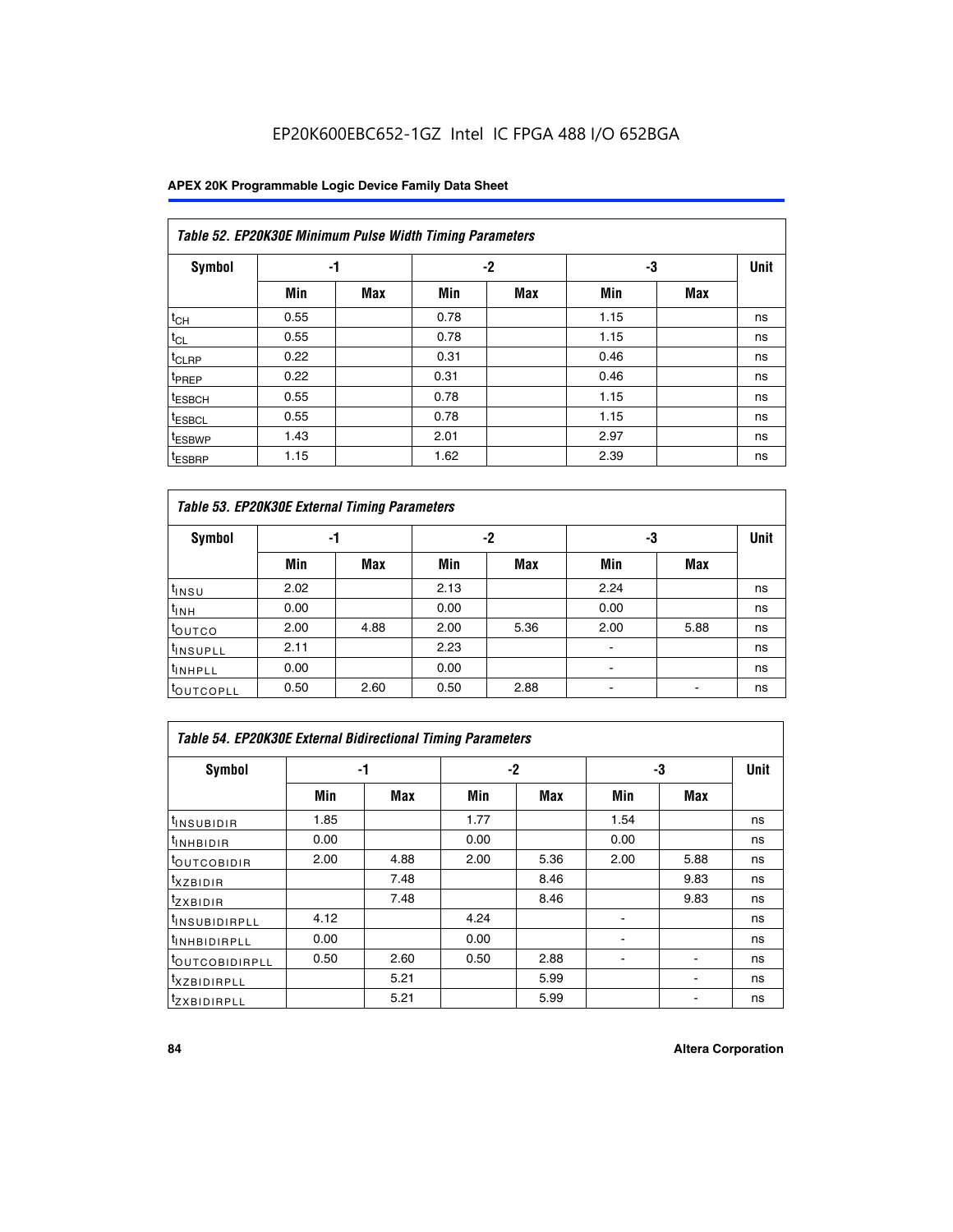Tables 55 through 60 describe *f<sub>MAX</sub>* LE Timing Microparameters, *f<sub>MAX</sub>* ESB Timing Microparameters, *f<sub>MAX</sub>* Routing Delays, Minimum Pulse Width Timing Parameters, External Timing Parameters, and External Bidirectional Timing Parameters for EP20K60E APEX 20KE devices.

| Table 55. EP20K60E f <sub>MAX</sub> LE Timing Microparameters |      |      |      |      |      |      |    |  |  |  |  |
|---------------------------------------------------------------|------|------|------|------|------|------|----|--|--|--|--|
| <b>Symbol</b>                                                 |      | -1   |      | -2   |      | -3   |    |  |  |  |  |
|                                                               | Min  | Max  | Min  | Max  | Min  | Max  |    |  |  |  |  |
| $t_{\text{SU}}$                                               | 0.17 |      | 0.15 |      | 0.16 |      | ns |  |  |  |  |
| $t_H$                                                         | 0.32 |      | 0.33 |      | 0.39 |      | ns |  |  |  |  |
| $t_{CO}$                                                      |      | 0.29 |      | 0.40 |      | 0.60 | ns |  |  |  |  |
| t <sub>lut</sub>                                              |      | 0.77 |      | 1.07 |      | 1.59 | ns |  |  |  |  |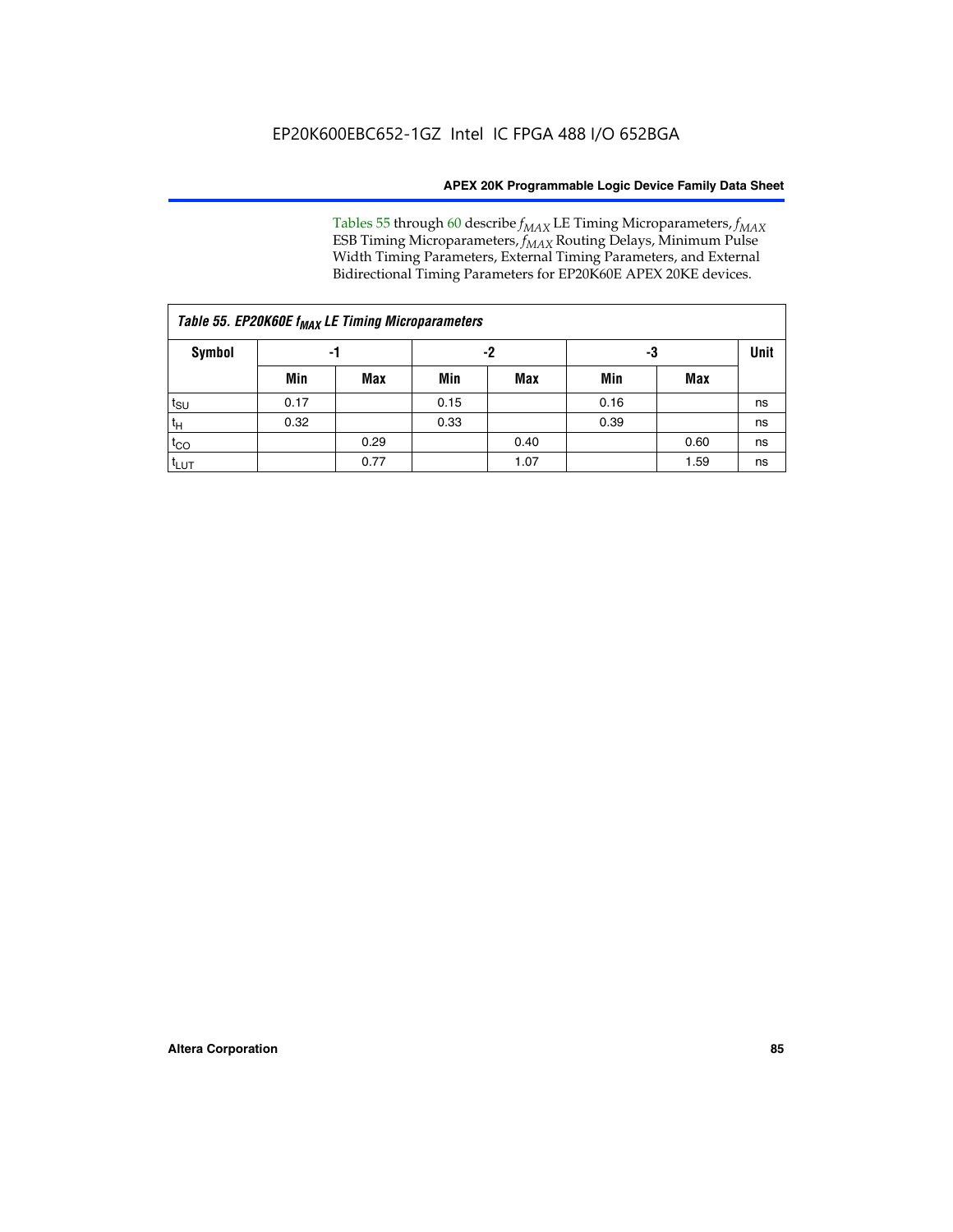| Table 56. EP20K60E f <sub>MAX</sub> ESB Timing Microparameters |      |            |      |            |      |            |      |
|----------------------------------------------------------------|------|------------|------|------------|------|------------|------|
| <b>Symbol</b>                                                  |      | $-1$       |      | $-2$       |      | -3         | Unit |
|                                                                | Min  | <b>Max</b> | Min  | <b>Max</b> | Min  | <b>Max</b> |      |
| <sup>t</sup> ESBARC                                            |      | 1.83       |      | 2.57       |      | 3.79       | ns   |
| t <sub>ESBSRC</sub>                                            |      | 2.46       |      | 3.26       |      | 4.61       | ns   |
| <sup>t</sup> ESBAWC                                            |      | 3.50       |      | 4.90       |      | 7.23       | ns   |
| t <sub>ESBSWC</sub>                                            |      | 3.77       |      | 4.90       |      | 6.79       | ns   |
| <sup>t</sup> ESBWASU                                           | 1.59 |            | 2.23 |            | 3.29 |            | ns   |
| <sup>t</sup> ESBWAH                                            | 0.00 |            | 0.00 |            | 0.00 |            | ns   |
| t <sub>ESBWDSU</sub>                                           | 1.75 |            | 2.46 |            | 3.62 |            | ns   |
| t <sub>ESBWDH</sub>                                            | 0.00 |            | 0.00 |            | 0.00 |            | ns   |
| t <sub>ESBRASU</sub>                                           | 1.76 |            | 2.47 |            | 3.64 |            | ns   |
| <sup>t</sup> ESBRAH                                            | 0.00 |            | 0.00 |            | 0.00 |            | ns   |
| t <sub>ESBWESU</sub>                                           | 1.68 |            | 2.49 |            | 3.87 |            | ns   |
| <sup>t</sup> ESBWEH                                            | 0.00 |            | 0.00 |            | 0.00 |            | ns   |
| <sup>t</sup> ESBDATASU                                         | 0.08 |            | 0.43 |            | 1.04 |            | ns   |
| <sup>t</sup> ESBDATAH                                          | 0.13 |            | 0.13 |            | 0.13 |            | ns   |
| <sup>t</sup> ESBWADDRSU                                        | 0.29 |            | 0.72 |            | 1.46 |            | ns   |
| <sup>t</sup> ESBRADDRSU                                        | 0.36 |            | 0.81 |            | 1.58 |            | ns   |
| <sup>I</sup> ESBDATACO1                                        |      | 1.06       |      | 1.24       |      | 1.55       | ns   |
| t <sub>ESBDATACO2</sub>                                        |      | 2.39       |      | 3.35       |      | 4.94       | ns   |
| <sup>t</sup> ESBDD                                             |      | 3.50       |      | 4.90       |      | 7.23       | ns   |
| t <sub>PD</sub>                                                |      | 1.72       |      | 2.41       |      | 3.56       | ns   |
| t <sub>PTERMSU</sub>                                           | 0.99 |            | 1.56 |            | 2.55 |            | ns   |
| t <sub>PTERMCO</sub>                                           |      | 1.07       |      | 1.26       |      | 1.08       | ns   |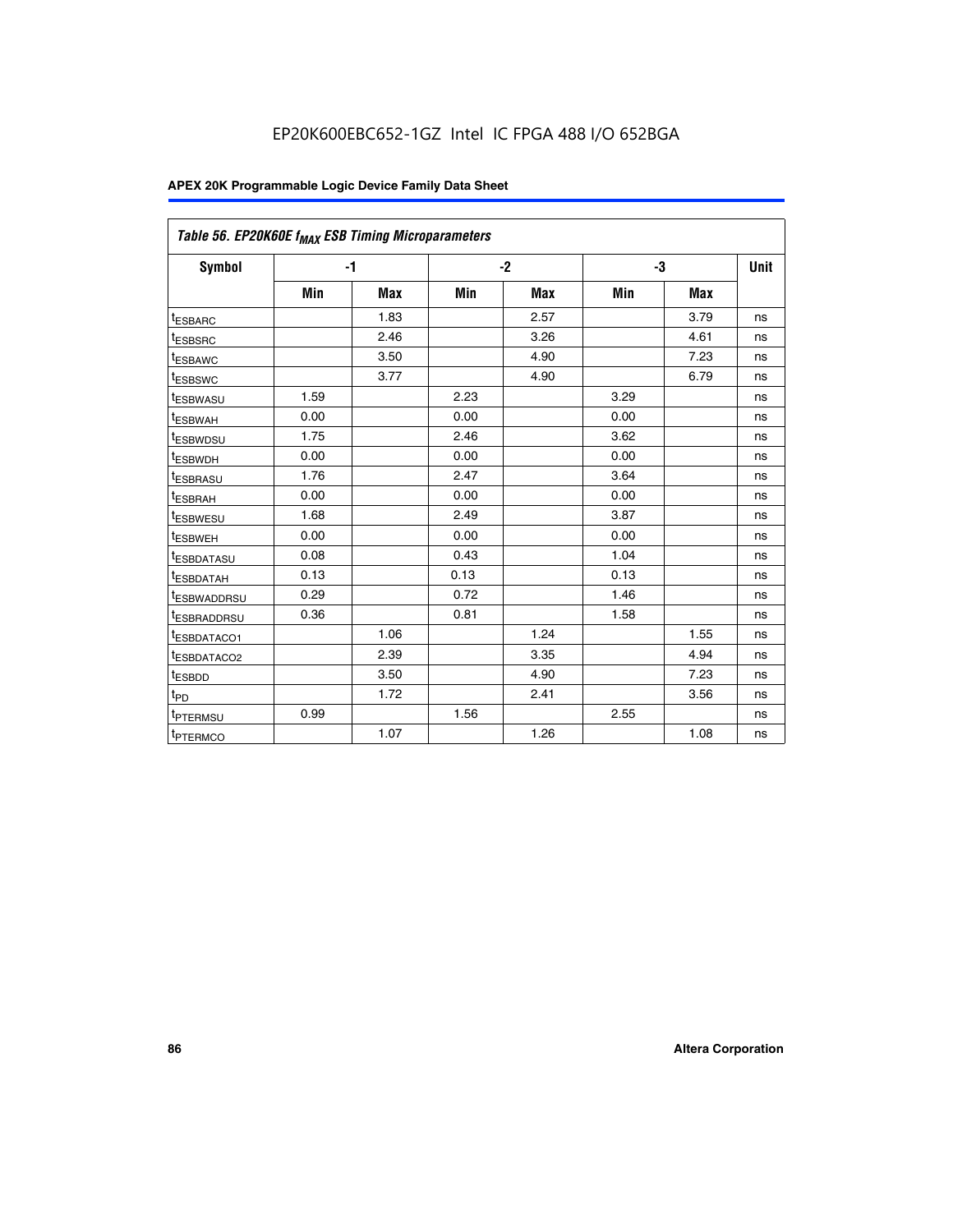## EP20K600EBC652-1GZ Intel IC FPGA 488 I/O 652BGA

| Table 57. EP20K60E f <sub>MAX</sub> Routing Delays |          |      |     |            |     |      |      |  |  |  |  |
|----------------------------------------------------|----------|------|-----|------------|-----|------|------|--|--|--|--|
| Symbol                                             | -2<br>-1 |      |     |            |     | -3   | Unit |  |  |  |  |
|                                                    | Min      | Max  | Min | <b>Max</b> | Min | Max  |      |  |  |  |  |
| $t_{F1-4}$                                         |          | 0.24 |     | 0.26       |     | 0.30 | ns   |  |  |  |  |
| $t_{F5-20}$                                        |          | 1.45 |     | 1.58       |     | 1.79 | ns   |  |  |  |  |
| $t_{F20+}$                                         |          | 1.96 |     | 2.14       |     | 2.45 | ns   |  |  |  |  |

|                    | Table 58. EP20K60E Minimum Pulse Width Timing Parameters |            |      |            |      |     |             |  |  |  |  |  |  |
|--------------------|----------------------------------------------------------|------------|------|------------|------|-----|-------------|--|--|--|--|--|--|
| Symbol             |                                                          | -1         |      | -2         |      | -3  | <b>Unit</b> |  |  |  |  |  |  |
|                    | Min                                                      | <b>Max</b> | Min  | <b>Max</b> | Min  | Max |             |  |  |  |  |  |  |
| $t_{CH}$           | 2.00                                                     |            | 2.50 |            | 2.75 |     | ns          |  |  |  |  |  |  |
| $t_{CL}$           | 2.00                                                     |            | 2.50 |            | 2.75 |     | ns          |  |  |  |  |  |  |
| $t_{CLRP}$         | 0.20                                                     |            | 0.28 |            | 0.41 |     | ns          |  |  |  |  |  |  |
| t <sub>PREP</sub>  | 0.20                                                     |            | 0.28 |            | 0.41 |     | ns          |  |  |  |  |  |  |
| t <sub>ESBCH</sub> | 2.00                                                     |            | 2.50 |            | 2.75 |     | ns          |  |  |  |  |  |  |
| $t_{ESBCL}$        | 2.00                                                     |            | 2.50 |            | 2.75 |     | ns          |  |  |  |  |  |  |
| t <sub>ESBWP</sub> | 1.29                                                     |            | 1.80 |            | 2.66 |     | ns          |  |  |  |  |  |  |
| t <sub>ESBRP</sub> | 1.04                                                     |            | 1.45 |            | 2.14 |     | ns          |  |  |  |  |  |  |

| Table 59. EP20K60E External Timing Parameters |      |      |      |      |      |      |    |  |  |  |  |  |
|-----------------------------------------------|------|------|------|------|------|------|----|--|--|--|--|--|
| Symbol                                        | -1   |      |      | -2   | -3   | Unit |    |  |  |  |  |  |
|                                               | Min  | Max  | Min  | Max  | Min  | Max  |    |  |  |  |  |  |
| $t_{INSU}$                                    | 2.03 |      | 2.12 |      | 2.23 |      | ns |  |  |  |  |  |
| t <sub>INH</sub>                              | 0.00 |      | 0.00 |      | 0.00 |      | ns |  |  |  |  |  |
| toutco                                        | 2.00 | 4.84 | 2.00 | 5.31 | 2.00 | 5.81 | ns |  |  |  |  |  |
| <sup>t</sup> INSUPLL                          | 1.12 |      | 1.15 |      |      |      | ns |  |  |  |  |  |
| <sup>t</sup> INHPLL                           | 0.00 |      | 0.00 |      | ۰    |      | ns |  |  |  |  |  |
| toutcopll                                     | 0.50 | 3.37 | 0.50 | 3.69 |      |      | ns |  |  |  |  |  |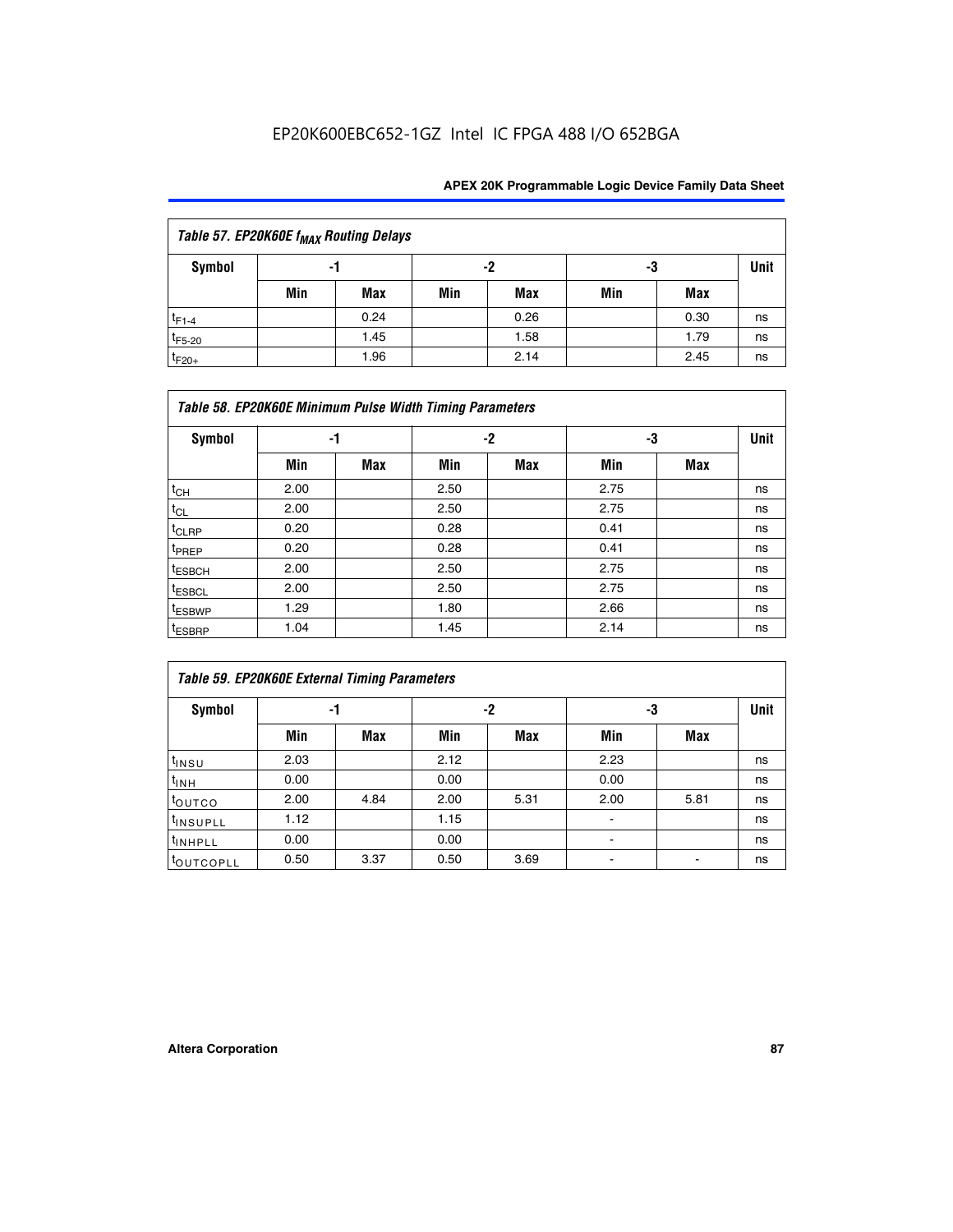| <b>Table 60. EP20K60E External Bidirectional Timing Parameters</b> |      |      |      |      |      |      |             |  |  |  |  |
|--------------------------------------------------------------------|------|------|------|------|------|------|-------------|--|--|--|--|
| Symbol                                                             |      | -1   | -2   |      |      | -3   | <b>Unit</b> |  |  |  |  |
|                                                                    | Min  | Max  | Min  | Max  | Min  | Max  |             |  |  |  |  |
| I <sup>t</sup> INSUBIDIR                                           | 2.77 |      | 2.91 |      | 3.11 |      | ns          |  |  |  |  |
| <sup>t</sup> INHBIDIR                                              | 0.00 |      | 0.00 |      | 0.00 |      | ns          |  |  |  |  |
| <sup>t</sup> OUTCOBIDIR                                            | 2.00 | 4.84 | 2.00 | 5.31 | 2.00 | 5.81 | ns          |  |  |  |  |
| $txz$ BIDIR                                                        |      | 6.47 |      | 7.44 |      | 8.65 | ns          |  |  |  |  |
| <i>tzxbidir</i>                                                    |      | 6.47 |      | 7.44 |      | 8.65 | ns          |  |  |  |  |
| <sup>t</sup> INSUBIDIRPLL                                          | 3.44 |      | 3.24 |      |      |      | ns          |  |  |  |  |
| <sup>t</sup> INHBIDIRPLL                                           | 0.00 |      | 0.00 |      |      |      | ns          |  |  |  |  |
| <sup>t</sup> OUTCOBIDIRPLL                                         | 0.50 | 3.37 | 0.50 | 3.69 |      |      | ns          |  |  |  |  |
| <sup>t</sup> XZBIDIRPLL                                            |      | 5.00 |      | 5.82 |      |      | ns          |  |  |  |  |
| <sup>t</sup> zxbidirpll                                            |      | 5.00 |      | 5.82 |      |      | ns          |  |  |  |  |

Tables 61 through 66 describe  $f_{MAX}$  LE Timing Microparameters, *fMAX* ESB Timing Microparameters, *fMAX* Routing Delays, Minimum Pulse Width Timing Parameters, External Timing Parameters, and External Bidirectional Timing Parameters for EP20K100E APEX 20KE devices.

| Table 61. EP20K100E f <sub>MAX</sub> LE Timing Microparameters |      |      |      |            |      |            |             |  |  |  |  |
|----------------------------------------------------------------|------|------|------|------------|------|------------|-------------|--|--|--|--|
| <b>Symbol</b>                                                  |      | -1   |      | -2         |      | -3         | <b>Unit</b> |  |  |  |  |
|                                                                | Min  | Max  | Min  | <b>Max</b> | Min  | <b>Max</b> |             |  |  |  |  |
| $t_{\text{SU}}$                                                | 0.25 |      | 0.25 |            | 0.25 |            | ns          |  |  |  |  |
| tμ                                                             | 0.25 |      | 0.25 |            | 0.25 |            | ns          |  |  |  |  |
| $t_{CO}$                                                       |      | 0.28 |      | 0.28       |      | 0.34       | ns          |  |  |  |  |
| t <sub>LUT</sub>                                               |      | 0.80 |      | 0.95       |      | 1.13       | ns          |  |  |  |  |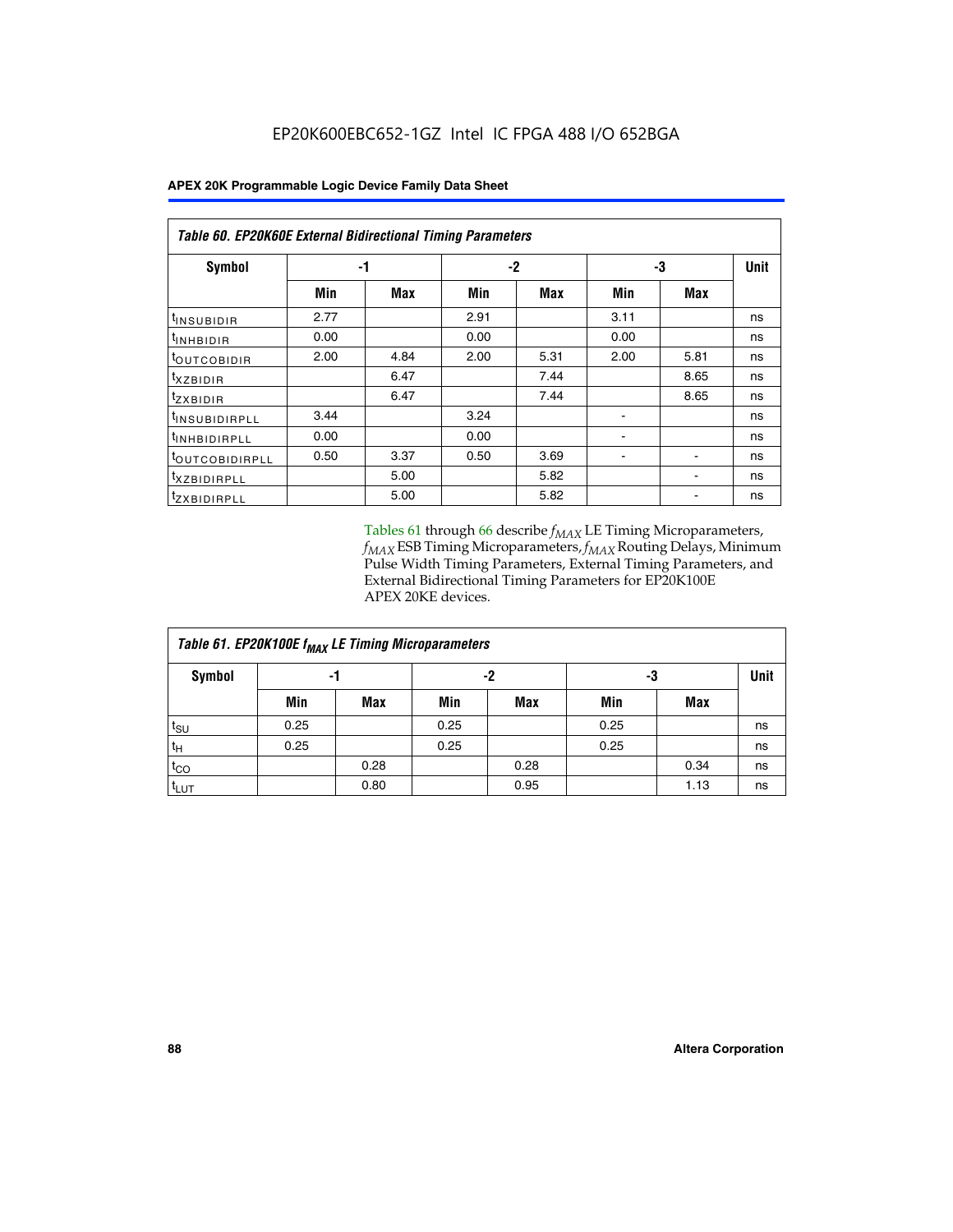| Table 62. EP20K100E f <sub>MAX</sub> ESB Timing Microparameters |         |      |         |      |         |      |             |
|-----------------------------------------------------------------|---------|------|---------|------|---------|------|-------------|
| <b>Symbol</b>                                                   |         | $-1$ |         | $-2$ |         | -3   | <b>Unit</b> |
|                                                                 | Min     | Max  | Min     | Max  | Min     | Max  |             |
| <sup>t</sup> ESBARC                                             |         | 1.61 |         | 1.84 |         | 1.97 | ns          |
| t <sub>ESBSRC</sub>                                             |         | 2.57 |         | 2.97 |         | 3.20 | ns          |
| <sup>t</sup> ESBAWC                                             |         | 0.52 |         | 4.09 |         | 4.39 | ns          |
| <sup>t</sup> ESBSWC                                             |         | 3.17 |         | 3.78 |         | 4.09 | ns          |
| <sup>t</sup> ESBWASU                                            | 0.56    |      | 6.41    |      | 0.63    |      | ns          |
| <sup>t</sup> ESBWAH                                             | 0.48    |      | 0.54    |      | 0.55    |      | ns          |
| t <sub>ESBWDSU</sub>                                            | 0.71    |      | 0.80    |      | 0.81    |      | ns          |
| t <sub>ESBWDH</sub>                                             | .048    |      | 0.54    |      | 0.55    |      | ns          |
| <sup>t</sup> ESBRASU                                            | 1.57    |      | 1.75    |      | 1.87    |      | ns          |
| <sup>t</sup> ESBRAH                                             | 0.00    |      | 0.00    |      | 0.20    |      | ns          |
| <i>t</i> <sub>ESBWESU</sub>                                     | 1.54    |      | 1.72    |      | 1.80    |      | ns          |
| t <sub>ESBWEH</sub>                                             | 0.00    |      | 0.00    |      | 0.00    |      | ns          |
| <sup>t</sup> ESBDATASU                                          | $-0.16$ |      | $-0.20$ |      | $-0.20$ |      | ns          |
| <sup>t</sup> ESBDATAH                                           | 0.13    |      | 0.13    |      | 0.13    |      | ns          |
| <sup>t</sup> ESBWADDRSU                                         | 0.12    |      | 0.08    |      | 0.13    |      | ns          |
| <sup>I</sup> ESBRADDRSU                                         | 0.17    |      | 0.15    |      | 0.19    |      | ns          |
| <sup>t</sup> ESBDATACO1                                         |         | 1.20 |         | 1.39 |         | 1.52 | ns          |
| <sup>t</sup> ESBDATACO2                                         |         | 2.54 |         | 2.99 |         | 3.22 | ns          |
| <sup>t</sup> ESBDD                                              |         | 3.06 |         | 3.56 |         | 3.85 | ns          |
| t <sub>PD</sub>                                                 |         | 1.73 |         | 2.02 |         | 2.20 | ns          |
| <sup>t</sup> PTERMSU                                            | 1.11    |      | 1.26    |      | 1.38    |      | ns          |
| t <sub>PTERMCO</sub>                                            |         | 1.19 |         | 1.40 |         | 1.08 | ns          |

| Table 63. EP20K100E f <sub>MAX</sub> Routing Delays |                |      |     |      |     |      |    |  |  |  |
|-----------------------------------------------------|----------------|------|-----|------|-----|------|----|--|--|--|
| <b>Symbol</b>                                       | -2<br>-3<br>-1 |      |     |      |     |      |    |  |  |  |
|                                                     | Min            | Max  | Min | Max  | Min | Max  |    |  |  |  |
| $t_{F1-4}$                                          |                | 0.24 |     | 0.27 |     | 0.29 | ns |  |  |  |
| $t_{F5-20}$                                         |                | 1.04 |     | 1.26 |     | 1.52 | ns |  |  |  |
| $t_{F20+}$                                          |                | 1.12 |     | 1.36 |     | 1.86 | ns |  |  |  |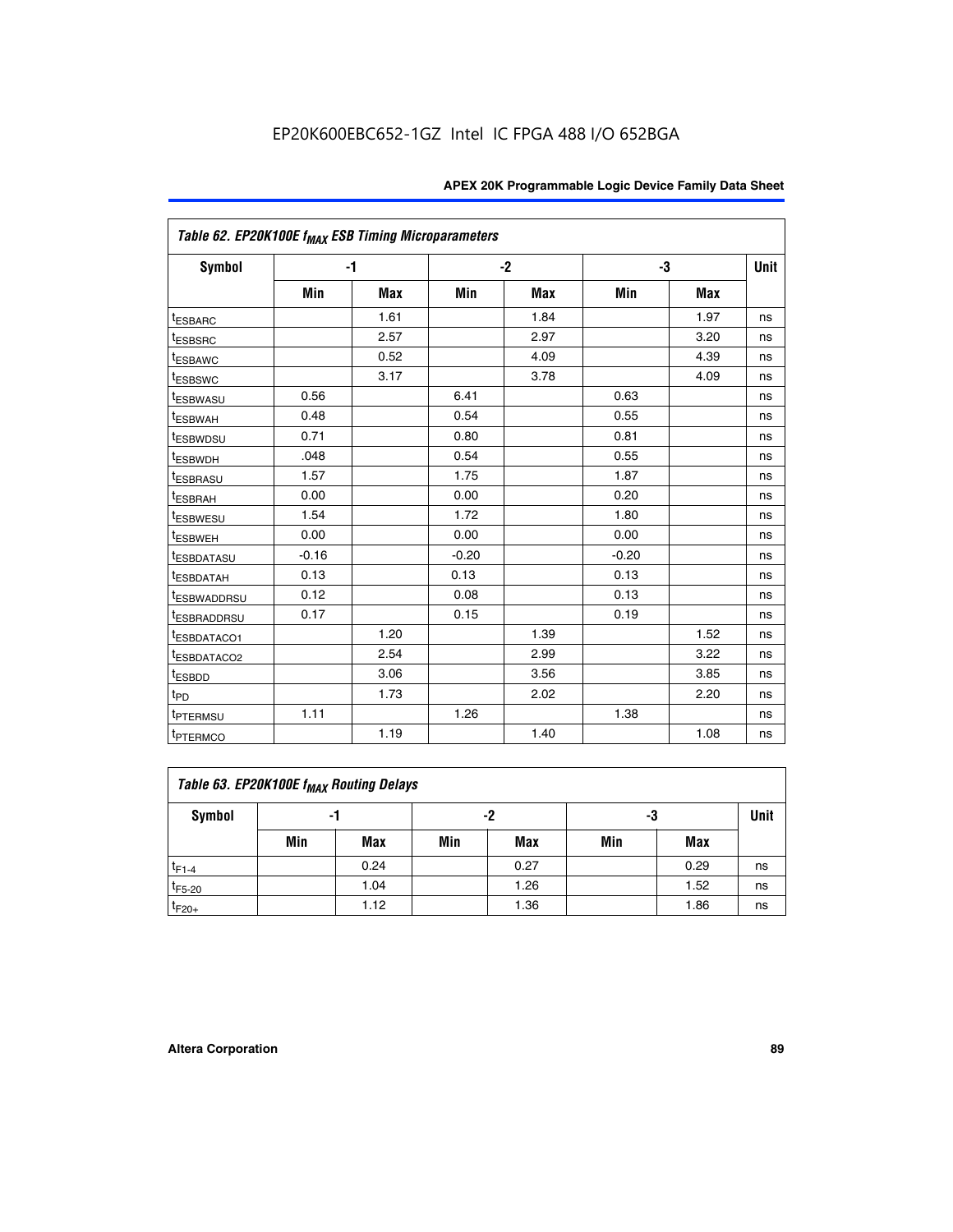## EP20K600EBC652-1GZ Intel IC FPGA 488 I/O 652BGA

### **APEX 20K Programmable Logic Device Family Data Sheet**

| Table 64. EP20K100E Minimum Pulse Width Timing Parameters |      |            |      |            |      |            |             |  |  |  |  |  |
|-----------------------------------------------------------|------|------------|------|------------|------|------------|-------------|--|--|--|--|--|
| <b>Symbol</b>                                             | -1   |            |      | $-2$       | -3   |            | <b>Unit</b> |  |  |  |  |  |
|                                                           | Min  | <b>Max</b> | Min  | <b>Max</b> | Min  | <b>Max</b> |             |  |  |  |  |  |
| $t_{CH}$                                                  | 2.00 |            | 2.00 |            | 2.00 |            | ns          |  |  |  |  |  |
| $t_{CL}$                                                  | 2.00 |            | 2.00 |            | 2.00 |            | ns          |  |  |  |  |  |
| t <sub>CLRP</sub>                                         | 0.20 |            | 0.20 |            | 0.20 |            | ns          |  |  |  |  |  |
| <sup>t</sup> PREP                                         | 0.20 |            | 0.20 |            | 0.20 |            | ns          |  |  |  |  |  |
| <sup>t</sup> ESBCH                                        | 2.00 |            | 2.00 |            | 2.00 |            | ns          |  |  |  |  |  |
| <sup>t</sup> ESBCL                                        | 2.00 |            | 2.00 |            | 2.00 |            | ns          |  |  |  |  |  |
| <sup>t</sup> ESBWP                                        | 1.29 |            | 1.53 |            | 1.66 |            | ns          |  |  |  |  |  |
| <sup>t</sup> ESBRP                                        | 1.11 |            | 1.29 |            | 1.41 |            | ns          |  |  |  |  |  |

|                      | Table 65. EP20K100E External Timing Parameters |            |      |            |                |            |    |  |  |  |  |  |  |
|----------------------|------------------------------------------------|------------|------|------------|----------------|------------|----|--|--|--|--|--|--|
| <b>Symbol</b>        | -1                                             |            |      | -2         |                | -3         |    |  |  |  |  |  |  |
|                      | Min                                            | <b>Max</b> | Min  | <b>Max</b> | Min            | <b>Max</b> |    |  |  |  |  |  |  |
| $t_{INSU}$           | 2.23                                           |            | 2.32 |            | 2.43           |            | ns |  |  |  |  |  |  |
| $t_{\rm INH}$        | 0.00                                           |            | 0.00 |            | 0.00           |            | ns |  |  |  |  |  |  |
| toutco               | 2.00                                           | 4.86       | 2.00 | 5.35       | 2.00           | 5.84       | ns |  |  |  |  |  |  |
| <sup>t</sup> INSUPLL | 1.58                                           |            | 1.66 |            |                |            | ns |  |  |  |  |  |  |
| <sup>t</sup> INHPLL  | 0.00                                           |            | 0.00 |            | $\blacksquare$ |            | ns |  |  |  |  |  |  |
| <b>LOUTCOPLL</b>     | 0.50                                           | 2.96       | 0.50 | 3.29       | -              |            | ns |  |  |  |  |  |  |

| Table 66. EP20K100E External Bidirectional Timing Parameters |      |      |      |      |      |            |    |  |  |  |
|--------------------------------------------------------------|------|------|------|------|------|------------|----|--|--|--|
| Symbol                                                       |      | -1   |      | $-2$ |      | -3         |    |  |  |  |
|                                                              | Min  | Max  | Min  | Max  | Min  | <b>Max</b> |    |  |  |  |
| <sup>t</sup> INSUBIDIR                                       | 2.74 |      | 2.96 |      | 3.19 |            | ns |  |  |  |
| <b>TINHBIDIR</b>                                             | 0.00 |      | 0.00 |      | 0.00 |            | ns |  |  |  |
| <b>LOUTCOBIDIR</b>                                           | 2.00 | 4.86 | 2.00 | 5.35 | 2.00 | 5.84       | ns |  |  |  |
| <sup>T</sup> XZBIDIR                                         |      | 5.00 |      | 5.48 |      | 5.89       | ns |  |  |  |
| $I_{Z}$ XBIDIR                                               |      | 5.00 |      | 5.48 |      | 5.89       | ns |  |  |  |
| <sup>t</sup> INSUBIDIRPLL                                    | 4.64 |      | 5.03 |      |      |            | ns |  |  |  |
| <sup>I</sup> INHBIDIRPLL                                     | 0.00 |      | 0.00 |      |      |            | ns |  |  |  |
| <b><i>COUTCOBIDIRPLL</i></b>                                 | 0.50 | 2.96 | 0.50 | 3.29 |      |            | ns |  |  |  |
| <sup>I</sup> XZBIDIRPLL                                      |      | 3.10 |      | 3.42 |      |            | ns |  |  |  |
| <sup>I</sup> ZXBIDIRPLL                                      |      | 3.10 |      | 3.42 |      |            | ns |  |  |  |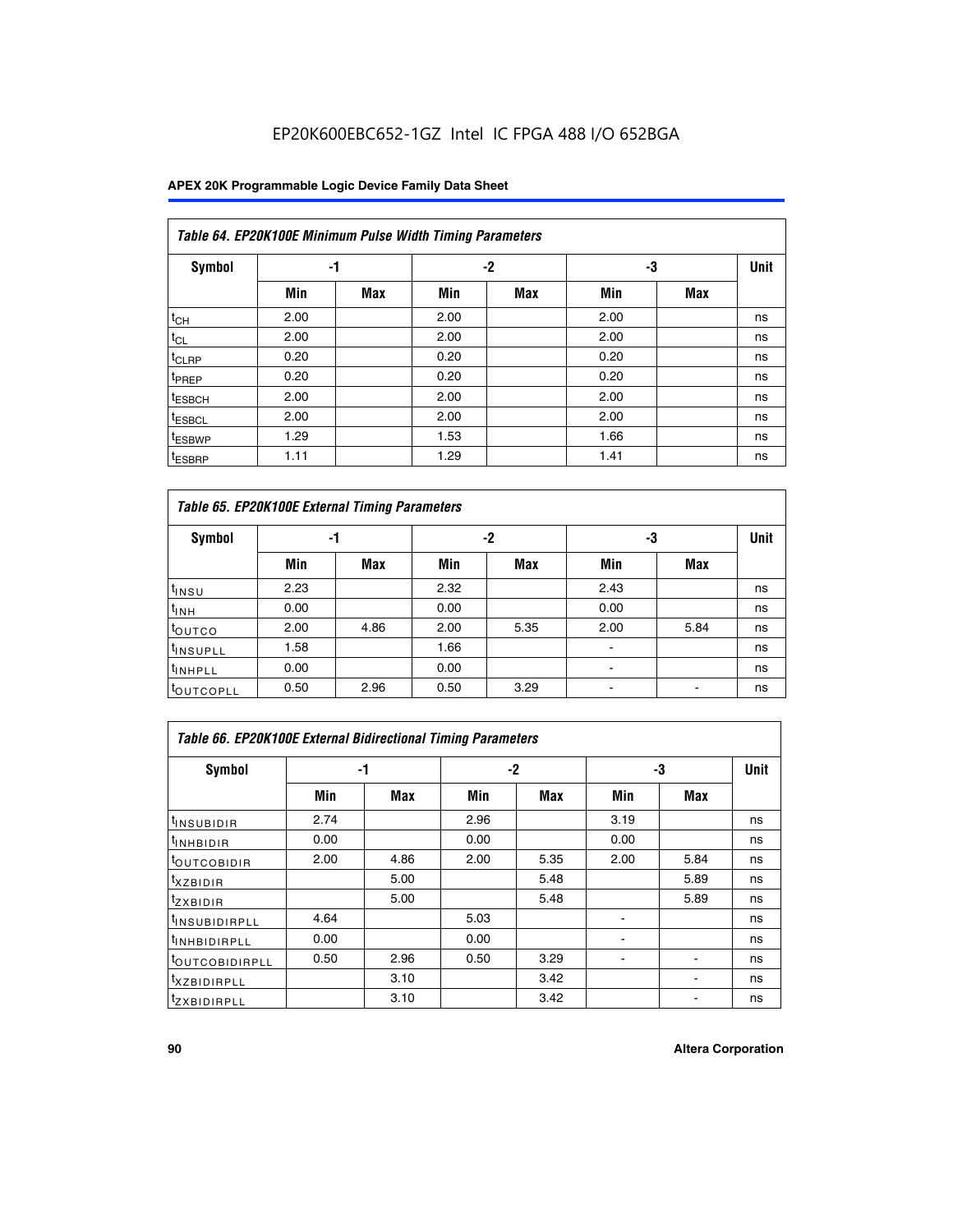Tables 67 through 72 describe *f<sub>MAX</sub>* LE Timing Microparameters, *f<sub>MAX</sub>* ESB Timing Microparameters, *f<sub>MAX</sub>* Routing Delays, Minimum Pulse Width Timing Parameters, External Timing Parameters, and External Bidirectional Timing Parameters for EP20K160E APEX 20KE devices.

| Table 67. EP20K160E f <sub>MAX</sub> LE Timing Microparameters |      |            |      |            |      |      |    |  |  |  |  |
|----------------------------------------------------------------|------|------------|------|------------|------|------|----|--|--|--|--|
| Symbol                                                         | -1   |            |      | -2         |      | -3   |    |  |  |  |  |
|                                                                | Min  | <b>Max</b> | Min  | <b>Max</b> | Min  | Max  |    |  |  |  |  |
| $t_{\text{SU}}$                                                | 0.22 |            | 0.24 |            | 0.26 |      | ns |  |  |  |  |
| $t_H$                                                          | 0.22 |            | 0.24 |            | 0.26 |      | ns |  |  |  |  |
| $t_{CO}$                                                       |      | 0.25       |      | 0.31       |      | 0.35 | ns |  |  |  |  |
| t <sub>LUT</sub>                                               |      | 0.69       |      | 0.88       |      | 1.12 | ns |  |  |  |  |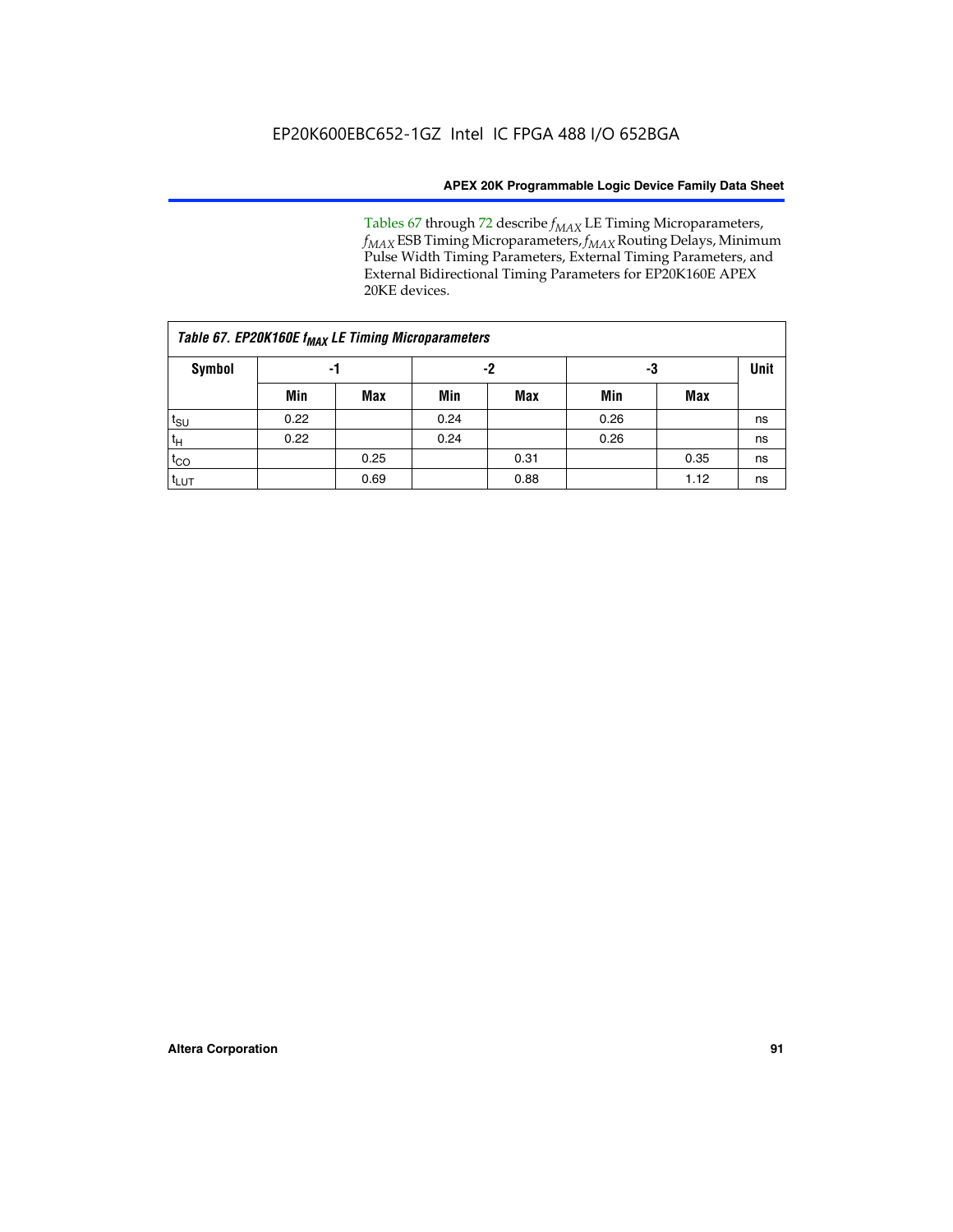| Table 68. EP20K160E f <sub>MAX</sub> ESB Timing Microparameters |         |            |         |            |      |      |      |
|-----------------------------------------------------------------|---------|------------|---------|------------|------|------|------|
| <b>Symbol</b>                                                   |         | $-1$       |         | $-2$       |      | -3   | Unit |
|                                                                 | Min     | <b>Max</b> | Min     | <b>Max</b> | Min  | Max  |      |
| <sup>t</sup> ESBARC                                             |         | 1.65       |         | 2.02       |      | 2.11 | ns   |
| t <sub>ESBSRC</sub>                                             |         | 2.21       |         | 2.70       |      | 3.11 | ns   |
| <sup>t</sup> ESBAWC                                             |         | 3.04       |         | 3.79       |      | 4.42 | ns   |
| t <sub>ESBSWC</sub>                                             |         | 2.81       |         | 3.56       |      | 4.10 | ns   |
| <sup>t</sup> ESBWASU                                            | 0.54    |            | 0.66    |            | 0.73 |      | ns   |
| <sup>t</sup> ESBWAH                                             | 0.36    |            | 0.45    |            | 0.47 |      | ns   |
| t <sub>ESBWDSU</sub>                                            | 0.68    |            | 0.81    |            | 0.94 |      | ns   |
| <sup>t</sup> ESBWDH                                             | 0.36    |            | 0.45    |            | 0.47 |      | ns   |
| t <sub>ESBRASU</sub>                                            | 1.58    |            | 1.87    |            | 2.06 |      | ns   |
| <sup>t</sup> ESBRAH                                             | 0.00    |            | 0.00    |            | 0.01 |      | ns   |
| <sup>t</sup> ESBWESU                                            | 1.41    |            | 1.71    |            | 2.00 |      | ns   |
| t <sub>ESBWEH</sub>                                             | 0.00    |            | 0.00    |            | 0.00 |      | ns   |
| t <sub>ESBDATASU</sub>                                          | $-0.02$ |            | $-0.03$ |            | 0.09 |      | ns   |
| t <sub>ESBDATAH</sub>                                           | 0.13    |            | 0.13    |            | 0.13 |      | ns   |
| t <sub>ESBWADDRSU</sub>                                         | 0.14    |            | 0.17    |            | 0.35 |      | ns   |
| <sup>t</sup> ESBRADDRSU                                         | 0.21    |            | 0.27    |            | 0.43 |      | ns   |
| <sup>I</sup> ESBDATACO1                                         |         | 1.04       |         | 1.30       |      | 1.46 | ns   |
| t <sub>ESBDATACO2</sub>                                         |         | 2.15       |         | 2.70       |      | 3.16 | ns   |
| <sup>t</sup> ESBDD                                              |         | 2.69       |         | 3.35       |      | 3.97 | ns   |
| $t_{\mathsf{PD}}$                                               |         | 1.55       |         | 1.93       |      | 2.29 | ns   |
| t <sub>PTERMSU</sub>                                            | 1.01    |            | 1.23    |            | 1.52 |      | ns   |
| t <sub>PTERMCO</sub>                                            |         | 1.06       |         | 1.32       |      | 1.04 | ns   |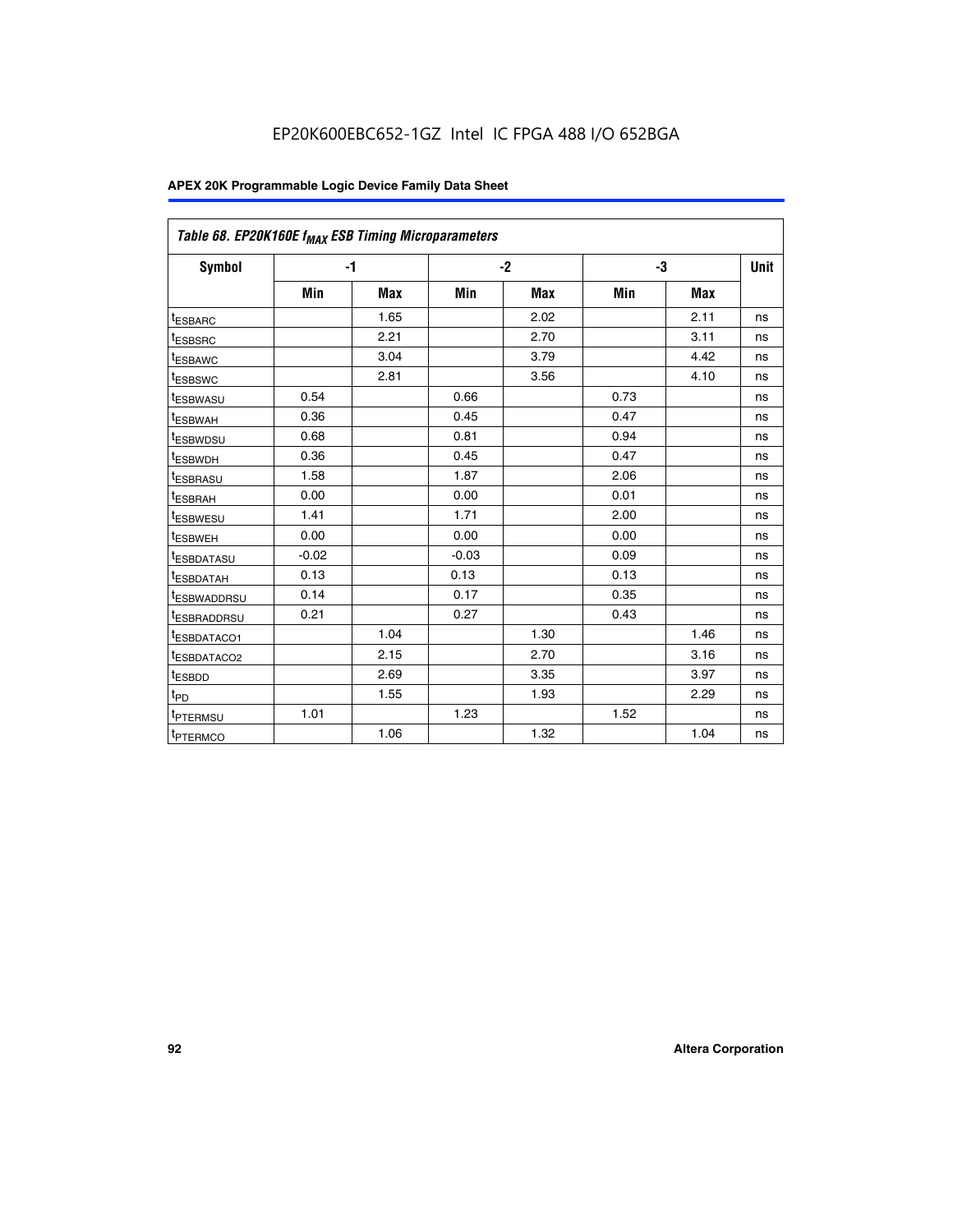## EP20K600EBC652-1GZ Intel IC FPGA 488 I/O 652BGA

| Table 69. EP20K160E f <sub>MAX</sub> Routing Delays |     |      |     |      |     |      |             |  |  |  |  |
|-----------------------------------------------------|-----|------|-----|------|-----|------|-------------|--|--|--|--|
| Symbol                                              | -1  |      |     | -2   | -3  |      | <b>Unit</b> |  |  |  |  |
|                                                     | Min | Max  | Min | Max  | Min | Max  |             |  |  |  |  |
| $t_{F1-4}$                                          |     | 0.25 |     | 0.26 |     | 0.28 | ns          |  |  |  |  |
| $t_{F5-20}$                                         |     | 1.00 |     | 1.18 |     | 1.35 | ns          |  |  |  |  |
| $t_{F20+}$                                          |     | 1.95 |     | 2.19 |     | 2.30 | ns          |  |  |  |  |

| Table 70. EP20K160E Minimum Pulse Width Timing Parameters |      |            |      |            |      |     |    |  |  |  |  |
|-----------------------------------------------------------|------|------------|------|------------|------|-----|----|--|--|--|--|
| <b>Symbol</b>                                             | -1   |            |      | -2         |      | -3  |    |  |  |  |  |
|                                                           | Min  | <b>Max</b> | Min  | <b>Max</b> | Min  | Max |    |  |  |  |  |
| $t_{CH}$                                                  | 1.34 |            | 1.43 |            | 1.55 |     | ns |  |  |  |  |
| $t_{CL}$                                                  | 1.34 |            | 1.43 |            | 1.55 |     | ns |  |  |  |  |
| $t_{CLRP}$                                                | 0.18 |            | 0.19 |            | 0.21 |     | ns |  |  |  |  |
| t <sub>PREP</sub>                                         | 0.18 |            | 0.19 |            | 0.21 |     | ns |  |  |  |  |
| <sup>t</sup> ESBCH                                        | 1.34 |            | 1.43 |            | 1.55 |     | ns |  |  |  |  |
| <sup>t</sup> ESBCL                                        | 1.34 |            | 1.43 |            | 1.55 |     | ns |  |  |  |  |
| <sup>t</sup> ESBWP                                        | 1.15 |            | 1.45 |            | 1.73 |     | ns |  |  |  |  |
| <sup>t</sup> ESBRP                                        | 0.93 |            | 1.15 |            | 1.38 |     | ns |  |  |  |  |

| Table 71. EP20K160E External Timing Parameters |      |      |      |      |                          |      |    |  |  |  |  |
|------------------------------------------------|------|------|------|------|--------------------------|------|----|--|--|--|--|
| Symbol                                         | -1   |      |      | -2   |                          | -3   |    |  |  |  |  |
|                                                | Min  | Max  | Min  | Max  | Min                      | Max  |    |  |  |  |  |
| t <sub>INSU</sub>                              | 2.23 |      | 2.34 |      | 2.47                     |      | ns |  |  |  |  |
| $t_{\text{INH}}$                               | 0.00 |      | 0.00 |      | 0.00                     |      | ns |  |  |  |  |
| toutco                                         | 2.00 | 5.07 | 2.00 | 5.59 | 2.00                     | 6.13 | ns |  |  |  |  |
| tinsupLL                                       | 2.12 |      | 2.07 |      | $\overline{\phantom{a}}$ |      | ns |  |  |  |  |
| <sup>t</sup> INHPLL                            | 0.00 |      | 0.00 |      | ۰                        |      | ns |  |  |  |  |
| <b>COUTCOPLL</b>                               | 0.50 | 3.00 | 0.50 | 3.35 |                          |      | ns |  |  |  |  |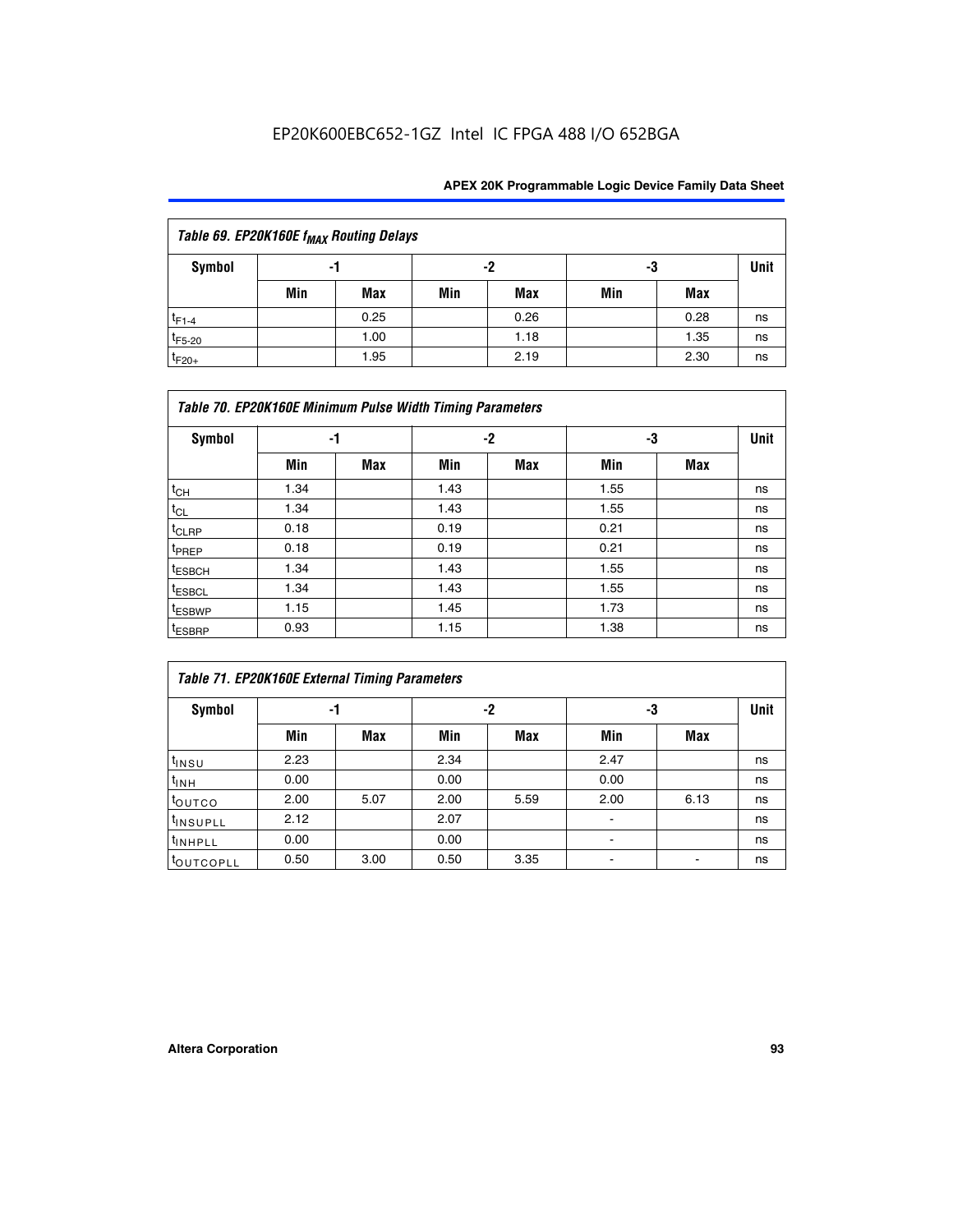|  |  |  | APEX 20K Programmable Logic Device Family Data Sheet |
|--|--|--|------------------------------------------------------|
|--|--|--|------------------------------------------------------|

| Table 72. EP20K160E External Bidirectional Timing Parameters |      |      |      |            |                          |                          |    |  |  |  |
|--------------------------------------------------------------|------|------|------|------------|--------------------------|--------------------------|----|--|--|--|
| Symbol                                                       |      | -1   |      | $-2$       |                          | -3                       |    |  |  |  |
|                                                              | Min  | Max  | Min  | <b>Max</b> | Min                      | Max                      |    |  |  |  |
| <sup>t</sup> INSUB <u>IDIR</u>                               | 2.86 |      | 3.24 |            | 3.54                     |                          | ns |  |  |  |
| <b>UNHBIDIR</b>                                              | 0.00 |      | 0.00 |            | 0.00                     |                          | ns |  |  |  |
| <b>LOUTCOBIDIR</b>                                           | 2.00 | 5.07 | 2.00 | 5.59       | 2.00                     | 6.13                     | ns |  |  |  |
| KZBIDIR                                                      |      | 7.43 |      | 8.23       |                          | 8.58                     | ns |  |  |  |
| <sup>t</sup> zxbidir                                         |      | 7.43 |      | 8.23       |                          | 8.58                     | ns |  |  |  |
| <sup>t</sup> INSUBIDIRPLL                                    | 4.93 |      | 5.48 |            |                          |                          | ns |  |  |  |
| <sup>t</sup> INHBIDIRPLL                                     | 0.00 |      | 0.00 |            | ٠                        |                          | ns |  |  |  |
| <b><i>LOUTCOBIDIRPLL</i></b>                                 | 0.50 | 3.00 | 0.50 | 3.35       | $\overline{\phantom{0}}$ | $\overline{\phantom{0}}$ | ns |  |  |  |
| <sup>T</sup> XZBIDIRPLL                                      |      | 5.36 |      | 5.99       |                          |                          | ns |  |  |  |
| <sup>I</sup> ZXBIDIRPLL                                      |      | 5.36 |      | 5.99       |                          |                          | ns |  |  |  |

Tables 73 through 78 describe  $f_{MAX}$  LE Timing Microparameters,  $f_{MAX}$ ESB Timing Microparameters, *f<sub>MAX</sub>* Routing Delays, Minimum Pulse Width Timing Parameters, External Timing Parameters, and External Bidirectional Timing Parameters for EP20K200E APEX 20KE devices.

| Table 73. EP20K200E f <sub>MAX</sub> LE Timing Microparameters |      |      |      |            |      |      |             |  |  |  |  |
|----------------------------------------------------------------|------|------|------|------------|------|------|-------------|--|--|--|--|
| <b>Symbol</b>                                                  | -1   |      |      | -2         | -3   |      | <b>Unit</b> |  |  |  |  |
|                                                                | Min  | Max  | Min  | <b>Max</b> | Min  | Max  |             |  |  |  |  |
| $t_{\text{SU}}$                                                | 0.23 |      | 0.24 |            | 0.26 |      | ns          |  |  |  |  |
| $t_H$                                                          | 0.23 |      | 0.24 |            | 0.26 |      | ns          |  |  |  |  |
| $t_{CO}$                                                       |      | 0.26 |      | 0.31       |      | 0.36 | ns          |  |  |  |  |
| t <sub>LUT</sub>                                               |      | 0.70 |      | 0.90       |      | 1.14 | ns          |  |  |  |  |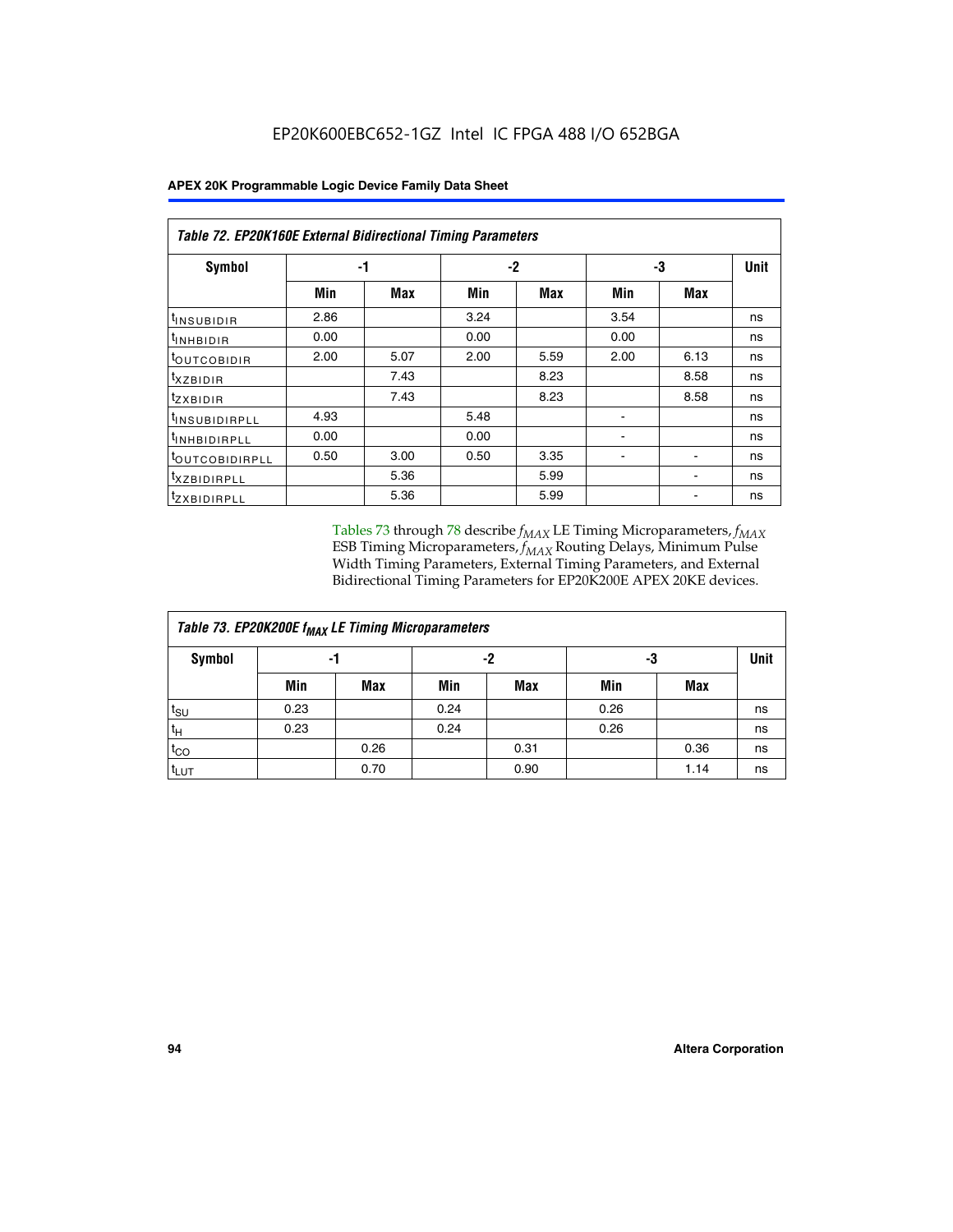|                                     | Table 74. EP20K200E f <sub>MAX</sub> ESB Timing Microparameters |            |         |            |      |            |      |  |  |  |  |
|-------------------------------------|-----------------------------------------------------------------|------------|---------|------------|------|------------|------|--|--|--|--|
| Symbol                              |                                                                 | $-1$       |         | $-2$       |      | -3         | Unit |  |  |  |  |
|                                     | Min                                                             | <b>Max</b> | Min     | <b>Max</b> | Min  | <b>Max</b> |      |  |  |  |  |
| <sup>t</sup> ESBARC                 |                                                                 | 1.68       |         | 2.06       |      | 2.24       | ns   |  |  |  |  |
| <sup>t</sup> ESBSRC                 |                                                                 | 2.27       |         | 2.77       |      | 3.18       | ns   |  |  |  |  |
| t <sub>ESBAWC</sub>                 |                                                                 | 3.10       |         | 3.86       |      | 4.50       | ns   |  |  |  |  |
| <sup>t</sup> ESBSWC                 |                                                                 | 2.90       |         | 3.67       |      | 4.21       | ns   |  |  |  |  |
| t <sub>ESBWASU</sub>                | 0.55                                                            |            | 0.67    |            | 0.74 |            | ns   |  |  |  |  |
| <sup>t</sup> ESBWAH                 | 0.36                                                            |            | 0.46    |            | 0.48 |            | ns   |  |  |  |  |
| <sup>t</sup> ESBWDSU                | 0.69                                                            |            | 0.83    |            | 0.95 |            | ns   |  |  |  |  |
| t <sub>ESBWDH</sub>                 | 0.36                                                            |            | 0.46    |            | 0.48 |            | ns   |  |  |  |  |
| <sup>t</sup> ESBRASU                | 1.61                                                            |            | 1.90    |            | 2.09 |            | ns   |  |  |  |  |
| <sup>t</sup> ESBRAH                 | 0.00                                                            |            | 0.00    |            | 0.01 |            | ns   |  |  |  |  |
| <i>t</i> ESBWESU                    | 1.42                                                            |            | 1.71    |            | 2.01 |            | ns   |  |  |  |  |
| <sup>t</sup> ESBWEH                 | 0.00                                                            |            | 0.00    |            | 0.00 |            | ns   |  |  |  |  |
| <sup>t</sup> ESBDATASU              | $-0.06$                                                         |            | $-0.07$ |            | 0.05 |            | ns   |  |  |  |  |
| <sup>I</sup> ESBDATAH               | 0.13                                                            |            | 0.13    |            | 0.13 |            | ns   |  |  |  |  |
| <sup>t</sup> ESBWADDRSU             | 0.11                                                            |            | 0.13    |            | 0.31 |            | ns   |  |  |  |  |
| <sup>t</sup> ESBRADDRSU             | 0.18                                                            |            | 0.23    |            | 0.39 |            | ns   |  |  |  |  |
| <sup>t</sup> ESBDATACO1             |                                                                 | 1.09       |         | 1.35       |      | 1.51       | ns   |  |  |  |  |
| <sup>t</sup> ESBDATACO <sub>2</sub> |                                                                 | 2.19       |         | 2.75       |      | 3.22       | ns   |  |  |  |  |
| t <sub>ESBDD</sub>                  |                                                                 | 2.75       |         | 3.41       |      | 4.03       | ns   |  |  |  |  |
| $t_{\text{PD}}$                     |                                                                 | 1.58       |         | 1.97       |      | 2.33       | ns   |  |  |  |  |
| <sup>t</sup> PTERMSU                | 1.00                                                            |            | 1.22    |            | 1.51 |            | ns   |  |  |  |  |
| t <sub>PTERMCO</sub>                |                                                                 | 1.10       |         | 1.37       |      | 1.09       | ns   |  |  |  |  |

| Table 75. EP20K200E f <sub>MAX</sub> Routing Delays |     |      |     |      |     |      |             |  |  |  |  |
|-----------------------------------------------------|-----|------|-----|------|-----|------|-------------|--|--|--|--|
| Symbol                                              | -1  |      |     | -2   | -3  |      | <b>Unit</b> |  |  |  |  |
|                                                     | Min | Max  | Min | Max  | Min | Max  |             |  |  |  |  |
| $t_{F1-4}$                                          |     | 0.25 |     | 0.27 |     | 0.29 | ns          |  |  |  |  |
| $t_{F5-20}$                                         |     | 1.02 |     | 1.20 |     | 1.41 | ns          |  |  |  |  |
| $t_{F20+}$                                          |     | 1.99 |     | 2.23 |     | 2.53 | ns          |  |  |  |  |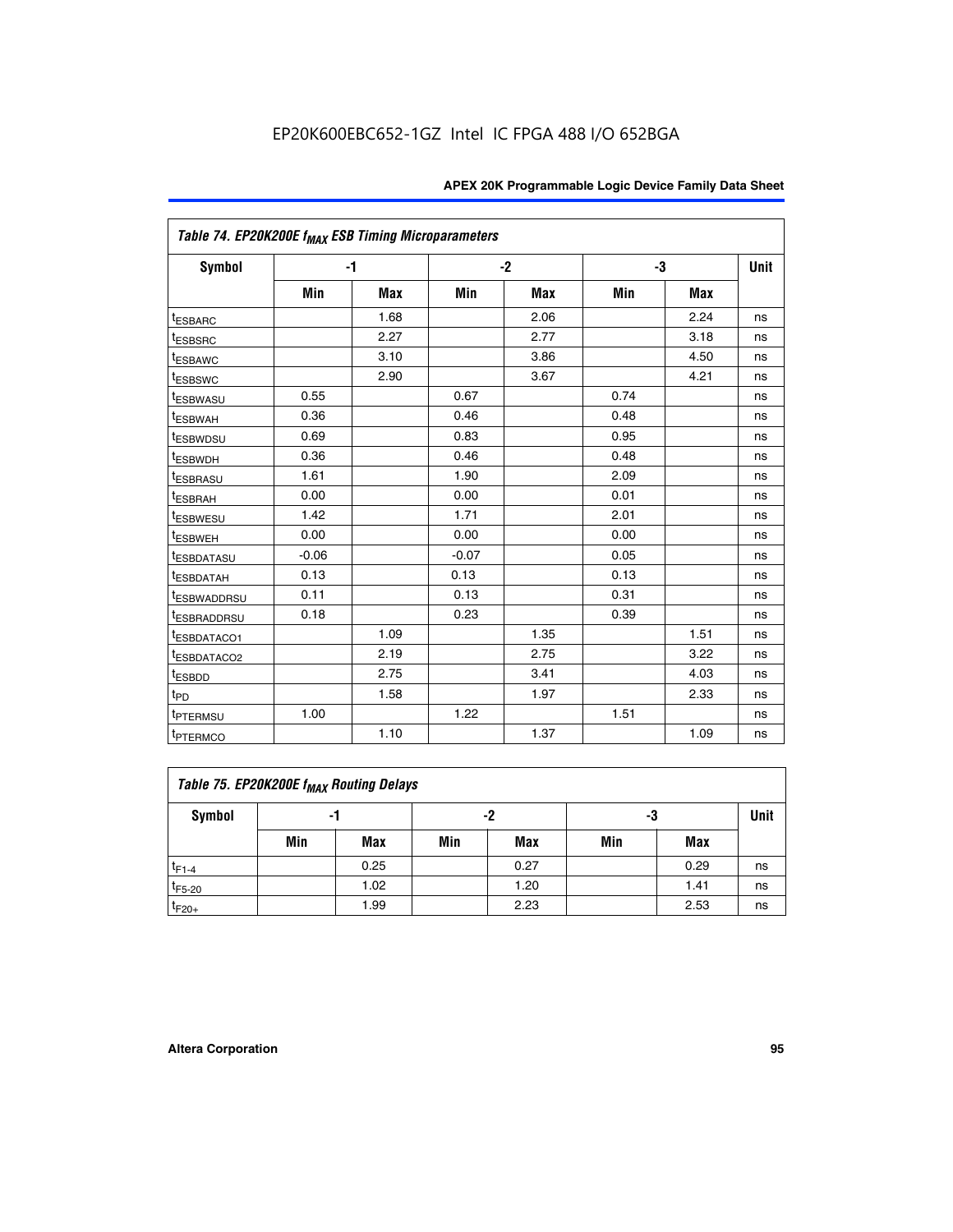## EP20K600EBC652-1GZ Intel IC FPGA 488 I/O 652BGA

| Table 76. EP20K200E Minimum Pulse Width Timing Parameters |      |            |      |            |      |            |             |  |  |  |  |
|-----------------------------------------------------------|------|------------|------|------------|------|------------|-------------|--|--|--|--|
| <b>Symbol</b>                                             | -1   |            |      | $-2$       | -3   |            | <b>Unit</b> |  |  |  |  |
|                                                           | Min  | <b>Max</b> | Min  | <b>Max</b> | Min  | <b>Max</b> |             |  |  |  |  |
| $t_{CH}$                                                  | 1.36 |            | 2.44 |            | 2.65 |            | ns          |  |  |  |  |
| $t_{CL}$                                                  | 1.36 |            | 2.44 |            | 2.65 |            | ns          |  |  |  |  |
| $t_{CLRP}$                                                | 0.18 |            | 0.19 |            | 0.21 |            | ns          |  |  |  |  |
| t <sub>PREP</sub>                                         | 0.18 |            | 0.19 |            | 0.21 |            | ns          |  |  |  |  |
| <sup>t</sup> ESBCH                                        | 1.36 |            | 2.44 |            | 2.65 |            | ns          |  |  |  |  |
| t <sub>ESBCL</sub>                                        | 1.36 |            | 2.44 |            | 2.65 |            | ns          |  |  |  |  |
| <sup>t</sup> ESBWP                                        | 1.18 |            | 1.48 |            | 1.76 |            | ns          |  |  |  |  |
| <sup>t</sup> ESBRP                                        | 0.95 |            | 1.17 |            | 1.41 |            | ns          |  |  |  |  |

|                       | Table 77. EP20K200E External Timing Parameters |            |      |            |      |      |    |  |  |  |  |  |
|-----------------------|------------------------------------------------|------------|------|------------|------|------|----|--|--|--|--|--|
| <b>Symbol</b>         |                                                | -1         |      | -2         |      | -3   |    |  |  |  |  |  |
|                       | Min                                            | <b>Max</b> | Min  | <b>Max</b> | Min  | Max  |    |  |  |  |  |  |
| t <sub>INSU</sub>     | 2.24                                           |            | 2.35 |            | 2.47 |      | ns |  |  |  |  |  |
| $t_{\text{INH}}$      | 0.00                                           |            | 0.00 |            | 0.00 |      | ns |  |  |  |  |  |
| toutco                | 2.00                                           | 5.12       | 2.00 | 5.62       | 2.00 | 6.11 | ns |  |  |  |  |  |
| <sup>t</sup> INSUPLL  | 2.13                                           |            | 2.07 |            |      |      | ns |  |  |  |  |  |
| <sup>t</sup> INHPLL   | 0.00                                           |            | 0.00 |            | -    |      | ns |  |  |  |  |  |
| <sup>I</sup> OUTCOPLL | 0.50                                           | 3.01       | 0.50 | 3.36       |      |      | ns |  |  |  |  |  |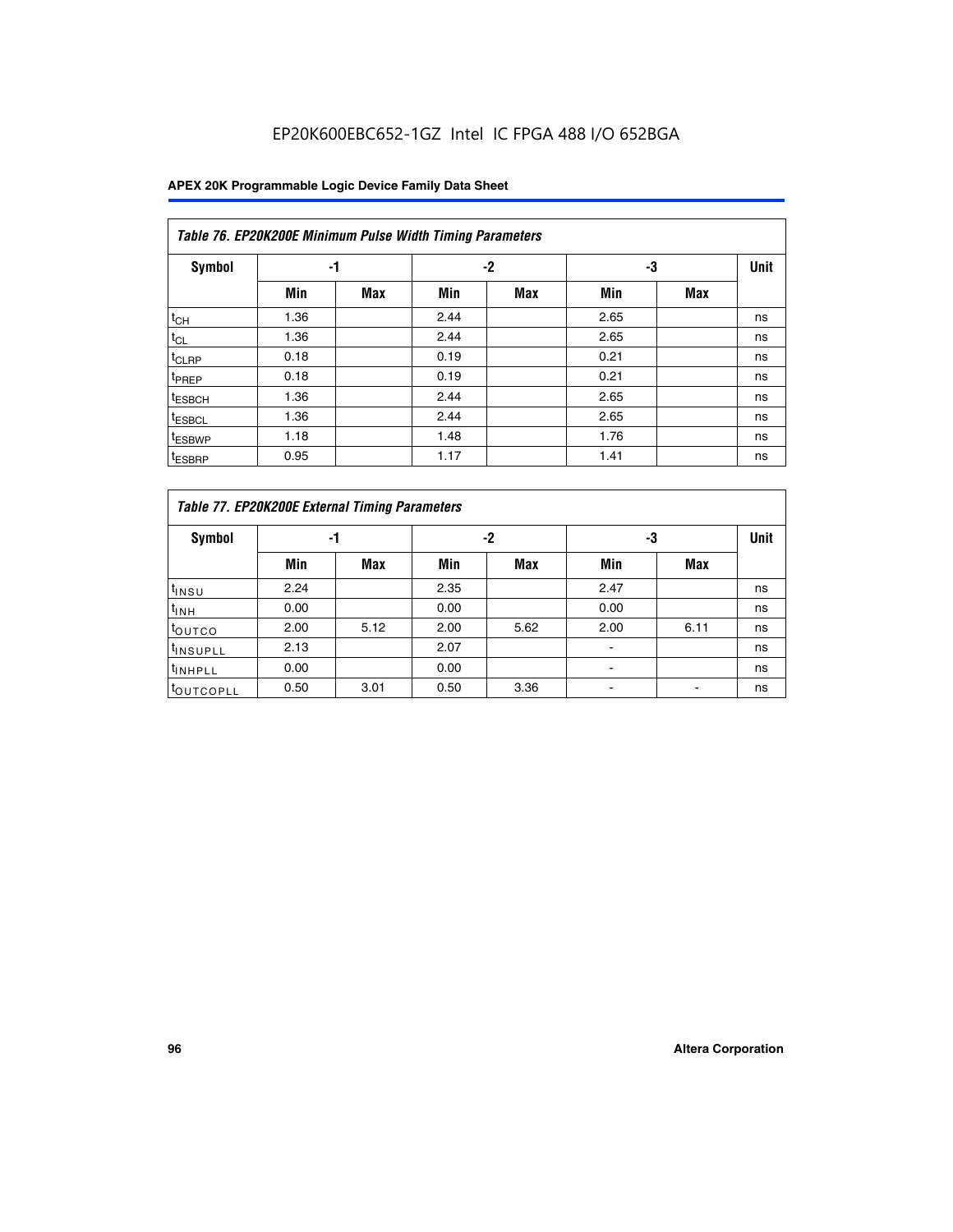| Table 78. EP20K200E External Bidirectional Timing Parameters |      |      |      |      |      |             |    |  |  |  |  |
|--------------------------------------------------------------|------|------|------|------|------|-------------|----|--|--|--|--|
| Symbol                                                       | -1   |      | $-2$ |      | -3   | <b>Unit</b> |    |  |  |  |  |
|                                                              | Min  | Max  | Min  | Max  | Min  | Max         |    |  |  |  |  |
| $t_{INSUBIDIR}$                                              | 2.81 |      | 3.19 |      | 3.54 |             | ns |  |  |  |  |
| $t_{INHBIDIR}$                                               | 0.00 |      | 0.00 |      | 0.00 |             | ns |  |  |  |  |
| t <sub>OUTCOBIDIR</sub>                                      | 2.00 | 5.12 | 2.00 | 5.62 | 2.00 | 6.11        | ns |  |  |  |  |
| <i>txzbidir</i>                                              |      | 7.51 |      | 8.32 |      | 8.67        | ns |  |  |  |  |
| tzxbidir                                                     |      | 7.51 |      | 8.32 |      | 8.67        | ns |  |  |  |  |
| <sup>t</sup> INSUBIDIRPLL                                    | 3.30 |      | 3.64 |      |      |             | ns |  |  |  |  |
| t <sub>INHBIDIRPLL</sub>                                     | 0.00 |      | 0.00 |      |      |             | ns |  |  |  |  |
| <sup>t</sup> OUTCOBIDIRPLL                                   | 0.50 | 3.01 | 0.50 | 3.36 |      |             | ns |  |  |  |  |
| <i>txzBIDIRPLL</i>                                           |      | 5.40 |      | 6.05 |      |             | ns |  |  |  |  |
| tzxBIDIRPLL                                                  |      | 5.40 |      | 6.05 |      |             | ns |  |  |  |  |

Tables 79 through 84 describe  $f_{MAX}$  LE Timing Microparameters,  $f_{MAX}$ ESB Timing Microparameters, *f<sub>MAX</sub>* Routing Delays, Minimum Pulse Width Timing Parameters, External Timing Parameters, and External Bidirectional Timing Parameters for EP20K300E APEX 20KE devices.

| Table 79. EP20K300E f <sub>MAX</sub> LE Timing Microparameters |      |            |      |            |      |            |    |  |  |  |
|----------------------------------------------------------------|------|------------|------|------------|------|------------|----|--|--|--|
| <b>Symbol</b>                                                  |      | -1         |      | -2         |      | -3         |    |  |  |  |
|                                                                | Min  | <b>Max</b> | Min  | <b>Max</b> | Min  | <b>Max</b> |    |  |  |  |
| $t_{\text{SU}}$                                                | 0.16 |            | 0.17 |            | 0.18 |            | ns |  |  |  |
| $t_H$                                                          | 0.31 |            | 0.33 |            | 0.38 |            | ns |  |  |  |
| $t_{CO}$                                                       |      | 0.28       |      | 0.38       |      | 0.51       | ns |  |  |  |
| t <sub>LUT</sub>                                               |      | 0.79       |      | 1.07       |      | 1.43       | ns |  |  |  |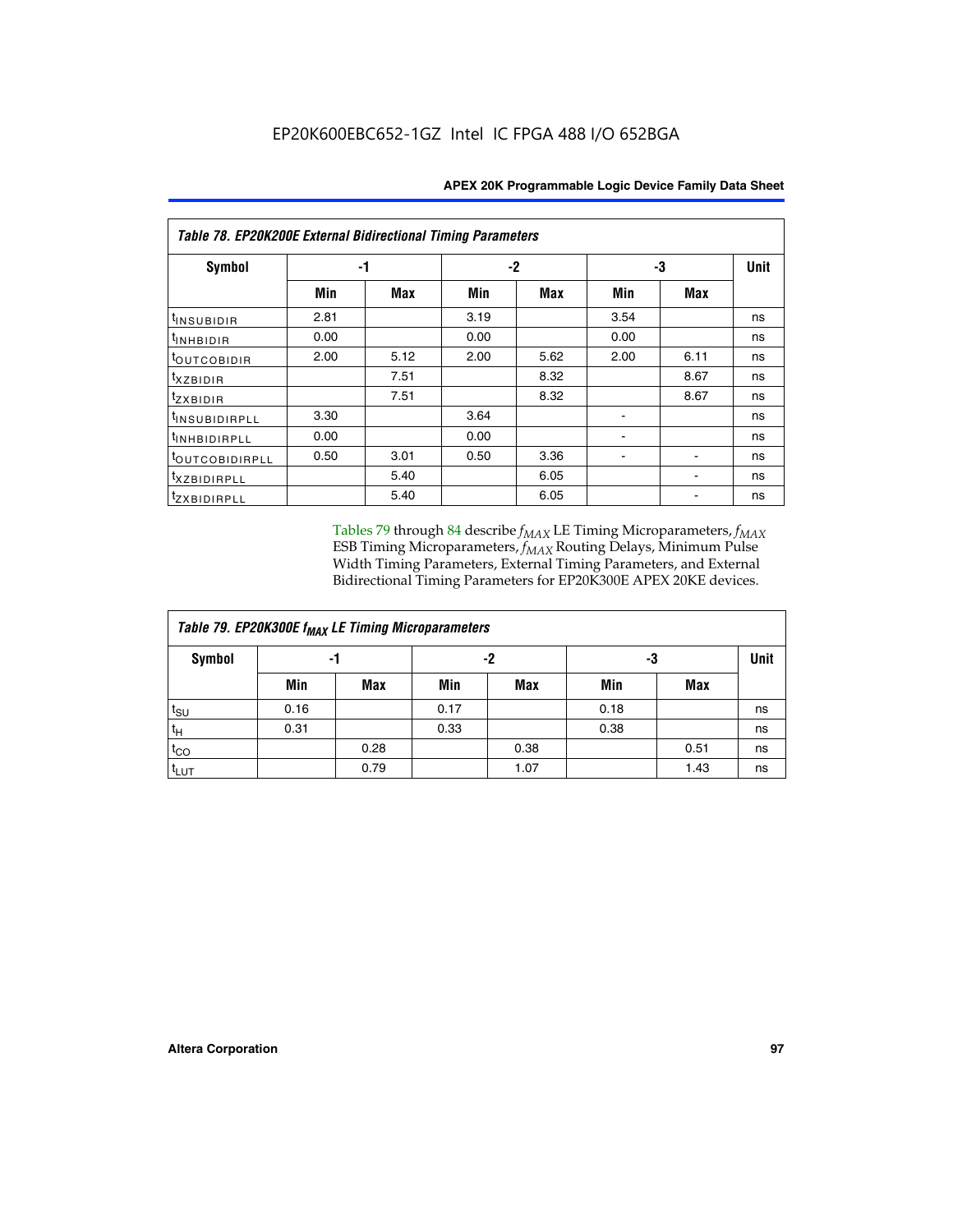| Table 80. EP20K300E f <sub>MAX</sub> ESB Timing Microparameters |      |            |      |            |      |            |      |
|-----------------------------------------------------------------|------|------------|------|------------|------|------------|------|
| <b>Symbol</b>                                                   |      | -1         |      | $-2$       |      | -3         | Unit |
|                                                                 | Min  | <b>Max</b> | Min  | <b>Max</b> | Min  | <b>Max</b> |      |
| t <sub>ESBARC</sub>                                             |      | 1.79       |      | 2.44       |      | 3.25       | ns   |
| t <sub>ESBSRC</sub>                                             |      | 2.40       |      | 3.12       |      | 4.01       | ns   |
| t <sub>ESBAWC</sub>                                             |      | 3.41       |      | 4.65       |      | 6.20       | ns   |
| t <sub>ESBSWC</sub>                                             |      | 3.68       |      | 4.68       |      | 5.93       | ns   |
| <sup>I</sup> ESBWASU                                            | 1.55 |            | 2.12 |            | 2.83 |            | ns   |
| <sup>t</sup> ESBWAH                                             | 0.00 |            | 0.00 |            | 0.00 |            | ns   |
| <sup>I</sup> ESBWDSU                                            | 1.71 |            | 2.33 |            | 3.11 |            | ns   |
| <sup>t</sup> ESBWDH                                             | 0.00 |            | 0.00 |            | 0.00 |            | ns   |
| <sup>t</sup> ESBRASU                                            | 1.72 |            | 2.34 |            | 3.13 |            | ns   |
| t <sub>ESBRAH</sub>                                             | 0.00 |            | 0.00 |            | 0.00 |            | ns   |
| <sup>t</sup> ESBWESU                                            | 1.63 |            | 2.36 |            | 3.28 |            | ns   |
| <sup>t</sup> ESBWEH                                             | 0.00 |            | 0.00 |            | 0.00 |            | ns   |
| t <sub>ESBDATASU</sub>                                          | 0.07 |            | 0.39 |            | 0.80 |            | ns   |
| <sup>t</sup> ESBDATAH                                           | 0.13 |            | 0.13 |            | 0.13 |            | ns   |
| <sup>t</sup> ESBWADDRSU                                         | 0.27 |            | 0.67 |            | 1.17 |            | ns   |
| <sup>t</sup> ESBRADDRSU                                         | 0.34 |            | 0.75 |            | 1.28 |            | ns   |
| <sup>I</sup> ESBDATACO1                                         |      | 1.03       |      | 1.20       |      | 1.40       | ns   |
| <sup>t</sup> ESBDATACO2                                         |      | 2.33       |      | 3.18       |      | 4.24       | ns   |
| <sup>t</sup> ESBDD                                              |      | 3.41       |      | 4.65       |      | 6.20       | ns   |
| t <sub>PD</sub>                                                 |      | 1.68       |      | 2.29       |      | 3.06       | ns   |
| t <sub>PTERMSU</sub>                                            | 0.96 |            | 1.48 |            | 2.14 |            | ns   |
| t <sub>PTERMCO</sub>                                            |      | 1.05       |      | 1.22       |      | 1.42       | ns   |

| Table 81. EP20K300E f <sub>MAX</sub> Routing Delays |     |      |     |            |     |      |    |  |  |  |
|-----------------------------------------------------|-----|------|-----|------------|-----|------|----|--|--|--|
| Symbol                                              |     | -1   |     | -2         |     | -3   |    |  |  |  |
|                                                     | Min | Max  | Min | <b>Max</b> | Min | Max  |    |  |  |  |
| $t_{F1-4}$                                          |     | 0.22 |     | 0.24       |     | 0.26 | ns |  |  |  |
| $t_{F5-20}$                                         |     | 1.33 |     | 1.43       |     | 1.58 | ns |  |  |  |
| $t_{F20+}$                                          |     | 3.63 |     | 3.93       |     | 4.35 | ns |  |  |  |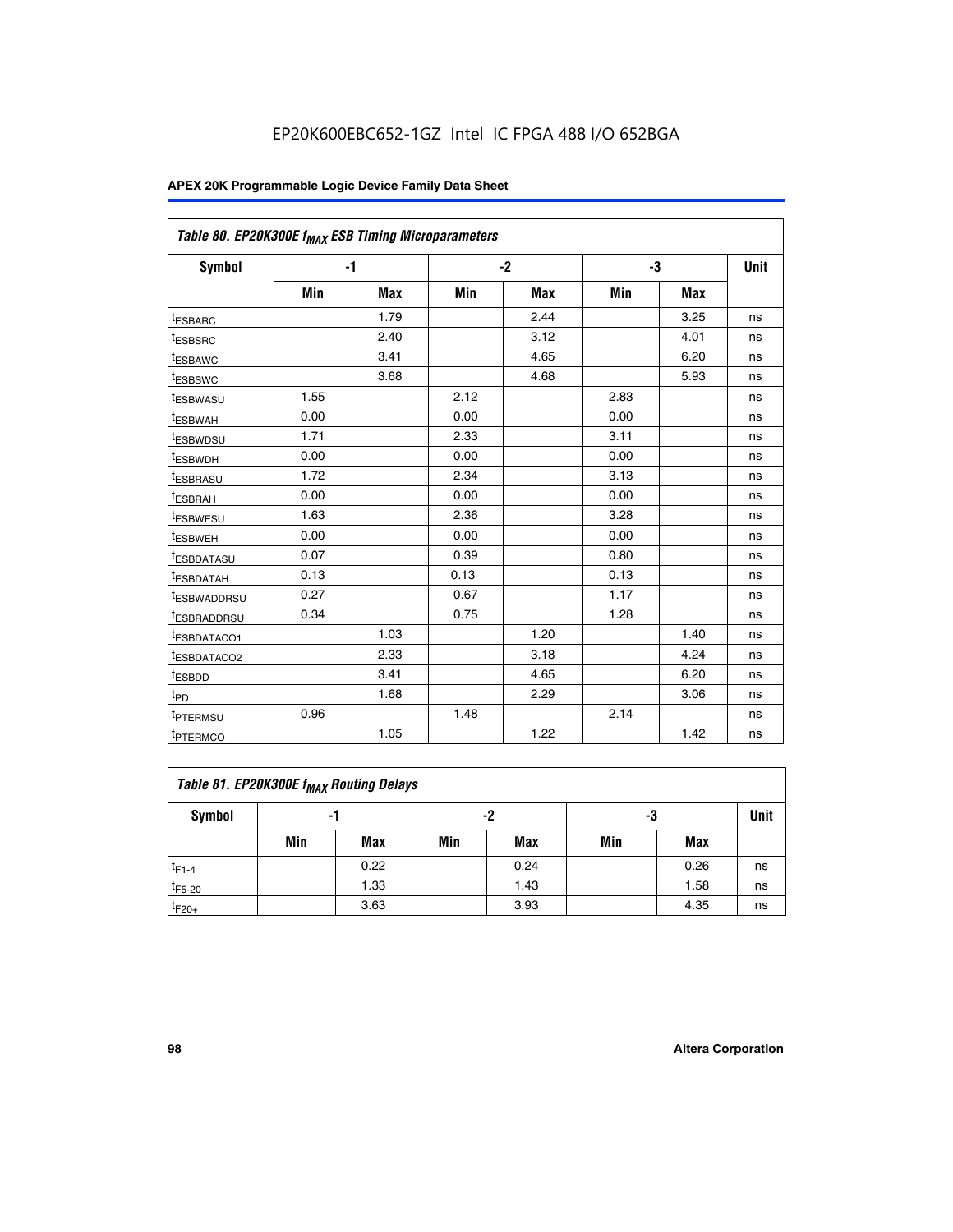|                    | Table 82. EP20K300E Minimum Pulse Width Timing Parameters |            |      |      |      |     |             |  |  |  |  |  |
|--------------------|-----------------------------------------------------------|------------|------|------|------|-----|-------------|--|--|--|--|--|
| <b>Symbol</b>      | -1                                                        |            |      | $-2$ | -3   |     | <b>Unit</b> |  |  |  |  |  |
|                    | Min                                                       | <b>Max</b> | Min  | Max  | Min  | Max |             |  |  |  |  |  |
| $t_{CH}$           | 1.25                                                      |            | 1.43 |      | 1.67 |     | ns          |  |  |  |  |  |
| $t_{CL}$           | 1.25                                                      |            | 1.43 |      | 1.67 |     | ns          |  |  |  |  |  |
| t <sub>CLRP</sub>  | 0.19                                                      |            | 0.26 |      | 0.35 |     | ns          |  |  |  |  |  |
| t <sub>PREP</sub>  | 0.19                                                      |            | 0.26 |      | 0.35 |     | ns          |  |  |  |  |  |
| t <sub>ESBCH</sub> | 1.25                                                      |            | 1.43 |      | 1.67 |     | ns          |  |  |  |  |  |
| <sup>t</sup> ESBCL | 1.25                                                      |            | 1.43 |      | 1.67 |     | ns          |  |  |  |  |  |
| <sup>t</sup> ESBWP | 1.25                                                      |            | 1.71 |      | 2.28 |     | ns          |  |  |  |  |  |
| <sup>t</sup> ESBRP | 1.01                                                      |            | 1.38 |      | 1.84 |     | ns          |  |  |  |  |  |

|                       | Table 83. EP20K300E External Timing Parameters |      |      |      |      |            |             |  |  |  |  |  |
|-----------------------|------------------------------------------------|------|------|------|------|------------|-------------|--|--|--|--|--|
| Symbol                |                                                | -1   |      | -2   |      | -3         | <b>Unit</b> |  |  |  |  |  |
|                       | Min                                            | Max  | Min  | Max  | Min  | <b>Max</b> |             |  |  |  |  |  |
| t <sub>INSU</sub>     | 2.31                                           |      | 2.44 |      | 2.57 |            | ns          |  |  |  |  |  |
| $t_{INH}$             | 0.00                                           |      | 0.00 |      | 0.00 |            | ns          |  |  |  |  |  |
| toutco                | 2.00                                           | 5.29 | 2.00 | 5.82 | 2.00 | 6.24       | ns          |  |  |  |  |  |
| <sup>t</sup> INSUPLL  | 1.76                                           |      | 1.85 |      |      |            | ns          |  |  |  |  |  |
| <sup>t</sup> INHPLL   | 0.00                                           |      | 0.00 |      | -    |            | ns          |  |  |  |  |  |
| <sup>t</sup> OUTCOPLL | 0.50                                           | 2.65 | 0.50 | 2.95 |      |            | ns          |  |  |  |  |  |

| Table 84. EP20K300E External Bidirectional Timing Parameters |      |      |      |      |      |             |    |  |  |  |  |
|--------------------------------------------------------------|------|------|------|------|------|-------------|----|--|--|--|--|
| Symbol                                                       | -1   |      | $-2$ |      | -3   | <b>Unit</b> |    |  |  |  |  |
|                                                              | Min  | Max  | Min  | Max  | Min  | <b>Max</b>  |    |  |  |  |  |
| <sup>t</sup> INSUBIDIR                                       | 2.77 |      | 2.85 |      | 3.11 |             | ns |  |  |  |  |
| <b>TINHBIDIR</b>                                             | 0.00 |      | 0.00 |      | 0.00 |             | ns |  |  |  |  |
| <sup>t</sup> OUTCOBIDIR                                      | 2.00 | 5.29 | 2.00 | 5.82 | 2.00 | 6.24        | ns |  |  |  |  |
| KZBIDIR                                                      |      | 7.59 |      | 8.30 |      | 9.09        | ns |  |  |  |  |
| $t_{Z}$ <i>x</i> BIDIR                                       |      | 7.59 |      | 8.30 |      | 9.09        | ns |  |  |  |  |
| <b>INSUBIDIRPLL</b>                                          | 2.50 |      | 2.76 |      |      |             | ns |  |  |  |  |
| <sup>t</sup> INHBIDIRPLL                                     | 0.00 |      | 0.00 |      |      |             | ns |  |  |  |  |
| <sup>t</sup> OUTCOBIDIRPLL                                   | 0.50 | 2.65 | 0.50 | 2.95 |      |             | ns |  |  |  |  |
| <sup>t</sup> XZBIDIRPLL                                      |      | 5.00 |      | 5.43 |      |             | ns |  |  |  |  |
| <sup>t</sup> ZXBIDIRPLL                                      |      | 5.00 |      | 5.43 |      |             | ns |  |  |  |  |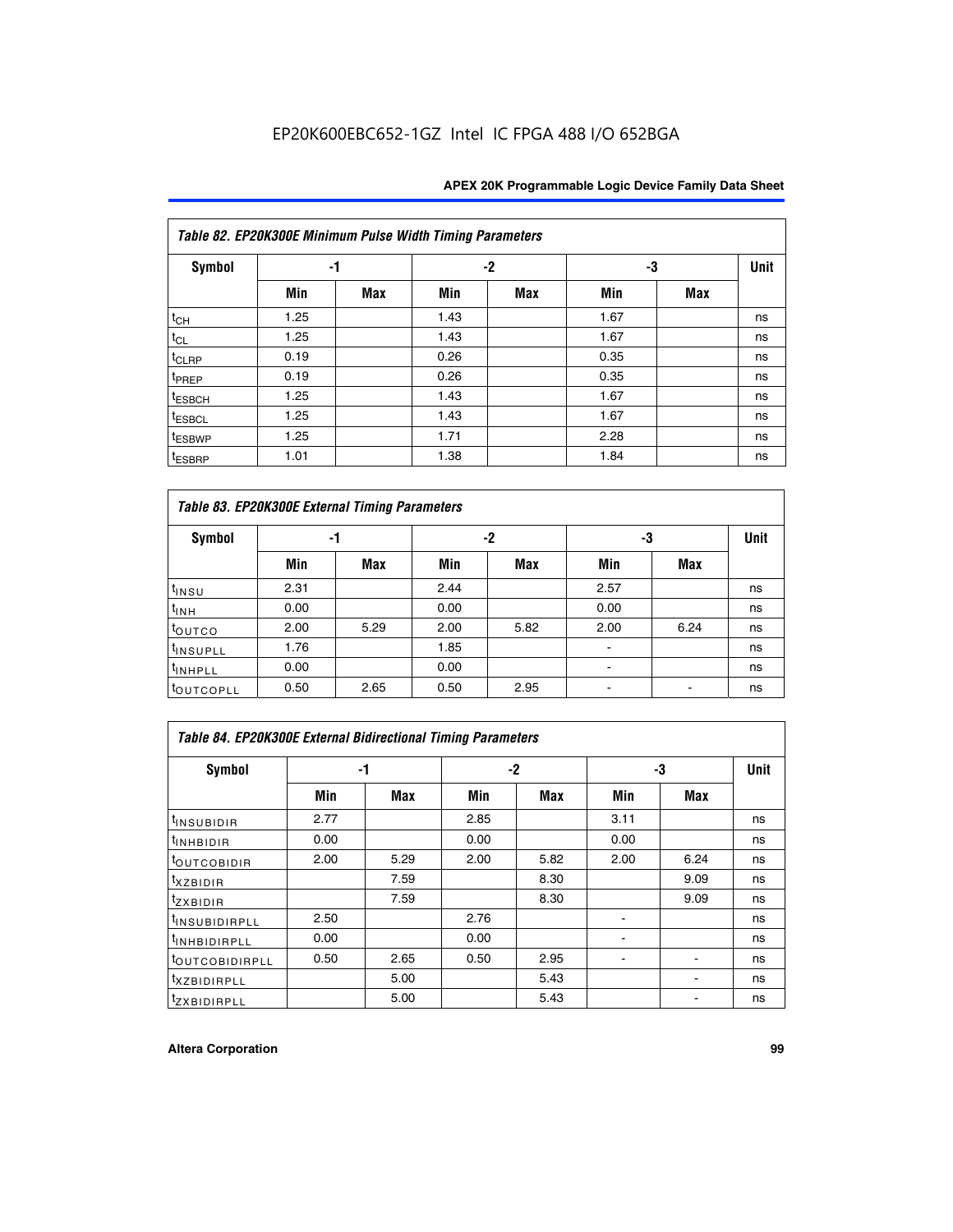Tables 85 through 90 describe  $f_{MAX}$  LE Timing Microparameters,  $f_{MAX}$ ESB Timing Microparameters, *f<sub>MAX</sub>* Routing Delays, Minimum Pulse Width Timing Parameters, External Timing Parameters, and External Bidirectional Timing Parameters for EP20K400E APEX 20KE devices.

| Table 85. EP20K400E f <sub>MAX</sub> LE Timing Microparameters |                |            |                |            |                |      |      |  |  |  |
|----------------------------------------------------------------|----------------|------------|----------------|------------|----------------|------|------|--|--|--|
| Symbol                                                         | -1 Speed Grade |            | -2 Speed Grade |            | -3 Speed Grade |      | Unit |  |  |  |
|                                                                | Min            | <b>Max</b> | Min            | <b>Max</b> | Min            | Max  |      |  |  |  |
| $t_{\text{SU}}$                                                | 0.23           |            | 0.23           |            | 0.23           |      | ns   |  |  |  |
| $t_H$                                                          | 0.23           |            | 0.23           |            | 0.23           |      | ns   |  |  |  |
| $t_{CO}$                                                       |                | 0.25       |                | 0.29       |                | 0.32 | ns   |  |  |  |
| ι <sup>t</sup> ιυτ                                             |                | 0.70       |                | 0.83       |                | 1.01 | ns   |  |  |  |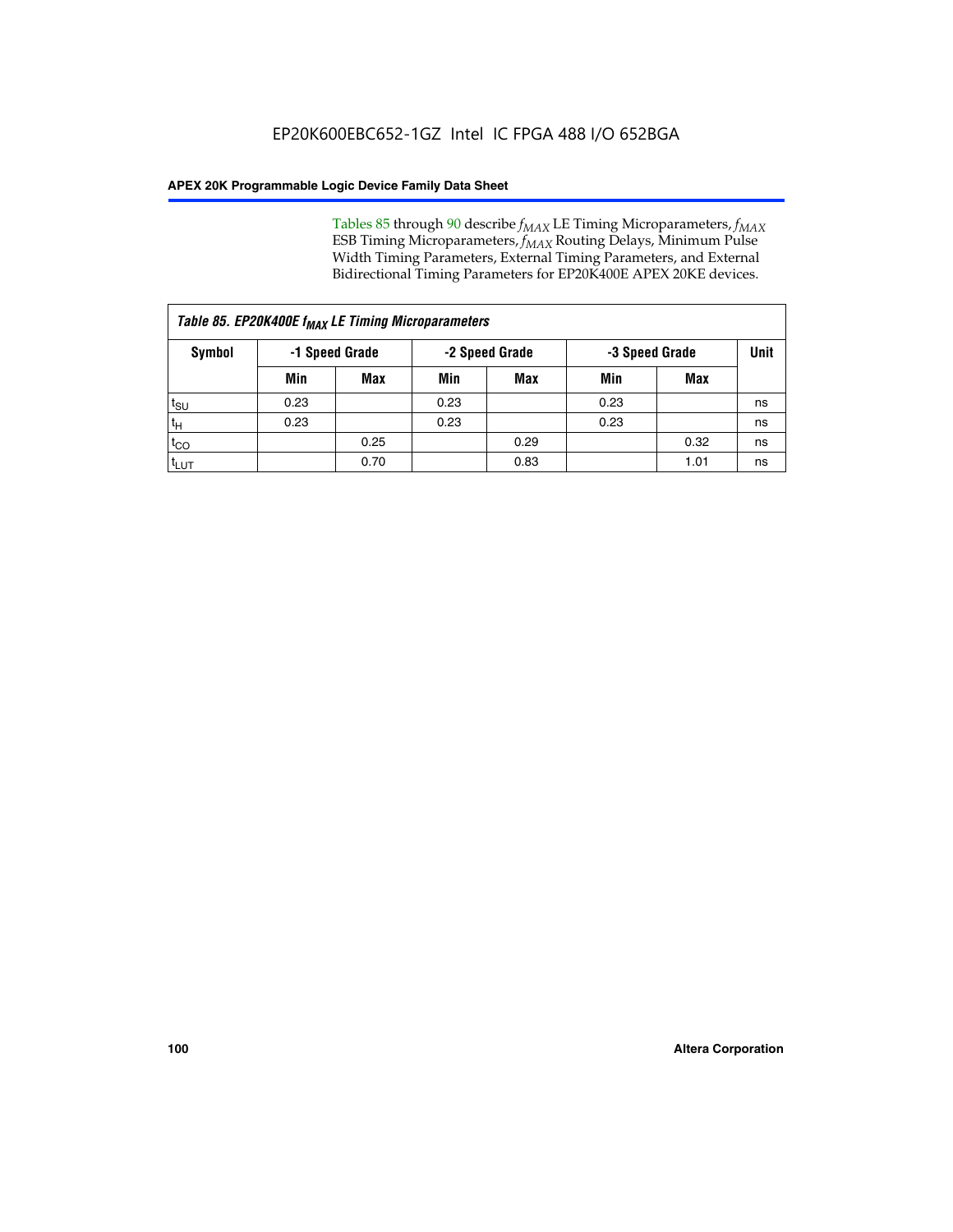| Table 86. EP20K400E f <sub>MAX</sub> ESB Timing Microparameters |         |                |         |                |         |                |             |
|-----------------------------------------------------------------|---------|----------------|---------|----------------|---------|----------------|-------------|
| Symbol                                                          |         | -1 Speed Grade |         | -2 Speed Grade |         | -3 Speed Grade | <b>Unit</b> |
|                                                                 | Min     | <b>Max</b>     | Min     | <b>Max</b>     | Min     | <b>Max</b>     |             |
| <sup>t</sup> ESBARC                                             |         | 1.67           |         | 1.91           |         | 1.99           | ns          |
| <sup>t</sup> ESBSRC                                             |         | 2.30           |         | 2.66           |         | 2.93           | ns          |
| <sup>t</sup> ESBAWC                                             |         | 3.09           |         | 3.58           |         | 3.99           | ns          |
| <sup>t</sup> ESBSWC                                             |         | 3.01           |         | 3.65           |         | 4.05           | ns          |
| <sup>t</sup> ESBWASU                                            | 0.54    |                | 0.63    |                | 0.65    |                | ns          |
| t <sub>ESBWAH</sub>                                             | 0.36    |                | 0.43    |                | 0.42    |                | ns          |
| <sup>t</sup> ESBWDSU                                            | 0.69    |                | 0.77    |                | 0.84    |                | ns          |
| <sup>t</sup> ESBWDH                                             | 0.36    |                | 0.43    |                | 0.42    |                | ns          |
| <sup>t</sup> ESBRASU                                            | 1.61    |                | 1.77    |                | 1.86    |                | ns          |
| <sup>t</sup> ESBRAH                                             | 0.00    |                | 0.00    |                | 0.01    |                | ns          |
| t <sub>ESBWESU</sub>                                            | 1.35    |                | 1.47    |                | 1.61    |                | ns          |
| t <sub>ESBWEH</sub>                                             | 0.00    |                | 0.00    |                | 0.00    |                | ns          |
| <sup>I</sup> ESBDATASU                                          | $-0.18$ |                | $-0.30$ |                | $-0.27$ |                | ns          |
| <b>ESBDATAH</b>                                                 | 0.13    |                | 0.13    |                | 0.13    |                | ns          |
| <sup>t</sup> ESBWADDRSU                                         | $-0.02$ |                | $-0.11$ |                | $-0.03$ |                | ns          |
| t <sub>ESBRADDRSU</sub>                                         | 0.06    |                | $-0.01$ |                | $-0.05$ |                | ns          |
| <sup>t</sup> ESBDATACO1                                         |         | 1.16           |         | 1.40           |         | 1.54           | ns          |
| <sup>I</sup> ESBDATACO2                                         |         | 2.18           |         | 2.55           |         | 2.85           | ns          |
| <sup>t</sup> ESBDD                                              |         | 2.73           |         | 3.17           |         | 3.58           | ns          |
| $t_{\mathsf{PD}}$                                               |         | 1.57           |         | 1.83           |         | 2.07           | ns          |
| t <sub>PTERMSU</sub>                                            | 0.92    |                | 0.99    |                | 1.18    |                | ns          |
| <sup>t</sup> PTERMCO                                            |         | 1.18           |         | 1.43           |         | 1.17           | ns          |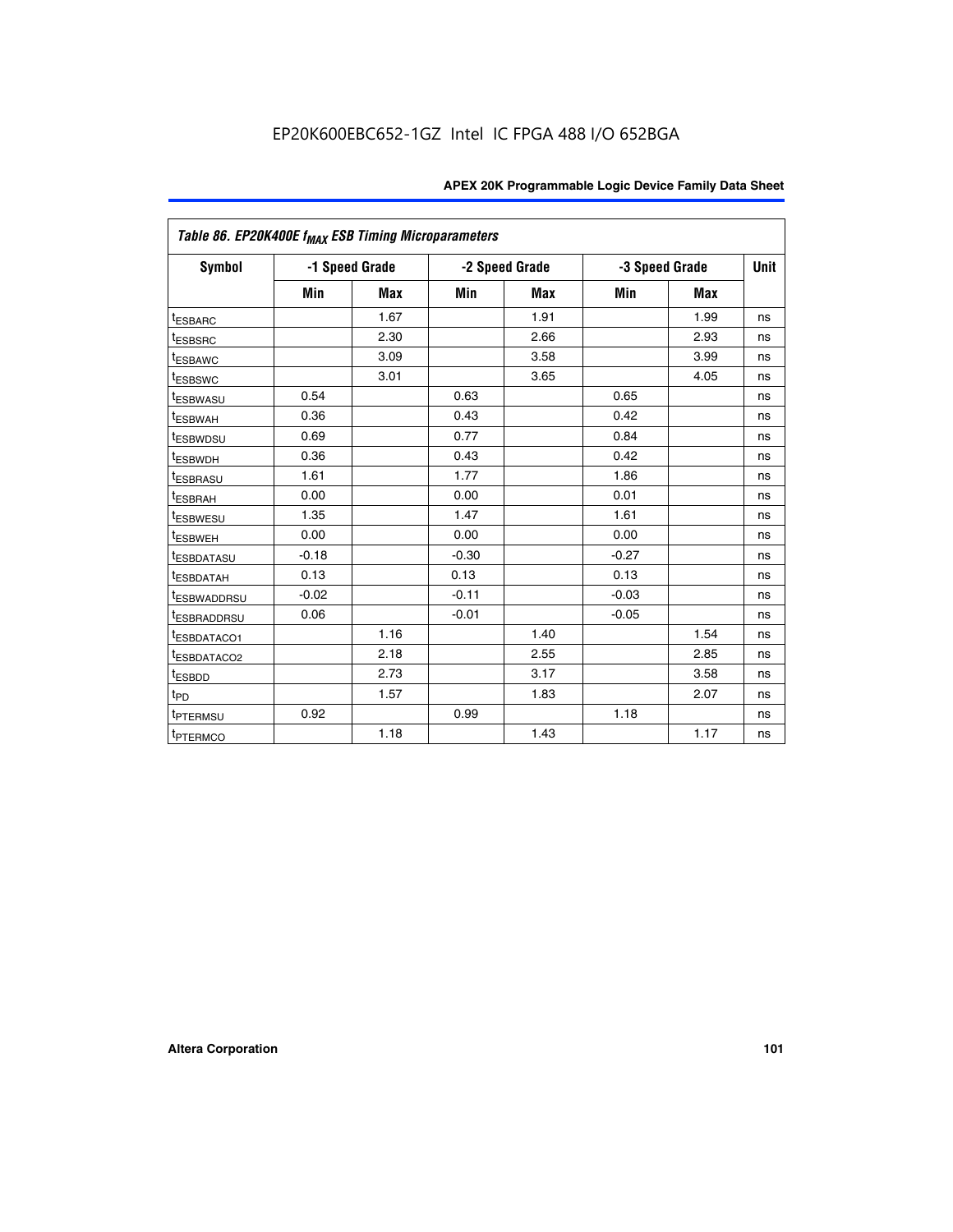## EP20K600EBC652-1GZ Intel IC FPGA 488 I/O 652BGA

| Table 87. EP20K400E f <sub>MAX</sub> Routing Delays |     |                |     |                |                |      |      |  |  |  |
|-----------------------------------------------------|-----|----------------|-----|----------------|----------------|------|------|--|--|--|
| Symbol                                              |     | -1 Speed Grade |     | -2 Speed Grade | -3 Speed Grade |      | Unit |  |  |  |
|                                                     | Min | Max            | Min | Max            | Min            | Max  |      |  |  |  |
| $t_{F1-4}$                                          |     | 0.25           |     | 0.25           |                | 0.26 | ns   |  |  |  |
| $t_{F5-20}$                                         |     | 1.01           |     | 1.12           |                | 1.25 | ns   |  |  |  |
| $t_{F20+}$                                          |     | 3.71           |     | 3.92           |                | 4.17 | ns   |  |  |  |

|                    | Table 88. EP20K400E Minimum Pulse Width Timing Parameters |                |      |                |      |                |             |  |  |  |  |
|--------------------|-----------------------------------------------------------|----------------|------|----------------|------|----------------|-------------|--|--|--|--|
| Symbol             |                                                           | -1 Speed Grade |      | -2 Speed Grade |      | -3 Speed Grade | <b>Unit</b> |  |  |  |  |
|                    | Min                                                       | <b>Max</b>     | Min  | <b>Max</b>     | Min  | Max            |             |  |  |  |  |
| $t_{CH}$           | 1.36                                                      |                | 2.22 |                | 2.35 |                | ns          |  |  |  |  |
| $t_{CL}$           | 1.36                                                      |                | 2.26 |                | 2.35 |                | ns          |  |  |  |  |
| $t_{CLRP}$         | 0.18                                                      |                | 0.18 |                | 0.19 |                | ns          |  |  |  |  |
| t <sub>PREP</sub>  | 0.18                                                      |                | 0.18 |                | 0.19 |                | ns          |  |  |  |  |
| t <sub>ESBCH</sub> | 1.36                                                      |                | 2.26 |                | 2.35 |                | ns          |  |  |  |  |
| <sup>t</sup> ESBCL | 1.36                                                      |                | 2.26 |                | 2.35 |                | ns          |  |  |  |  |
| <sup>t</sup> ESBWP | 1.17                                                      |                | 1.38 |                | 1.56 |                | ns          |  |  |  |  |
| <sup>t</sup> ESBRP | 0.94                                                      |                | 1.09 |                | 1.25 |                | ns          |  |  |  |  |

| Table 89. EP20K400E External Timing Parameters |       |                |      |                |      |                               |    |  |  |
|------------------------------------------------|-------|----------------|------|----------------|------|-------------------------------|----|--|--|
| Symbol                                         |       | -1 Speed Grade |      | -2 Speed Grade |      | <b>Unit</b><br>-3 Speed Grade |    |  |  |
|                                                | Min   | <b>Max</b>     | Min  | <b>Max</b>     | Min  | Max                           |    |  |  |
| t <sub>INSU</sub>                              | 2.51  |                | 2.64 |                | 2.77 |                               | ns |  |  |
| $t_{INH}$                                      | 0.00  |                | 0.00 |                | 0.00 |                               | ns |  |  |
| <b>t</b> outco                                 | 2.00  | 5.25           | 2.00 | 5.79           | 2.00 | 6.32                          | ns |  |  |
| <sup>t</sup> INSUPLL                           | 3.221 |                | 3.38 |                | -    |                               | ns |  |  |
| I <sup>t</sup> INHPLL                          | 0.00  |                | 0.00 |                | -    |                               | ns |  |  |
| toutcopll                                      | 0.50  | 2.25           | 0.50 | 2.45           | -    |                               | ns |  |  |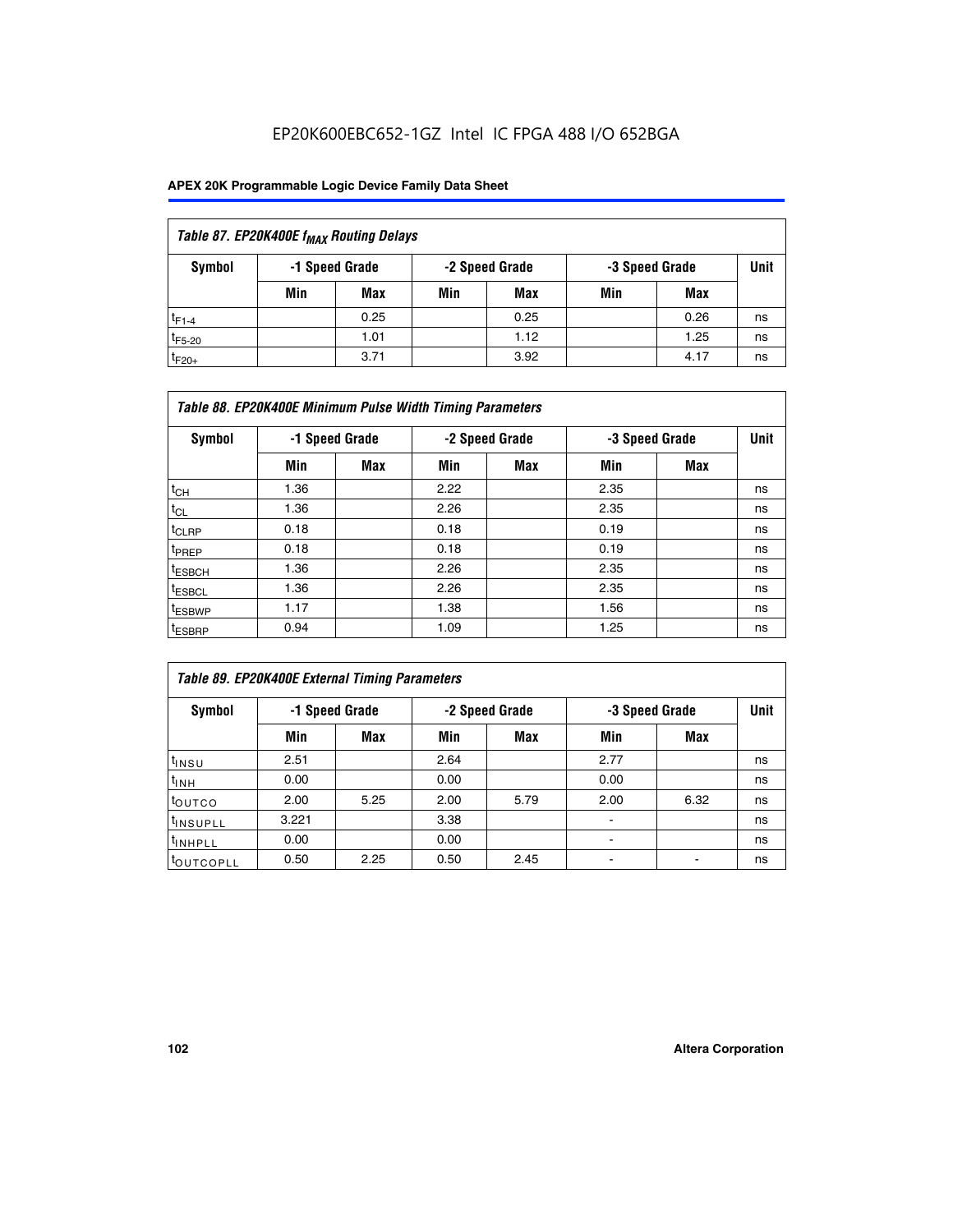| Table 90. EP20K400E External Bidirectional Timing Parameters |                |      |                |            |      |                |             |  |  |  |
|--------------------------------------------------------------|----------------|------|----------------|------------|------|----------------|-------------|--|--|--|
| Symbol                                                       | -1 Speed Grade |      | -2 Speed Grade |            |      | -3 Speed Grade | <b>Unit</b> |  |  |  |
|                                                              | Min            | Max  | Min            | <b>Max</b> | Min  | Max            |             |  |  |  |
| <sup>t</sup> INSUBIDIR                                       | 2.93           |      | 3.23           |            | 3.44 |                | ns          |  |  |  |
| $t_{\rm INHBIDIR}$                                           | 0.00           |      | 0.00           |            | 0.00 |                | ns          |  |  |  |
| toutcobidir                                                  | 2.00           | 5.25 | 2.00           | 5.79       | 2.00 | 6.32           | ns          |  |  |  |
| $t_{XZBIDIR}$                                                |                | 5.95 |                | 6.77       |      | 7.12           | ns          |  |  |  |
| tzxbidir                                                     |                | 5.95 |                | 6.77       |      | 7.12           | ns          |  |  |  |
| <sup>t</sup> INSUBIDIRPLL                                    | 4.31           |      | 4.76           |            |      |                | ns          |  |  |  |
| <sup>t</sup> INHBIDIRPLL                                     | 0.00           |      | 0.00           |            |      |                | ns          |  |  |  |
| <sup>t</sup> OUTCOBIDIRPLL                                   | 0.50           | 2.25 | 0.50           | 2.45       |      |                | ns          |  |  |  |
| <sup>t</sup> xzbidirpll                                      |                | 2.94 |                | 3.43       |      |                | ns          |  |  |  |
| <i>tzxBIDIRPLL</i>                                           |                | 2.94 |                | 3.43       |      |                | ns          |  |  |  |

Tables 91 through 96 describe  $f_{MAX}$  LE Timing Microparameters,  $f_{MAX}$ ESB Timing Microparameters, *f<sub>MAX</sub>* Routing Delays, Minimum Pulse Width Timing Parameters, External Timing Parameters, and External Bidirectional Timing Parameters for EP20K600E APEX 20KE devices.

| Table 91. EP20K600E f <sub>MAX</sub> LE Timing Microparameters |      |                |      |                |                |      |      |  |  |
|----------------------------------------------------------------|------|----------------|------|----------------|----------------|------|------|--|--|
| Symbol                                                         |      | -1 Speed Grade |      | -2 Speed Grade | -3 Speed Grade |      | Unit |  |  |
|                                                                | Min  | <b>Max</b>     | Min  | <b>Max</b>     | Min            | Max  |      |  |  |
| $t_{\text{SU}}$                                                | 0.16 |                | 0.16 |                | 0.17           |      | ns   |  |  |
| $t_H$                                                          | 0.29 |                | 0.33 |                | 0.37           |      | ns   |  |  |
| $t_{CO}$                                                       |      | 0.65           |      | 0.38           |                | 0.49 | ns   |  |  |
| t <sub>LUT</sub>                                               |      | 0.70           |      | 1.00           |                | 1.30 | ns   |  |  |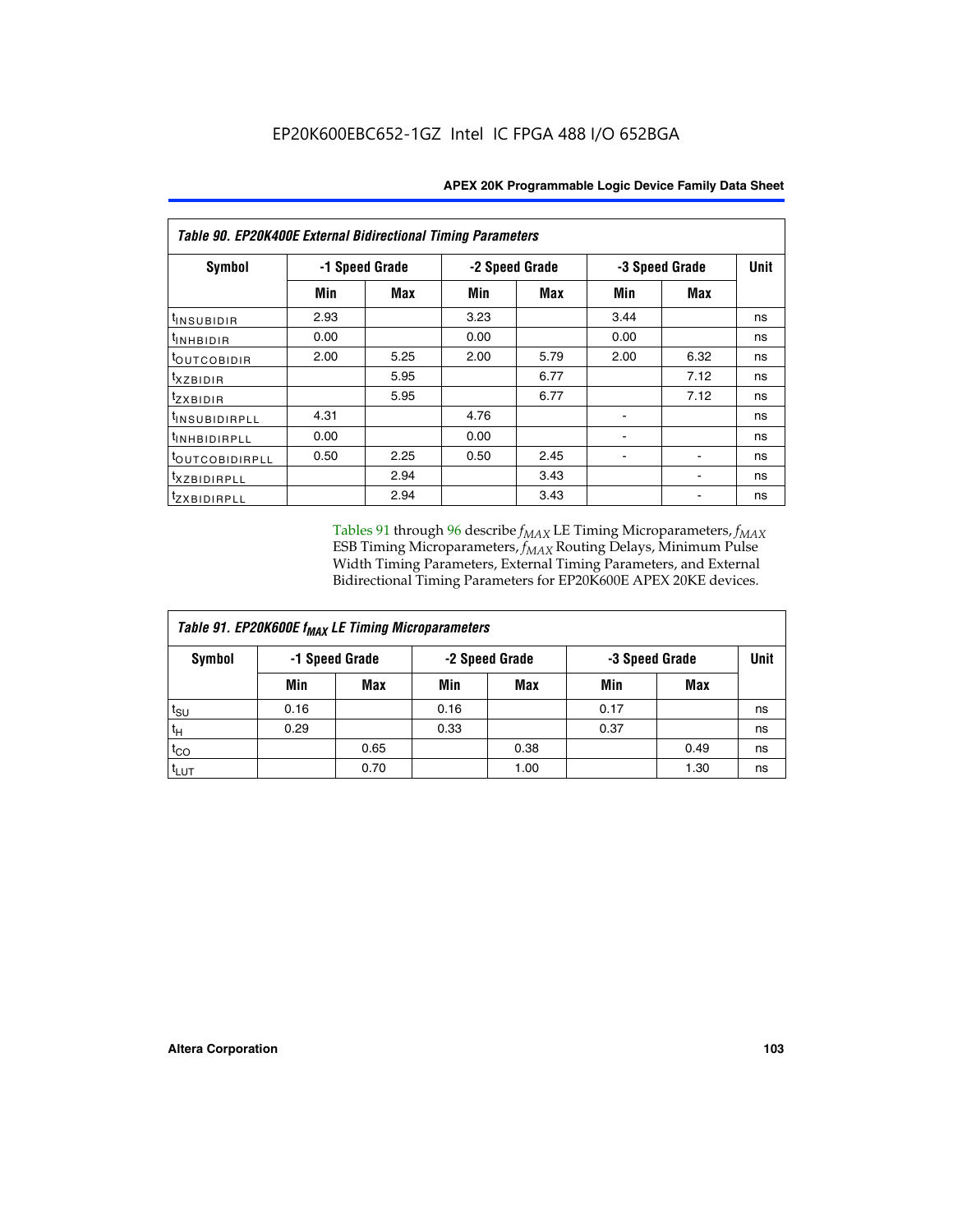| Table 92. EP20K600E f <sub>MAX</sub> ESB Timing Microparameters |         |                |      |                |      |                |    |
|-----------------------------------------------------------------|---------|----------------|------|----------------|------|----------------|----|
| <b>Symbol</b>                                                   |         | -1 Speed Grade |      | -2 Speed Grade |      | -3 Speed Grade |    |
|                                                                 | Min     | <b>Max</b>     | Min  | <b>Max</b>     | Min  | <b>Max</b>     |    |
| <sup>t</sup> ESBARC                                             |         | 1.67           |      | 2.39           |      | 3.11           | ns |
| t <sub>ESBSRC</sub>                                             |         | 2.27           |      | 3.07           |      | 3.86           | ns |
| t <sub>ESBAWC</sub>                                             |         | 3.19           |      | 4.56           |      | 5.93           | ns |
| t <sub>ESBSWC</sub>                                             |         | 3.51           |      | 4.62           |      | 5.72           | ns |
| <sup>t</sup> ESBWASU                                            | 1.46    |                | 2.08 |                | 2.70 |                | ns |
| <sup>t</sup> ESBWAH                                             | 0.00    |                | 0.00 |                | 0.00 |                | ns |
| t <sub>ESBWDSU</sub>                                            | 1.60    |                | 2.29 |                | 2.97 |                | ns |
| <sup>t</sup> ESBWDH                                             | 0.00    |                | 0.00 |                | 0.00 |                | ns |
| <sup>t</sup> ESBRASU                                            | 1.61    |                | 2.30 |                | 2.99 |                | ns |
| <sup>t</sup> ESBRAH                                             | 0.00    |                | 0.00 |                | 0.00 |                | ns |
| t <sub>ESBWESU</sub>                                            | 1.49    |                | 2.30 |                | 3.11 |                | ns |
| t <sub>ESBWEH</sub>                                             | 0.00    |                | 0.00 |                | 0.00 |                | ns |
| <sup>t</sup> ESBDATASU                                          | $-0.01$ |                | 0.35 |                | 0.71 |                | ns |
| <sup>t</sup> ESBDATAH                                           | 0.13    |                | 0.13 |                | 0.13 |                | ns |
| <sup>t</sup> ESBWADDRSU                                         | 0.19    |                | 0.62 |                | 1.06 |                | ns |
| tESBRADDRSU                                                     | 0.25    |                | 0.71 |                | 1.17 |                | ns |
| <sup>I</sup> ESBDATACO1                                         |         | 1.01           |      | 1.19           |      | 1.37           | ns |
| <sup>t</sup> ESBDATACO2                                         |         | 2.18           |      | 3.12           |      | 4.05           | ns |
| <sup>t</sup> ESBDD                                              |         | 3.19           |      | 4.56           |      | 5.93           | ns |
| t <sub>PD</sub>                                                 |         | 1.57           |      | 2.25           |      | 2.92           | ns |
| t <sub>PTERMSU</sub>                                            | 0.85    |                | 1.43 |                | 2.01 |                | ns |
| t <sub>PTERMCO</sub>                                            |         | 1.03           |      | 1.21           |      | 1.39           | ns |

| Table 93. EP20K600E f <sub>MAX</sub> Routing Delays |                                                    |      |     |      |     |             |    |  |  |
|-----------------------------------------------------|----------------------------------------------------|------|-----|------|-----|-------------|----|--|--|
| Symbol                                              | -1 Speed Grade<br>-2 Speed Grade<br>-3 Speed Grade |      |     |      |     | <b>Unit</b> |    |  |  |
|                                                     | Min                                                | Max  | Min | Max  | Min | Max         |    |  |  |
| $t_{F1-4}$                                          |                                                    | 0.22 |     | 0.25 |     | 0.26        | ns |  |  |
| $t_{F5-20}$                                         |                                                    | 1.26 |     | 1.39 |     | 1.52        | ns |  |  |
| $t_{F20+}$                                          |                                                    | 3.51 |     | 3.88 |     | 4.26        | ns |  |  |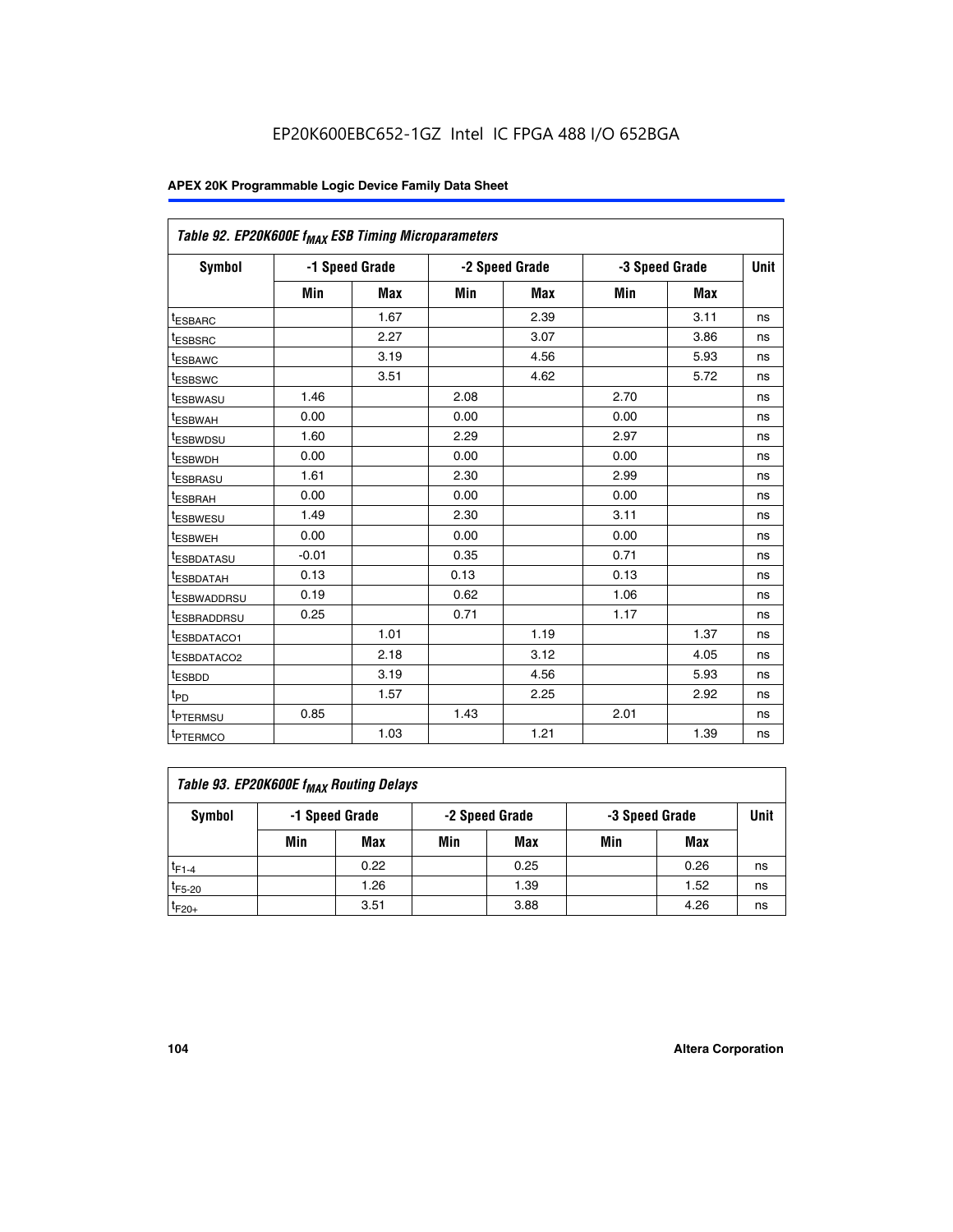| Table 94. EP20K600E Minimum Pulse Width Timing Parameters |      |                |      |                |                |            |             |  |  |
|-----------------------------------------------------------|------|----------------|------|----------------|----------------|------------|-------------|--|--|
| Symbol                                                    |      | -1 Speed Grade |      | -2 Speed Grade | -3 Speed Grade |            | <b>Unit</b> |  |  |
|                                                           | Min  | Max            | Min  | Max            | Min            | <b>Max</b> |             |  |  |
| $t_{CH}$                                                  | 2.00 |                | 2.50 |                | 2.75           |            | ns          |  |  |
| $t_{CL}$                                                  | 2.00 |                | 2.50 |                | 2.75           |            | ns          |  |  |
| $t_{CLRP}$                                                | 0.18 |                | 0.26 |                | 0.34           |            | ns          |  |  |
| t <sub>PREP</sub>                                         | 0.18 |                | 0.26 |                | 0.34           |            | ns          |  |  |
| <sup>t</sup> ESBCH                                        | 2.00 |                | 2.50 |                | 2.75           |            | ns          |  |  |
| <sup>t</sup> ESBCL                                        | 2.00 |                | 2.50 |                | 2.75           |            | ns          |  |  |
| <sup>t</sup> ESBWP                                        | 1.17 |                | 1.68 |                | 2.18           |            | ns          |  |  |
| <sup>t</sup> ESBRP                                        | 0.95 |                | 1.35 |                | 1.76           |            | ns          |  |  |

| Table 95. EP20K600E External Timing Parameters |                |      |      |                |                          |             |    |  |  |  |
|------------------------------------------------|----------------|------|------|----------------|--------------------------|-------------|----|--|--|--|
| Symbol                                         | -1 Speed Grade |      |      | -2 Speed Grade | -3 Speed Grade           | <b>Unit</b> |    |  |  |  |
|                                                | Min            | Max  | Min  | Max            | Min                      | Max         |    |  |  |  |
| t <sub>insu</sub>                              | 2.74           |      | 2.74 |                | 2.87                     |             | ns |  |  |  |
| $t_{INH}$                                      | 0.00           |      | 0.00 |                | 0.00                     |             | ns |  |  |  |
| toutco                                         | 2.00           | 5.51 | 2.00 | 6.06           | 2.00                     | 6.61        | ns |  |  |  |
| <sup>t</sup> INSUPLL                           | 1.86           |      | 1.96 |                |                          |             | ns |  |  |  |
| <sup>t</sup> INHPLL                            | 0.00           |      | 0.00 |                | $\overline{\phantom{a}}$ |             | ns |  |  |  |
| <b>LOUTCOPLL</b>                               | 0.50           | 2.62 | 0.50 | 2.91           |                          |             | ns |  |  |  |

| <b>Table 96. EP20K600E External Bidirectional Timing Parameters</b> |                |      |      |                |                |             |    |  |  |  |
|---------------------------------------------------------------------|----------------|------|------|----------------|----------------|-------------|----|--|--|--|
| Symbol                                                              | -1 Speed Grade |      |      | -2 Speed Grade | -3 Speed Grade | <b>Unit</b> |    |  |  |  |
|                                                                     | Min            | Max  | Min  | Max            | Min            | Max         |    |  |  |  |
| <sup>t</sup> INSUBIDIR                                              | 0.64           |      | 0.98 |                | 1.08           |             | ns |  |  |  |
| $t_{\rm INHBIDIR}$                                                  | 0.00           |      | 0.00 |                | 0.00           |             | ns |  |  |  |
| <sup>t</sup> OUTCOBIDIR                                             | 2.00           | 5.51 | 2.00 | 6.06           | 2.00           | 6.61        | ns |  |  |  |
| $t_{XZBIDIR}$                                                       |                | 6.10 |      | 6.74           |                | 7.10        | ns |  |  |  |
| $t_{ZXBIDIR}$                                                       |                | 6.10 |      | 6.74           |                | 7.10        | ns |  |  |  |
| <sup>t</sup> INSUBIDIRPLL                                           | 2.26           |      | 2.68 |                |                |             | ns |  |  |  |
| <sup>t</sup> INHBIDIRPLL                                            | 0.00           |      | 0.00 |                |                |             | ns |  |  |  |
| <b><i>LOUTCOBIDIRPLL</i></b>                                        | 0.50           | 2.62 | 0.50 | 2.91           |                |             | ns |  |  |  |
| <sup>t</sup> XZBIDIRPLL                                             |                | 3.21 |      | 3.59           |                |             | ns |  |  |  |
| <sup>t</sup> zxbidirpll                                             |                | 3.21 |      | 3.59           |                |             | ns |  |  |  |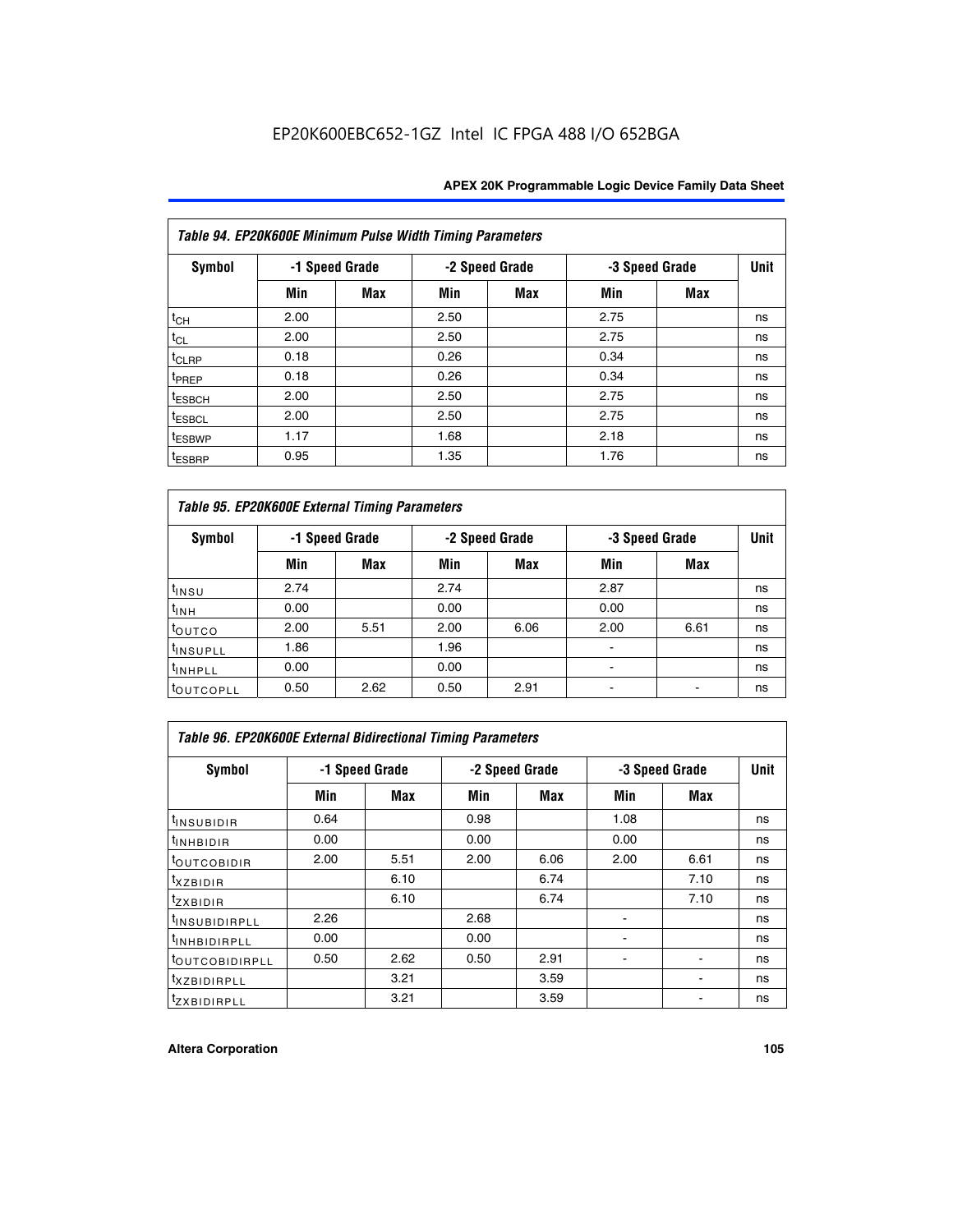Tables 97 through 102 describe  $f_{MAX}$  LE Timing Microparameters,  $f_{MAX}$ ESB Timing Microparameters, *f<sub>MAX</sub>* Routing Delays, Minimum Pulse Width Timing Parameters, External Timing Parameters, and External Bidirectional Timing Parameters for EP20K1000E APEX 20KE devices.

| Table 97. EP20K1000E f <sub>MAX</sub> LE Timing Microparameters |                |            |                |            |                |      |             |  |  |
|-----------------------------------------------------------------|----------------|------------|----------------|------------|----------------|------|-------------|--|--|
| Symbol                                                          | -1 Speed Grade |            | -2 Speed Grade |            | -3 Speed Grade |      | <b>Unit</b> |  |  |
|                                                                 | Min            | <b>Max</b> | Min            | <b>Max</b> | Min            | Max  |             |  |  |
| $t_{\text{SU}}$                                                 | 0.25           |            | 0.25           |            | 0.25           |      | ns          |  |  |
| $t_H$                                                           | 0.25           |            | 0.25           |            | 0.25           |      | ns          |  |  |
| $t_{CO}$                                                        |                | 0.28       |                | 0.32       |                | 0.33 | ns          |  |  |
| t <sub>LUT</sub>                                                |                | 0.80       |                | 0.95       |                | 1.13 | ns          |  |  |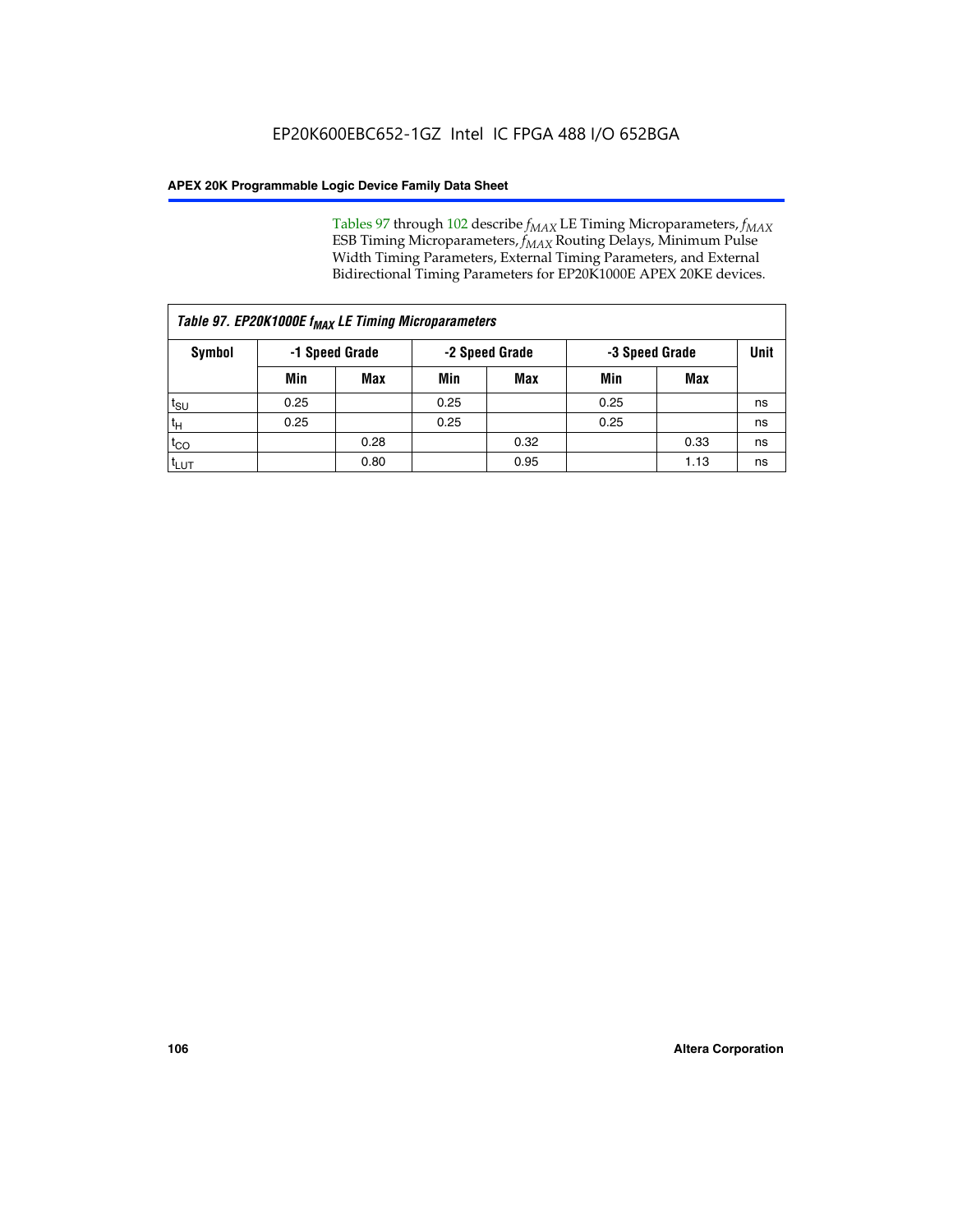|                         | Table 98. EP20K1000E f <sub>MAX</sub> ESB Timing Microparameters |                |      |                |                |             |    |  |  |  |  |
|-------------------------|------------------------------------------------------------------|----------------|------|----------------|----------------|-------------|----|--|--|--|--|
| Symbol                  |                                                                  | -1 Speed Grade |      | -2 Speed Grade | -3 Speed Grade | <b>Unit</b> |    |  |  |  |  |
|                         | Min                                                              | <b>Max</b>     | Min  | Max            | Min            | <b>Max</b>  |    |  |  |  |  |
| <b>tESBARC</b>          |                                                                  | 1.78           |      | 2.02           |                | 1.95        | ns |  |  |  |  |
| <sup>t</sup> ESBSRC     |                                                                  | 2.52           |      | 2.91           |                | 3.14        | ns |  |  |  |  |
| t <sub>ESBAWC</sub>     |                                                                  | 3.52           |      | 4.11           |                | 4.40        | ns |  |  |  |  |
| <sup>t</sup> ESBSWC     |                                                                  | 3.23           |      | 3.84           |                | 4.16        | ns |  |  |  |  |
| <sup>t</sup> ESBWASU    | 0.62                                                             |                | 0.67 |                | 0.61           |             | ns |  |  |  |  |
| t <sub>ESBWAH</sub>     | 0.41                                                             |                | 0.55 |                | 0.55           |             | ns |  |  |  |  |
| <sup>t</sup> ESBWDSU    | 0.77                                                             |                | 0.79 |                | 0.81           |             | ns |  |  |  |  |
| t <sub>ESBWDH</sub>     | 0.41                                                             |                | 0.55 |                | 0.55           |             | ns |  |  |  |  |
| t <sub>ESBRASU</sub>    | 1.74                                                             |                | 1.92 |                | 1.85           |             | ns |  |  |  |  |
| t <sub>ESBRAH</sub>     | 0.00                                                             |                | 0.01 |                | 0.23           |             | ns |  |  |  |  |
| <sup>t</sup> ESBWESU    | 2.07                                                             |                | 2.28 |                | 2.41           |             | ns |  |  |  |  |
| t <sub>ESBWEH</sub>     | 0.00                                                             |                | 0.00 |                | 0.00           |             | ns |  |  |  |  |
| <sup>I</sup> ESBDATASU  | 0.25                                                             |                | 0.27 |                | 0.29           |             | ns |  |  |  |  |
| <b>ESBDATAH</b>         | 0.13                                                             |                | 0.13 |                | 0.13           |             | ns |  |  |  |  |
| <sup>T</sup> ESBWADDRSU | 0.11                                                             |                | 0.04 |                | 0.11           |             | ns |  |  |  |  |
| <sup>T</sup> ESBRADDRSU | 0.14                                                             |                | 0.11 |                | 0.16           |             | ns |  |  |  |  |
| <sup>t</sup> ESBDATACO1 |                                                                  | 1.29           |      | 1.50           |                | 1.63        | ns |  |  |  |  |
| <sup>t</sup> ESBDATACO2 |                                                                  | 2.55           |      | 2.99           |                | 3.22        | ns |  |  |  |  |
| <sup>t</sup> ESBDD      |                                                                  | 3.12           |      | 3.57           |                | 3.85        | ns |  |  |  |  |
| $t_{P\underline{D}}$    |                                                                  | 1.84           |      | 2.13           |                | 2.32        | ns |  |  |  |  |
| t <sub>PTERMSU</sub>    | 1.08                                                             |                | 1.19 |                | 1.32           |             | ns |  |  |  |  |
| <sup>t</sup> PTERMCO    |                                                                  | 1.31           |      | 1.53           |                | 1.66        | ns |  |  |  |  |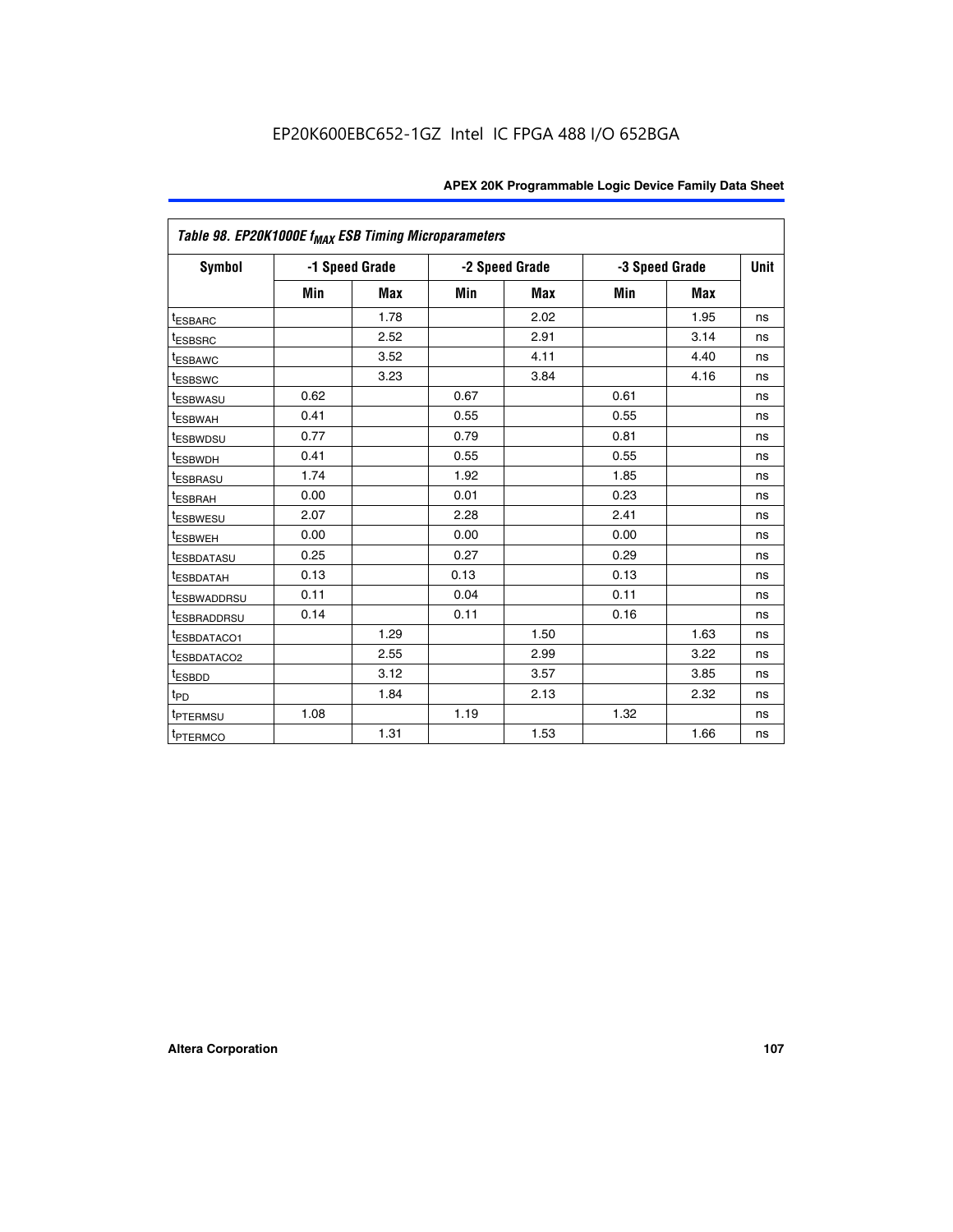## EP20K600EBC652-1GZ Intel IC FPGA 488 I/O 652BGA

### **APEX 20K Programmable Logic Device Family Data Sheet**

| Table 99. EP20K1000E f <sub>MAX</sub> Routing Delays |     |                |     |                |     |                |    |  |  |  |  |
|------------------------------------------------------|-----|----------------|-----|----------------|-----|----------------|----|--|--|--|--|
| Symbol                                               |     | -1 Speed Grade |     | -2 Speed Grade |     | -3 Speed Grade |    |  |  |  |  |
|                                                      | Min | Max            | Min | Max            | Min | Max            |    |  |  |  |  |
| $t_{F1-4}$                                           |     | 0.27           |     | 0.27           |     | 0.27           | ns |  |  |  |  |
| $t_{F5-20}$                                          |     | 1.45           |     | 1.63           |     | 1.75           | ns |  |  |  |  |
| $t_{F20+}$                                           |     | 4.15           |     | 4.33           |     | 4.97           | ns |  |  |  |  |

|                    | Table 100. EP20K1000E Minimum Pulse Width Timing Parameters |                |      |                |      |                |             |  |  |  |  |  |
|--------------------|-------------------------------------------------------------|----------------|------|----------------|------|----------------|-------------|--|--|--|--|--|
| Symbol             |                                                             | -1 Speed Grade |      | -2 Speed Grade |      | -3 Speed Grade | <b>Unit</b> |  |  |  |  |  |
|                    | Min                                                         | <b>Max</b>     | Min  | Max            | Min  | Max            |             |  |  |  |  |  |
| $t_{CH}$           | 1.25                                                        |                | 1.43 |                | 1.67 |                | ns          |  |  |  |  |  |
| $t_{CL}$           | 1.25                                                        |                | 1.43 |                | 1.67 |                | ns          |  |  |  |  |  |
| t <sub>CLRP</sub>  | 0.20                                                        |                | 0.20 |                | 0.20 |                | ns          |  |  |  |  |  |
| <sup>t</sup> PREP  | 0.20                                                        |                | 0.20 |                | 0.20 |                | ns          |  |  |  |  |  |
| <sup>t</sup> ESBCH | 1.25                                                        |                | 1.43 |                | 1.67 |                | ns          |  |  |  |  |  |
| <sup>t</sup> ESBCL | 1.25                                                        |                | 1.43 |                | 1.67 |                | ns          |  |  |  |  |  |
| <sup>t</sup> ESBWP | 1.28                                                        |                | 1.51 |                | 1.65 |                | ns          |  |  |  |  |  |
| <sup>t</sup> ESBRP | 1.11                                                        |                | 1.29 |                | 1.41 |                | ns          |  |  |  |  |  |

| Table 101. EP20K1000E External Timing Parameters |      |                |      |                |      |                |             |  |  |  |  |  |
|--------------------------------------------------|------|----------------|------|----------------|------|----------------|-------------|--|--|--|--|--|
| Symbol                                           |      | -1 Speed Grade |      | -2 Speed Grade |      | -3 Speed Grade | <b>Unit</b> |  |  |  |  |  |
|                                                  | Min  | <b>Max</b>     | Min  | <b>Max</b>     | Min  | Max            |             |  |  |  |  |  |
| t <sub>INSU</sub>                                | 2.70 |                | 2.84 |                | 2.97 |                | ns          |  |  |  |  |  |
| $t_{INH}$                                        | 0.00 |                | 0.00 |                | 0.00 |                | ns          |  |  |  |  |  |
| toutco                                           | 2.00 | 5.75           | 2.00 | 6.33           | 2.00 | 6.90           | ns          |  |  |  |  |  |
| tinsupll                                         | 1.64 |                | 2.09 |                |      |                | ns          |  |  |  |  |  |
| <sup>t</sup> INHPLL                              | 0.00 |                | 0.00 |                | -    |                | ns          |  |  |  |  |  |
| toutcopll                                        | 0.50 | 2.25           | 0.50 | 2.99           | -    |                | ns          |  |  |  |  |  |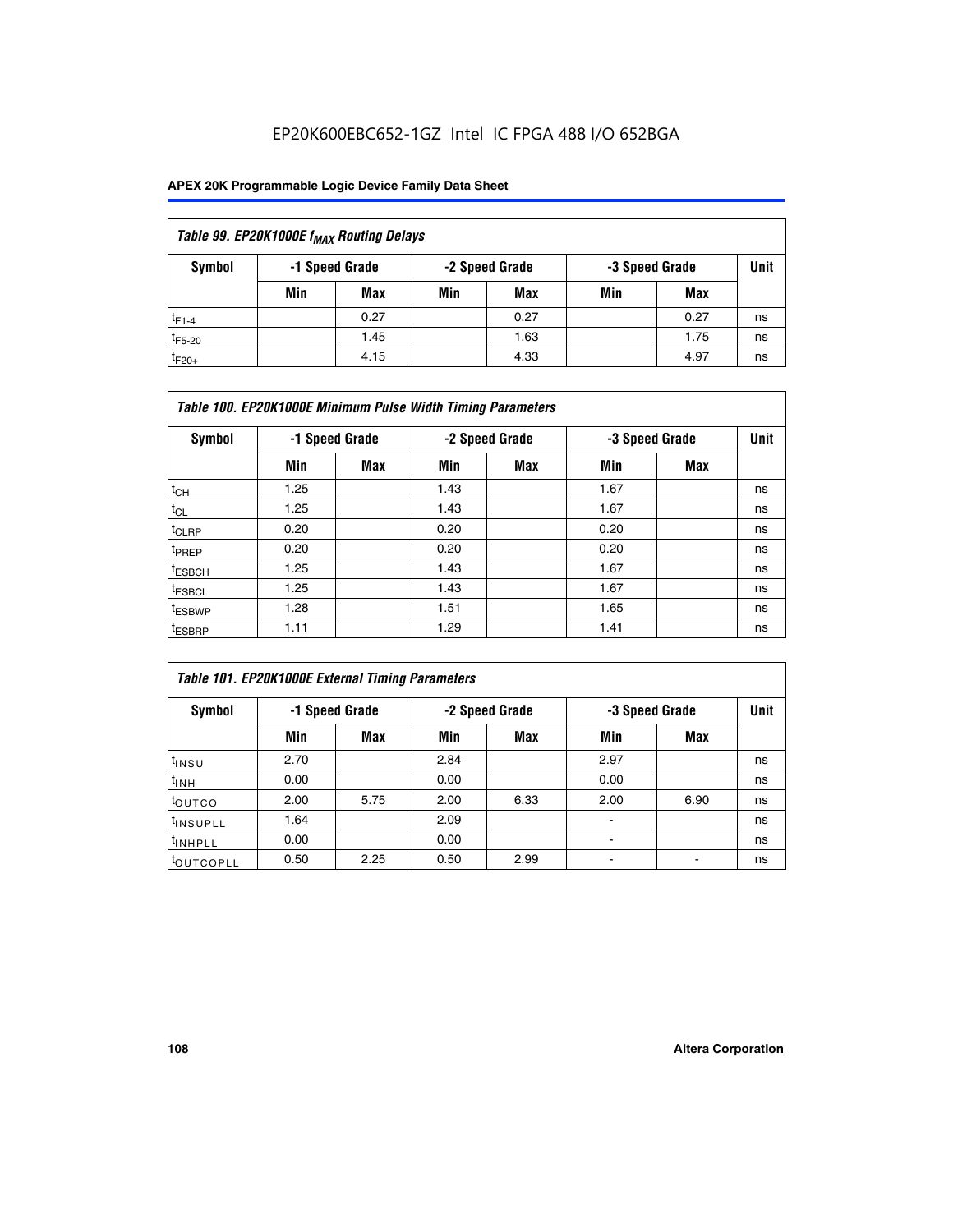| Table 102. EP20K1000E External Bidirectional Timing Parameters |                |      |      |                |                |             |    |  |  |  |
|----------------------------------------------------------------|----------------|------|------|----------------|----------------|-------------|----|--|--|--|
| Symbol                                                         | -1 Speed Grade |      |      | -2 Speed Grade | -3 Speed Grade | <b>Unit</b> |    |  |  |  |
|                                                                | Min            | Max  | Min  | <b>Max</b>     | Min            | <b>Max</b>  |    |  |  |  |
| t <sub>INSUBIDIR</sub>                                         | 3.22           |      | 3.33 |                | 3.51           |             | ns |  |  |  |
| $t_{\rm INHBIDIR}$                                             | 0.00           |      | 0.00 |                | 0.00           |             | ns |  |  |  |
| <sup>t</sup> OUTCOBIDIR                                        | 2.00           | 5.75 | 2.00 | 6.33           | 2.00           | 6.90        | ns |  |  |  |
| $t_{XZBIDIR}$                                                  |                | 6.31 |      | 7.09           |                | 7.76        | ns |  |  |  |
| tzxbidir                                                       |                | 6.31 |      | 7.09           |                | 7.76        | ns |  |  |  |
| <sup>1</sup> INSUBIDIRPL <sup>L</sup>                          | 3.25           |      | 3.26 |                |                |             | ns |  |  |  |
| <sup>t</sup> INHBIDIRPLL                                       | 0.00           |      | 0.00 |                |                |             | ns |  |  |  |
| <sup>t</sup> OUTCOBIDIRPLL                                     | 0.50           | 2.25 | 0.50 | 2.99           |                |             | ns |  |  |  |
| <sup>t</sup> xzBIDIRPLL                                        |                | 2.81 |      | 3.80           |                |             | ns |  |  |  |
| <sup>t</sup> zxbidirpll                                        |                | 2.81 |      | 3.80           |                |             | ns |  |  |  |

Tables 103 through 108 describe  $f_{MAX}$  LE Timing Microparameters,  $f_{MAX}$ ESB Timing Microparameters, *f<sub>MAX</sub>* Routing Delays, Minimum Pulse Width Timing Parameters, External Timing Parameters, and External Bidirectional Timing Parameters for EP20K1500E APEX 20KE devices.

| Table 103. EP20K1500E f <sub>MAX</sub> LE Timing Microparameters |      |                |      |                |      |                |    |  |  |  |  |
|------------------------------------------------------------------|------|----------------|------|----------------|------|----------------|----|--|--|--|--|
| Symbol                                                           |      | -1 Speed Grade |      | -2 Speed Grade |      | -3 Speed Grade |    |  |  |  |  |
|                                                                  | Min  | <b>Max</b>     | Min  | <b>Max</b>     | Min  | Max            |    |  |  |  |  |
| $t_{\sf SU}$                                                     | 0.25 |                | 0.25 |                | 0.25 |                | ns |  |  |  |  |
| $t_H$                                                            | 0.25 |                | 0.25 |                | 0.25 |                | ns |  |  |  |  |
| $t_{CO}$                                                         |      | 0.28           |      | 0.32           |      | 0.33           | ns |  |  |  |  |
| t <sub>lut</sub>                                                 |      | 0.80           |      | 0.95           |      | 1.13           | ns |  |  |  |  |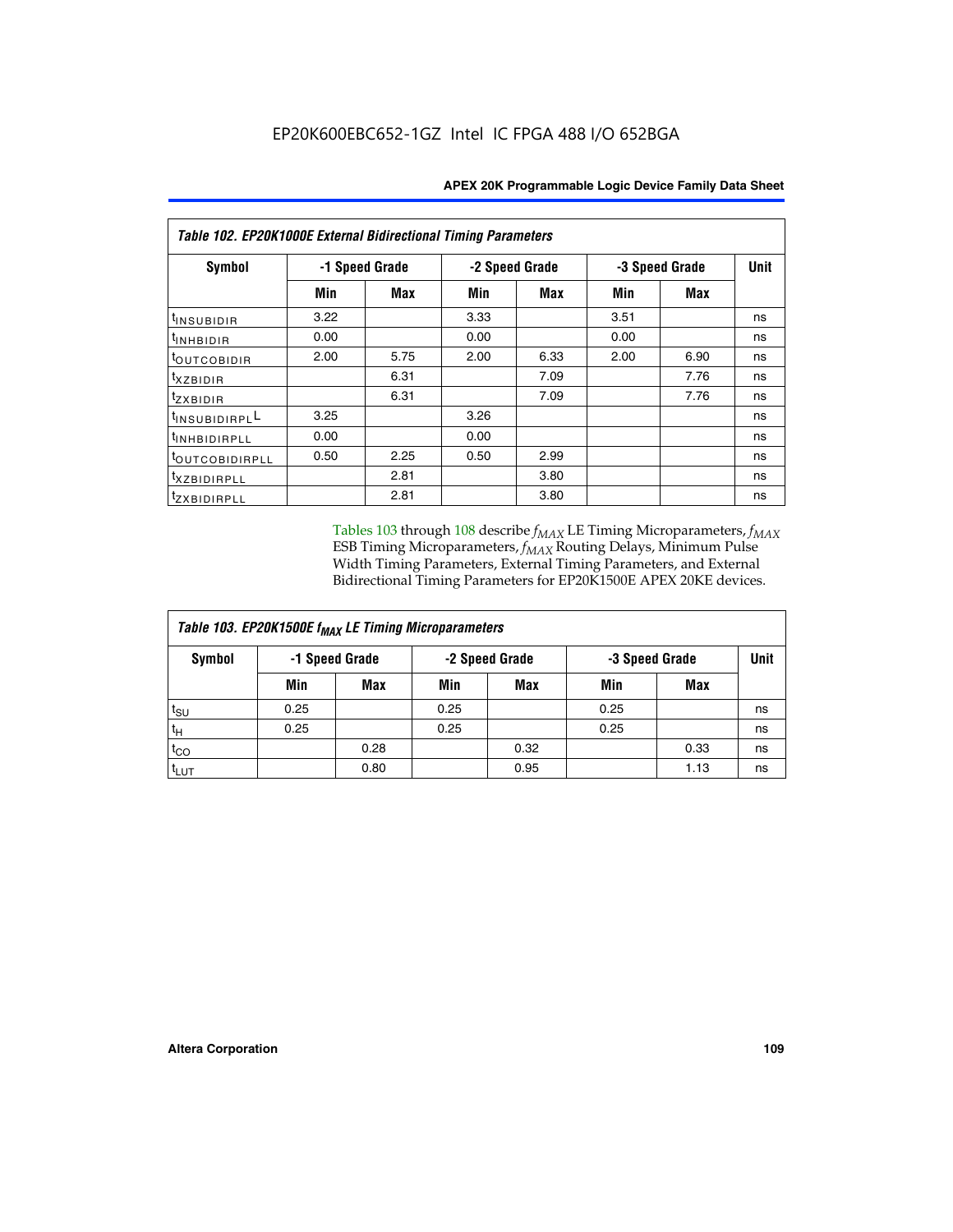|                         | Table 104. EP20K1500E f <sub>MAX</sub> ESB Timing Microparameters |                |      |                |      |                |             |  |  |  |  |  |
|-------------------------|-------------------------------------------------------------------|----------------|------|----------------|------|----------------|-------------|--|--|--|--|--|
| <b>Symbol</b>           |                                                                   | -1 Speed Grade |      | -2 Speed Grade |      | -3 Speed Grade | <b>Unit</b> |  |  |  |  |  |
|                         | Min                                                               | <b>Max</b>     | Min  | <b>Max</b>     | Min  | <b>Max</b>     |             |  |  |  |  |  |
| t <sub>ESBARC</sub>     |                                                                   | 1.78           |      | 2.02           |      | 1.95           | ns          |  |  |  |  |  |
| <sup>t</sup> ESBSRC     |                                                                   | 2.52           |      | 2.91           |      | 3.14           | ns          |  |  |  |  |  |
| <sup>t</sup> ESBAWC     |                                                                   | 3.52           |      | 4.11           |      | 4.40           | ns          |  |  |  |  |  |
| <sup>t</sup> ESBSWC     |                                                                   | 3.23           |      | 3.84           |      | 4.16           | ns          |  |  |  |  |  |
| t <sub>ESBWASU</sub>    | 0.62                                                              |                | 0.67 |                | 0.61 |                | ns          |  |  |  |  |  |
| t <sub>ESBWAH</sub>     | 0.41                                                              |                | 0.55 |                | 0.55 |                | ns          |  |  |  |  |  |
| <sup>t</sup> ESBWDSU    | 0.77                                                              |                | 0.79 |                | 0.81 |                | ns          |  |  |  |  |  |
| <sup>t</sup> ESBWDH     | 0.41                                                              |                | 0.55 |                | 0.55 |                | ns          |  |  |  |  |  |
| t <sub>ESBRASU</sub>    | 1.74                                                              |                | 1.92 |                | 1.85 |                | ns          |  |  |  |  |  |
| <sup>t</sup> ESBRAH     | 0.00                                                              |                | 0.01 |                | 0.23 |                | ns          |  |  |  |  |  |
| tESBWESU                | 2.07                                                              |                | 2.28 |                | 2.41 |                | ns          |  |  |  |  |  |
| t <sub>ESBWEH</sub>     | 0.00                                                              |                | 0.00 |                | 0.00 |                | ns          |  |  |  |  |  |
| <sup>t</sup> ESBDATASU  | 0.25                                                              |                | 0.27 |                | 0.29 |                | ns          |  |  |  |  |  |
| t <sub>ESBDATAH</sub>   | 0.13                                                              |                | 0.13 |                | 0.13 |                | ns          |  |  |  |  |  |
| <sup>t</sup> ESBWADDRSU | 0.11                                                              |                | 0.04 |                | 0.11 |                | ns          |  |  |  |  |  |
| <sup>t</sup> ESBRADDRSU | 0.14                                                              |                | 0.11 |                | 0.16 |                | ns          |  |  |  |  |  |
| <u>IESBDATACO1</u>      |                                                                   | 1.29           |      | 1.50           |      | 1.63           | ns          |  |  |  |  |  |
| <sup>t</sup> ESBDATACO2 |                                                                   | 2.55           |      | 2.99           |      | 3.22           | ns          |  |  |  |  |  |
| <sup>t</sup> ESBDD      |                                                                   | 3.12           |      | 3.57           |      | 3.85           | ns          |  |  |  |  |  |
| t <sub>PD</sub>         |                                                                   | 1.84           |      | 2.13           |      | 2.32           | ns          |  |  |  |  |  |
| <sup>t</sup> PTERMSU    | 1.08                                                              |                | 1.19 |                | 1.32 |                | ns          |  |  |  |  |  |
| t <sub>PTERMCO</sub>    |                                                                   | 1.31           |      | 1.53           |      | 1.66           | ns          |  |  |  |  |  |

| Table 105. EP20K1500E f <sub>MAX</sub> Routing Delays |                                                    |      |     |      |     |      |    |  |  |  |
|-------------------------------------------------------|----------------------------------------------------|------|-----|------|-----|------|----|--|--|--|
| Symbol                                                | -1 Speed Grade<br>-2 Speed Grade<br>-3 Speed Grade |      |     |      |     |      |    |  |  |  |
|                                                       | Min                                                | Max  | Min | Max  | Min | Max  |    |  |  |  |
| $t_{F1-4}$                                            |                                                    | 0.28 |     | 0.28 |     | 0.28 | ns |  |  |  |
| $t_{F5-20}$                                           |                                                    | 1.36 |     | 1.50 |     | 1.62 | ns |  |  |  |
| $t_{F20+}$                                            |                                                    | 4.43 |     | 4.48 |     | 5.07 | ns |  |  |  |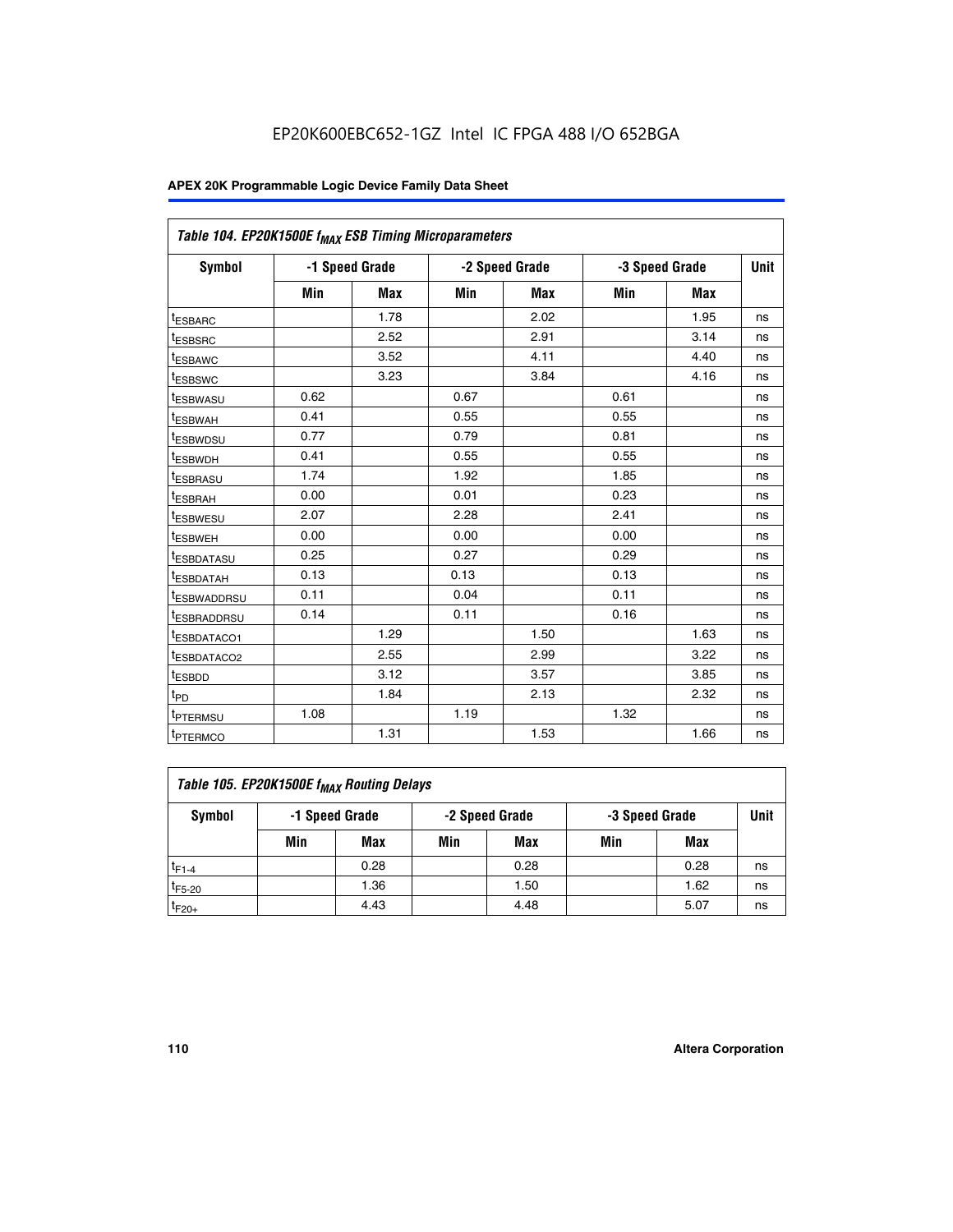|                    | Table 106. EP20K1500E Minimum Pulse Width Timing Parameters |                |      |                |      |                |             |  |  |  |  |  |
|--------------------|-------------------------------------------------------------|----------------|------|----------------|------|----------------|-------------|--|--|--|--|--|
| <b>Symbol</b>      |                                                             | -1 Speed Grade |      | -2 Speed Grade |      | -3 Speed Grade | <b>Unit</b> |  |  |  |  |  |
|                    | Min                                                         | <b>Max</b>     | Min  | Max            | Min  | <b>Max</b>     |             |  |  |  |  |  |
| $t_{CH}$           | 1.25                                                        |                | 1.43 |                | 1.67 |                | ns          |  |  |  |  |  |
| $t_{CL}$           | 1.25                                                        |                | 1.43 |                | 1.67 |                | ns          |  |  |  |  |  |
| $t_{CLRP}$         | 0.20                                                        |                | 0.20 |                | 0.20 |                | ns          |  |  |  |  |  |
| t <sub>PREP</sub>  | 0.20                                                        |                | 0.20 |                | 0.20 |                | ns          |  |  |  |  |  |
| <sup>t</sup> ESBCH | 1.25                                                        |                | 1.43 |                | 1.67 |                | ns          |  |  |  |  |  |
| <sup>t</sup> ESBCL | 1.25                                                        |                | 1.43 |                | 1.67 |                | ns          |  |  |  |  |  |
| <sup>t</sup> ESBWP | 1.28                                                        |                | 1.51 |                | 1.65 |                | ns          |  |  |  |  |  |
| <sup>t</sup> ESBRP | 1.11                                                        |                | 1.29 |                | 1.41 |                | ns          |  |  |  |  |  |

|                       | Table 107. EP20K1500E External Timing Parameters |      |      |                |                          |                |             |  |  |  |  |  |  |
|-----------------------|--------------------------------------------------|------|------|----------------|--------------------------|----------------|-------------|--|--|--|--|--|--|
| Symbol                | -1 Speed Grade                                   |      |      | -2 Speed Grade |                          | -3 Speed Grade | <b>Unit</b> |  |  |  |  |  |  |
|                       | Min                                              | Max  | Min  | <b>Max</b>     | Min                      | Max            |             |  |  |  |  |  |  |
| t <sub>insu</sub>     | 3.09                                             |      | 3.30 |                | 3.58                     |                | ns          |  |  |  |  |  |  |
| $t_{INH}$             | 0.00                                             |      | 0.00 |                | 0.00                     |                | ns          |  |  |  |  |  |  |
| toutco                | 2.00                                             | 6.18 | 2.00 | 6.81           | 2.00                     | 7.36           | ns          |  |  |  |  |  |  |
| <sup>t</sup> INSUPLL  | 1.94                                             |      | 2.08 |                |                          |                | ns          |  |  |  |  |  |  |
| <sup>t</sup> INHPLL   | 0.00                                             |      | 0.00 |                | $\overline{\phantom{0}}$ |                | ns          |  |  |  |  |  |  |
| <sup>t</sup> OUTCOPLL | 0.50                                             | 2.67 | 0.50 | 2.99           |                          |                | ns          |  |  |  |  |  |  |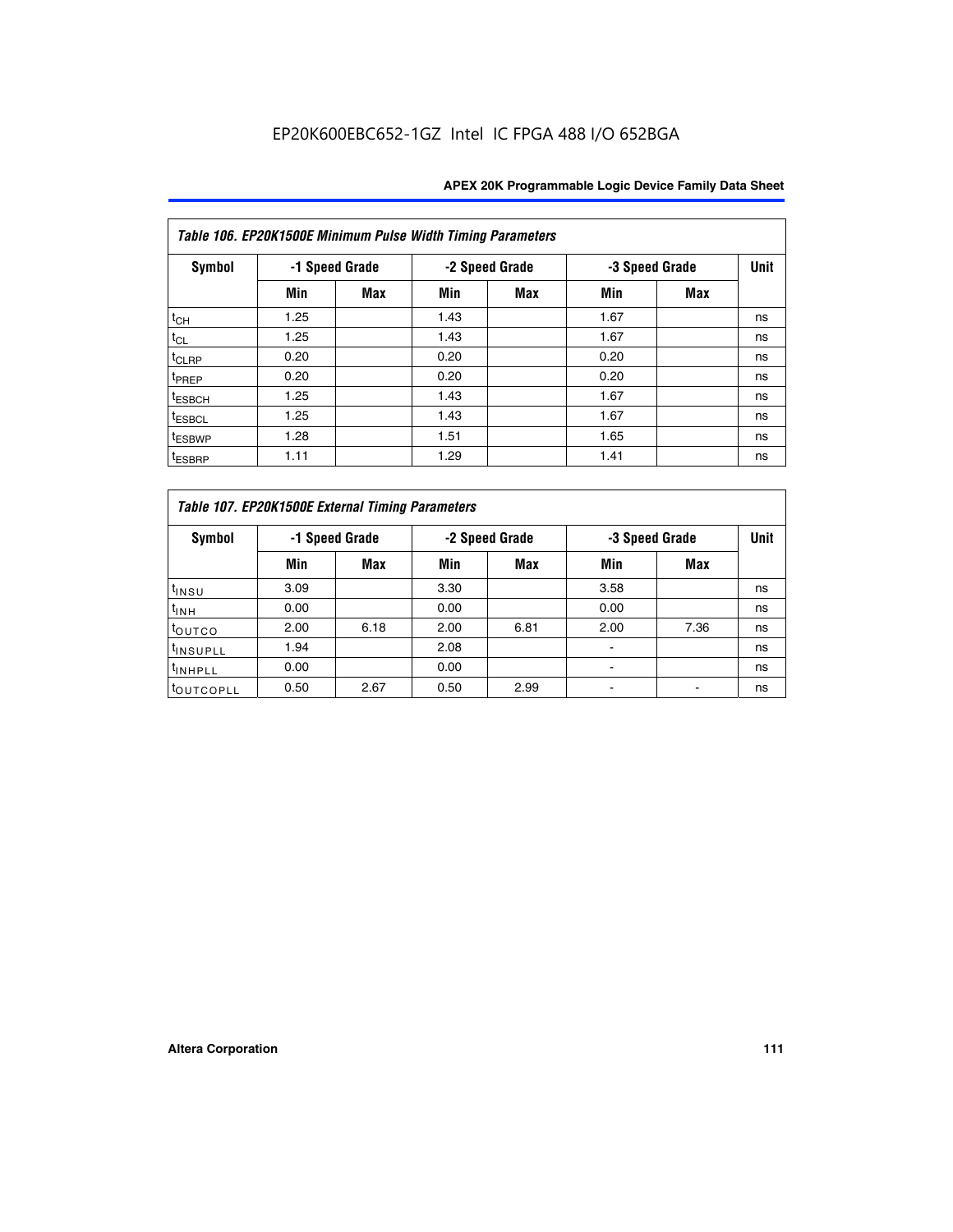|                            | <b>Table 108. EP20K1500E External Bidirectional Timing Parameters</b> |      |      |                |                |             |    |  |  |  |  |  |
|----------------------------|-----------------------------------------------------------------------|------|------|----------------|----------------|-------------|----|--|--|--|--|--|
| Symbol                     | -1 Speed Grade                                                        |      |      | -2 Speed Grade | -3 Speed Grade | <b>Unit</b> |    |  |  |  |  |  |
|                            | Min                                                                   | Max  | Min  | Max            | Min            | Max         |    |  |  |  |  |  |
| <sup>t</sup> INSUBIDIR     | 3.47                                                                  |      | 3.68 |                | 3.99           |             | ns |  |  |  |  |  |
| <sup>t</sup> INHBIDIR      | 0.00                                                                  |      | 0.00 |                | 0.00           |             | ns |  |  |  |  |  |
| <sup>t</sup> OUTCOBIDIR    | 2.00                                                                  | 6.18 | 2.00 | 6.81           | 2.00           | 7.36        | ns |  |  |  |  |  |
| txzBIDIR                   |                                                                       | 6.91 |      | 7.62           |                | 8.38        | ns |  |  |  |  |  |
| <sup>t</sup> zxbidir       |                                                                       | 6.91 |      | 7.62           |                | 8.38        | ns |  |  |  |  |  |
| <sup>t</sup> INSUBIDIRPLL  | 3.05                                                                  |      | 3.26 |                |                |             | ns |  |  |  |  |  |
| <sup>t</sup> INHBIDIRPLL   | 0.00                                                                  |      | 0.00 |                |                |             | ns |  |  |  |  |  |
| <sup>t</sup> OUTCOBIDIRPLL | 0.50                                                                  | 2.67 | 0.50 | 2.99           |                |             | ns |  |  |  |  |  |
| <sup>t</sup> XZBIDIRPLL    |                                                                       | 3.41 |      | 3.80           |                |             | ns |  |  |  |  |  |
| <sup>t</sup> zxbidirpll    |                                                                       | 3.41 |      | 3.80           |                |             | ns |  |  |  |  |  |

Tables 109 and 110 show selectable I/O standard input and output delays for APEX 20KE devices. If you select an I/O standard input or output delay other than LVCMOS, add or subtract the selected speed grade to or from the LVCMOS value.

| Table 109. Selectable I/O Standard Input Delays |                |         |     |                |     |                |     |  |  |  |
|-------------------------------------------------|----------------|---------|-----|----------------|-----|----------------|-----|--|--|--|
| <b>Symbol</b>                                   | -1 Speed Grade |         |     | -2 Speed Grade |     | -3 Speed Grade |     |  |  |  |
|                                                 | Min            | Max     | Min | Max            | Min | Max            | Min |  |  |  |
| <b>LVCMOS</b>                                   |                | 0.00    |     | 0.00           |     | 0.00           | ns  |  |  |  |
| <b>LVTTL</b>                                    |                | 0.00    |     | 0.00           |     | 0.00           | ns  |  |  |  |
| 2.5V                                            |                | 0.00    |     | 0.04           |     | 0.05           | ns  |  |  |  |
| 1.8V                                            |                | $-0.11$ |     | 0.03           |     | 0.04           | ns  |  |  |  |
| PCI                                             |                | 0.01    |     | 0.09           |     | 0.10           | ns  |  |  |  |
| $GTL+$                                          |                | $-0.24$ |     | $-0.23$        |     | $-0.19$        | ns  |  |  |  |
| SSTL-3 Class I                                  |                | $-0.32$ |     | $-0.21$        |     | $-0.47$        | ns  |  |  |  |
| SSTL-3 Class II                                 |                | $-0.08$ |     | 0.03           |     | $-0.23$        | ns  |  |  |  |
| SSTL-2 Class I                                  |                | $-0.17$ |     | $-0.06$        |     | $-0.32$        | ns  |  |  |  |
| SSTL-2 Class II                                 |                | $-0.16$ |     | $-0.05$        |     | $-0.31$        | ns  |  |  |  |
| <b>LVDS</b>                                     |                | $-0.12$ |     | $-0.12$        |     | $-0.12$        | ns  |  |  |  |
| <b>CTT</b>                                      |                | 0.00    |     | 0.00           |     | 0.00           | ns  |  |  |  |
| <b>AGP</b>                                      |                | 0.00    |     | 0.00           |     | 0.00           | ns  |  |  |  |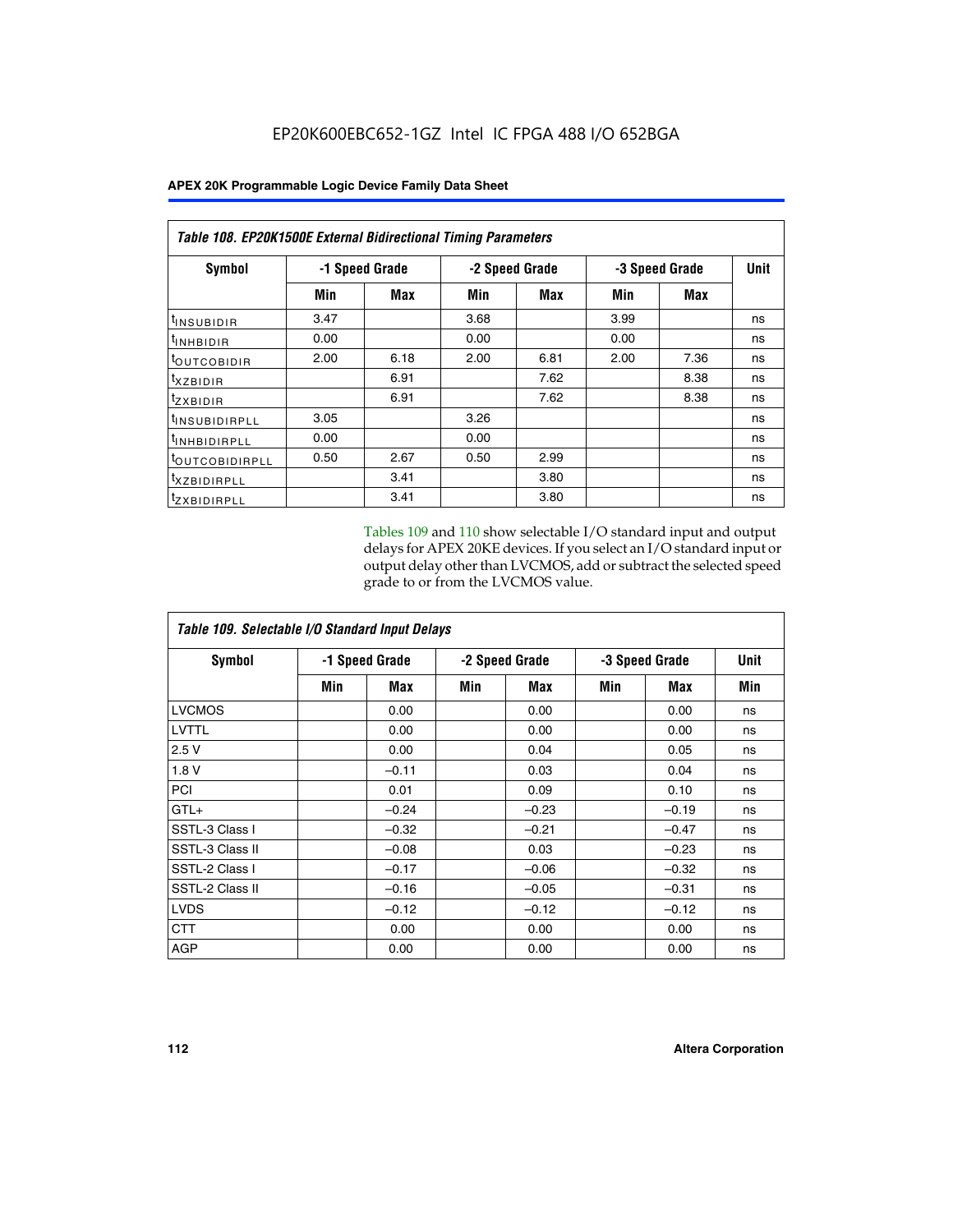| Table 110. Selectable I/O Standard Output Delays |     |                |     |                |     |                |             |  |  |  |  |
|--------------------------------------------------|-----|----------------|-----|----------------|-----|----------------|-------------|--|--|--|--|
| <b>Symbol</b>                                    |     | -1 Speed Grade |     | -2 Speed Grade |     | -3 Speed Grade | <b>Unit</b> |  |  |  |  |
|                                                  | Min | Max            | Min | Max            | Min | <b>Max</b>     | Min         |  |  |  |  |
| <b>LVCMOS</b>                                    |     | 0.00           |     | 0.00           |     | 0.00           | ns          |  |  |  |  |
| LVTTL                                            |     | 0.00           |     | 0.00           |     | 0.00           | ns          |  |  |  |  |
| 2.5V                                             |     | 0.00           |     | 0.09           |     | 0.10           | ns          |  |  |  |  |
| 1.8V                                             |     | 2.49           |     | 2.98           |     | 3.03           | ns          |  |  |  |  |
| <b>PCI</b>                                       |     | $-0.03$        |     | 0.17           |     | 0.16           | ns          |  |  |  |  |
| $GTL+$                                           |     | 0.75           |     | 0.75           |     | 0.76           | ns          |  |  |  |  |
| SSTL-3 Class I                                   |     | 1.39           |     | 1.51           |     | 1.50           | ns          |  |  |  |  |
| SSTL-3 Class II                                  |     | 1.11           |     | 1.23           |     | 1.23           | ns          |  |  |  |  |
| SSTL-2 Class I                                   |     | 1.35           |     | 1.48           |     | 1.47           | ns          |  |  |  |  |
| SSTL-2 Class II                                  |     | 1.00           |     | 1.12           |     | 1.12           | ns          |  |  |  |  |
| <b>LVDS</b>                                      |     | $-0.48$        |     | $-0.48$        |     | $-0.48$        | ns          |  |  |  |  |
| <b>CTT</b>                                       |     | 0.00           |     | 0.00           |     | 0.00           | ns          |  |  |  |  |
| <b>AGP</b>                                       |     | 0.00           |     | 0.00           |     | 0.00           | ns          |  |  |  |  |

# **Power Consumption**

To estimate device power consumption, use the interactive power calculator on the Altera web site at **http://www.altera.com**.

# **Configuration & Operation**

The APEX 20K architecture supports several configuration schemes. This section summarizes the device operating modes and available device configuration schemes.

## **Operating Modes**

The APEX architecture uses SRAM configuration elements that require configuration data to be loaded each time the circuit powers up. The process of physically loading the SRAM data into the device is called configuration. During initialization, which occurs immediately after configuration, the device resets registers, enables I/O pins, and begins to operate as a logic device. The I/O pins are tri-stated during power-up, and before and during configuration. Together, the configuration and initialization processes are called *command mode*; normal device operation is called *user mode*.

Before and during device configuration, all I/O pins are pulled to  $V_{\text{CCTO}}$ by a built-in weak pull-up resistor.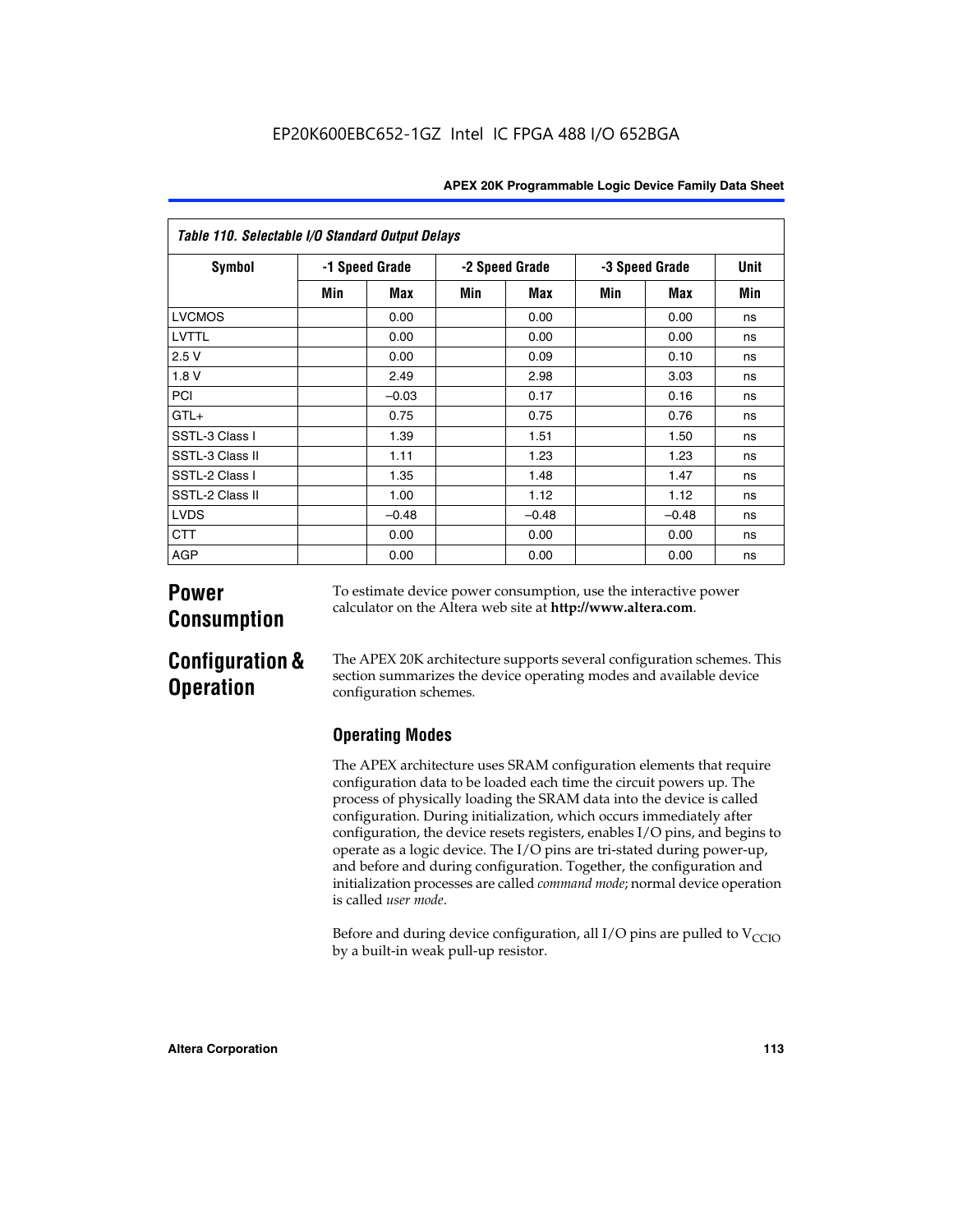SRAM configuration elements allow APEX 20K devices to be reconfigured in-circuit by loading new configuration data into the device. Real-time reconfiguration is performed by forcing the device into command mode with a device pin, loading different configuration data, reinitializing the device, and resuming usermode operation. In-field upgrades can be performed by distributing new configuration files.

## **Configuration Schemes**

The configuration data for an APEX 20K device can be loaded with one of five configuration schemes (see Table 111), chosen on the basis of the target application. An EPC2 or EPC16 configuration device, intelligent controller, or the JTAG port can be used to control the configuration of an APEX 20K device. When a configuration device is used, the system can configure automatically at system power-up.

Multiple APEX 20K devices can be configured in any of five configuration schemes by connecting the configuration enable (nCE) and configuration enable output (nCEO) pins on each device.

| <b>Table 111. Data Sources for Configuration</b> |                                                                                             |
|--------------------------------------------------|---------------------------------------------------------------------------------------------|
| <b>Configuration Scheme</b>                      | Data Source                                                                                 |
| Configuration device                             | EPC1, EPC2, EPC16 configuration devices                                                     |
| Passive serial (PS)                              | MasterBlaster or ByteBlasterMV download cable or serial data source                         |
| Passive parallel asynchronous (PPA)              | Parallel data source                                                                        |
| Passive parallel synchronous (PPS)               | Parallel data source                                                                        |
| <b>JTAG</b>                                      | MasterBlaster or ByteBlasterMV download cable or a microprocessor<br>with a Jam or JBC File |



**For more information on configuration, see Application Note 116** *(Configuring APEX 20K, FLEX 10K, & FLEX 6000 Devices.)*

**Device Pin-Outs** See the Altera web site **(http://www.altera.com)** or the *Altera Digital Library* for pin-out information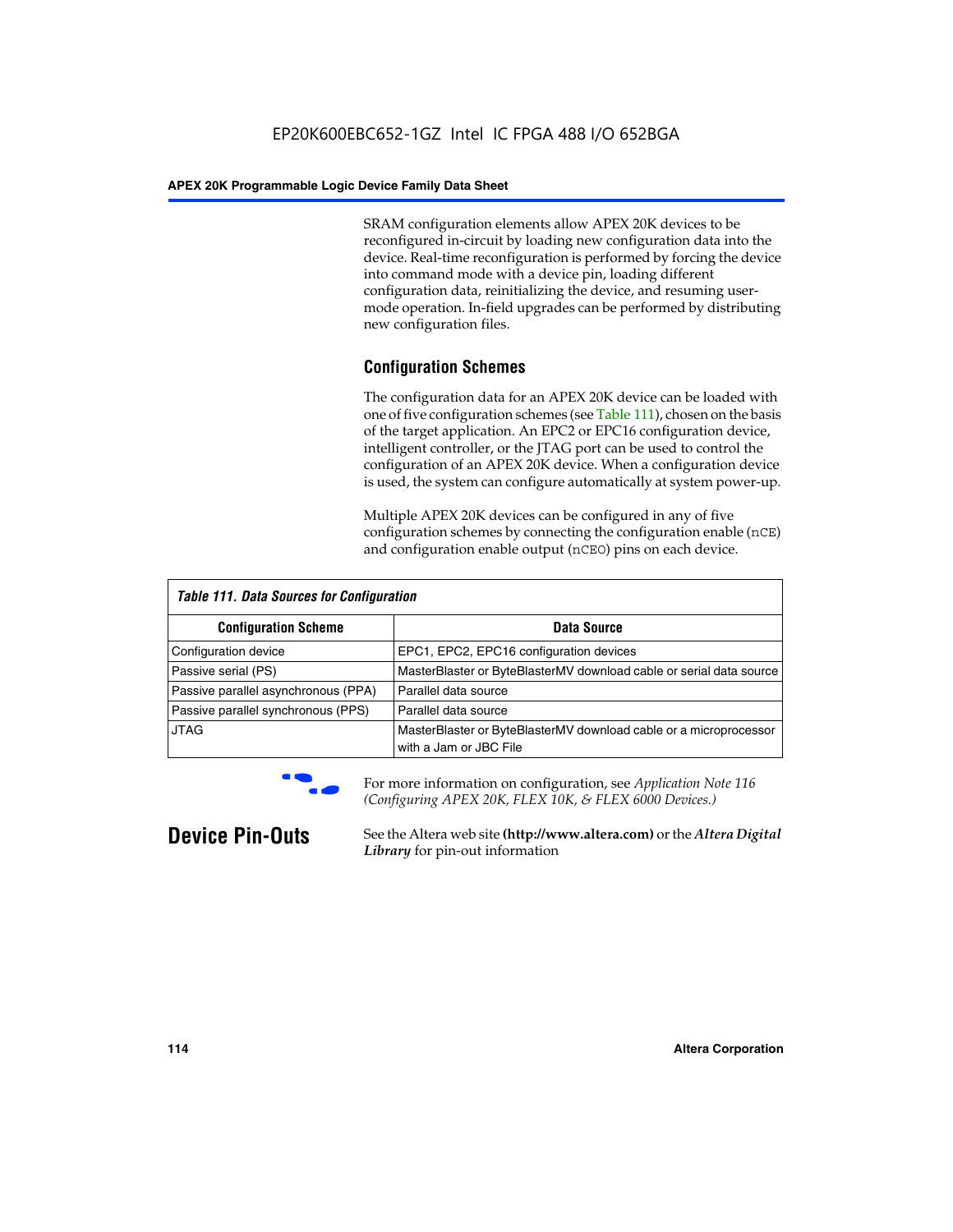### **Revision History** The information contained in the *APEX 20K Programmable Logic Device Family Data Sheet* version 5.1 supersedes information published in previous versions.

## **Version 5.1**

*APEX 20K Programmable Logic Device Family Data Sheet* version 5.1 contains the following changes:

- In version 5.0, the VI input voltage spec was updated in Table 28 on page 63.
- In version 5.0, *Note* (5) to Tables 27 through 30 was revised.
- Added *Note* (2) to Figure 21 on page 33.

## **Version 5.0**

*APEX 20K Programmable Logic Device Family Data Sheet* version 5.0 contains the following changes:

- Updated Tables 23 through 26. Removed 2.5-V operating condition tables because all APEX 20K devices are now 5.0-V tolerant.
- Updated conditions in Tables 33, 38 and 39.
- Updated data for t<sub>ESBDATAH</sub> parameter.

## **Version 4.3**

*APEX 20K Programmable Logic Device Family Data Sheet* version 4.3 contains the following changes:

- Updated Figure 20.
- Updated *Note (2)* to Table 13.
- Updated notes to Tables 27 through 30.

## **Version 4.2**

*APEX 20K Programmable Logic Device Family Data Sheet* version 4.2 contains the following changes:

- Updated Figure 29.
- Updated *Note (1)* to Figure 29.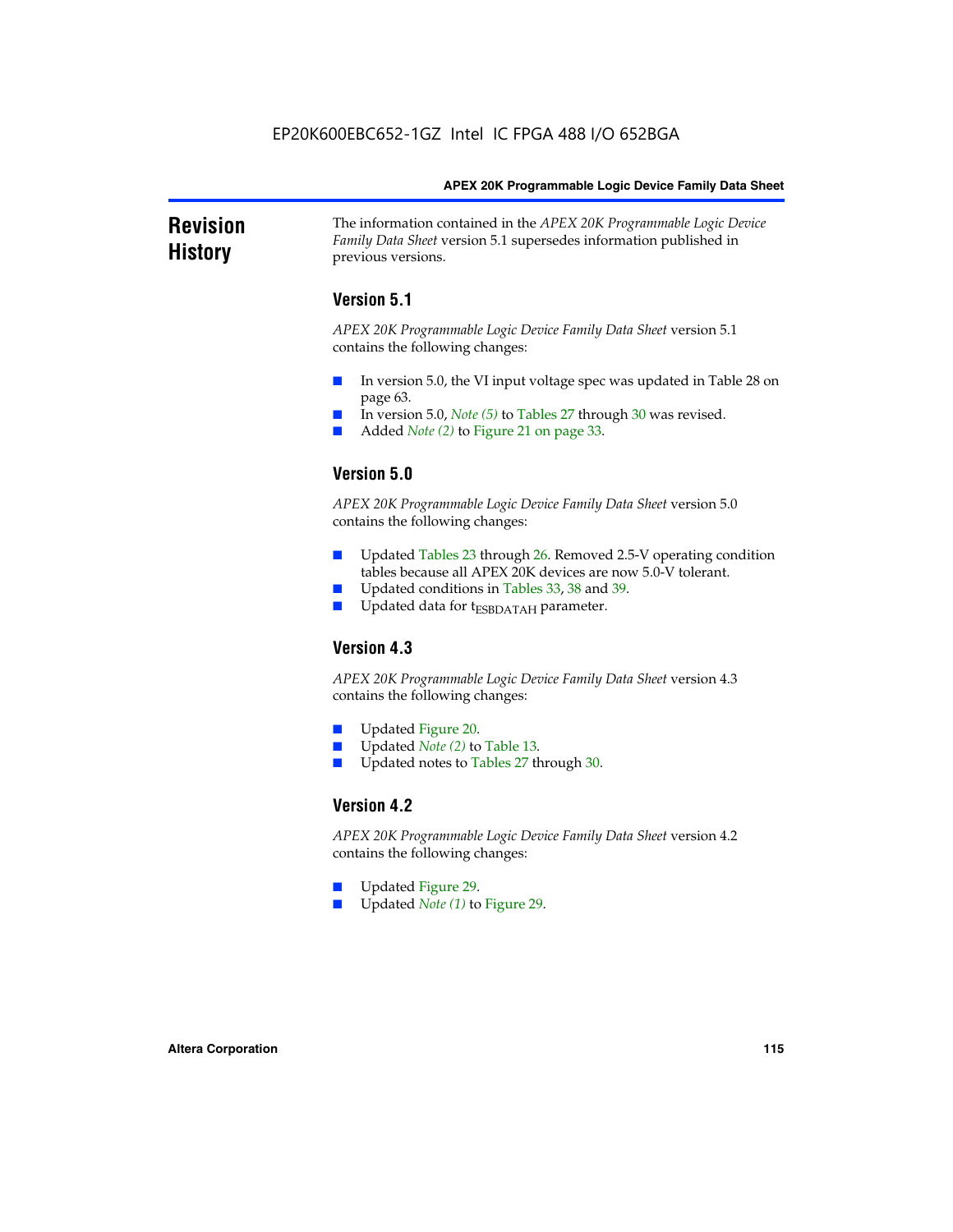## **Version 4.1**

*APEX 20K Programmable Logic Device Family Data Sheet* version 4.1 contains the following changes:

- *t<sub>ESBWEH</sub>* added to Figure 37 and Tables 35, 50, 56, 62, 68, 74, 86, 92, 97, and 104.
- Updated EP20K300E device internal and external timing numbers in Tables 79 through 84.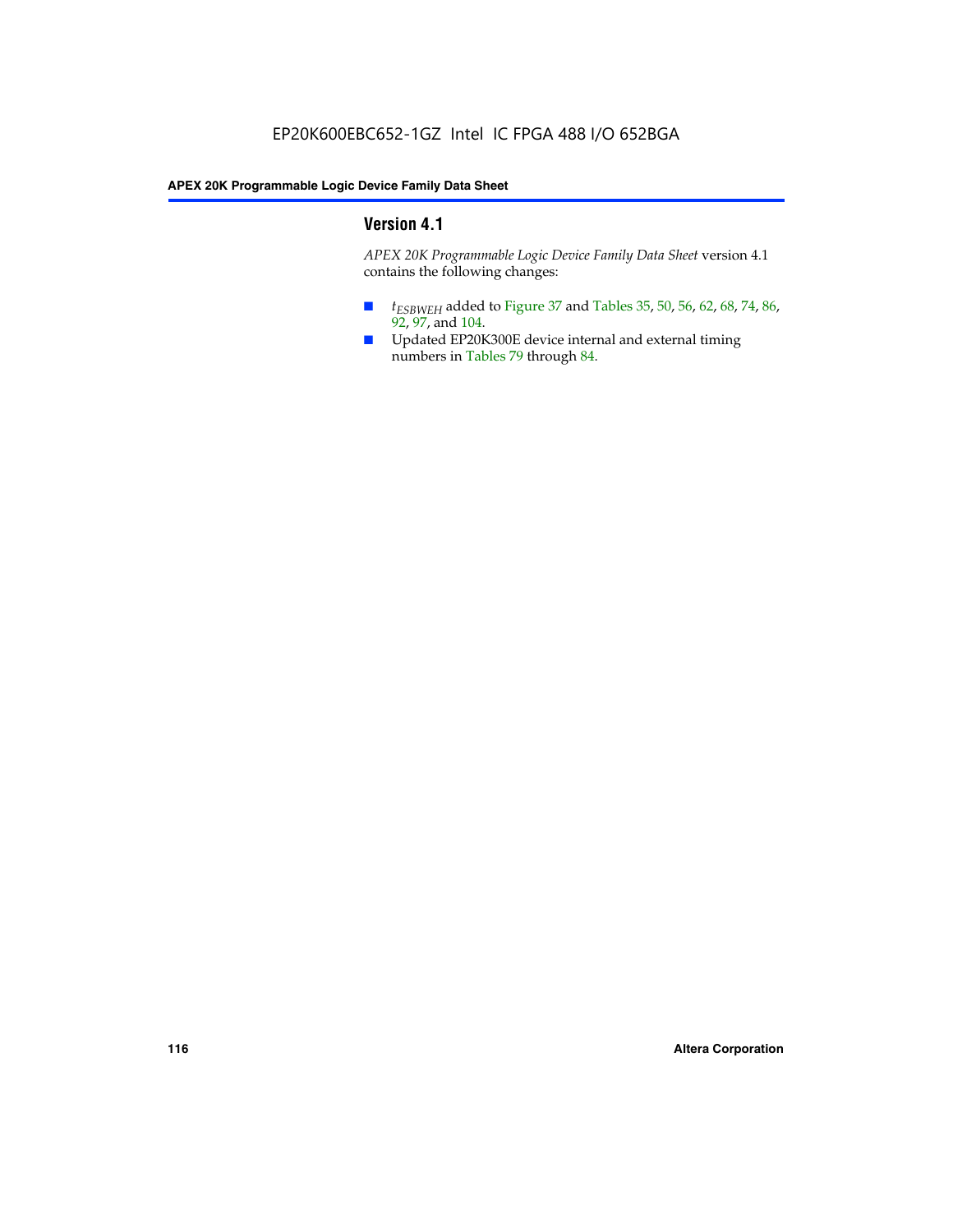

101 Innovation Drive San Jose, CA 95134 (408) 544-7000 http://www.altera.com Applications Hotline: (800) 800-EPLD Customer Marketing: (408) 544-7104 Literature Services: lit\_req@altera.com

Copyright © 2004 Altera Corporation. All rights reserved. Altera, The Programmable Solutions Company, the stylized Altera logo, specific device designations, and all other words and logos that are identified as trademarks and/or service marks are, unless noted otherwise, the trademarks and service marks of Altera Corporation in the U.S. and other countries. All other product or service names are the property of their respective holders. Altera products are protected under numerous U.S. and foreign patents and pending applications, mask work rights, and copyrights. Altera warrants performance of its semiconductor products to current specifications in accordance with Altera's standard warranty, but reserves the right to make changes

to any products and services at any time without notice. Altera assumes no responsibility or liability arising out of the application or use of any information, product, or service described herein except as expressly agreed to in writing by Altera Corporation. Altera customers are advised to obtain the latest version of device specifications before relying on any published information and before placing orders for products or services.



**117 Altera Corporation**